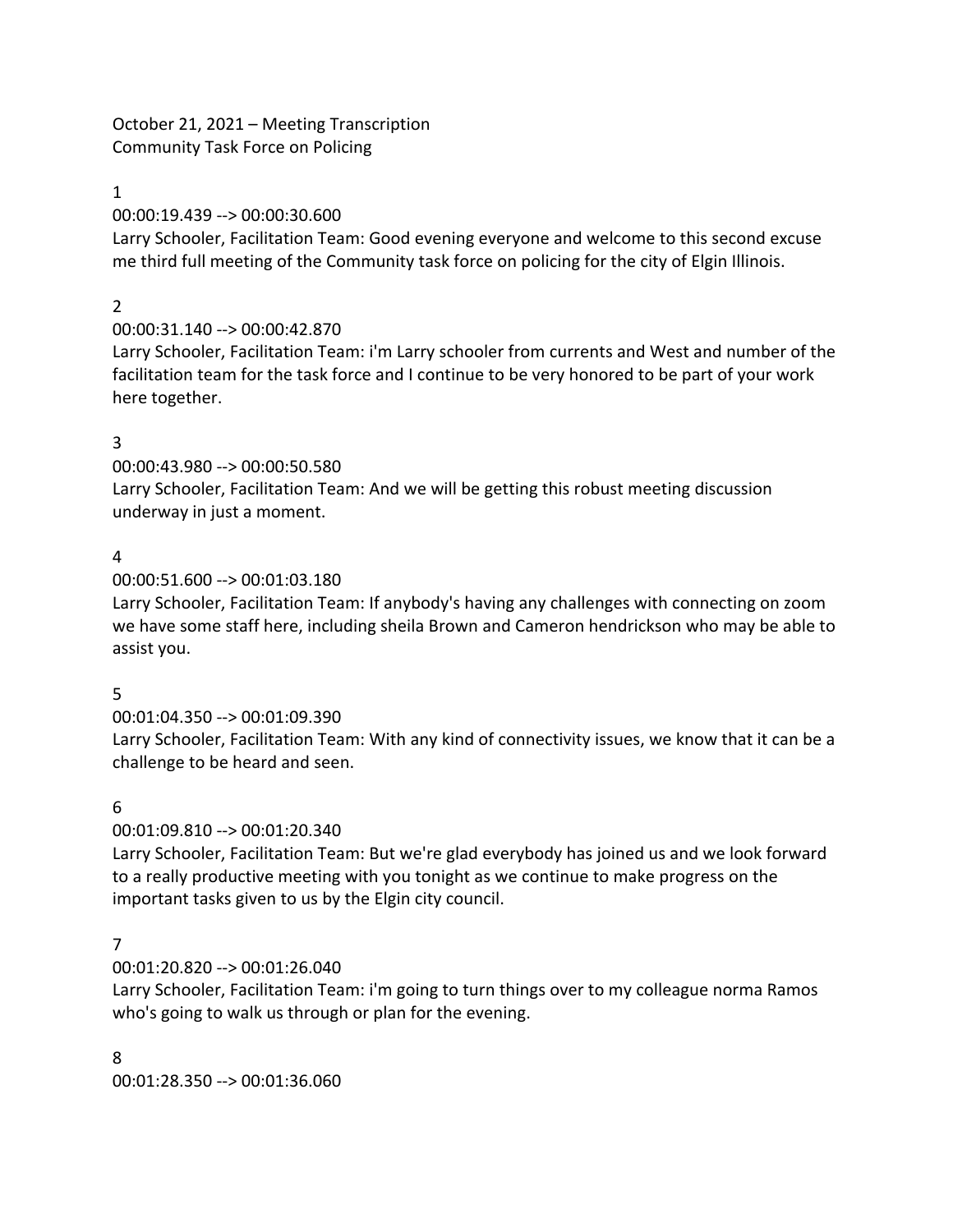Norma Ramos - Facilitator (she, her, ella): Right Larry Thank you i'm just going to walk you all through the agenda on to that we just have an idea of how tonight's.

#### 9

#### 00:01:37.380 --> 00:01:50.040

Norma Ramos - Facilitator (she, her, ella): first meeting will flow so we'll start with Larry calling to order the meeting and doing an agenda review we will also review the meeting notes in summary minutes and then approve the Minutes from Task Force meeting.

# 10

00:01:50.430 --> 00:02:01.290

Norma Ramos - Facilitator (she, her, ella): Number two and then we also will open it up for public comments and we will review the Illinois open meetings act will discuss communication from the public to the task force as well.

## 11

00:02:01.980 --> 00:02:08.490

Norma Ramos - Facilitator (she, her, ella): We will also start talking about the framework for task force to use discussing topics and delivery and our recommendations.

## 12

#### 00:02:08.850 --> 00:02:17.340

Norma Ramos - Facilitator (she, her, ella): We will then also select a chair vice chair and a spokesperson tonight and then we'll have a quick break and then we're going to get to work so then we're going to start talking about.

# 13

00:02:17.730 --> 00:02:24.780

Norma Ramos - Facilitator (she, her, ella): Police accountability, and then we will have some pieces outlined here and that agenda and then we're going to.

# 14

#### 00:02:25.650 --> 00:02:41.460

Norma Ramos - Facilitator (she, her, ella): Talk about what we want to talk about and then up the next task force meeting thinking about topics other key items we need to include on that and any questions or information, we might be able to help support as well, and then we'll wrap it up at about 8pm and.

#### 15

#### 00:02:42.840 --> 00:02:45.630

Norma Ramos - Facilitator (she, her, ella): yeah so that's just a quick update on our agenda.

#### 16

00:02:47.340 --> 00:02:54.240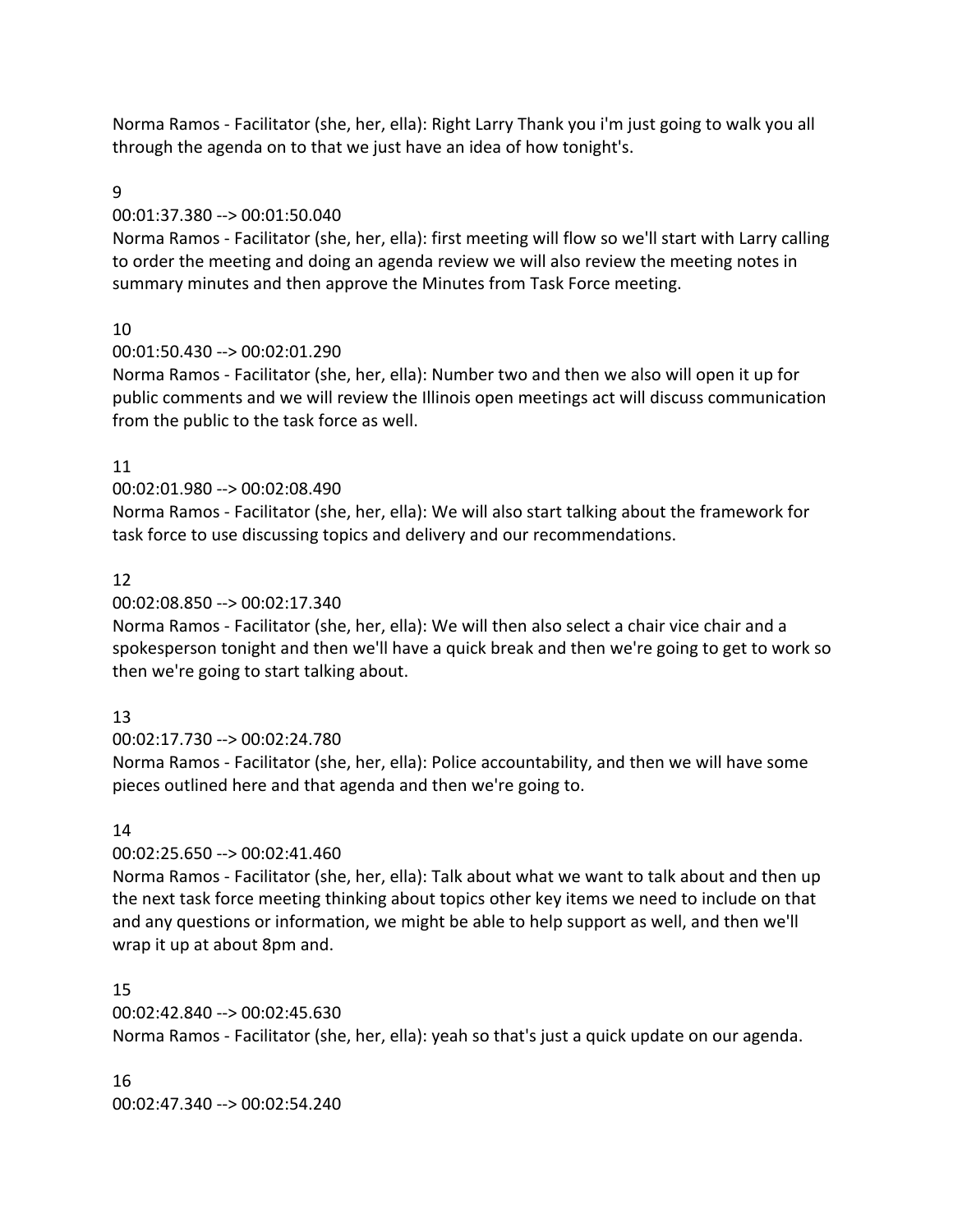Norma Ramos - Facilitator (she, her, ella): Discussion agreements are outlined here, where I can remember we've gone over them, or do we just take a few minutes to take a look at them again, I think.

17 00:02:54.660 --> 00:02:55.080 Larry Schooler, Facilitation Team: Yes.

# 18

00:02:55.140 --> 00:03:05.100

Larry Schooler, Facilitation Team: I think we evolve it's mainly for those who are joining us for the first time, just to know kind of the dynamic we're trying to create here a brave space for everyone to feel comfortable sharing.

# 19

00:03:06.150 --> 00:03:07.260 Norma Ramos - Facilitator (she, her, ella): yeah definitely.

# 20

00:03:09.330 --> 00:03:16.200

Norma Ramos - Facilitator (she, her, ella): So we have discussion agreements speak for yourself about what what has heart and meaning honor the agenda and modify by agreements.

# 21

00:03:16.470 --> 00:03:22.740

Norma Ramos - Facilitator (she, her, ella): Learn from and understand each other's perspective be respectful candid and constructive provide balance speaking time.

# 22

00:03:23.160 --> 00:03:28.650

Norma Ramos - Facilitator (she, her, ella): test assumptions by asking questions explore innovative solutions based upon common interests.

# 23

00:03:28.980 --> 00:03:40.320

Norma Ramos - Facilitator (she, her, ella): stretch resolve differences and seek common ground, we will also discuss topics together rather than an isolation and then limit side conversations and actively participate, these are the discussion agreements we've agreed to.

# 24

00:03:41.220 --> 00:03:53.010

Norma Ramos - Facilitator (she, her, ella): As the task force meeting has been held, this is our third meeting today, so we just want to share that out loud with those of you who are watching online on YouTube and also might just have it in the background.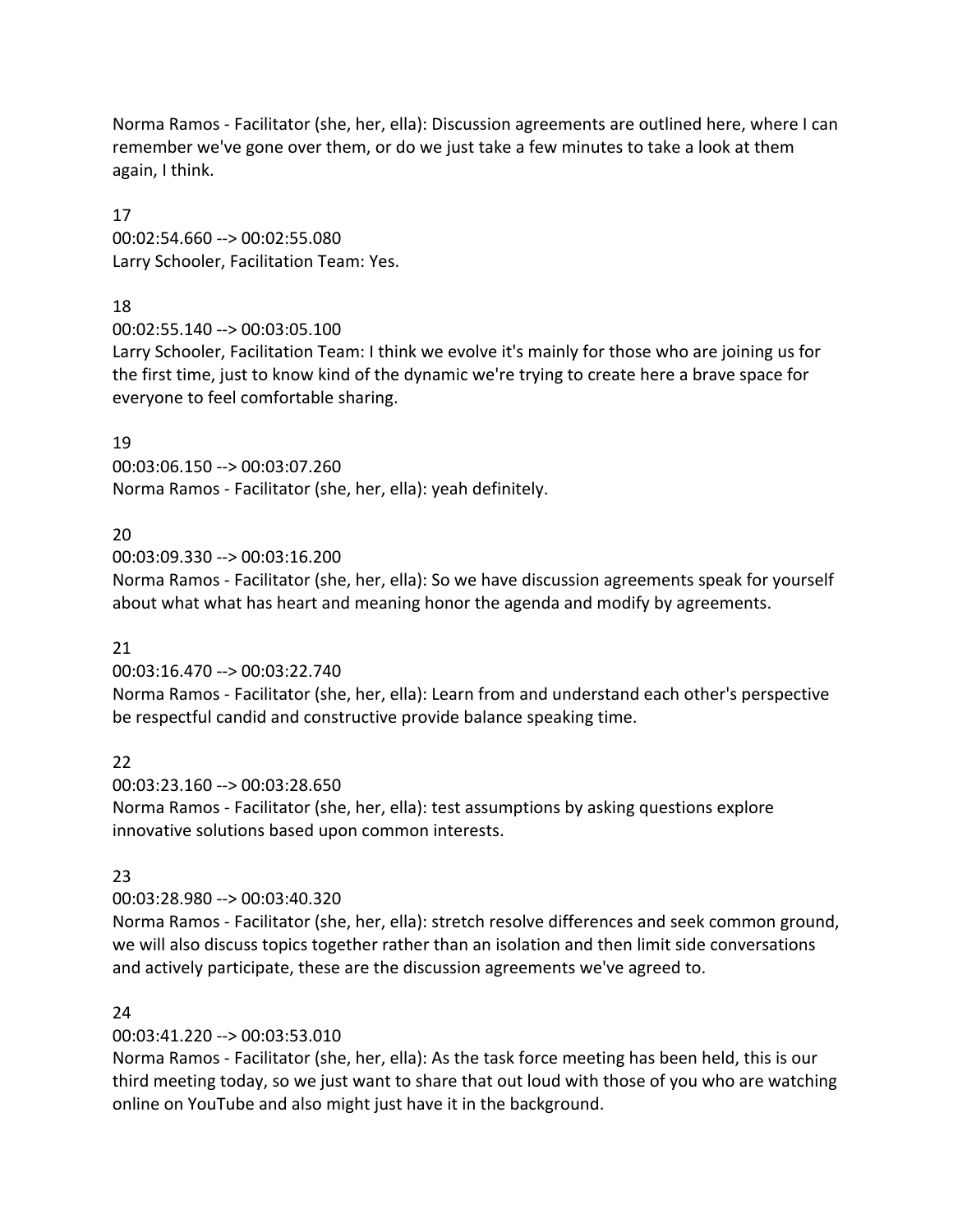# 25 00:03:56.100 --> 00:03:57.300 Norma Ramos - Facilitator (she, her, ella): Alright, so let's get.

# 26

00:03:58.680 --> 00:04:02.460

Norma Ramos - Facilitator (she, her, ella): updated on the review and meeting summary in minutes so.

# 27

00:04:02.850 --> 00:04:07.740

Norma Ramos - Facilitator (she, her, ella): We began to meet you at approximately 6pm the task force Members supported an update discussion agreements.

# 28

00:04:07.770 --> 00:04:17.010

Norma Ramos - Facilitator (she, her, ella): and suggestions were presented as well on the test most meeting did not receive any public comment within the Chambers or via email and our last Task Force meeting.

# 29

00:04:17.250 --> 00:04:22.770

Norma Ramos - Facilitator (she, her, ella): facilitators presented the process and approach, the Spanish interpretation translation for Task Force meetings.

# 30

00:04:23.340 --> 00:04:31.020

Norma Ramos - Facilitator (she, her, ella): We didn't have any formal action taken so as of right now regular testers meetings will be translated into Spanish after completion and posted on.

# 31

00:04:31.410 --> 00:04:42.480

Norma Ramos - Facilitator (she, her, ella): The test scores website, a Community input meetings will have interpreters on site providing simultaneously interpretation and Spanish and possibly other languages, which will probably talk about as well today.

# 32

# 00:04:43.140 --> 00:04:48.630

Norma Ramos - Facilitator (she, her, ella): facilitators presented the outcomes, including media media Community discussions and email sent.

33

00:04:49.140 --> 00:04:54.030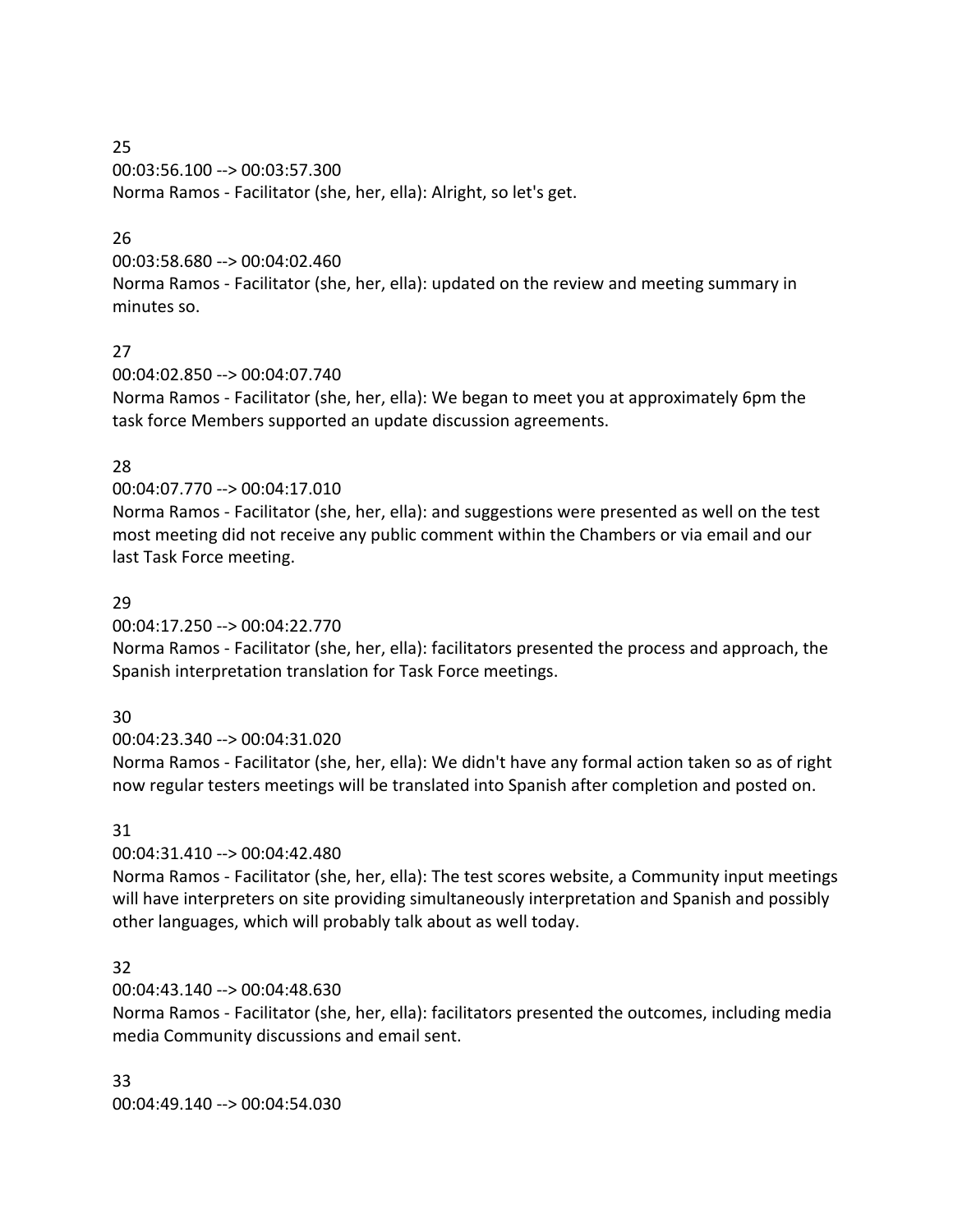Norma Ramos - Facilitator (she, her, ella): By citizens to the task force, which was shared at the end of Task Force meeting held on September 30.

34

00:04:54.360 --> 00:04:58.950

Norma Ramos - Facilitator (she, her, ella): And chief loudly presented a statement which included the review of the incident and findings on behalf of the.

# 35

00:04:59.340 --> 00:05:07.200

Norma Ramos - Facilitator (she, her, ella): Elgin police department to the task force, the task force discussed how to manage future communications from the public and knock on my action was taken.

# 36

00:05:07.560 --> 00:05:16.800

Norma Ramos - Facilitator (she, her, ella): The facilitation team did really future communications from the public to the task force with information redacted as needed email addresses and names and etc.

# 37

00:05:18.030 --> 00:05:28.410

Norma Ramos - Facilitator (she, her, ella): see that we then went into presenting for options and conversation and decision in terms of structural models, the task force members discuss which model would work best.

# 38

00:05:28.980 --> 00:05:33.120

Norma Ramos - Facilitator (she, her, ella): We presented the task force members presented for models which included a chair.

# 39

00:05:33.450 --> 00:05:43.050

Norma Ramos - Facilitator (she, her, ella): Vice chair, which is permanent and agenda prep will be the voice of the task force for media council and etc facilitators will work with the task force on what to say to the media.

# 40

00:05:43.260 --> 00:05:51.750

Norma Ramos - Facilitator (she, her, ella): Compliance with ordinance procedures to call to order the second model presented includes a chair and vice chair, which is rotini.

41 00:05:52.470 --> 00:05:57.960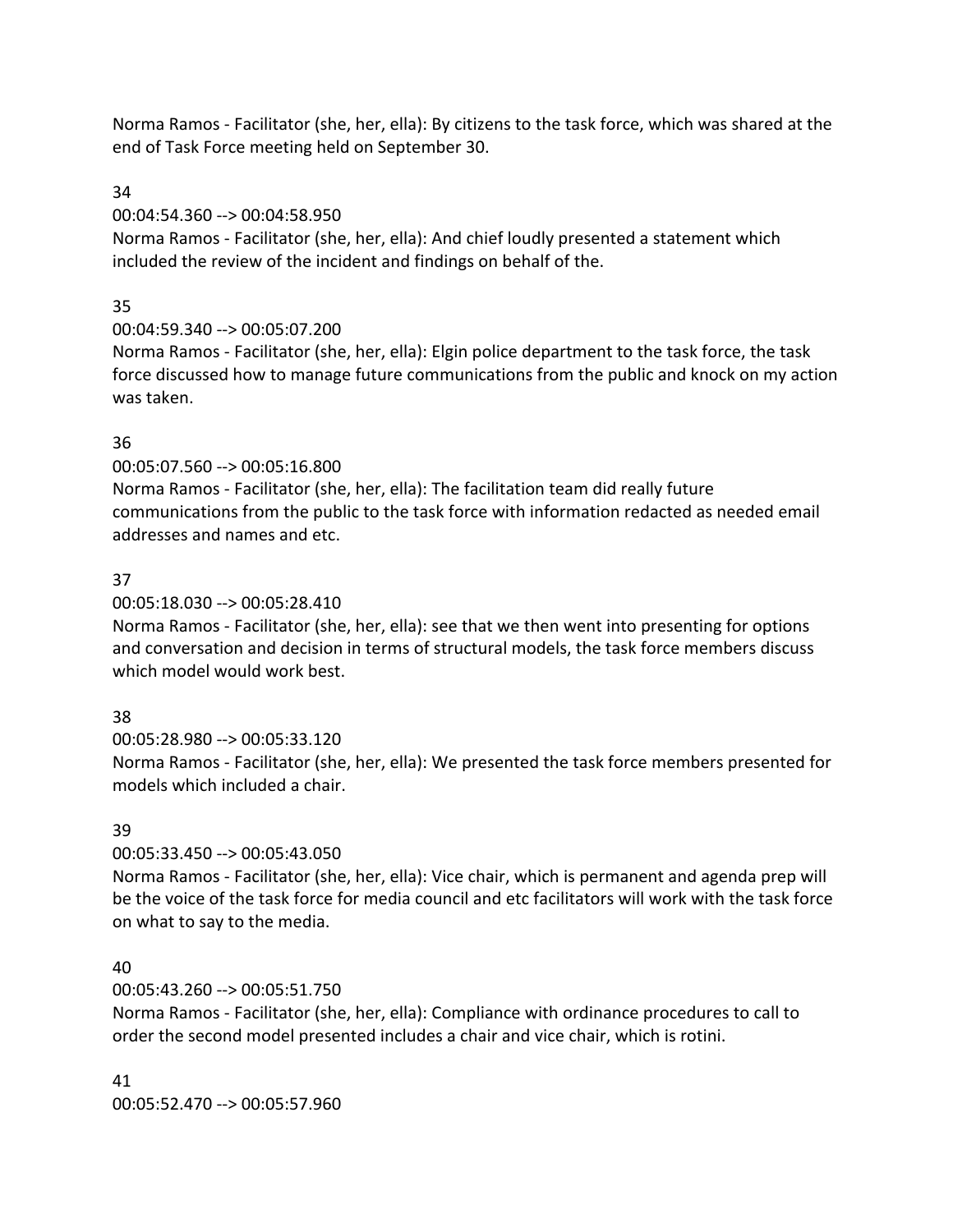Norma Ramos - Facilitator (she, her, ella): That outline same task responsibilities but work log would be rotated within Task Force members.

# 42

# 00:05:58.710 --> 00:06:09.570

Norma Ramos - Facilitator (she, her, ella): model three was no chair vice chair Task Force members will provide input on agendas during prior meetings facilitators will also help guide Task Force Members in their discussion.

# 43

# 00:06:10.080 --> 00:06:24.450

Norma Ramos - Facilitator (she, her, ella): test for some Members will decide how to respond to media inquiries, the fourth model that was presented was core or coordinating team and that's clear and some clarification clarification was made that there would be less than five or less than.

# 44

# 00:06:25.470 --> 00:06:35.250

Norma Ramos - Facilitator (she, her, ella): Less Task Force members sorry that sounds weird to me serve as a rotating spokesperson, to the past force rotate roll call meetings and a German.

# 45

# 00:06:35.940 --> 00:06:42.030

Norma Ramos - Facilitator (she, her, ella): um what was decided at the meeting was that task force members agreed to be a consensus to model.

# 46

# 00:06:42.420 --> 00:06:49.470

Norma Ramos - Facilitator (she, her, ella): test first Member cordova his recommendation moving forward, the task force will select a chair co chair and spokesperson, which will do today.

# 47

# 00:06:49.770 --> 00:07:00.540

Norma Ramos - Facilitator (she, her, ella): Who will serve in those roles for the next few months, which at that time, the task force can then determine whether those individuals can continue to serve or if they would like to continue, or whether new members should be chosen to fill those roles.

# 48

# 00:07:01.650 --> 00:07:06.210

Norma Ramos - Facilitator (she, her, ella): Then we then moved into the next item on the agenda with facilitators presented the topic.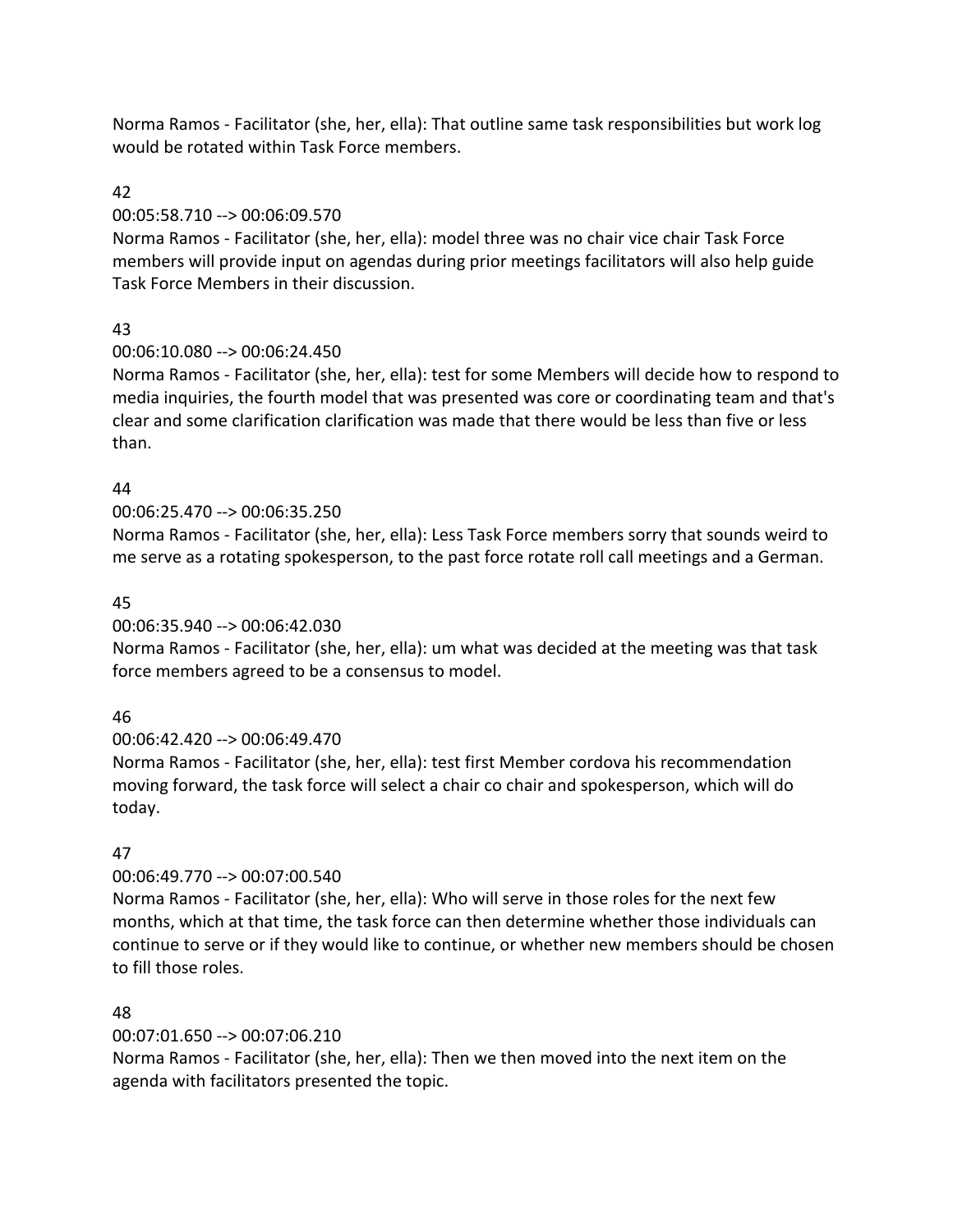## 49

00:07:06.660 --> 00:07:14.130

Norma Ramos - Facilitator (she, her, ella): prioritize in the task force meeting one and those to discuss additional ways to support informational needs to address those topics.

# 50

# 00:07:14.580 --> 00:07:19.350

Norma Ramos - Facilitator (she, her, ella): One was insurance improve accountability for Elgin police department, the second was consistency.

# 51

# 00:07:19.740 --> 00:07:28.650

Norma Ramos - Facilitator (she, her, ella): Of the Elgin police departments use of force policies with best practice and the third topic that was also prioritize was evaluating current Elgin police department training.

# 52

# 00:07:29.430 --> 00:07:33.900

Norma Ramos - Facilitator (she, her, ella): The task force members agreed to consist consensus to discuss the topic accountability.

# 53

## 00:07:34.380 --> 00:07:46.920

Norma Ramos - Facilitator (she, her, ella): And then we discussed various levels of accountability topics and information, and we had no formal action take taken, and then we agreed to meet today, Thursday October 21 from six to 8pm central time.

# 54

00:07:47.880 --> 00:07:53.310 Norma Ramos - Facilitator (she, her, ella): And then I don't know if you have the last minutes last part of it well, I think what time we insurance.

# 55

00:07:53.940 --> 00:07:55.080 Larry Schooler, Facilitation Team: Which are to date 17.

# 56

00:07:55.410 --> 00:07:56.400 Larry Schooler, Facilitation Team: Back on the slide.

# 57

# 00:07:56.460 --> 00:08:11.280

Norma Ramos - Facilitator (she, her, ella): Sorry that's okay So those are the meetings or review meetings, in summary, that we put together for you all, and we would like to take a few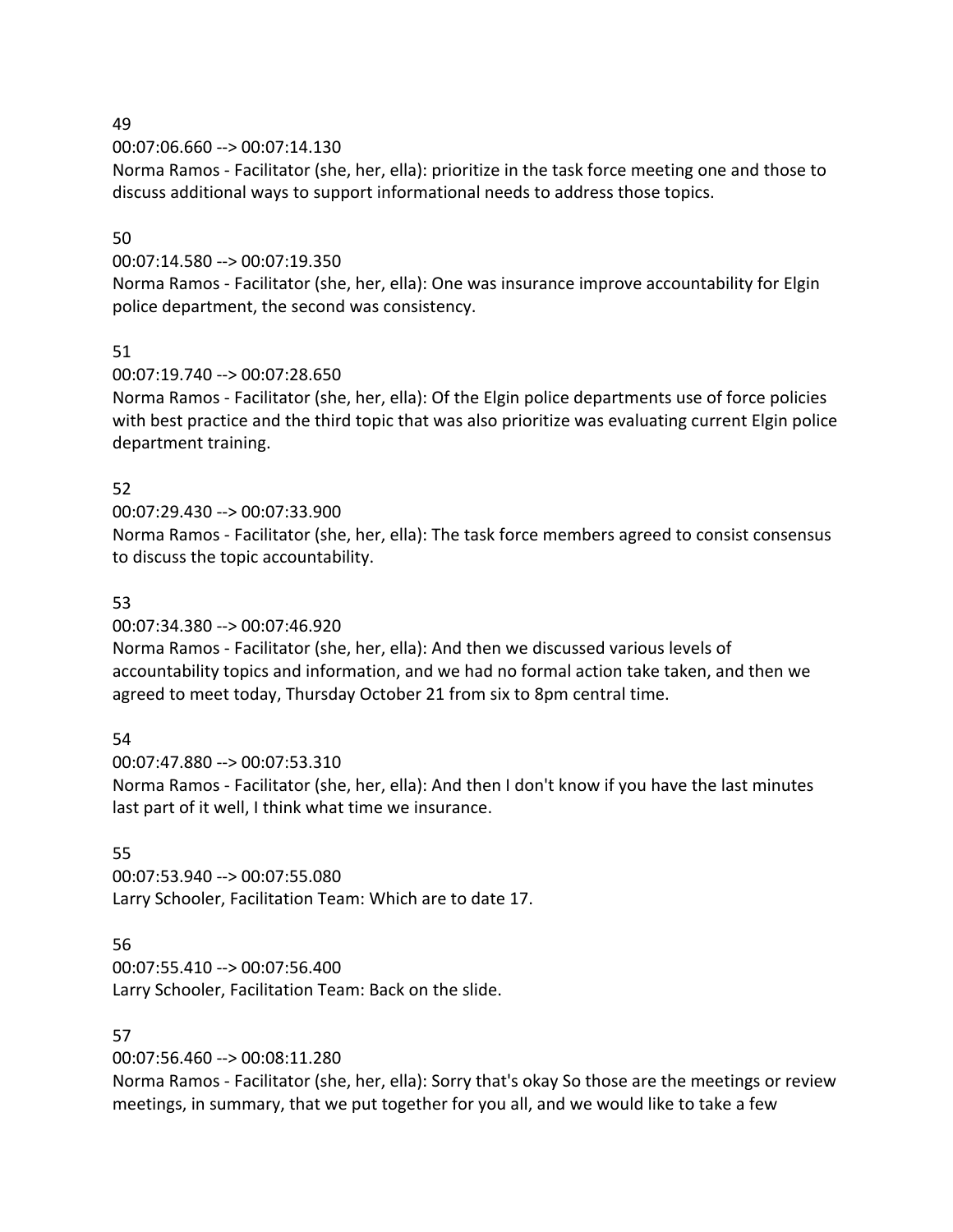minutes or 30 seconds to approve them or if there's anything that we should change or update on this document.

58 00:08:16.140 --> 00:08:16.650 Larry Schooler, Facilitation Team: on a Saturday.

59

00:08:17.520 --> 00:08:18.840 Norma Ramos - Facilitator (she, her, ella): Okay Denise.

60

00:08:18.960 --> 00:08:24.120 Danise Habun: hey I just I have a question where these was a summary sent out ahead of time.

61

00:08:24.990 --> 00:08:27.630 Danise Habun: No okay so.

# 62

00:08:27.660 --> 00:08:32.670 Larry Schooler, Facilitation Team: yeah no it wasn't that's are being one team Member down this week Denise I was.

# 63

00:08:33.840 --> 00:08:36.330 Larry Schooler, Facilitation Team: Behind on a bunch of things, and this was one of them, so.

#### 64

00:08:37.650 --> 00:08:44.040 Norma Ramos - Facilitator (she, her, ella): Let me try to get those out beforehand, so that you all have the opportunity to review them before we started meeting as well.

# 65

00:08:44.370 --> 00:08:46.500 Danise Habun: Okay, I just thought, maybe I missed an email.

#### 66

00:08:46.560 --> 00:08:47.430 Norma Ramos - Facilitator (she, her, ella): saying no.

# 67

00:08:49.260 --> 00:08:50.010 Norma Ramos - Facilitator (she, her, ella): Thank you, though.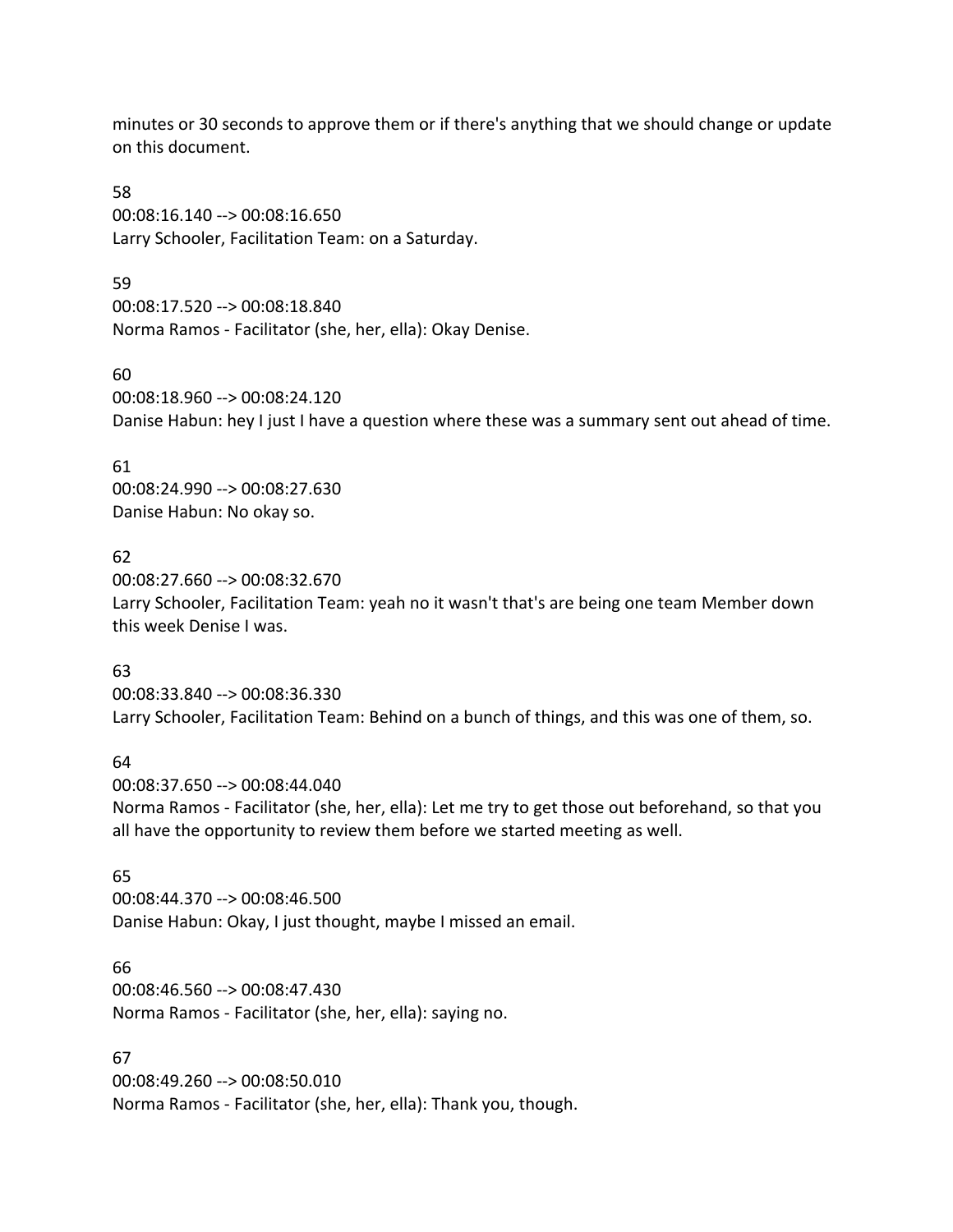68 00:08:53.640 --> 00:08:54.840 Norma Ramos - Facilitator (she, her, ella): Okay, I think.

#### 69

00:08:56.010 --> 00:08:58.980 Norma Ramos - Facilitator (she, her, ella): We all approve say I are just the hands up.

# 70

00:09:00.630 --> 00:09:03.480 Norma Ramos - Facilitator (she, her, ella): ceiling, a number of folks on my.

# 71

00:09:05.100 --> 00:09:05.910 Norma Ramos - Facilitator (she, her, ella): screen.

# 72

00:09:07.830 --> 00:09:08.700 Larry Schooler, Facilitation Team: looks like we don't have any.

# 73

00:09:09.240 --> 00:09:24.840

Norma Ramos - Facilitator (she, her, ella): No objection charge great Thank you all um alright, so what right now, we would like to open it up to invite any Member who is at City Hall, or at the public to address and the task force members.

# 74

00:09:26.190 --> 00:09:29.520 Norma Ramos - Facilitator (she, her, ella): Anyone is there, they can do so right now.

# 75

00:09:30.420 --> 00:09:35.070 Ana Lalley: Try this is chief lily we're at so you are in currently no one is President.

# 76

00:09:36.210 --> 00:09:37.260 Norma Ramos - Facilitator (she, her, ella): Great Thank you chief Ali.

#### 77

00:09:37.680 --> 00:09:38.190 Ana Lalley: you're welcome.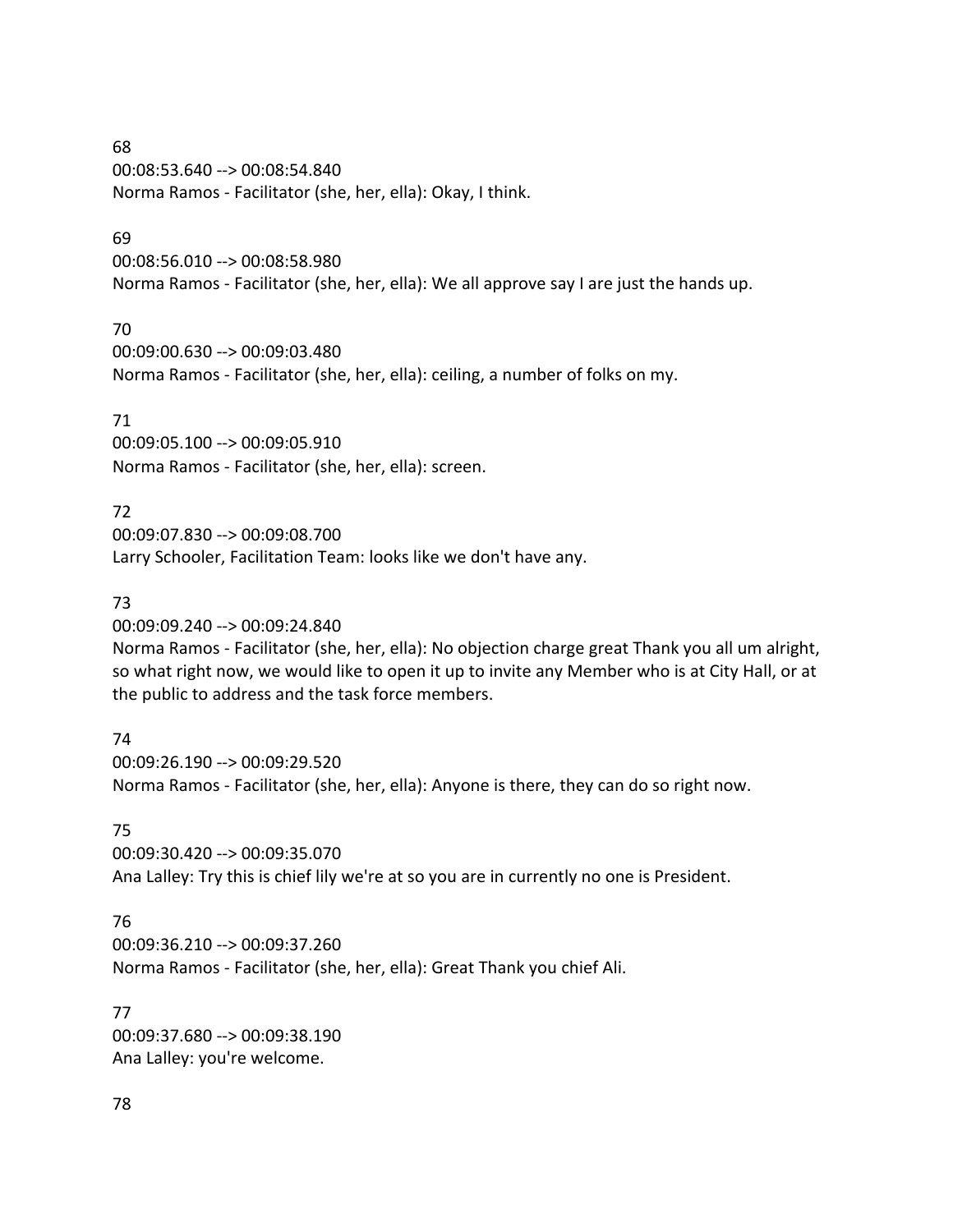#### 00:09:38.520 --> 00:09:56.520

Norma Ramos - Facilitator (she, her, ella): Alright, so let's move on to the next agenda item which is we've had an opportunity to work with the city, the city members and Council members Paul and Shaw, to discuss on the Illinois open meetings act and kind of put that together for you all and i'm going to.

#### 79

00:09:58.020 --> 00:10:05.400 Norma Ramos - Facilitator (she, her, ella): pass this over to I think is a city manager causal and I think I heard a call.

80 00:10:06.450 --> 00:10:06.930 Norma Ramos - Facilitator (she, her, ella): To do in.

#### 81

00:10:07.110 --> 00:10:07.560 Ana Lalley: A normal.

#### 82

00:10:07.620 --> 00:10:11.700 Ana Lalley: This is where he calls a line here speaking under chief valleys moniker.

#### 83

00:10:13.050 --> 00:10:19.830

Norma Ramos - Facilitator (she, her, ella): Okay um can I turn that over to you to kind of just share out loud Illinois open meetings.

#### 84

00:10:20.940 --> 00:10:28.980

Ana Lalley: Certainly, thank you and thank you Task Force members for allowing me to what I want to provide a brief overview of the requirements.

#### 85

00:10:29.340 --> 00:10:38.160

Ana Lalley: That that we need to follow, because the task force on policing is a public body within the meeting within the meaning of the open meetings act.

#### 86

00:10:38.520 --> 00:10:48.360

Ana Lalley: And I want to make sure that the the communication and deliberations that are occurring between the task force members is always in compliance with the act.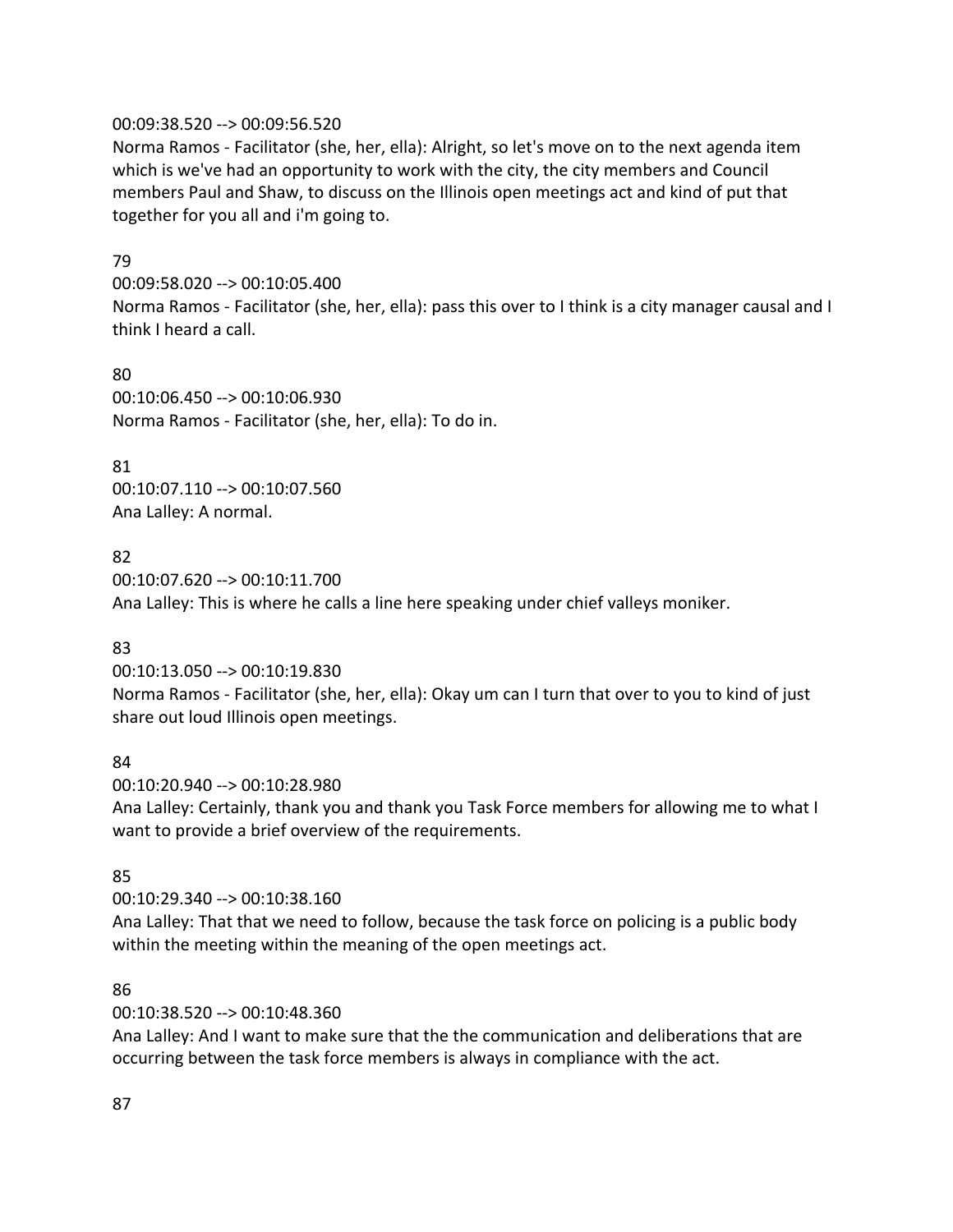## 00:10:50.460 --> 00:11:06.990

Ana Lalley: The task force members should have received or it's my understanding, received a two page summary primer cheat sheet, if you will, on the requirements of the open meetings act, but I want to touch on some of the primary components that typically tip up trip up.

## 88

00:11:08.640 --> 00:11:15.300

Ana Lalley: Members of public bodies highlight those issues, so we can avoid any potential problems in the future.

## 89

00:11:15.840 --> 00:11:24.600 Ana Lalley: But I think a good jumping off point is is the the kind of the struggle that occurred with the approval of the Minutes

# 90

00:11:24.900 --> 00:11:32.070

Ana Lalley: it's one of the issues, the approval of minutes is required under the open meetings act and it's one of the reasons that designating a chairperson.

## 91

## 00:11:32.280 --> 00:11:39.900

Ana Lalley: Even if it's on a rotating basis, makes it easy to go through the process of fulfilling the open meetings act requirements.

#### 92

# 00:11:40.740 --> 00:11:54.960

Ana Lalley: The chairperson it's not a terribly difficult duty in an effort to kind of demystify what the role of the Chairperson is it's just somebody who, who is responsible for managing the conduct of the business of the particular meeting.

#### 93

00:11:55.530 --> 00:12:00.150

Ana Lalley: The chairperson simply starts the meeting at the appropriate time and welcomes everyone to the meeting.

#### 94

# 00:12:00.660 --> 00:12:13.710

Ana Lalley: And then the chairperson would then introduced each item on the agenda and monitor the discussion of those agenda items encouraging tax sports members to follow the conventions, the meeting and stick to the agenda without being sidetracked.

#### 95

00:12:14.130 --> 00:12:19.110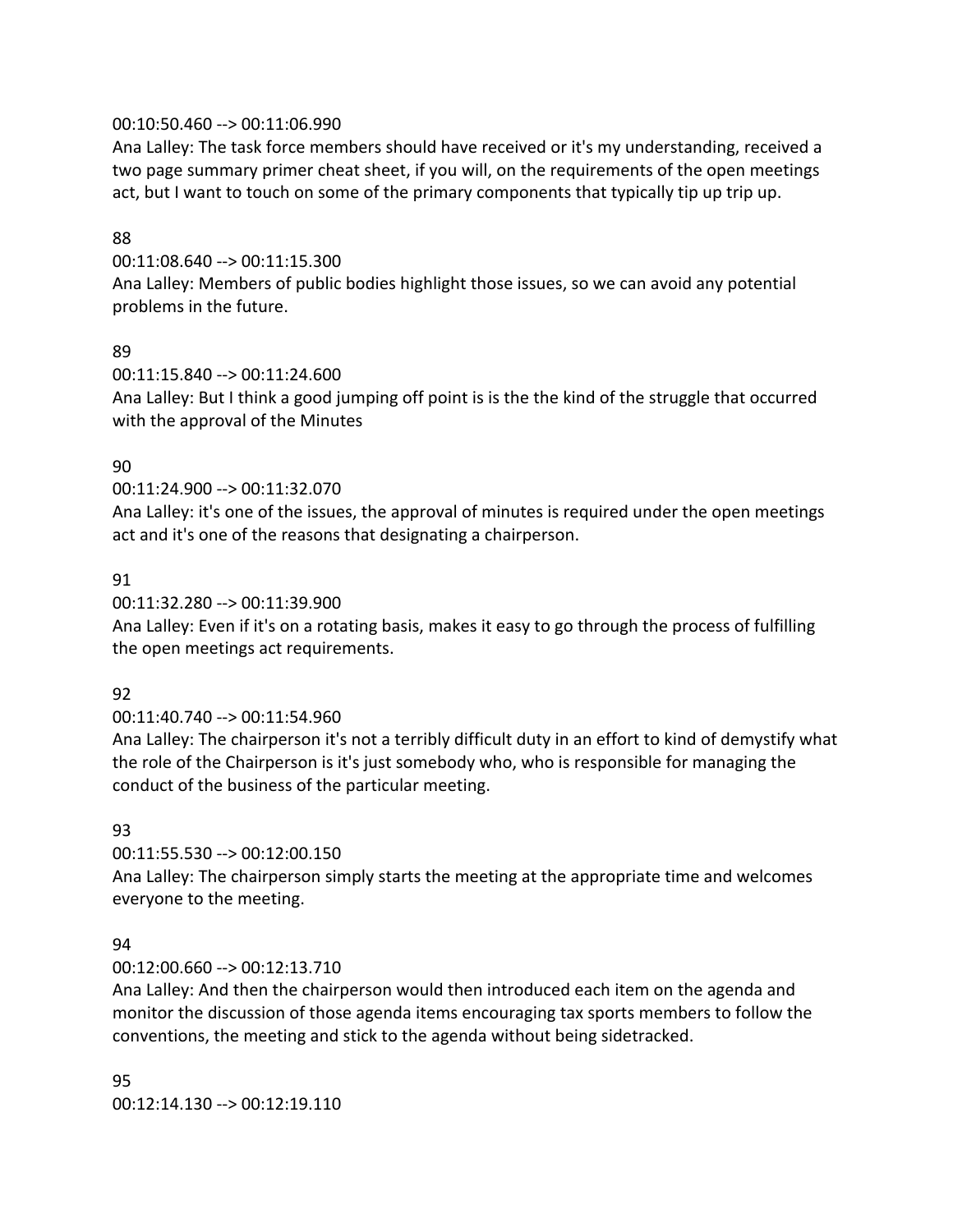Ana Lalley: i'm one of those would include simply Approval of the Minutes from a previous meeting.

# 96

# 00:12:19.320 --> 00:12:30.660

Ana Lalley: And currents in westwood work with the chairperson, to ensure that the Minutes are transmitted to the task force members in advance, and it would simply be in most instances a pro forma function to approve those meetings.

# 97

# 00:12:31.710 --> 00:12:45.600

Ana Lalley: As the meeting begins winding down I think it's the tat it's the Chair person's role to work in conjunction with current and West began identifying agenda items for the next meeting, and then the final action is simply drawing the meeting to the close at the end.

# 98

# 00:12:46.860 --> 00:12:57.480

Ana Lalley: The primary concern with the open meetings act is to limit discussions of Task Force members outside the notice the meeting notice requirements.

# 99

# 00:12:57.870 --> 00:13:06.390

Ana Lalley: What this essentially means is Illinois is one of the most liberal and progressive States when it comes to limiting discussions between board and Commission members.

# 100

# 00:13:06.750 --> 00:13:19.290

Ana Lalley: And what's important to know is that it's not just speaking to somebody in person or individually that may constitute a violation of the open meetings act, you can violate the open meetings act by engaging in.

# 101

00:13:19.830 --> 00:13:24.630

Ana Lalley: email messages social media chat or other electronic communication.

# 102

00:13:25.440 --> 00:13:37.290

Ana Lalley: The easiest thing I think for the task force members to remember is you can't communicate with more than four other Task Force Members about Task Force business at any one time.

# 103

00:13:37.710 --> 00:13:47.100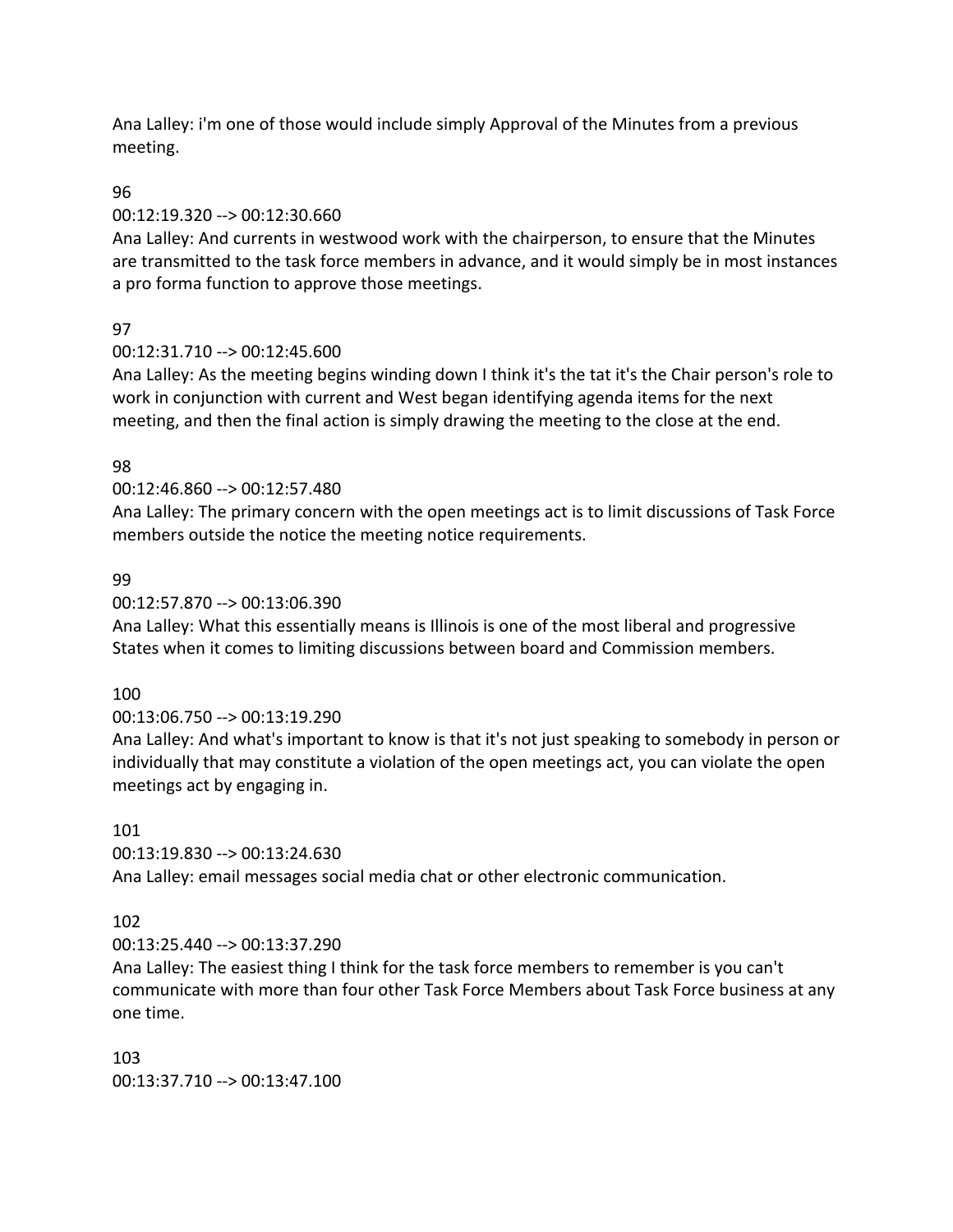Ana Lalley: So that's you and for other Task Force Members again if there's a communication that goes beyond that, whether in a shared text message and email message.

104

00:13:47.430 --> 00:13:53.010

Ana Lalley: or some type of discussion in a chat room that technically is a violation of the open meetings.

# 105

00:13:53.670 --> 00:14:01.440

Ana Lalley: So I think the safest thing to follow is recognizing that again whenever there is an item of concern to the.

# 106

00:14:02.010 --> 00:14:12.000

Ana Lalley: To the police task force you can't communicate with more than four other Task Force Members about what your concerns are without violating the open meetings act.

# 107

00:14:12.960 --> 00:14:21.270

Ana Lalley: turns in West is taking care of the other provisions of the open meetings act that relate to posting notice requirements of when the meetings going to occur.

# 108

00:14:21.570 --> 00:14:29.730

Ana Lalley: publishing an agenda in advance and taking care of the Minutes that need to be approved, not later than 30 days after the most previous meeting.

109 00:14:31.620 --> 00:14:35.310 Ana Lalley: I don't want to spend really any more time.

# 110

00:14:36.090 --> 00:14:44.070

Ana Lalley: On these procedural matters, but if there's any particular questions that I may have raised as part of this overview i'm willing to answer questions, but I think that.

# 111

00:14:44.430 --> 00:14:52.560

Ana Lalley: i've most of the information that you need is included in that two page summary that will be provided that that's been provided to you by crimson last.

112 00:14:54.660 --> 00:15:03.090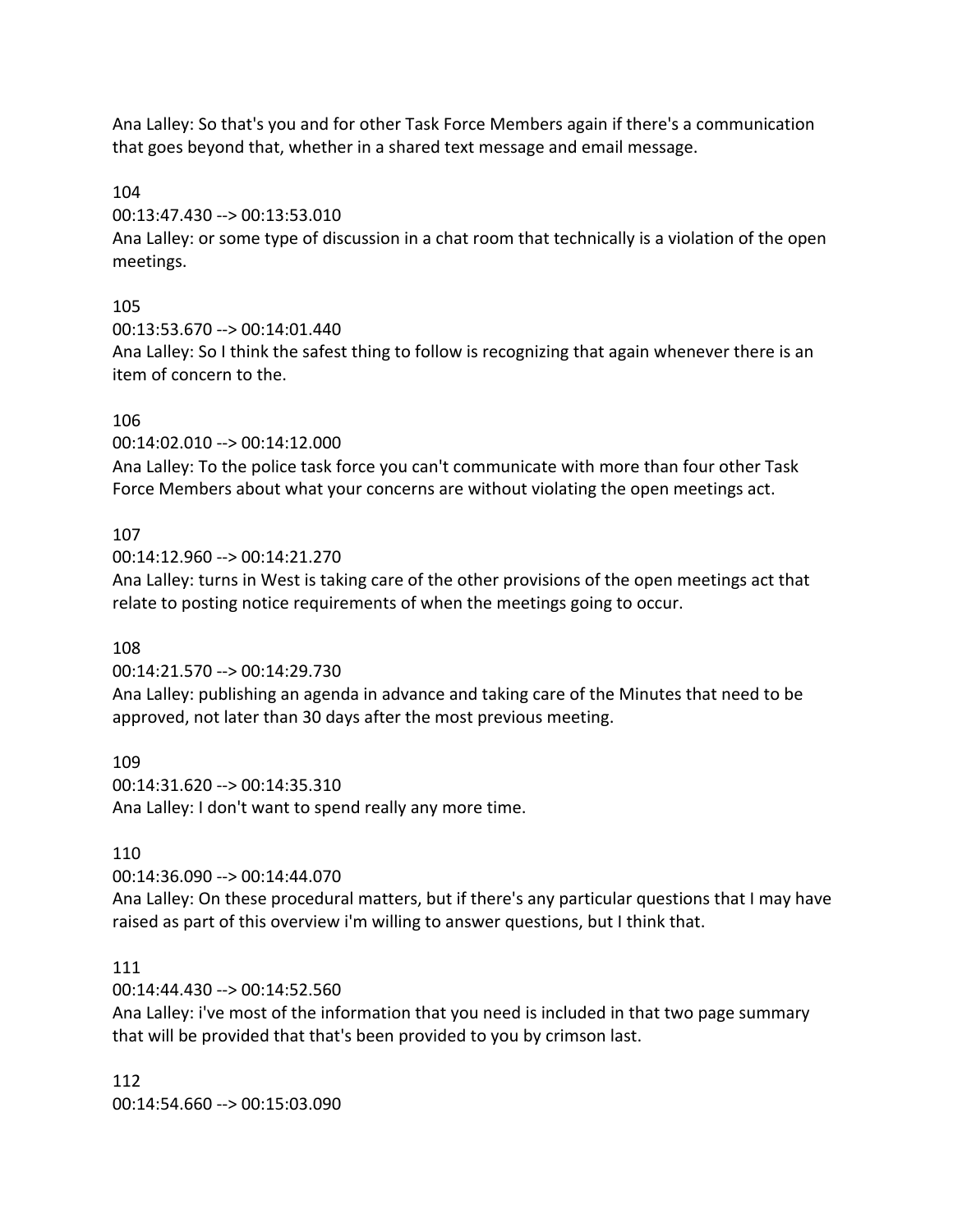Larry Schooler, Facilitation Team: It would be more accurate to say that is being provided, because the PDF you sent me is in route as we speak to the task force.

113 00:15:03.870 --> 00:15:04.650 Ana Lalley: Fair enough.

114

00:15:05.850 --> 00:15:06.510 Larry Schooler, Facilitation Team: sorry about that.

115

00:15:07.860 --> 00:15:13.740 Larry Schooler, Facilitation Team: Task Force members questions about what the manager presented as it relates to the open meetings act.

116

00:15:19.080 --> 00:15:21.330 Larry Schooler, Facilitation Team: And again, you should have that in your inbox here shortly.

117

00:15:22.410 --> 00:15:24.330 Larry Schooler, Facilitation Team: Thanks to the city manager, very much for.

118

00:15:25.620 --> 00:15:30.600 Larry Schooler, Facilitation Team: For taking that up for us, I think it would also be.

119

00:15:32.340 --> 00:15:39.510

Larry Schooler, Facilitation Team: helpful if we could discuss and I don't know if customer Panel has joined us yet I don't councilmember shaw's here.

120

00:15:40.200 --> 00:15:55.020

Larry Schooler, Facilitation Team: But we wanted to just discuss ways in which communications from external bodies, whether it be a citizen or just anyone who isn't a task force Member communications to the task force would be addressed.

121

00:15:56.460 --> 00:15:58.680

Larry Schooler, Facilitation Team: I see a couple of hands i'll get to those in one second.

122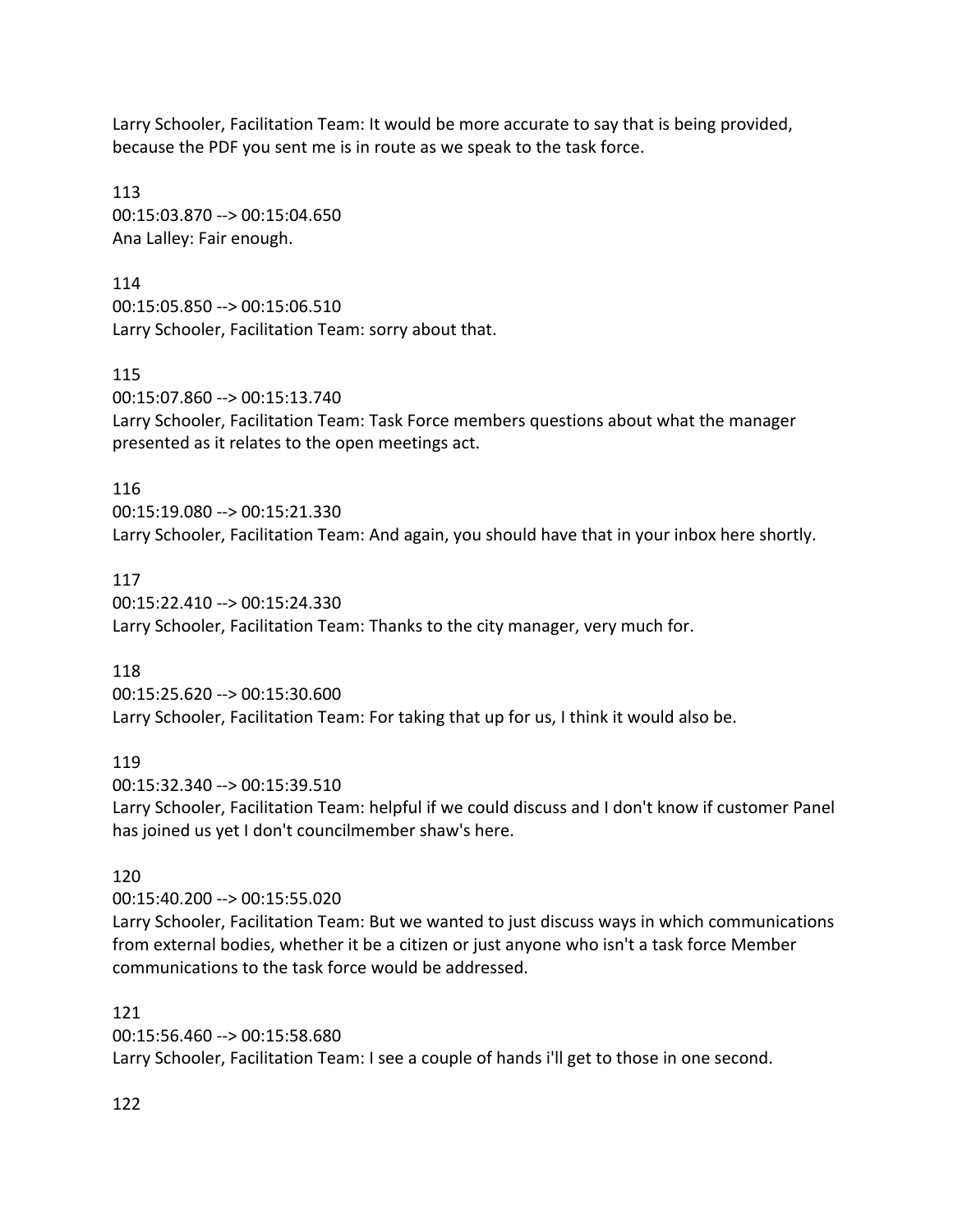00:15:59.970 --> 00:16:03.840

Larry Schooler, Facilitation Team: Council members Shaw, I don't know if customer pals is here, yet this year.

## 123

00:16:05.730 --> 00:16:07.830 Tish's iPhone: i'm here oh i'm just not on camera.

## 124

00:16:08.340 --> 00:16:08.670 Larry Schooler, Facilitation Team: Yes.

# 125

00:16:09.210 --> 00:16:16.260

Larry Schooler, Facilitation Team: And I should have remembered your first time I just know he was customer bell but yes, I see I see your iPhone before I.

126 00:16:16.350 --> 00:16:17.370 Tish's iPhone: call on the Council members.

# 127

00:16:17.370 --> 00:16:23.370

Larry Schooler, Facilitation Team: Of the manager, I see Task Force members haven and cordova so Denise first.

128 00:16:25.320 --> 00:16:26.400 Larry Schooler, Facilitation Team: i'm sorry I can't hear you.

#### 129

00:16:27.930 --> 00:16:32.820 Danise Habun: Okay, I just wanted to alert you that to scale hammer is unable to log in.

## 130 00:16:35.070 --> 00:16:37.110 Danise Habun: and help her get in.

131 00:16:38.550 --> 00:16:39.060 Danise Habun: thing.

132 00:16:39.420 --> 00:16:41.070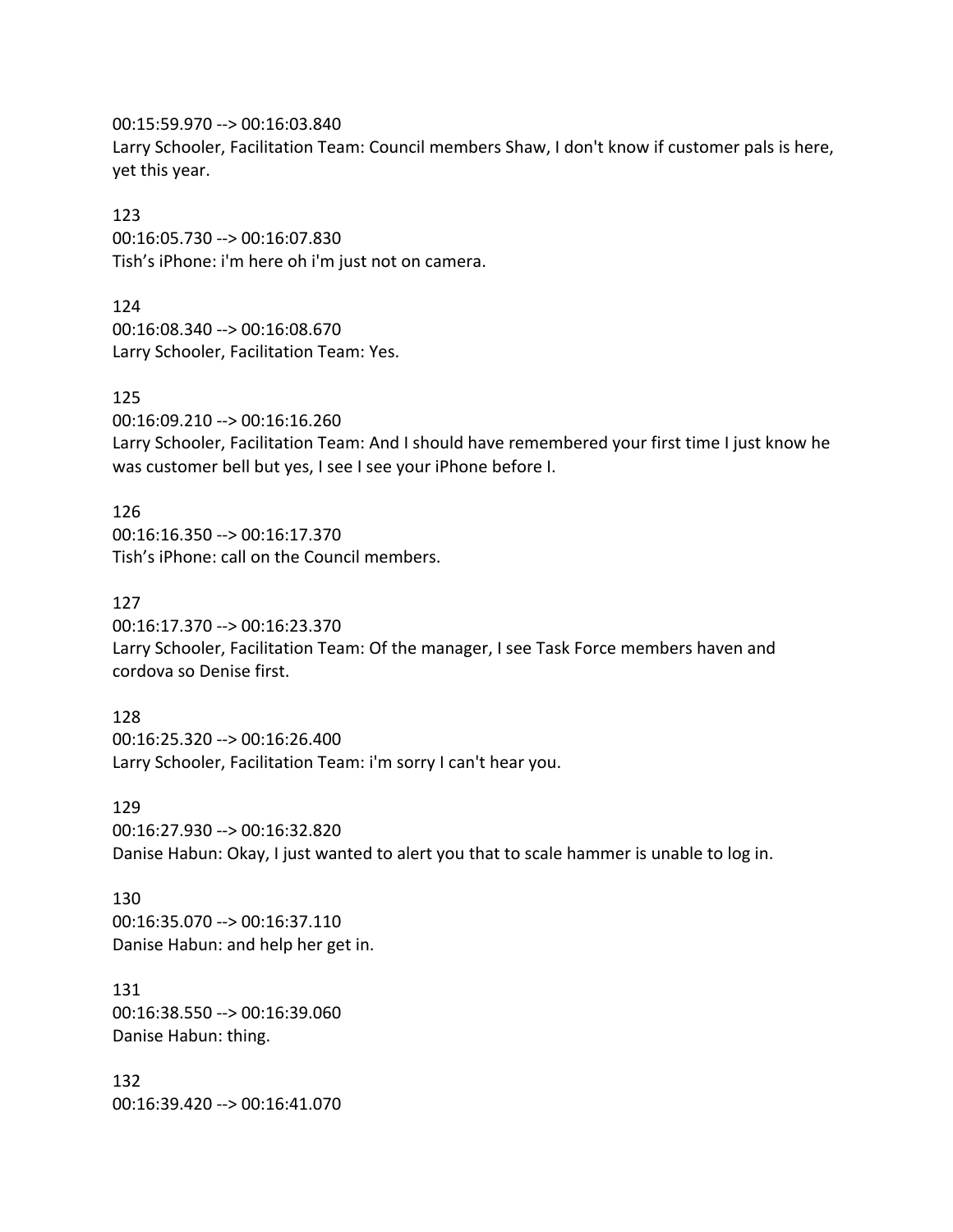Danise Habun: General messages.

133 00:16:41.370 --> 00:16:42.720 Danise Habun: Oh, my okay.

# 134

00:16:42.810 --> 00:16:46.110 Larry Schooler, Facilitation Team: Well, well, well, thank you for that alert and Ishmael.

135

00:16:47.820 --> 00:17:00.390

Ismael Cordovà: i'm sorry I had a quick question regarding clarification, so when we talk about the task force members, because I know layer you sent an email regarding communicating with the facilitation team and in violation of the open meetings act.

#### 136

## 00:17:01.500 --> 00:17:14.850

Ismael Cordovà: i'm a bit confused does that incorporate the facilitation group as well into the number of task force members so we're not considering for the 18 and that were appointed by City Council that's for the overall group correct.

#### 137

00:17:15.090 --> 00:17:23.280

Larry Schooler, Facilitation Team: yeah we as facilitation TEAM members Ishmael are not considered members of the task force, we don't you know counters yes.

138

00:17:23.880 --> 00:17:30.060

Ismael Cordovà: Can you clarify your email, then, because you said that we shouldn't be sending an email to the whole filter teaching group, you should be the goal.

#### 139

00:17:31.260 --> 00:17:41.100

Larry Schooler, Facilitation Team: Then, that was a statement on my part yeah, so it is, it is perfectly Okay, if a test force Member wants to send an email to, for example, Joe chorus.

#### 140

00:17:41.460 --> 00:17:48.420

Larry Schooler, Facilitation Team: Normal Ramos myself and Sarah Omar, we also have a new colleague Cameron hendrickson with us tonight any any of us don't.

#### 141

00:17:48.960 --> 00:17:59.550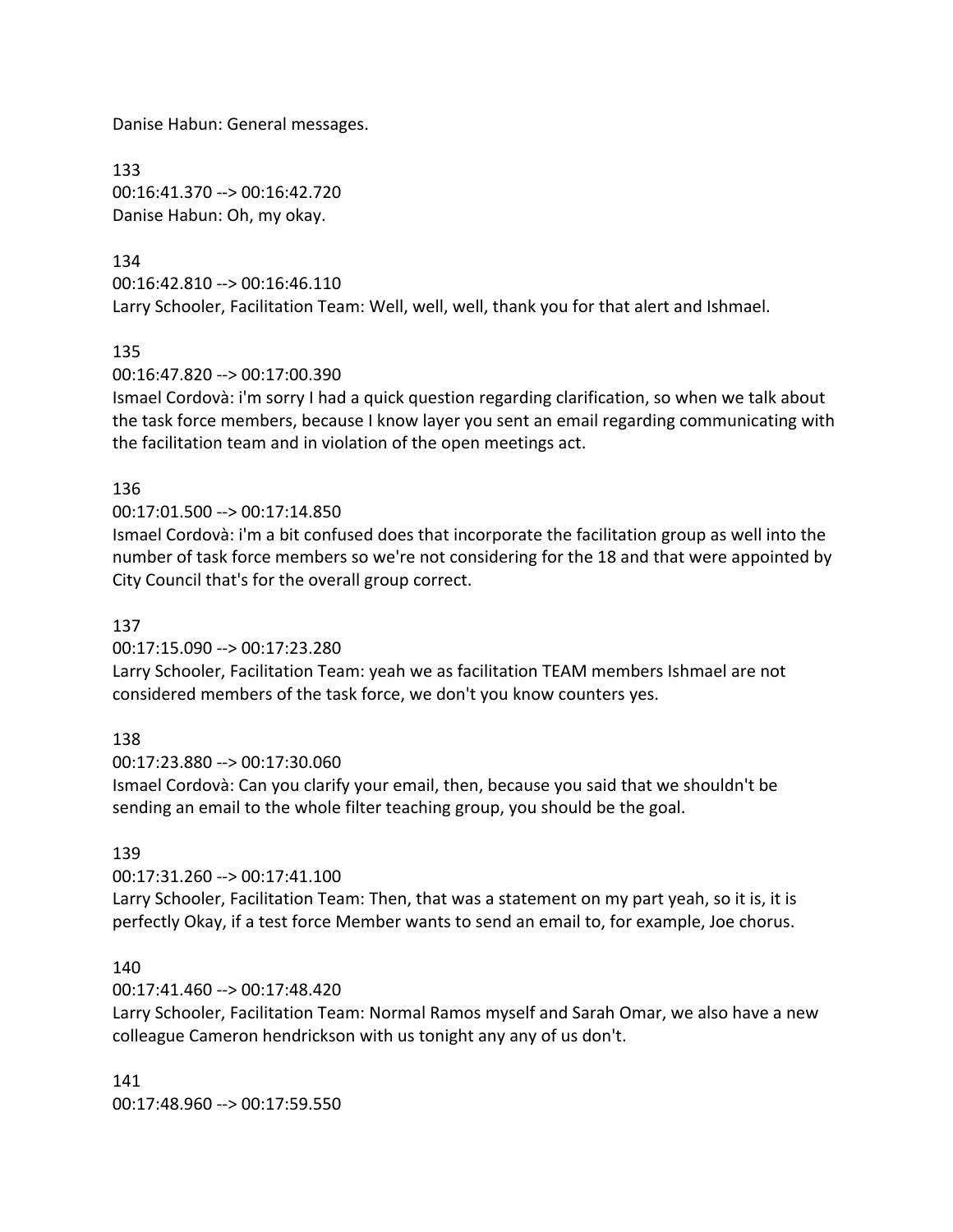Larry Schooler, Facilitation Team: don't constitute Task Force members and so you're not really doing anything to deliberate as a body in a way that's you know against the act it's more if you were to email.

#### 142

00:18:00.120 --> 00:18:14.100

Larry Schooler, Facilitation Team: You know aubrey and Shimon and Cynthia and legible and corey that you get into issues so it's it's just a matter of multiple Task Force Members being on an email and not staff or facilitators and like.

143

00:18:15.030 --> 00:18:17.130 Ismael Cordovà: All right, thanks for that clarification yeah, I just wanted to.

#### 144

00:18:17.130 --> 00:18:17.340 Larry Schooler, Facilitation Team: know.

145

00:18:17.460 --> 00:18:19.410 Ismael Cordovà: That it's very confusing missing.

146

00:18:19.920 --> 00:18:21.480 Ismael Cordovà: misunderstood your emails I didn't want.

#### 147

00:18:21.480 --> 00:18:23.040 Larry Schooler, Facilitation Team: Yes or no, no, I really.

#### 148

00:18:23.550 --> 00:18:39.870

Larry Schooler, Facilitation Team: Absolutely i'm glad you asked it, and this is something I sometimes have a hard time explaining clearly so thank you okay so Council members Paul and Shaw and manager kozel just wanted to ask if you would be willing to share a little bit about.

#### 149

00:18:40.890 --> 00:18:45.930 Larry Schooler, Facilitation Team: How, you were thinking to handle external communications to the task force if that's okay.

#### 150

00:18:47.730 --> 00:18:50.460 Tish's iPhone: Sure, thank you Larry this is councilman Powell.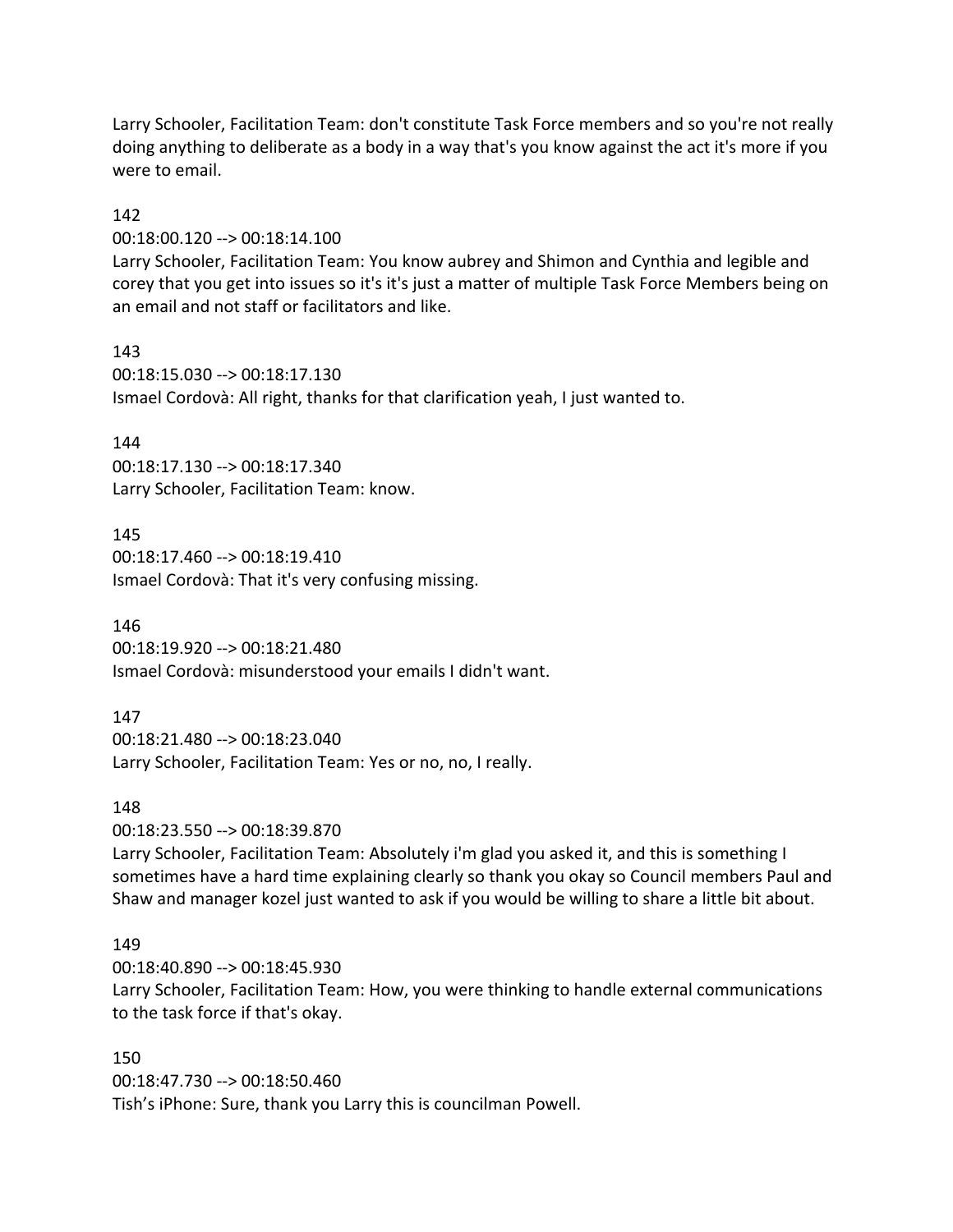151

00:18:52.050 --> 00:18:56.160

Tish's iPhone: Unfortunately, I was unable to make the last meeting so i'm glad i'm able to be here today.

# 152

00:18:57.510 --> 00:18:59.520 Tish's iPhone: What what i've seen lately.

## 153

00:19:00.780 --> 00:19:05.880 Tish's iPhone: We we've had a couple of communication to the task force via email that have.

## 154

00:19:06.930 --> 00:19:17.250

Tish's iPhone: kind of sidetracked us from I think our mission and terms of the email regarding police miss alleging police misconduct.

## 155

00:19:17.670 --> 00:19:29.460

Tish's iPhone: And while obviously we are police task force, and you know we are talking about issues related to this, we do the city does have a current process on how to address.

#### 156

00:19:30.450 --> 00:19:39.840

Tish's iPhone: citizen complaints there's a a way that people should be filing those complaints and I would just prefer that when.

#### 157

00:19:40.440 --> 00:19:47.520 Tish's iPhone: We get complaints like that or allegations of misconduct that we send them through our existing process.

#### 158

00:19:48.360 --> 00:19:54.090

Tish's iPhone: Because that is something that does exist, now it is completely you know within the task forces.

#### 159

00:19:54.990 --> 00:20:09.240

Tish's iPhone: charge that we can and perhaps should be looking at that process at some point during our discussion to see if there are things that need to be improved upon, and that process or changed or completely overhauled.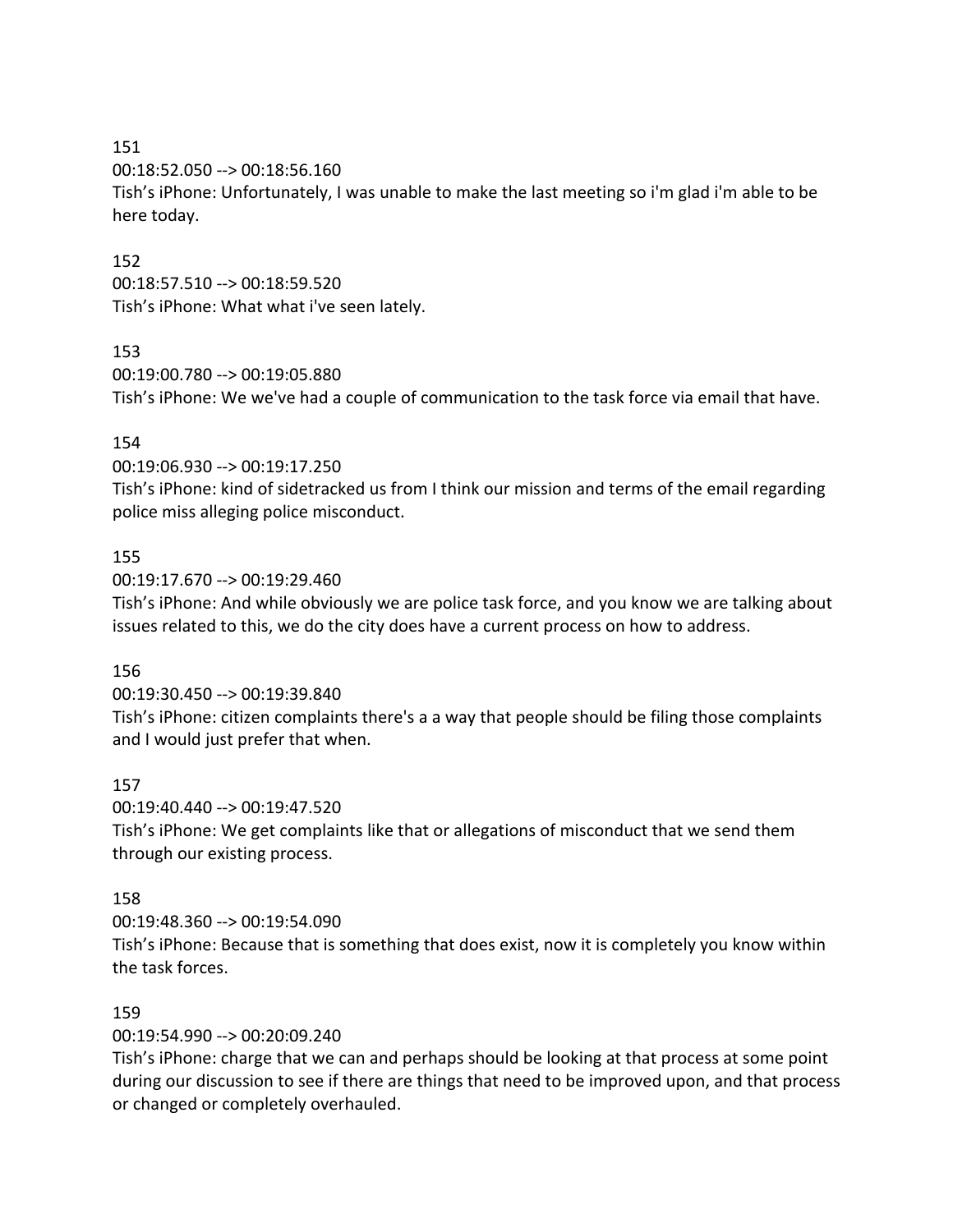#### 160

00:20:09.690 --> 00:20:33.210

Tish's iPhone: But, as it stands right now, I think we should be sending those those types of emails or communications through that process and bringing that back to the task force once it hit it's been investigated, and they are some kind of explanation closure or just.

## 161

## 00:20:34.590 --> 00:20:45.390

Tish's iPhone: You know what what has happened as part of that investigation what has been found that should be obviously shared with the task force, since the initial.

#### 162

00:20:46.470 --> 00:20:50.130

Tish's iPhone: email may have come through this through the task force.

## 163

## 00:20:50.580 --> 00:21:00.120

Tish's iPhone: But I I just kind of throw that out there, because I don't want us spending a lot of time on on these issues, moving forward, I know, know everyone's time is valuable.

#### 164

00:21:00.480 --> 00:21:17.220

Tish's iPhone: i've already heard complaints from people that hey This really is outside of our purview because we don't have any power to deal with these and that's absolutely true and that's really not part of our our charge, so if if the task force Members are okay with that, I would just you know.

165 00:21:18.600 --> 00:21:21.900 Tish's iPhone: proposed that that's how we move forward with these types of.

#### 166

00:21:22.950 --> 00:21:24.510 Tish's iPhone: Issues when they come forward.

# 167

00:21:25.560 --> 00:21:27.240 Tish's iPhone: You know, in the future.

168 00:21:30.180 --> 00:21:37.050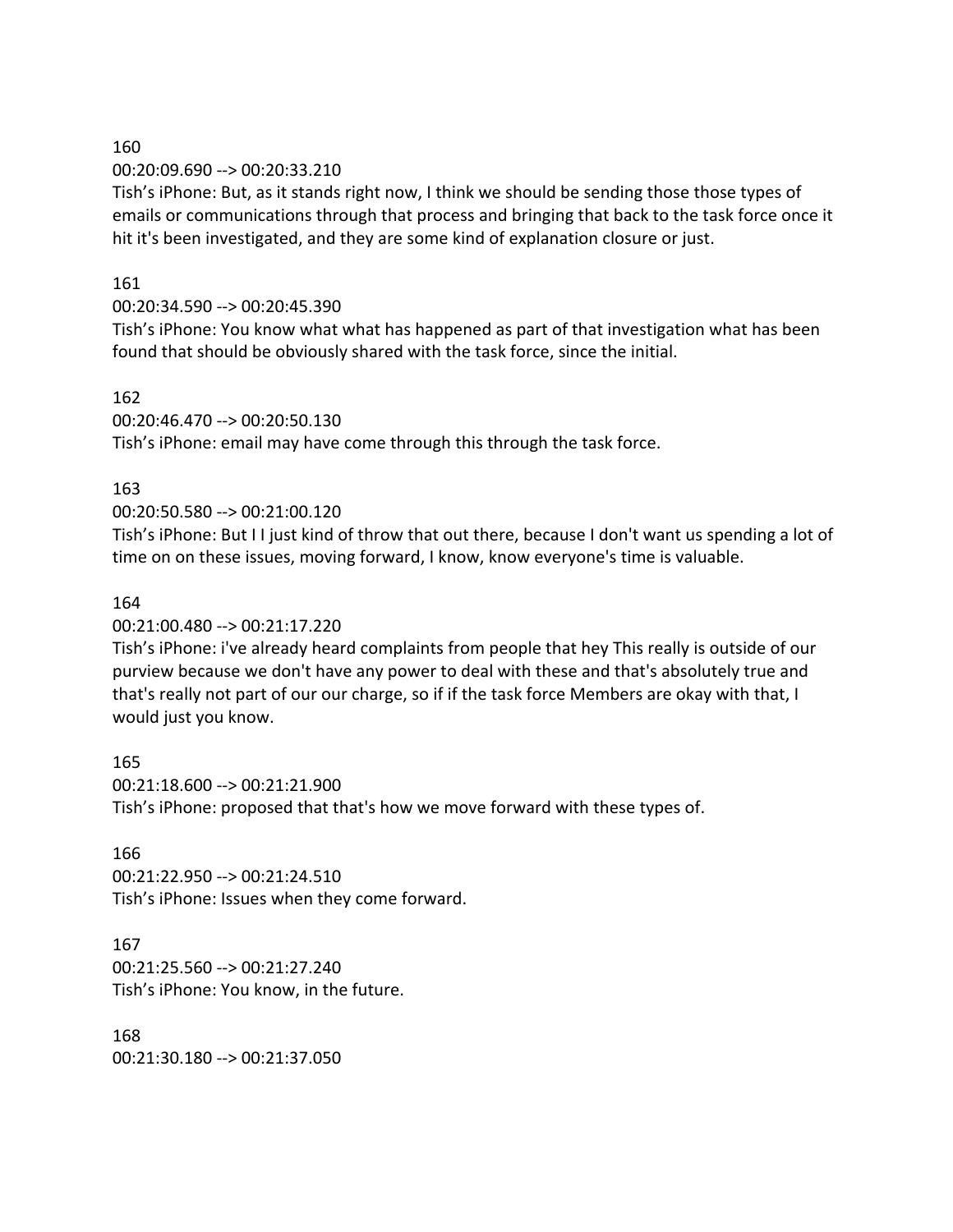Larry Schooler, Facilitation Team: Before I call it a task force number brockway I see where I wanted to just check with councilmember Shaw, or the manager if they wanted to add anything.

169

00:21:38.610 --> 00:21:45.420

Toby Shaw: No nothing, nothing further related for me to add just just I think the idea was just trying to focus on the task at hand and i'm worried that.

170

00:21:46.230 --> 00:21:56.970

Toby Shaw: You know these other areas just may be distracting to the group as a whole, and I think there's so much other content and topics and areas for us to focus on as a group.

## 171

00:21:58.050 --> 00:22:00.150 Larry Schooler, Facilitation Team: Thank you and manager kozel anything you want to add.

# 172

00:22:00.960 --> 00:22:03.930 Ana Lalley: No, I concur with both Council members Sean Paul Thank you.

173

00:22:04.470 --> 00:22:06.810 Larry Schooler, Facilitation Team: Thanks joshua did you want to chime in.

174

00:22:07.320 --> 00:22:17.460

Joshua Brockway: I appreciate the the commentary in the in the direction of naming the accountability process, quite frankly, I think that the public is confused about what our role is.

# 175

00:22:18.000 --> 00:22:34.650

Joshua Brockway: And, with all due respect, I think it's the Council, the police department and the city managers duty to make public that accountability process and ways to counter into that I understand that the facilitation team can help direct the emails to where they need to go.

# 176

00:22:36.270 --> 00:22:40.230

Joshua Brockway: But being sidetracked means that this demonstrated that people don't know where to go.

177 00:22:40.740 --> 00:22:53.550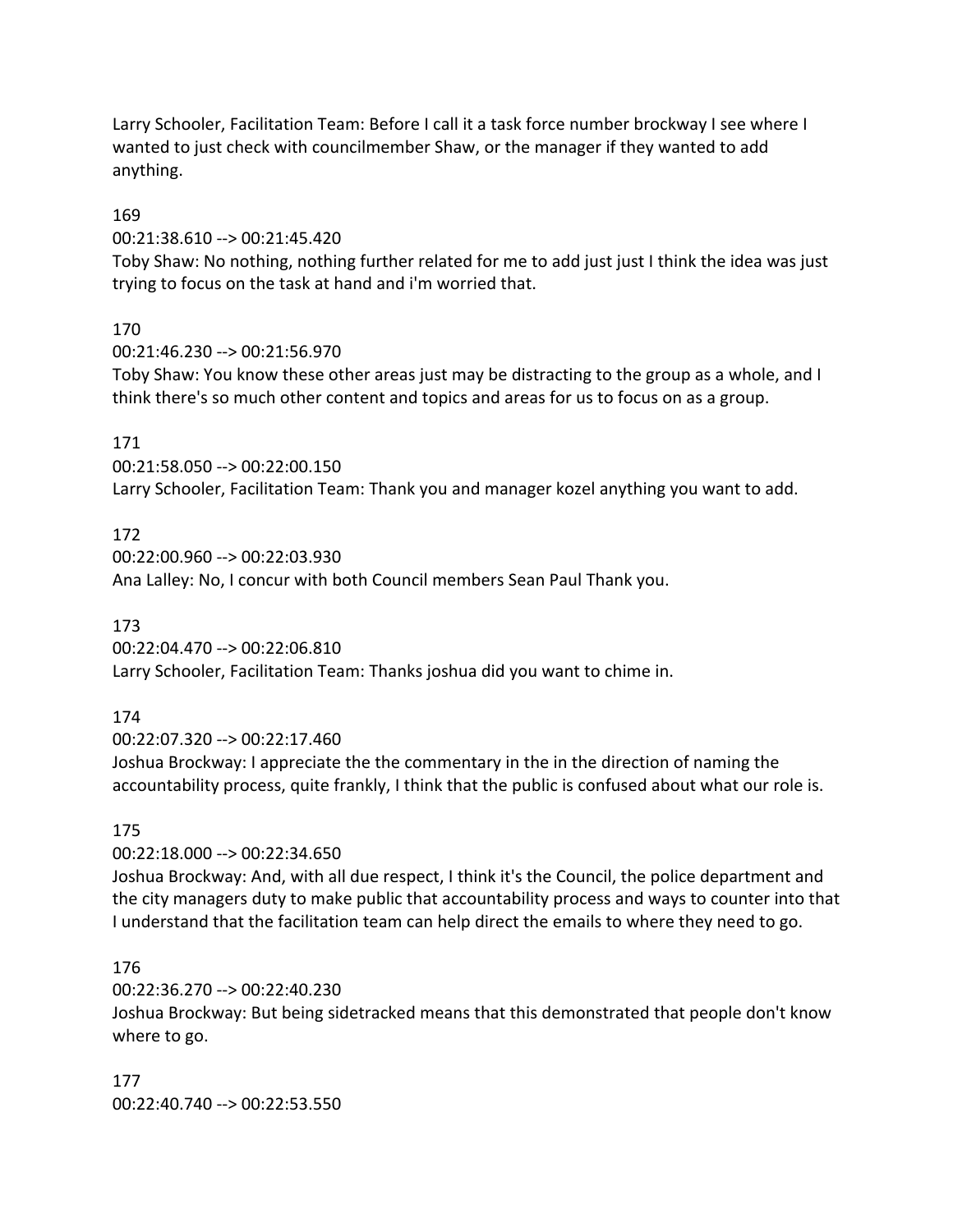Joshua Brockway: So it was a helpful thing to be able to see and hear i'm not sure derailed us, but I think it's important for those official entities to help field, a lot of those conversations concerns and complaints before it comes to the.

178 00:22:54.810 --> 00:22:56.010 Joshua Brockway: To the task force itself.

# 179

00:22:59.610 --> 00:23:05.040

Larry Schooler, Facilitation Team: understood, thank you for the input, I see a task force more banner Marcus.

# 180

00:23:06.480 --> 00:23:21.690

Marcus"The People's Champ" Banner: I just want to say, on behalf of the city in the city manager and the police chief they're all this stuff is public and if there's Task Force Members who aren't familiar with all of that stuff I think they should do a little bit of homework.

# 181

00:23:22.800 --> 00:23:37.800

Marcus"The People's Champ" Banner: But it's very public it's always been very public hasn't been hated and i've personally been active in you know, helping facilitate some of those complaints and go through the process, so I just want to say out, I think that the.

# 182

# 00:23:38.820 --> 00:23:45.750

Marcus"The People's Champ" Banner: misunderstanding came from some of the newspaper articles out there to make people feel like we are citizens review authority.

# 183

00:23:46.140 --> 00:23:58.860

Marcus"The People's Champ" Banner: Which we're not I mean, I think the whole idea of being called the task force, as also misleading because it kind of insinuation will have some type of power which we don't so but that's where the confusion comes in, as.

184 00:24:00.240 --> 00:24:02.220 Larry Schooler, Facilitation Team: Well, and and just in in.

185 00:24:03.660 --> 00:24:16.050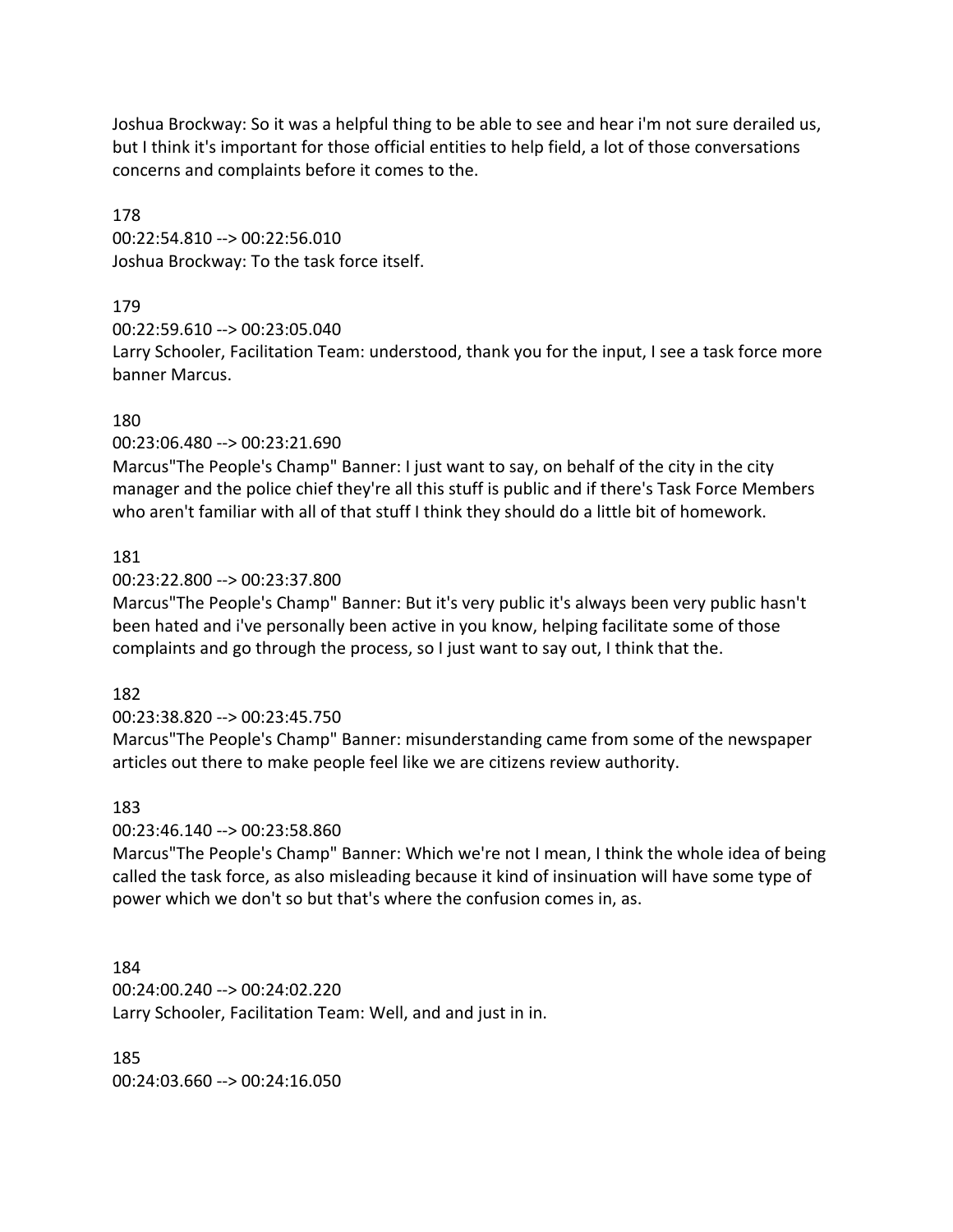Larry Schooler, Facilitation Team: In extending what joshua was talking about and i'll mention this here again in just a moment we cup cooperation with the city will be setting up a cloud drive box calm drive.

#### 186

00:24:16.500 --> 00:24:23.880

Larry Schooler, Facilitation Team: And that drive will be used for our team and the staff and frankly any Task Force members to basically share information.

# 187

00:24:24.450 --> 00:24:29.460

Larry Schooler, Facilitation Team: That could be helpful to your deliberations and so for something like what we're just describing.

# 188

00:24:30.270 --> 00:24:39.600

Larry Schooler, Facilitation Team: That could be uploaded easily so that everyone would have access to it and could review it, you know as they as they felt it was necessary, obviously.

# 189

00:24:40.350 --> 00:24:48.930

Larry Schooler, Facilitation Team: There will be some documents that will reference right in the meeting itself but there could be other background pieces of information that that drive will be useful for and, of course.

# 190

# 00:24:49.440 --> 00:25:00.120

Larry Schooler, Facilitation Team: If anybody has difficulty accessing that will make sure that we make accommodation, to get you the documents in some other fashion so i've got some hands up here let's go to Walter.

# 191

00:25:01.470 --> 00:25:06.450 Walter Blalark: If if a citizen feel like that those procedures that.

#### 192

00:25:07.560 --> 00:25:10.950 Walter Blalark: councilman pile in councilman.

#### 193

00:25:13.980 --> 00:25:14.730 Walter Blalark: shop.

#### 194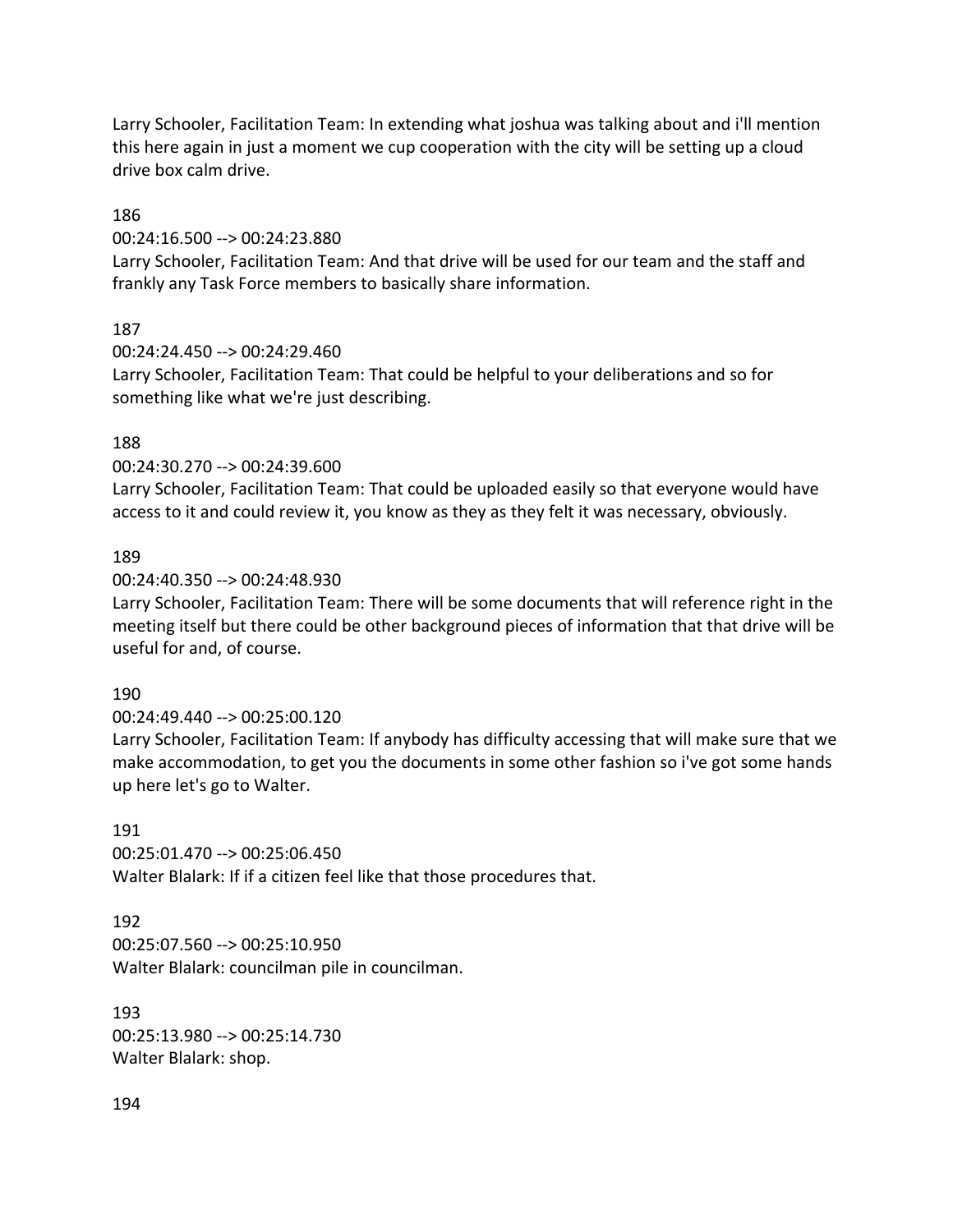## 00:25:14.760 --> 00:25:24.420

Walter Blalark: shop along, along with the city manager if they feel like oh procedures not working, I think we're doing a disservice has been a task force.

#### 195

## 00:25:24.810 --> 00:25:41.640

Walter Blalark: If someone come to us and say that i've did those procedures, but it was not effective and how can we approve how as we, as a task force can prove that I think, though, improve that I think those are the things that the test what should be doing shun it.

# 196

## 00:25:42.210 --> 00:25:48.480

Larry Schooler, Facilitation Team: Yes, all right and not to take sides here, but I mean, I do believe that your scope of work here, your your task.

# 197

## 00:25:48.840 --> 00:25:56.670

Larry Schooler, Facilitation Team: includes evaluating how these procedures are working and how effective they are so I think what i'm hearing as a distinction is.

## 198

## 00:25:57.330 --> 00:26:05.550

Larry Schooler, Facilitation Team: If it's a particular complaint and initially goes through the complaint process, but if it's a concern about that process that's where you all come in to provide.

# 199

00:26:06.570 --> 00:26:16.740

Larry Schooler, Facilitation Team: You know guidance as to how you think the process should be changed and improved, so I think that you're saying what comes more Paul is saying and that you're on the same page.

# 200

00:26:18.270 --> 00:26:20.100 Larry Schooler, Facilitation Team: Let me go to joshua and then Ishmael.

#### 201

00:26:23.130 --> 00:26:23.490 Larry Schooler, Facilitation Team: joshua.

## 202

#### 00:26:23.670 --> 00:26:32.550

Joshua Brockway: No that's fine, I just wanted to clarify given marcus's comments, I did not say or mean to say that it's the task force that is confused about what.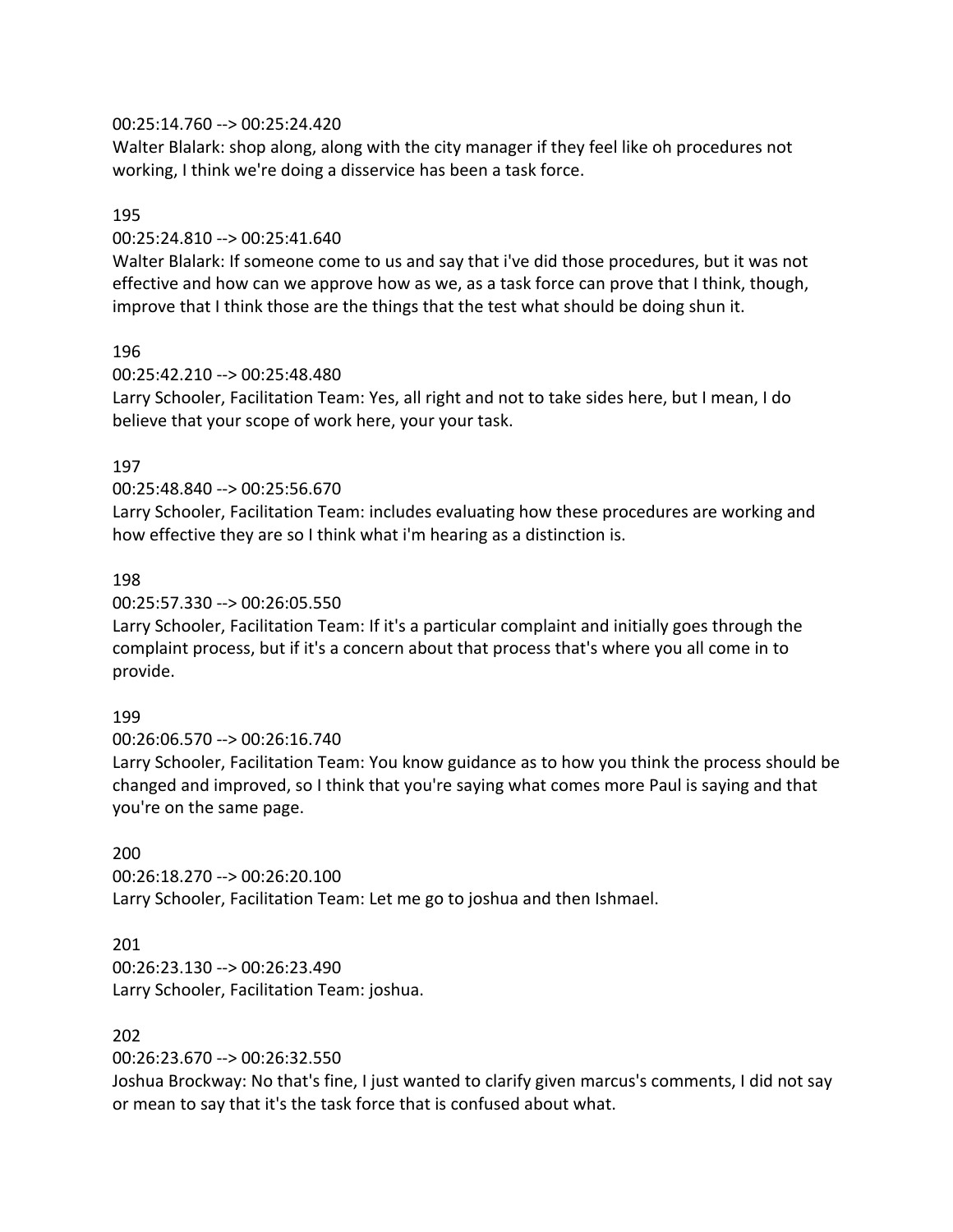#### 203

00:26:33.000 --> 00:26:37.530

Joshua Brockway: Information is shared and how it goes I think it's the public, and I think that goes to his comment to about.

# 204

# 00:26:37.980 --> 00:26:50.130

Joshua Brockway: The newspaper articles in the naming right the wider public is not as clear about how to engage this or what our role is, and so I think some of those pieces need to be headed up in other places, so that we can do our work.

# 205

00:26:50.730 --> 00:26:52.890

Larry Schooler, Facilitation Team: understood yeah thanks for that clarification Ishmael.

# 206

# 00:26:55.260 --> 00:27:01.620

Ismael Cordovà: So I want to thank everyone for really like speaking up again, I feel like it's kind of a rundown entities already talked about a lot of it.

# 207

00:27:02.010 --> 00:27:09.630

Ismael Cordovà: Last week we talked about the email, I feel like we all kind of clarified where we're falling regarding communications from the public to us, and vice versa.

# 208

00:27:10.200 --> 00:27:18.300

Ismael Cordovà: I do feel that one we should really consider or tone in her language when we talk to one another and we talk about.

# 209

00:27:18.780 --> 00:27:30.030

Ismael Cordovà: When we talk about the public, I think that by stating that we have no power and that there's basically saying that our name is misleading or we have no there's nothing going to benefit out of this group is kind of.

# 210

# 00:27:31.410 --> 00:27:43.860

Ismael Cordovà: Casting the negative cloud over this whole process and it can be a bit discouraging for everybody, so I do want everyone to take that into consideration will be forwarding conversations that are meant to be open and.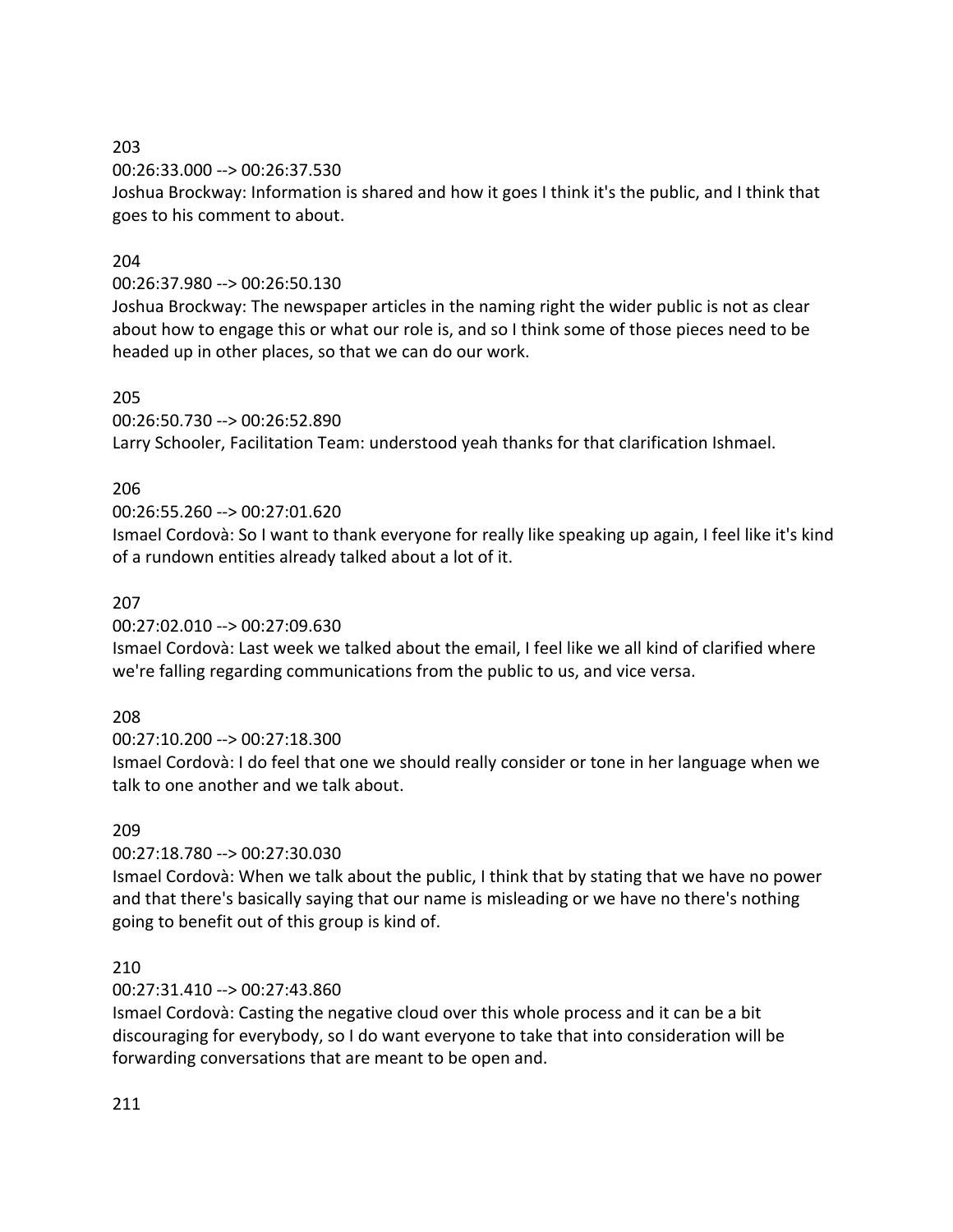#### 00:27:44.580 --> 00:27:52.380

Ismael Cordovà: everyone's viewpoints or B, or to be respected, secondly, I do think that, if if every individual in our in our residency.

## 212

00:27:52.710 --> 00:28:02.730

Ismael Cordovà: knew the processes, they would have sent that email to the proper route into the right avenue that email was sent to us for a reason, and I think that.

# 213

00:28:03.330 --> 00:28:07.950 Ismael Cordovà: The one thing that we are going to be considering is, how is the complaint process, how is that being seen.

# 214

00:28:08.160 --> 00:28:14.280

Ismael Cordovà: I think that should be authentic and consideration if we decided to make those complaints go to whatever rapid city wants us to go through.

# 215

00:28:14.460 --> 00:28:19.320

Ismael Cordovà: That is fine, but one thing that I do want, and I really hope that the city and the Council members.

# 216

00:28:19.530 --> 00:28:31.710

Ismael Cordovà: agree on is that when we asked for those who claims to be provided to us, with no restrictions, if anything, that they will be a green and that met in that manner because, obviously, that is very important to what we're going to be moving forward with.

# 217

00:28:32.130 --> 00:28:47.010

Ismael Cordovà: So there's my two main things is really let's all be kind and respectful when you talk about one another, and especially the residents of our city and really take into consideration that this is a collaborative effort between us in the city and the police department, thank you.

# 218

00:28:47.610 --> 00:28:50.130 Larry Schooler, Facilitation Team: Thanks Joe appreciate the points Denise.

# 219

00:28:50.790 --> 00:28:54.060 Danise Habun: i'm i'm reporting that penny Williams is having.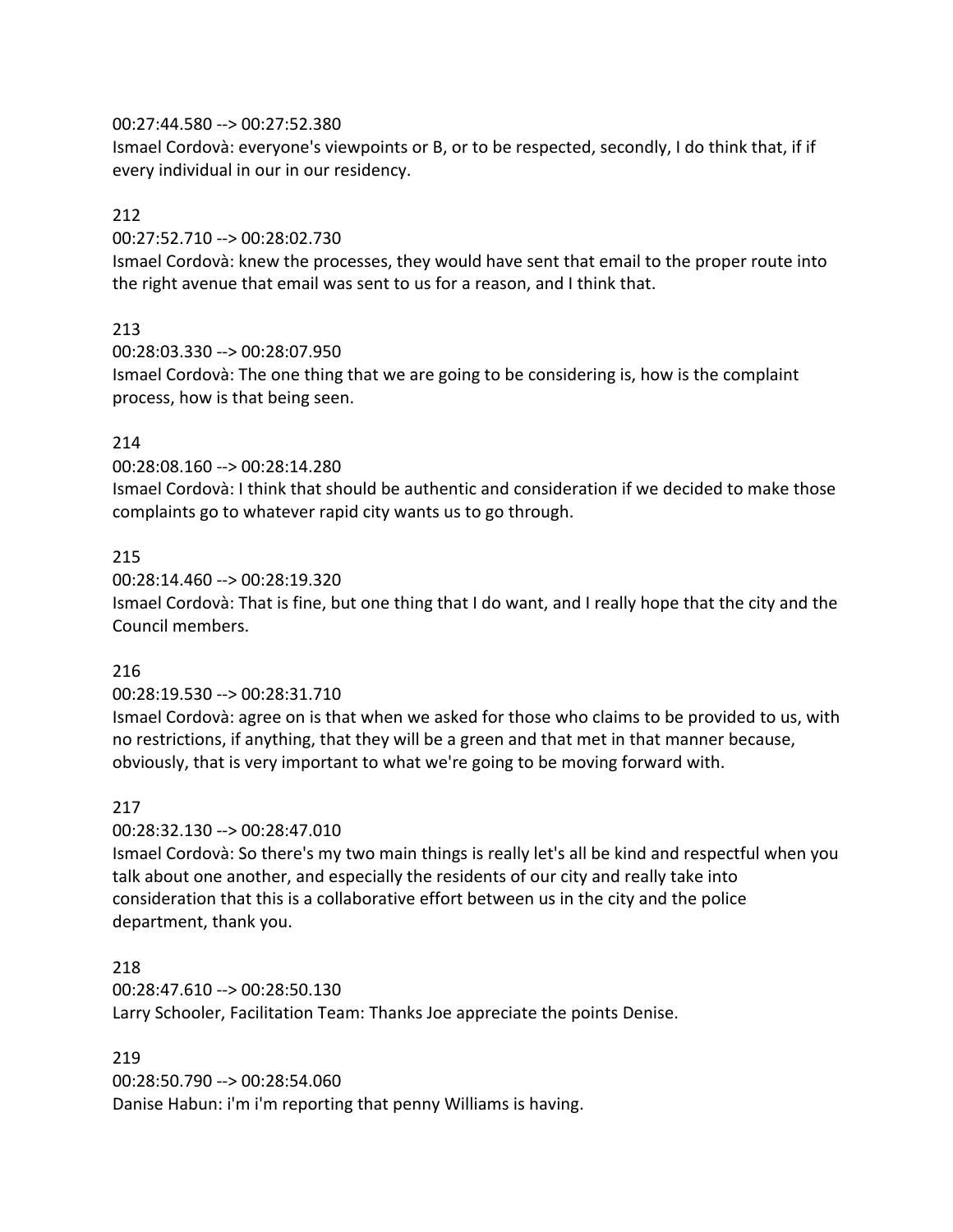220 00:28:55.440 --> 00:29:01.320 Larry Schooler, Facilitation Team: SAR SAR a town crier here, helping us yeah we were we're doing our best to have staff.

## 221

00:29:01.800 --> 00:29:04.740 Larry Schooler, Facilitation Team: I notice was having difficulty and we got her and so we'll.

222

00:29:05.160 --> 00:29:06.240 Larry Schooler, Facilitation Team: we'll keep working there's penny.

223

00:29:06.600 --> 00:29:07.350 Penelope Williams: yeah i'm here.

224 00:29:07.410 --> 00:29:08.160 Penelope Williams: I just got in.

225 00:29:08.640 --> 00:29:10.020 Larry Schooler, Facilitation Team: Alright penny for.

226 00:29:10.230 --> 00:29:11.070 Larry Schooler, Facilitation Team: glad you're here.

227

00:29:12.240 --> 00:29:31.290

Larry Schooler, Facilitation Team: appreciate also everybody being those who can being on video it definitely helps for a conversation as meaningful as this to have folks be able to see each other, so I know that's not always possible and there's Internet issues and so on, but we'd love to see as many of you, as we can.

## 228

00:29:32.430 --> 00:29:41.070

Larry Schooler, Facilitation Team: So I think that at this point we are probably ready to continue with the agenda, unless anybody else wanted to contribute anything Marcus.

229 00:29:44.340 --> 00:29:53.100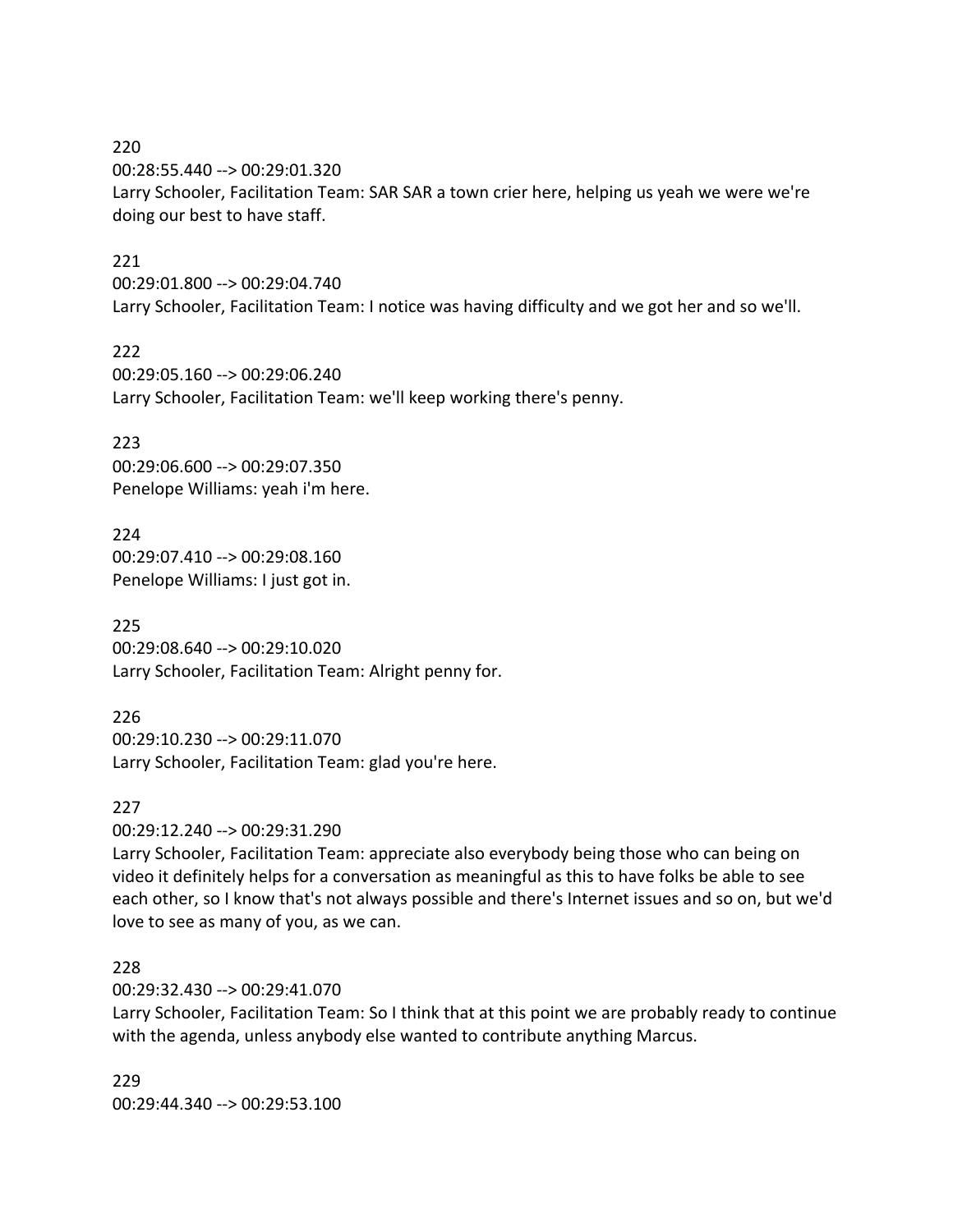Marcus"The People's Champ" Banner: I just want to say again, the reason I say we have no flowers because that's the reality and because of the Miss communication to the public.

#### 230

00:29:54.240 --> 00:29:58.560

Marcus"The People's Champ" Banner: We must that public must know exactly what this.

#### 231

#### 00:29:59.190 --> 00:30:08.730

Marcus"The People's Champ" Banner: We are a group of people have citizens have an honest conversations about some hard topics and hopes that we can make some recommendations recommendations and not power.

## 232

#### 00:30:09.150 --> 00:30:21.570

Marcus"The People's Champ" Banner: Because if people think that we actually have the power to make the choices and about the things that we're talking about that's misleading to them, so I will continue to say at every opportunity that I get that we have no power, you have no power of the.

## 233

#### 00:30:23.550 --> 00:30:28.380

Ismael Cordovà: markets with all markets, with all due respect, I did not address you, so please do not addressed me.

#### 234

#### 00:30:28.770 --> 00:30:43.290

Ismael Cordovà: I was referring to the entire Task Force because that's not the first time that that come into my made i'm just necessarily just speaking, that we are all adults, we should know how to behave at a table, and we should all really take this with respect to one another that's all.

#### 235

# 00:30:44.520 --> 00:30:53.370

Larry Schooler, Facilitation Team: So just want to acknowledge both both Marcus and Ishmael are obviously bringing up something that's very important to both of them and i'm sure it's important to everybody, which is.

#### 236

# 00:30:53.730 --> 00:30:56.640 Larry Schooler, Facilitation Team: We want our participation in these meetings to matter.

#### 237

00:30:57.630 --> 00:31:17.250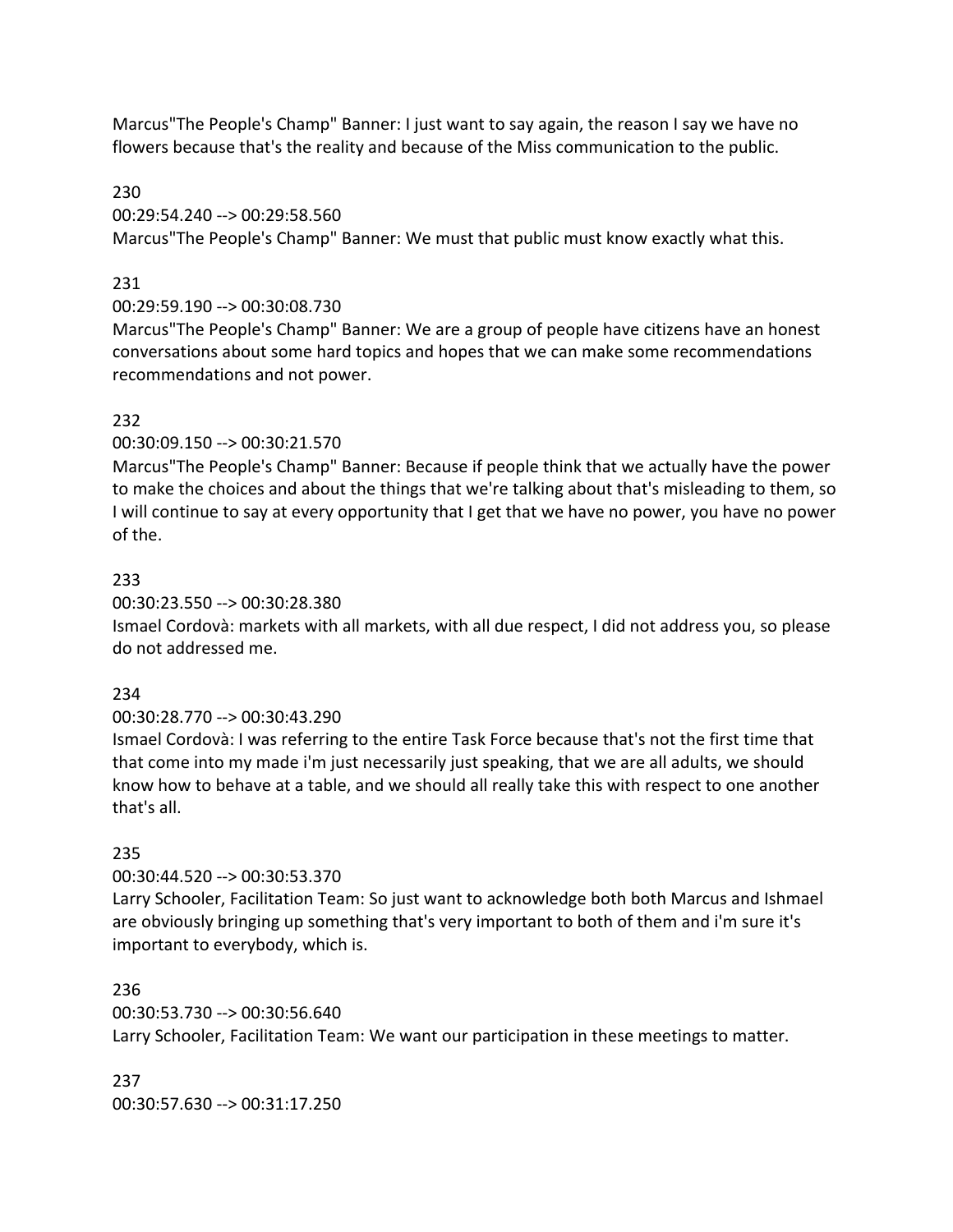Larry Schooler, Facilitation Team: And I think that how it matters may be somewhat in the eye of the beholder but I know and i'm sure it comes from her Palin Shaw could speak to this that they view this task force as of course providing recommendations, but doing so on the basis of very reasoned and intelligent.

## 238

#### 00:31:18.330 --> 00:31:31.590

Larry Schooler, Facilitation Team: deliberation and a deep dive into the issues, based not just on research and data, but on your expertise and your lived experience and your Community connections, and so I don't think that they.

#### 239

#### 00:31:32.940 --> 00:31:51.300

Larry Schooler, Facilitation Team: necessarily interpret the notion of power as simply being you know statutory or or political in that sense, I think they view it as a more complex concept and i'll just pause there to see if customer Palin show, I want to add anything briefly to this discussion before we move on.

#### 240

00:31:54.000 --> 00:31:58.680

Toby Shaw: I guess, I would just say, maybe the the power is in the idea, you know if you have a good idea.

#### 241

#### 00:31:59.580 --> 00:32:15.090

Toby Shaw: it's going to have life behind it, I think that the group will come behind it with consensus and I think that's where I guess, I would, I would ask for that that that's where that recommendation comes from the idea to recommend has the power to make a change in the future.

#### 242

00:32:18.630 --> 00:32:21.570 Tish's iPhone: And if I can add Council on in power.

#### 243

00:32:23.040 --> 00:32:23.370 Tish's iPhone: You know.

#### 244

00:32:24.690 --> 00:32:35.760

Tish's iPhone: i've been very vocal on this topic for a long time, and a lot of the folks that are here on this task force have been have been very vocal over the years, and I think that's.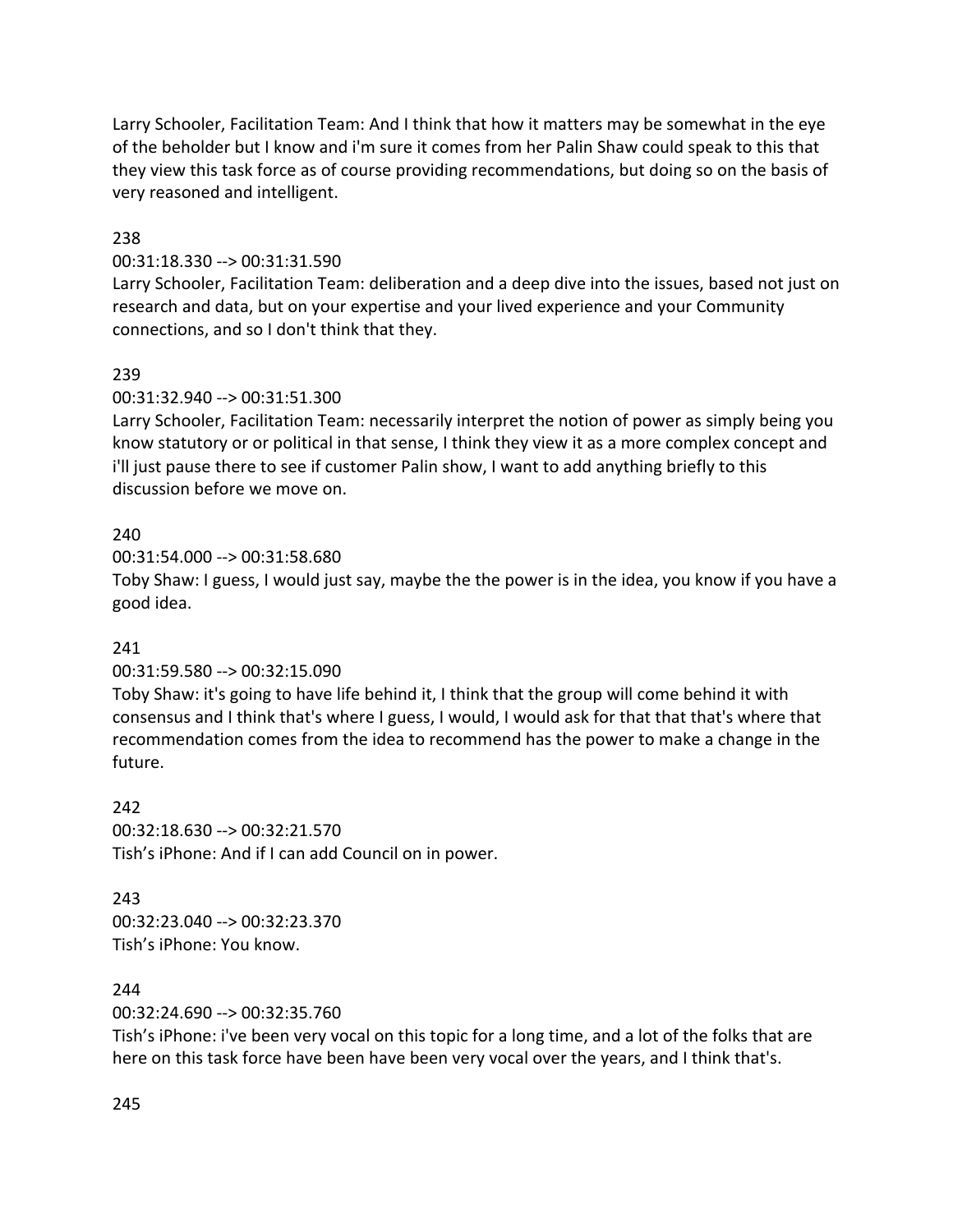## 00:32:36.870 --> 00:32:50.520

Tish's iPhone: It was very intentional when we put this task force together that we we include a lot of those folks as well as people that are new to the conversation I think that's the beauty of of the group that we have here but.

## 246

#### 00:32:51.750 --> 00:32:59.280

Tish's iPhone: I, and I, and I definitely understand understand where both Ishmael and Marcus are coming from.

## 247

#### 00:33:00.870 --> 00:33:19.890

Tish's iPhone: What I will say is as a Council member, and you know I can't speak for the entire Council, but I, I do believe that the majority of the City Council is very interested, I mean in and and what's recommendations come from this group, otherwise we would not have put this group together.

## 248

#### 00:33:21.750 --> 00:33:37.140

Tish's iPhone: Where i'm not about wasting people's time I know that you know everyone has jobs and families and all sorts of things that you could be doing, you know, on these Thursdays and we're meeting, but this is serious work, and I think all of you are here to actually get.

#### 249

#### 00:33:38.190 --> 00:33:54.060

Tish's iPhone: Some serious work accomplished and make some solid recommendations to our Council, myself included, that we're going to have to we're going to have to make some tough decisions based on what those recommendations are from this task force.

#### 250

#### 00:33:54.510 --> 00:34:04.380

Tish's iPhone: So I, I hope that you all believe that you do have have some say in power, one of the things that I know the city of Elgin.

#### 251

#### 00:34:04.710 --> 00:34:21.780

Tish's iPhone: We we pride ourselves with Community engagement and and and really engaging with our Community and and listening to feedback from our Community, this is where we you know, this is where we put our money where our mouth is, as far as i'm concerned.

#### 252

#### 00:34:22.440 --> 00:34:31.140

Tish's iPhone: And whether or not we're actually going to listen and and and move forward with you know some you know reasonable things that.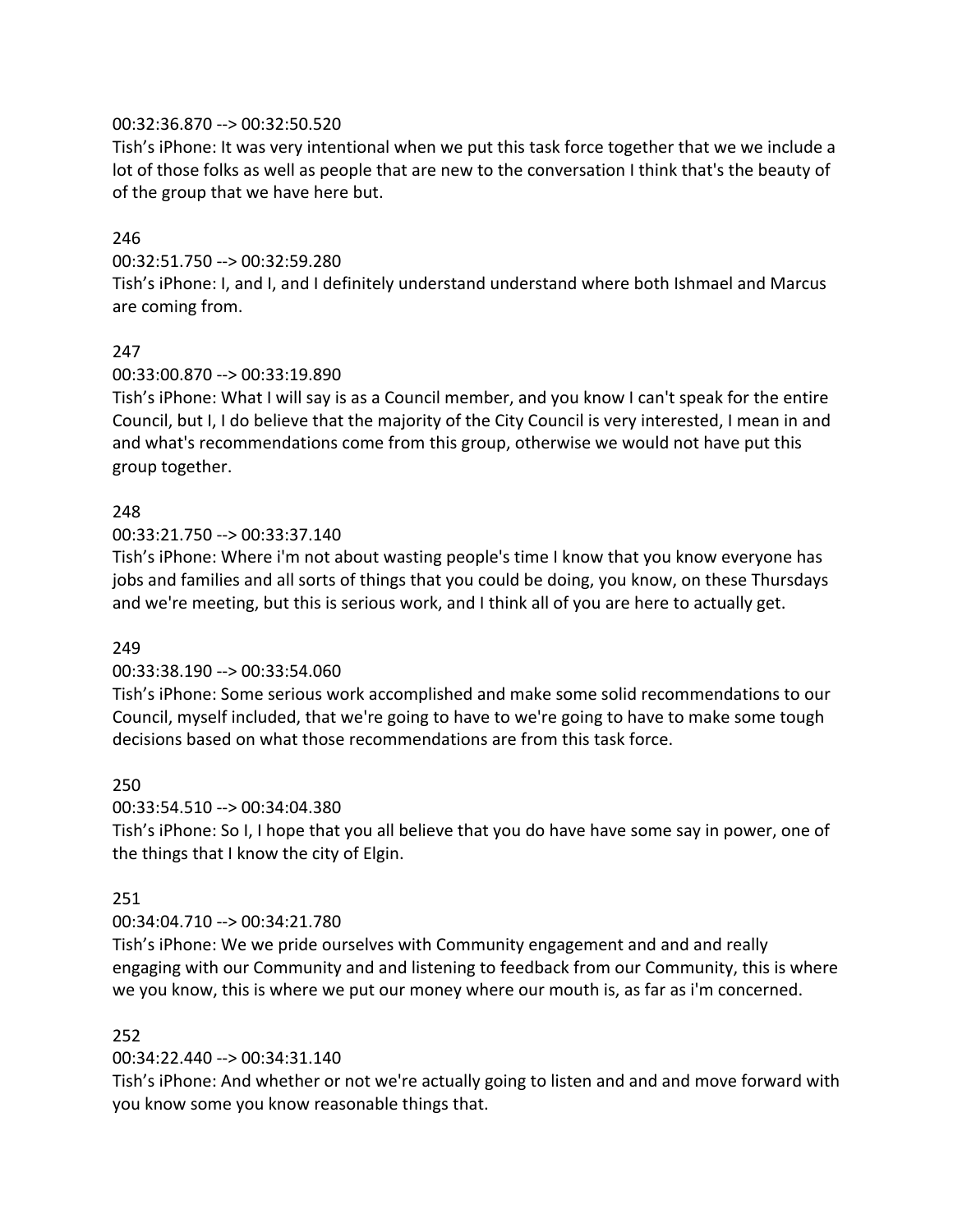## 253

## 00:34:31.680 --> 00:34:42.780

Tish's iPhone: come out of you know, the recommendations that come out of this test what am I going to say everything is recommended that's recommended will be passed probably not I mean that's just.

# 254

# 00:34:44.490 --> 00:34:56.370

Tish's iPhone: Just you know, based on what i've seen, and you know, I think that we've done in the past and things outside of the city, but do I think that it will be taken seriously absolutely.

# 255

00:34:56.670 --> 00:35:05.220

Larry Schooler, Facilitation Team: yeah i'll just quickly add and then i'm going to move us forward, you know i've had the privilege to work with a number of groups like this, who had an advisory role and recommendations role.

# 256

00:35:05.700 --> 00:35:14.970

Larry Schooler, Facilitation Team: When consensus is reached that has an enormous amount of political power over the folks who ultimately may be charged with implementing those recommendations.

# 257

# 00:35:15.570 --> 00:35:27.840

Larry Schooler, Facilitation Team: Because you all come from a number of different walks of life and perspectives and so for able to reach consensus on a particular item, I think the Council will take very serious consideration of that Lastly, I just want to mention.

# 258

00:35:29.220 --> 00:35:38.610

Larry Schooler, Facilitation Team: The significance of what Ishmael was saying let's be sure that as we address one another, we do so in a way that makes folks feel heard.

# 259

00:35:39.510 --> 00:35:46.320

Larry Schooler, Facilitation Team: and focuses on the substance rather than the individual I think it's very important for everyone to feel like they can.

260 00:35:46.770 --> 00:36:00.540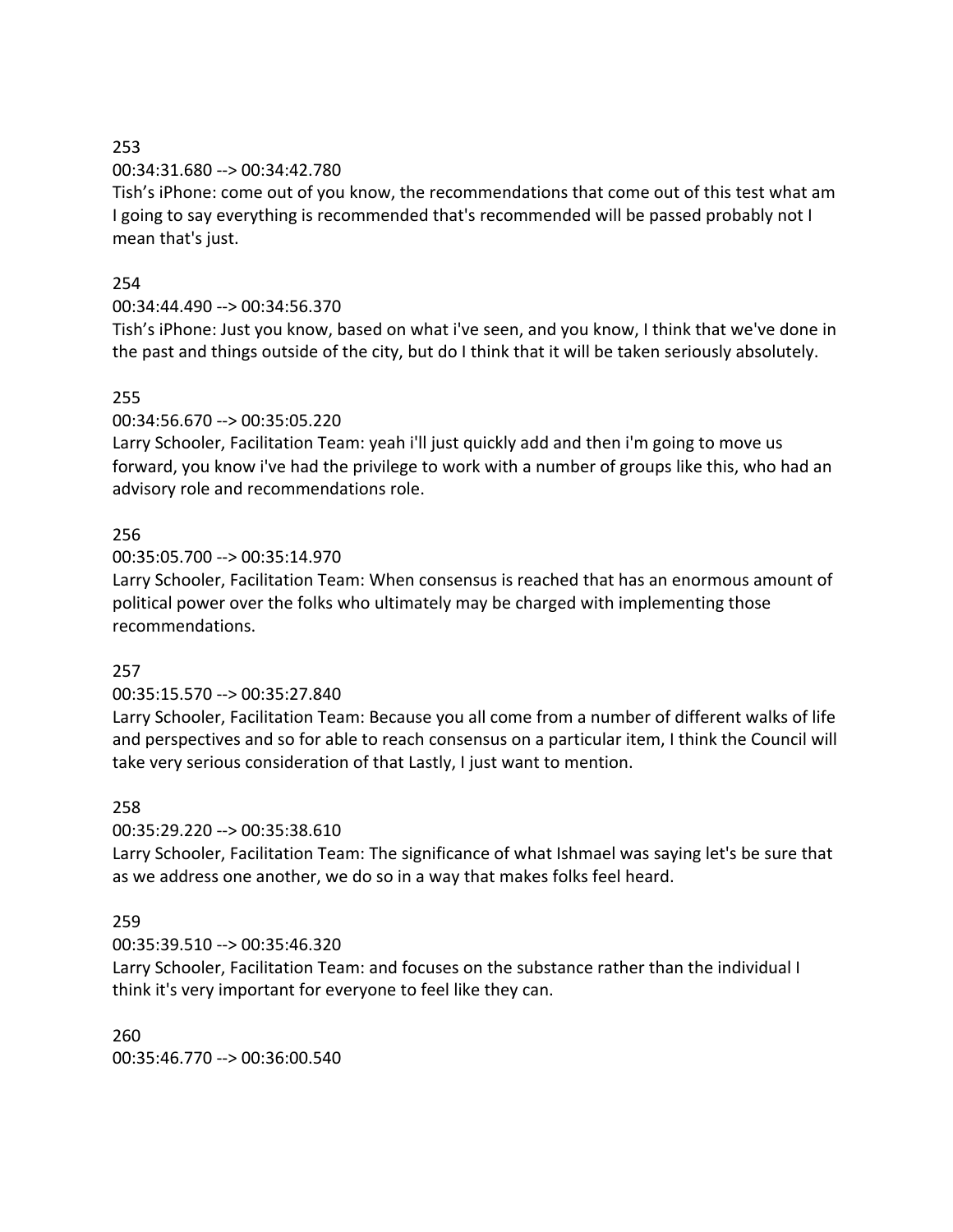Larry Schooler, Facilitation Team: express their point of view freely and openly so appreciate the comments there alright what i'm going to do now is i'm going to turn us briefly to just an overview of a process by which we intend to.

## 261

#### 00:36:01.710 --> 00:36:15.090

Larry Schooler, Facilitation Team: take up the topics that are the substantive matters for this task force, and this shouldn't take too long, this slide is mostly one that we've used before, but I just have made some additions to it and want to walk through those very briefly.

## 262

00:36:16.530 --> 00:36:20.250 Larry Schooler, Facilitation Team: Our intention, as it relates to taking up a topic like accountability.

## 263

00:36:21.000 --> 00:36:32.070

Larry Schooler, Facilitation Team: or training or any of those is that we begin by understanding what the task force things when they hear that that word or that topic and what.

#### 264

00:36:32.490 --> 00:36:38.880

Larry Schooler, Facilitation Team: Direct lived experience, do you have associated with that topic, or what have you heard from the Community or your friends and neighbors.

#### 265

#### 00:36:39.180 --> 00:36:47.340

Larry Schooler, Facilitation Team: or your family about that topic so to start the discussion from a place of story and direct experience.

#### 266

00:36:48.060 --> 00:36:54.270

Larry Schooler, Facilitation Team: From there after we sort of ascertain what that particular idea means to you, we then want to know.

# 267

00:36:54.750 --> 00:37:02.070

Larry Schooler, Facilitation Team: What if any information you'd like to have from Elgin police department and or from other departments.

# 268

00:37:02.640 --> 00:37:11.880

Larry Schooler, Facilitation Team: Around the United States or other bodies of policing, we are fortunate to have on our team, a number of folks who have worked with lots and lots of.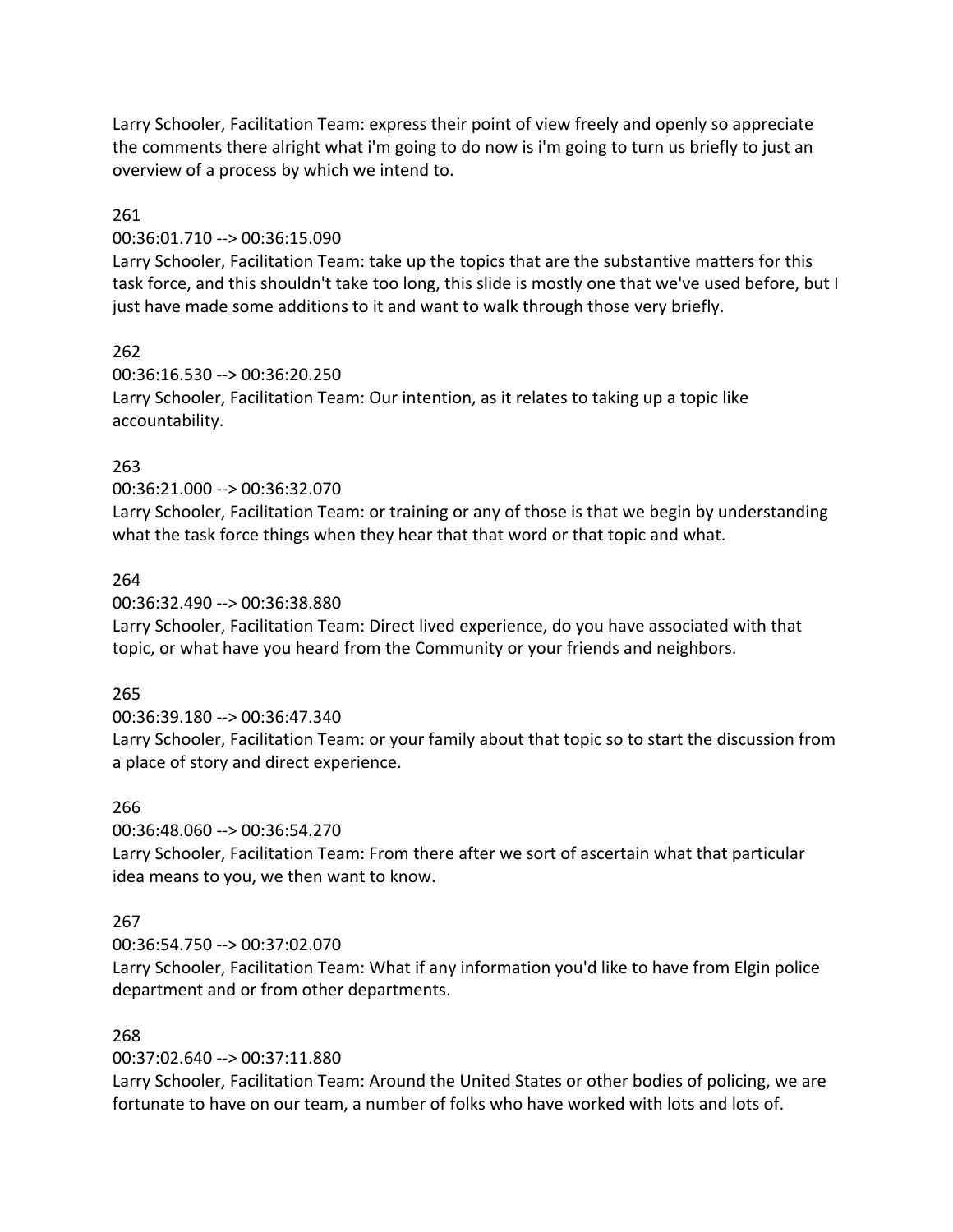## 269

## 00:37:12.510 --> 00:37:21.810

Larry Schooler, Facilitation Team: departments around the country and so we're able to draw upon some of that research but we're not intending to do some lengthy presentation to you all or workshop on a particular topic.

# 270

# 00:37:22.200 --> 00:37:29.670

Larry Schooler, Facilitation Team: Unless it's directly requested, so the task force would begin by laying out some of their thoughts on the matter and and.

# 271

00:37:30.090 --> 00:37:40.290

Larry Schooler, Facilitation Team: My intention and Joe and I will probably discuss this on the break, but my hope tonight is that we give each person at least a bit of time at the beginning to share some initial thoughts and then we can have an open.

# 272

00:37:41.310 --> 00:37:50.520

Larry Schooler, Facilitation Team: Discussion but get everyone's thoughts on kind of what the topic means to them what they're hoping to glean then find out what you'd like to know about.

# 273

00:37:51.540 --> 00:37:57.060

Larry Schooler, Facilitation Team: The Elgin police department's involvement in that particular area and what you'd like to know about and the other departments.

# 274

00:37:57.540 --> 00:38:05.430

Larry Schooler, Facilitation Team: Then we bring that information back to you, and you can ask questions of course of add or have any experts that we bring from outside.

# 275

00:38:05.940 --> 00:38:15.810

Larry Schooler, Facilitation Team: And then, of course, if we felt it was beneficial a subcommittee could be formed to dive into the topic even more deeply we don't have any particular.

# 276

00:38:16.650 --> 00:38:25.050

Larry Schooler, Facilitation Team: bias, one way or the other, as it relates to subcommittees it may be helpful if there's a group of folks who feel particularly passionately about a topic and who want to dive.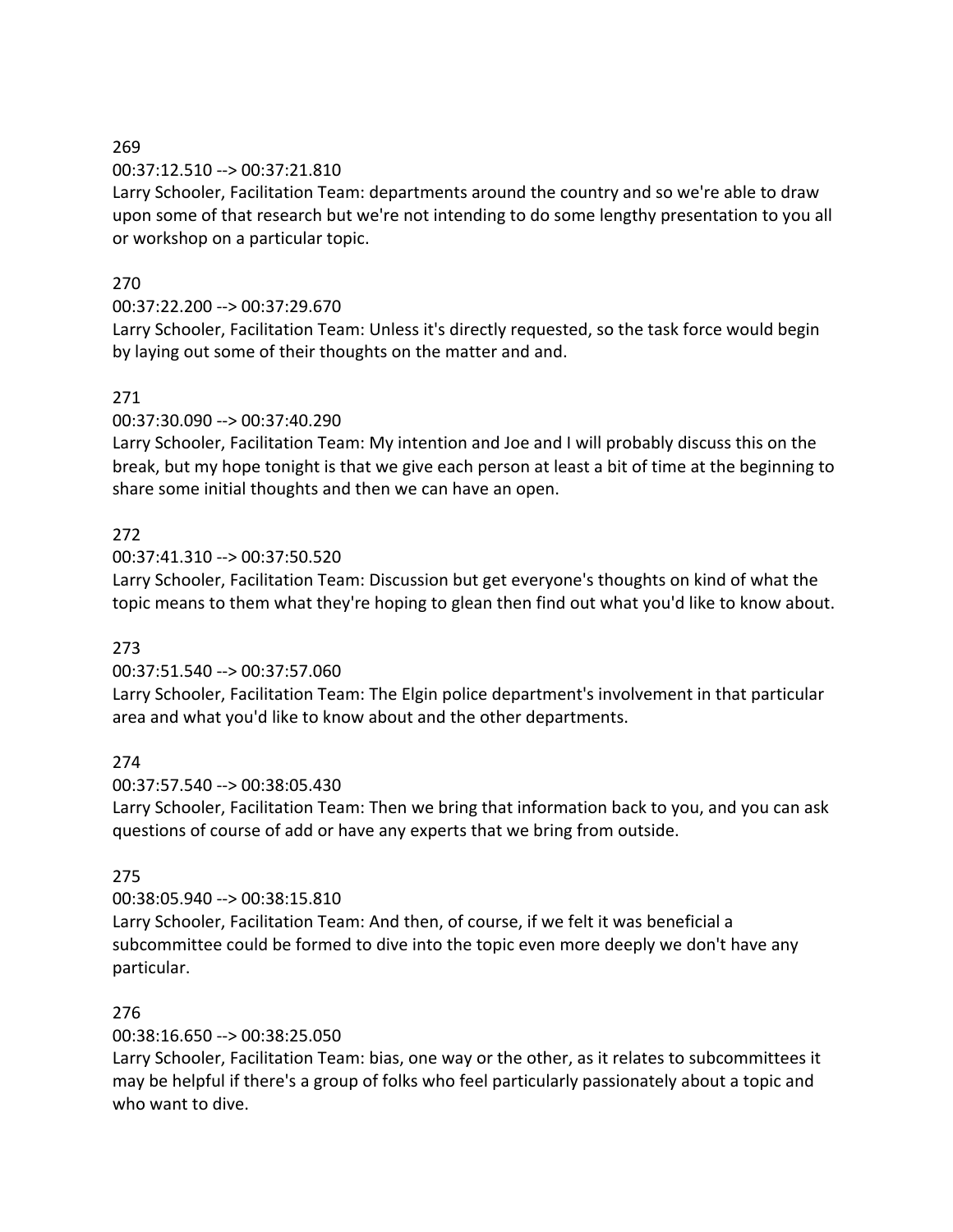# 277

00:38:25.410 --> 00:38:32.550

Larry Schooler, Facilitation Team: more deeply than they feel there is time for the full task force to set up a subcommittee but we'll see how that goes, but the subcommittee could.

# 278

# 00:38:33.210 --> 00:38:42.240

Larry Schooler, Facilitation Team: have an even more in depth conversation that would of course also connect to a desire to reach the Community and hear from the Community and public.

## 279

00:38:42.570 --> 00:38:53.640

Larry Schooler, Facilitation Team: As to what they think of the topic that you all are discussing and that Community engagement will likely take a number of different forms, including public events, as well as ways for people to contribute electronically.

## 280

#### 00:38:54.180 --> 00:39:05.370

Larry Schooler, Facilitation Team: After we've collected the input we would then bring all of that, back to the task force for dialogue deliberation consensus and or a vote on some recommendations you'd like to make.

#### 281

# 00:39:05.790 --> 00:39:16.680

Larry Schooler, Facilitation Team: And, as I said at the beginning of our process that would go immediately to the city council in the police department, we don't intend to wait until the final report is ready, towards the end of spring.

# 282

# 00:39:17.430 --> 00:39:25.080

Larry Schooler, Facilitation Team: To give them information from you, all we want them to have it as soon as you all have come to consensus on it so that's the way that we were envisioning.

# 283

# 00:39:25.620 --> 00:39:36.210

Larry Schooler, Facilitation Team: working through topics with you, but it is a recommendation from us a suggestion and so we'd like to hear any feedback, you have on this process anything you think we ought to reconsider.

284 00:39:37.380 --> 00:39:37.980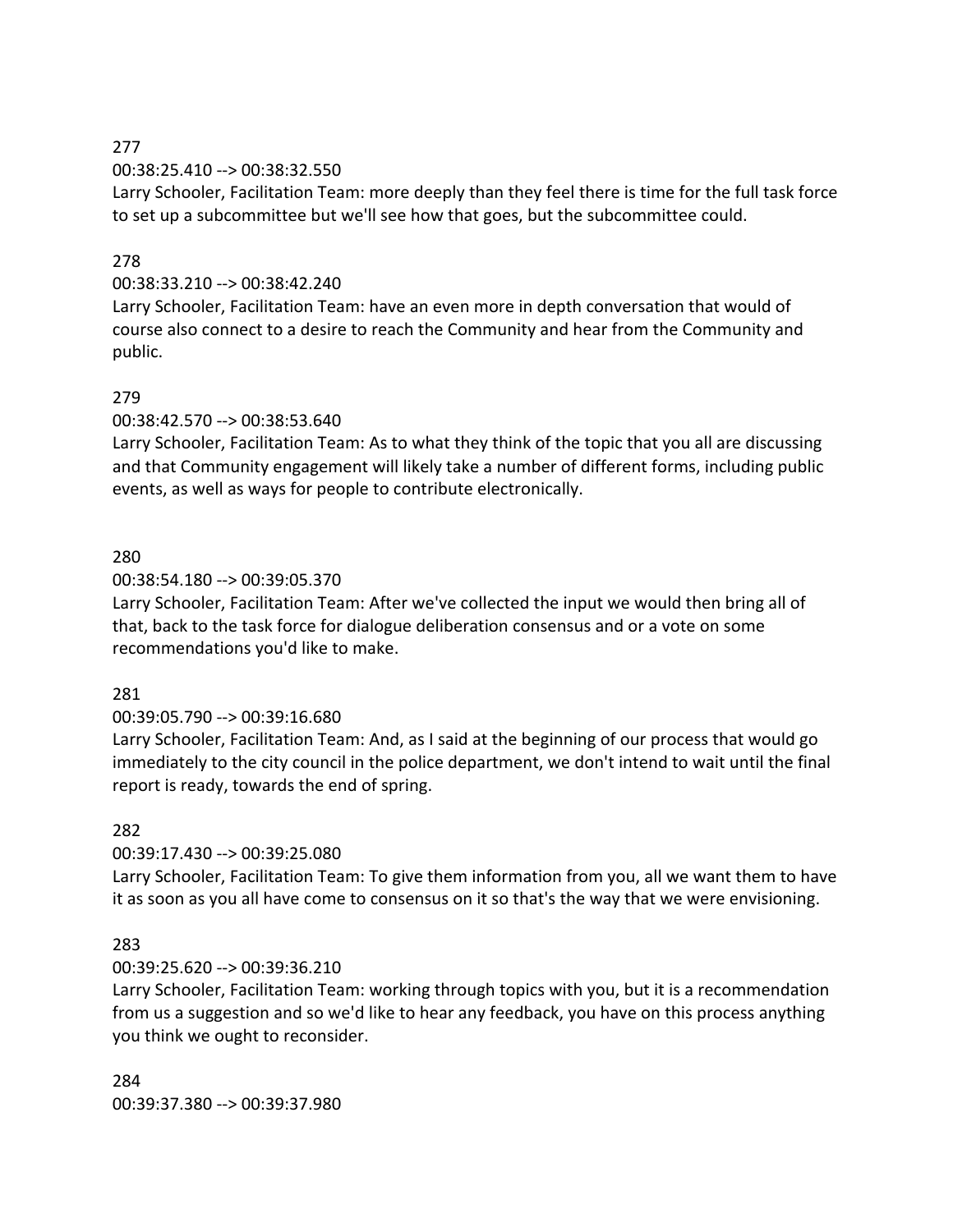Larry Schooler, Facilitation Team: At this point.

285

00:39:47.430 --> 00:39:52.020 Walter Blalark: Are you asking but Task Force Members to have to deal with that Larry.

## 286

00:39:52.260 --> 00:39:55.470

Larry Schooler, Facilitation Team: Yes, Sir, Walter just any comments or feedback, the task force members yeah.

## 287

00:39:56.040 --> 00:40:11.460

Walter Blalark: yeah one of the things I like to see is the city managers there I like to see what is his policy on policing have he written a policy on policing and what is his policy on that.

#### 288

00:40:12.810 --> 00:40:13.140 Larry Schooler, Facilitation Team: Okay.

289 00:40:14.340 --> 00:40:14.820 Larry Schooler, Facilitation Team: We will.

# 290

00:40:16.140 --> 00:40:26.730

Larry Schooler, Facilitation Team: he's here so i'm sure he's made note of that and we'll make sure that his policy, to the extent that there is policy, separate from the department is is incorporated into the discussion.

291 00:40:27.330 --> 00:40:30.450 Walter Blalark: Well, if executive you got your top executive.

# 292

00:40:31.740 --> 00:40:42.270

Walter Blalark: You know, on board with with policing and what his P well philosophy is on police policing that that's what I would like to know, because that that does matter.

## 293

00:40:42.630 --> 00:40:42.960 Larry Schooler, Facilitation Team: Yes, sir.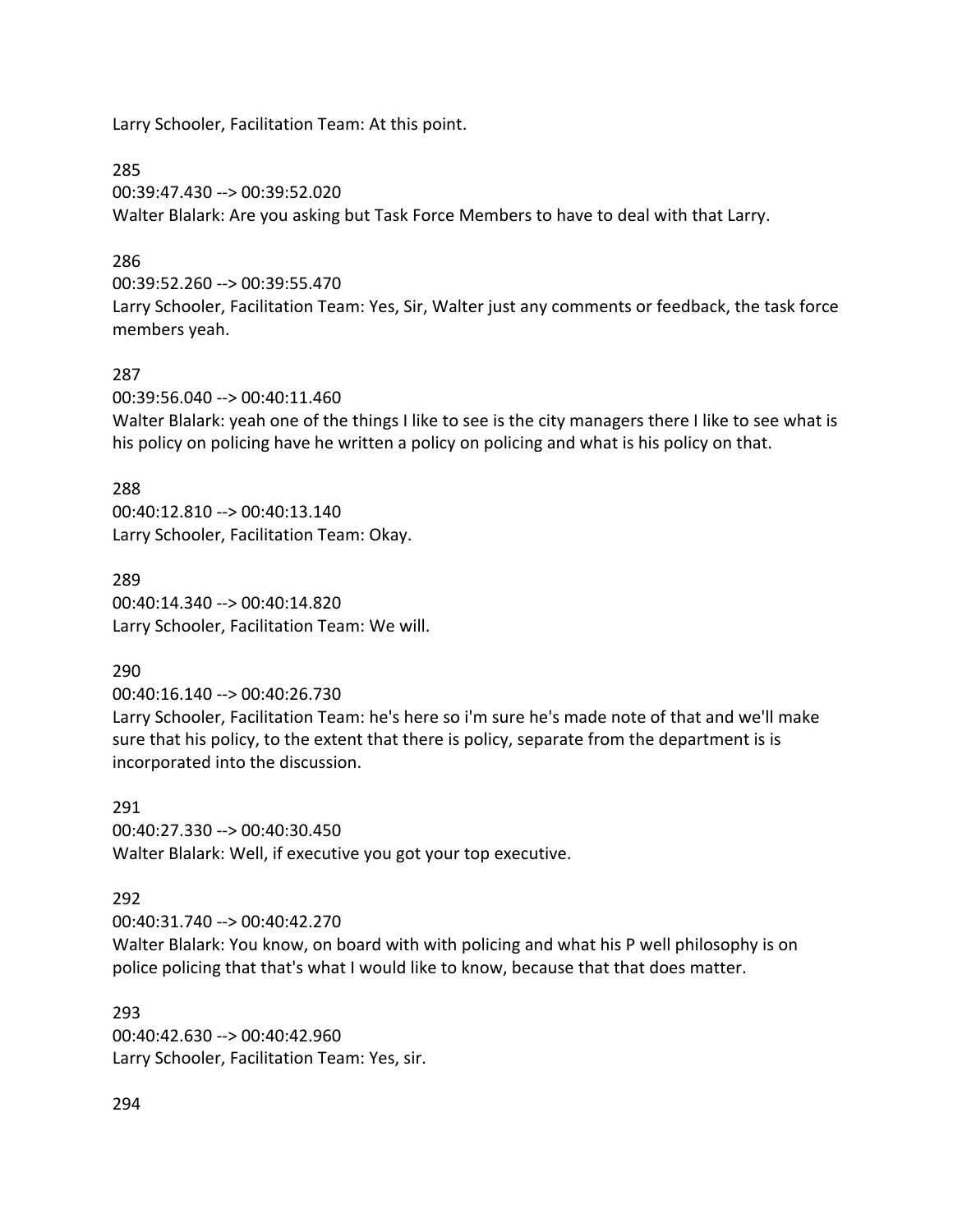#### 00:40:43.260 --> 00:40:51.990

Walter Blalark: it's just not a problem of buddies one apartment that your frontline your first your first responders I would really like to know that Thank you.

#### 295

00:40:52.530 --> 00:40:53.850 Larry Schooler, Facilitation Team: you're welcome Marcus.

## 296

00:40:56.130 --> 00:41:00.780 Marcus"The People's Champ" Banner: So my question would be it says request in the Info from the Elgin police department.

## 297

00:41:01.860 --> 00:41:06.300 Marcus"The People's Champ" Banner: I know there's many times i've requested some information for purpose of looking into things.

## 298

00:41:08.010 --> 00:41:09.120 Marcus"The People's Champ" Banner: To the four year.

299

00:41:10.230 --> 00:41:11.820 Marcus"The People's Champ" Banner: process and been denied.

# 300

00:41:13.530 --> 00:41:22.500

Marcus"The People's Champ" Banner: Will we be able to make some special requests to look it says a procedural things, maybe some body cams specific incidents or things of that nature.

#### 301

00:41:23.220 --> 00:41:28.920 Larry Schooler, Facilitation Team: Well, chief lollies here, so I just assume if she is open to it, maybe having her speak to it but.

## 302

00:41:29.370 --> 00:41:38.400

Larry Schooler, Facilitation Team: I know that you've loudly wants to provide the task force, with the information that they need to be able to understand how the police department does things.

303 00:41:39.030 --> 00:41:46.470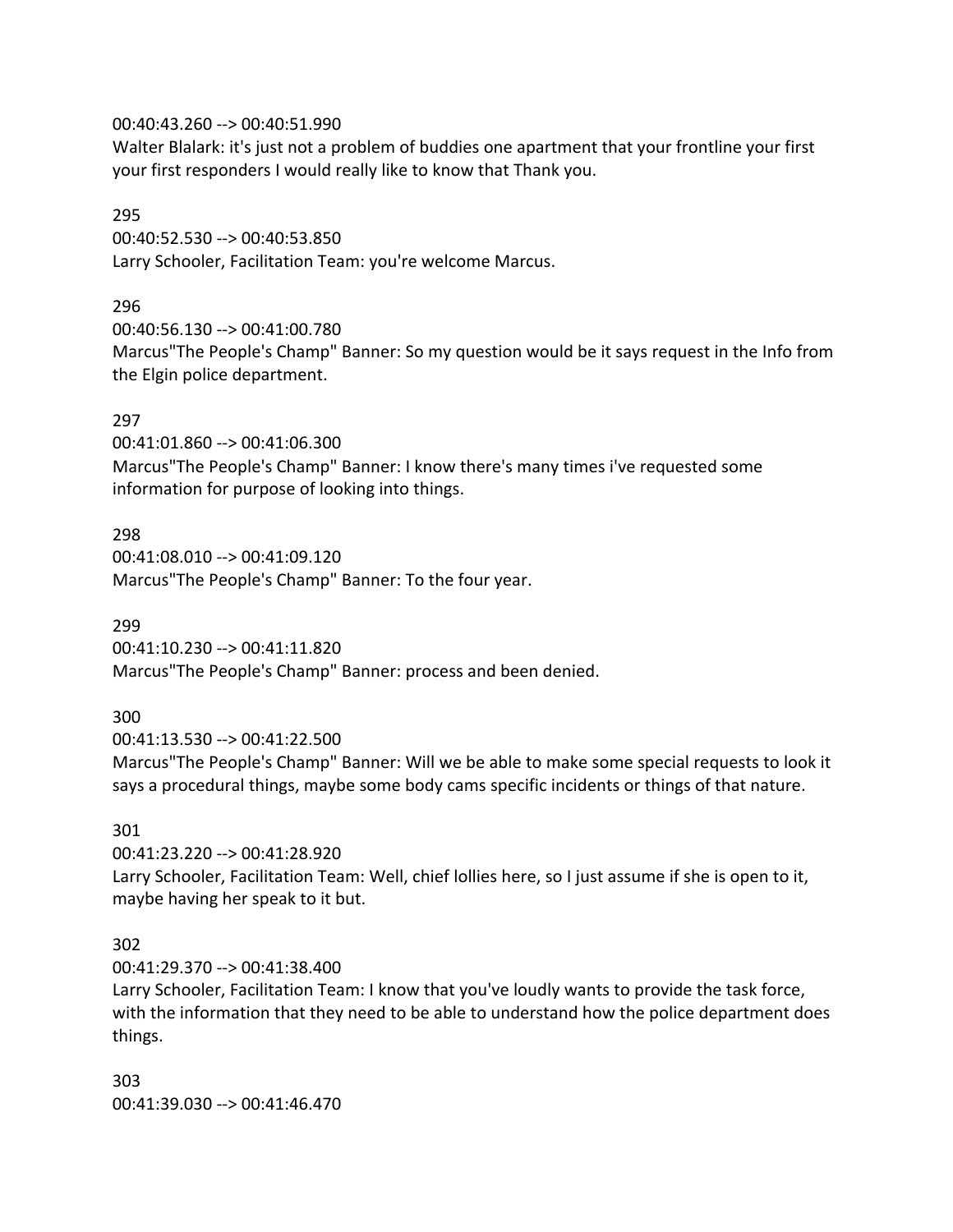Larry Schooler, Facilitation Team: Now, on the topics that you all, are going to take up chief if you're there and are open to responding it'd be great to hear your take.

## 304

00:41:46.890 --> 00:41:59.160

Marcus"The People's Champ" Banner: And I just want to also add that the request is based on looking at the culture of certain things that police officer do dorn certain traffic stops, is what I like to look into so dress.

305 00:41:59.610 --> 00:41:59.850 Okay.

# 306

00:42:02.070 --> 00:42:15.450

Ana Lalley: Yes, i'm here i'm we can figure out, yes, specifically what it is that you're looking for and then i'm you know, depending on privacy and and you know there's a way to to get the information.

# 307

00:42:15.930 --> 00:42:25.800

Ana Lalley: To the group, but still maintain the privacy and based on oil was but it just depends, which guys are looking for, but absolutely I can facilitate getting that information to you guys so that.

# 308

00:42:26.820 --> 00:42:34.650

Ana Lalley: You know, even if it's me giving a review if we're able to redact certain things so that you guys are able to see things and hear things.

# 309

00:42:35.700 --> 00:42:39.780

Ana Lalley: Just let me know what it is that you're looking for and and I can find a way to facilitator.

# 310

00:42:41.610 --> 00:42:53.220

Marcus"The People's Champ" Banner: For body camera for mama the traffic stops that bring out the canine and the procedure that they use in a watch them in action as they use the canines.

# 311

00:42:56.070 --> 00:43:00.810

Ana Lalley: So that's what your your specific just interested in the canine traffic stops.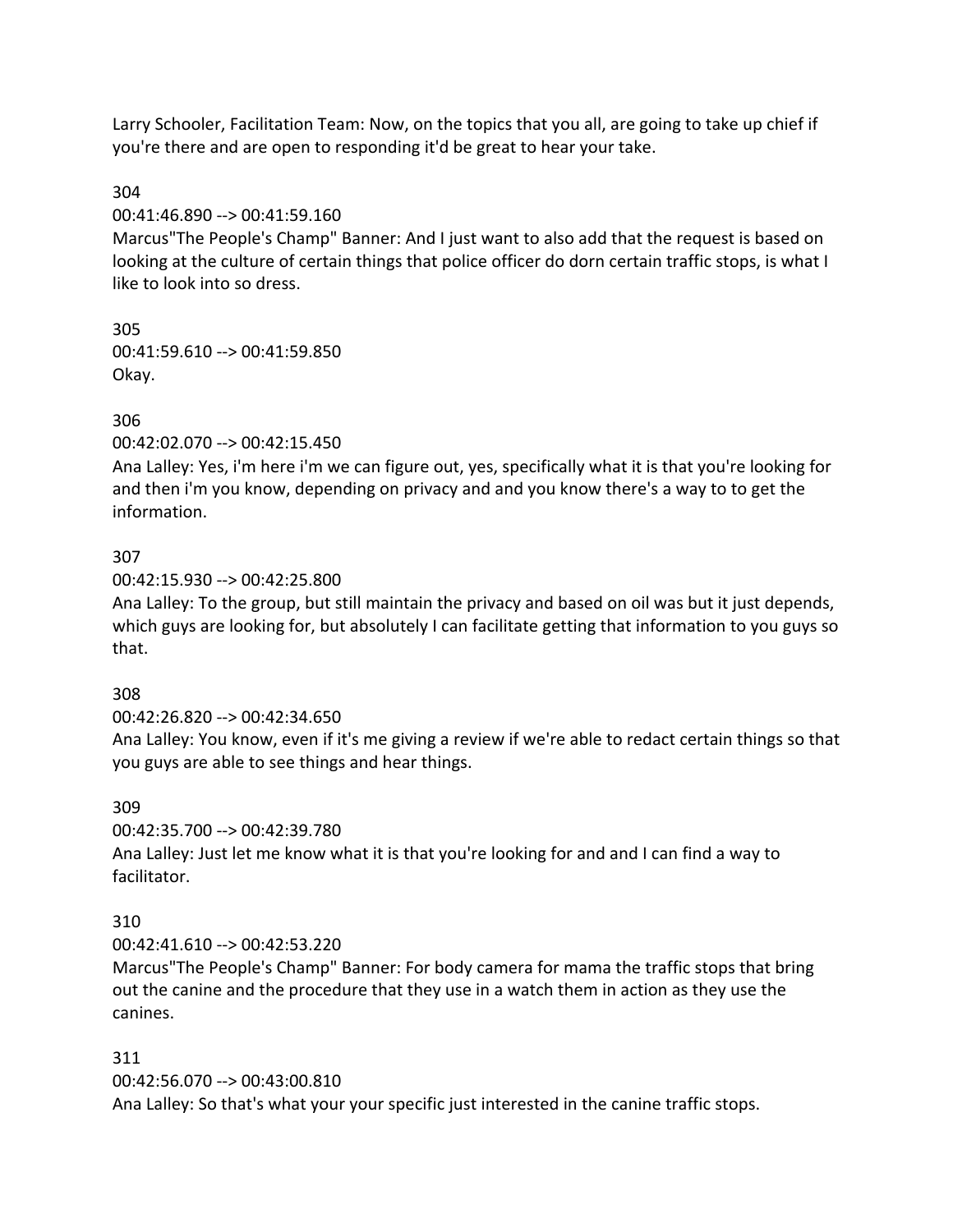00:43:01.830 --> 00:43:09.630

Marcus"The People's Champ" Banner: Yes, anytime they call the canines to the traffic stops the way they use the the dog to signify.

# 313

00:43:10.680 --> 00:43:15.510

Marcus"The People's Champ" Banner: An hour, so we can look into how many times the dog gets a hit and they still find those drugs.

# 314

00:43:17.160 --> 00:43:24.450

Ana Lalley: Okay um let me work on it and i'll have to obviously there's you know some guidelines, specifically the body word camera law.

# 315

# 00:43:25.620 --> 00:43:31.950

Ana Lalley: So there's some loss of that we have to work through, but I can work with our legal department figure out how we can get you what you're.

# 316

00:43:32.520 --> 00:43:41.310

Ana Lalley: Looking for what you're trying to analyze but again be mindful of privacy and things like that, but i'll work on it, I understand what you're what you're trying to get it.

# 317

00:43:42.600 --> 00:43:51.060

Larry Schooler, Facilitation Team: And she Thank you and Marcus, thank you for the specific request and i'm going to call on tish here in just a minute, but I want to just procedurally suggest that we.

# 318

00:43:51.480 --> 00:44:06.120

Larry Schooler, Facilitation Team: kind of conclude the discussion on this process and then make sure we get one other process item done our leadership discussion, and then we can move directly into the substantive and get to some other information requests so just as a process heads up tish.

## 319

00:44:07.740 --> 00:44:11.490

Tish Calhamer: Thank you, I apologize for my late entry into this meeting.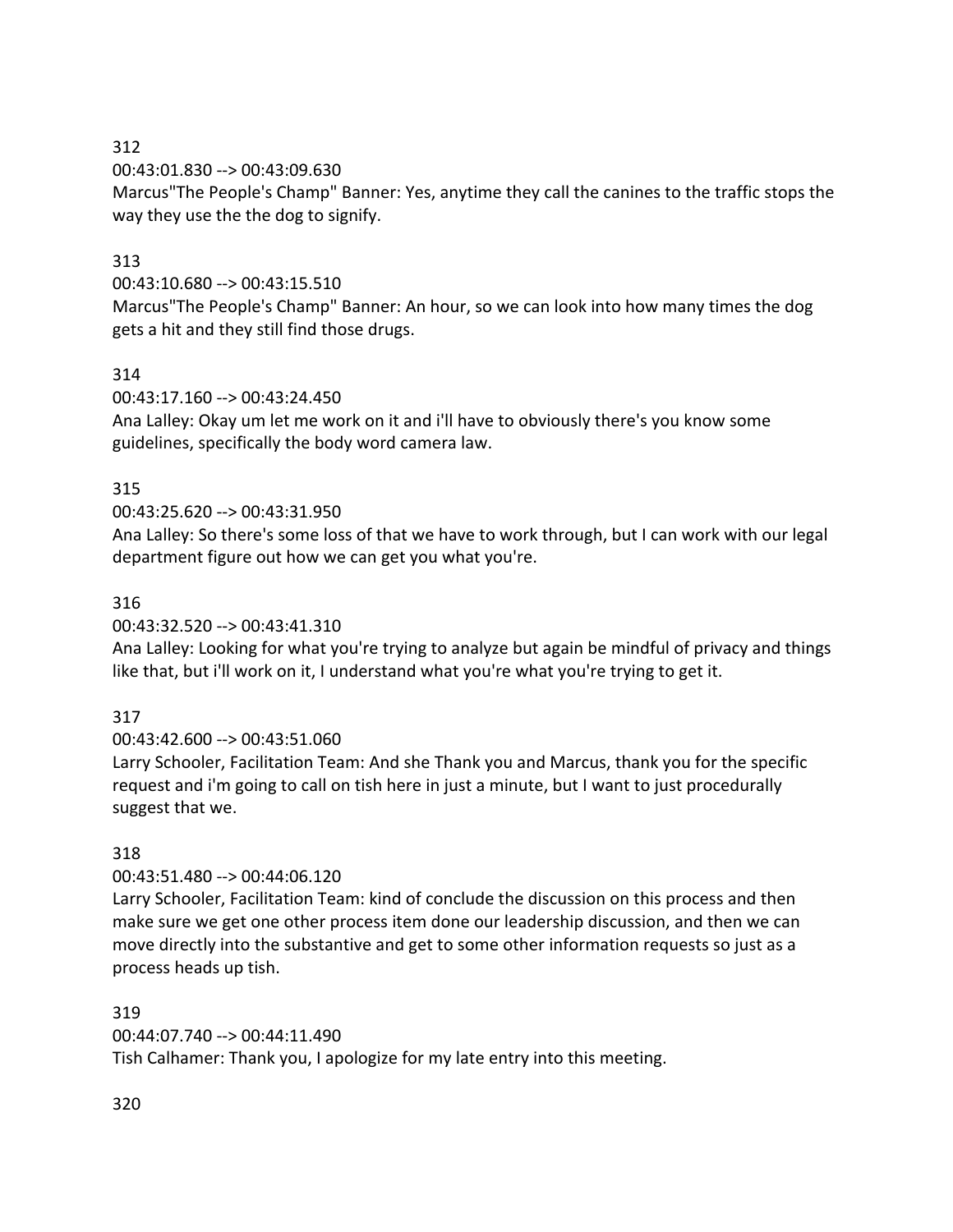00:44:13.080 --> 00:44:15.600

Tish Calhamer: I think there's a very, very strong.

### 321

00:44:16.710 --> 00:44:29.940

Tish Calhamer: pull towards deliberating and deciding upon creating a citizens review board on policing, which is, I think, different from this body.

## 322

00:44:30.630 --> 00:44:45.900

Tish Calhamer: So I respectfully suggest if there's anything that needs to be discussed regarding specific police procedures or duties, such as reviewing body cam footage etc, etc.

### 323 00:44:47.490 --> 00:44:50.790 Tish Calhamer: That really should be done.

# 324

00:44:51.900 --> 00:45:04.440

Tish Calhamer: By a citizens review board and maybe we need to perhaps set up a subcommittee right away, to look into that and maybe that's one of the recommendations that we make.

## 325

00:45:05.340 --> 00:45:31.590

Tish Calhamer: right away, sooner rather than later, and then we can proceed with some of the other things that we're interested in such as training accountability accountability, etc, etc um that's my perception I don't know what you all think, but perhaps that's a direction that we can take i'm.

#### 326

00:45:32.880 --> 00:45:36.900

Tish Calhamer: Not during these meetings again a subcommittee can can deal with that and.

## 327

00:45:37.920 --> 00:45:39.480 Tish Calhamer: You know let's let's get that going.

328 00:45:40.560 --> 00:45:40.860 Larry Schooler, Facilitation Team: So of.

329 00:45:41.730 --> 00:45:43.140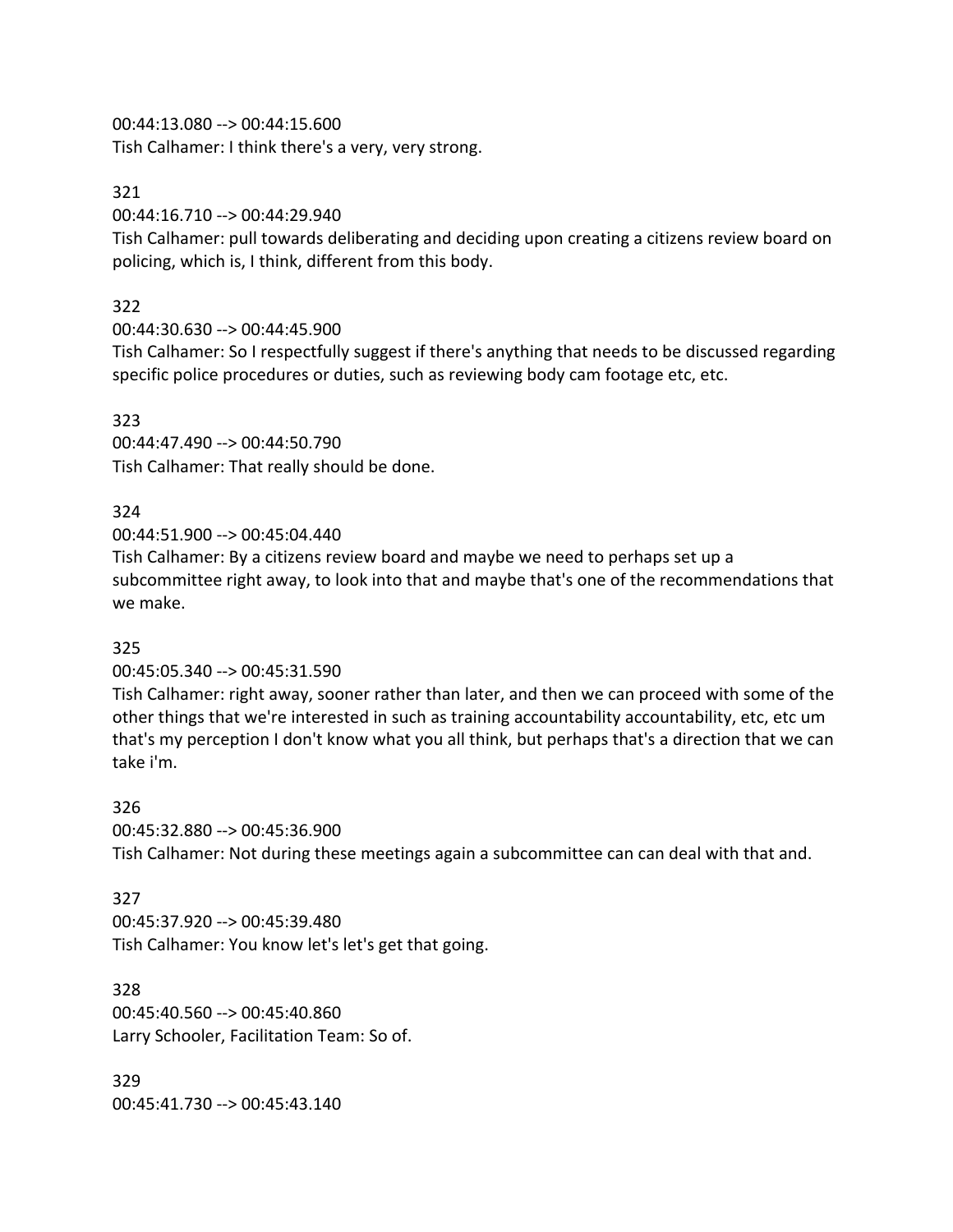Tish Calhamer: interest and motivation for it.

330

00:45:43.500 --> 00:45:54.480

Larry Schooler, Facilitation Team: So I know we've captured that in the notes and let's circle back before the end of this meeting and determine whether the body would like to go ahead and and sort of subcommittee up, as you just described, I think that could be a great next step.

# 331

00:45:54.930 --> 00:46:07.440

Larry Schooler, Facilitation Team: To just flush out that discussion and and formulate a recommendation for this body, so that makes a lot of sense so just don't let me forget, I promise we'll we'll get back to it Denise.

# 332

00:46:08.400 --> 00:46:22.530

Danise Habun: um so I was going to like i'm concurring with tish about the citizens review board if you create a subcommittee I know that some of the Members on this task force have been working diligently.

# 333

00:46:23.760 --> 00:46:35.820

Danise Habun: For the last year or maybe more on that very topic, and so I think this is very timely and it's something that we can do now in that weight so that's all.

# 334

00:46:36.330 --> 00:46:41.730 Larry Schooler, Facilitation Team: yeah appreciate that and that's it's it's great to see some recommendations already coalescing so.

## 335

00:46:42.840 --> 00:46:44.760 Larry Schooler, Facilitation Team: As I say, I think the idea of getting a.

# 336

00:46:44.850 --> 00:46:53.070

Larry Schooler, Facilitation Team: subcommittee in place to prepare a detailed recommendation on that will make a lot of sense and we'll get to that.

# 337

00:46:53.670 --> 00:47:03.120

Larry Schooler, Facilitation Team: After we get through a couple of other items on the agenda will circle back to it, are there any other comments just on our kind of process or discussion process that that we laid out there.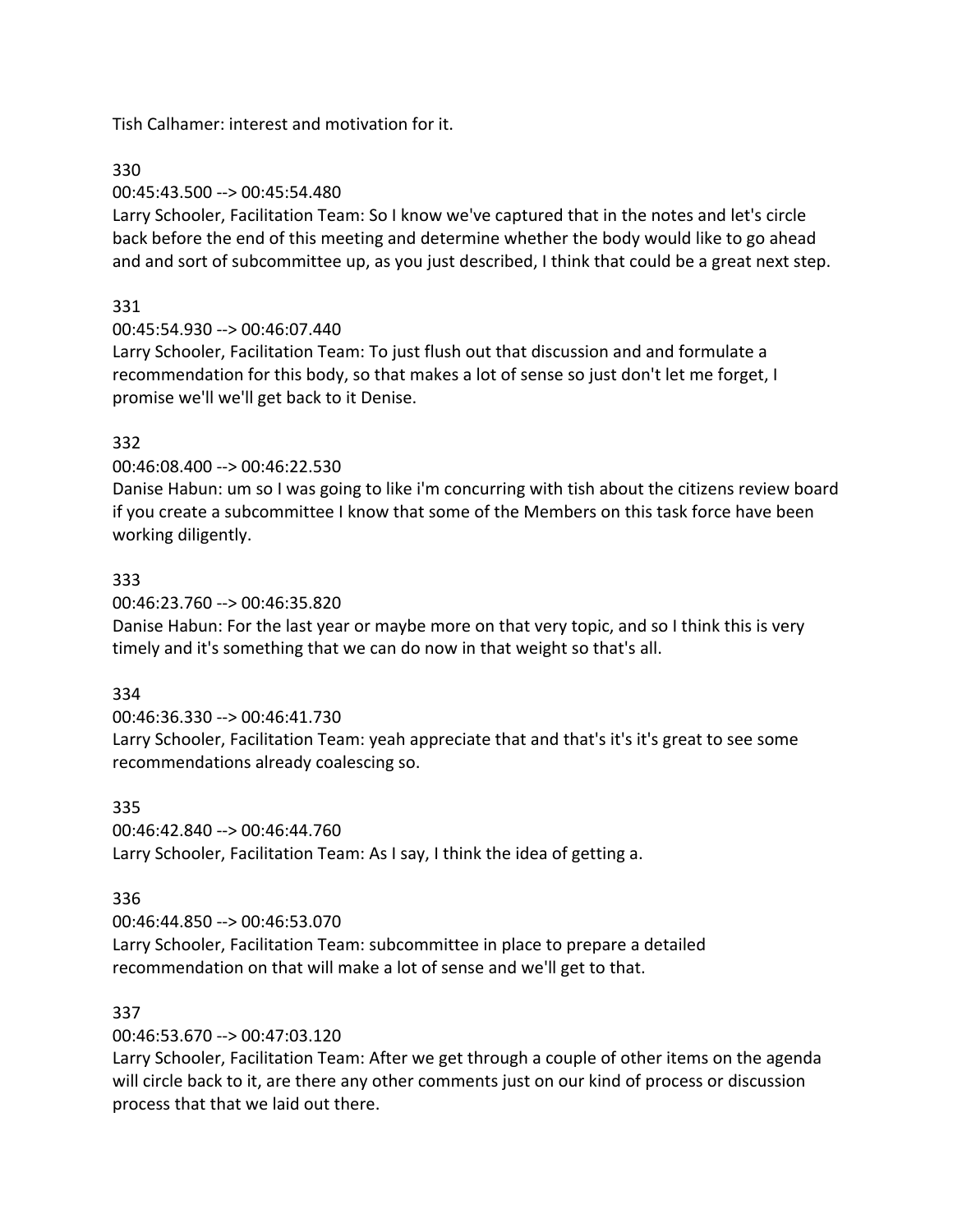00:47:07.440 --> 00:47:22.650

Larry Schooler, Facilitation Team: All right, well, thank you all for that before we take our break My hope is that we can discuss the appointment of or the selection of chair vice chair and spokesperson manager kozel are you.

#### 339

00:47:23.610 --> 00:47:25.140 Larry Schooler, Facilitation Team: Still oops.

340 00:47:25.980 --> 00:47:26.640 Tish's iPhone: counseling them power.

341

00:47:26.700 --> 00:47:27.690 Larry Schooler, Facilitation Team: If I just see.

342

00:47:29.190 --> 00:47:30.060 Larry Schooler, Facilitation Team: yeah go ahead counselor.

343

00:47:33.870 --> 00:47:35.760 Tish's iPhone: I apologize for we are you are you thinking to me.

## 344

00:47:36.150 --> 00:47:37.350 Larry Schooler, Facilitation Team: just go ahead customer Paul.

## 345

00:47:37.710 --> 00:48:00.150

Tish's iPhone: Okay, thanks, thank you, I just wanted to get some clarification from from market is there a timeframe that you, you know because it helps staff to kind of hone in on video because that can be a pretty large APP and I just did, are you looking for K nine video within the past 12.

346 00:48:00.180 --> 00:48:00.660 months.

347 00:48:01.980 --> 00:48:15.660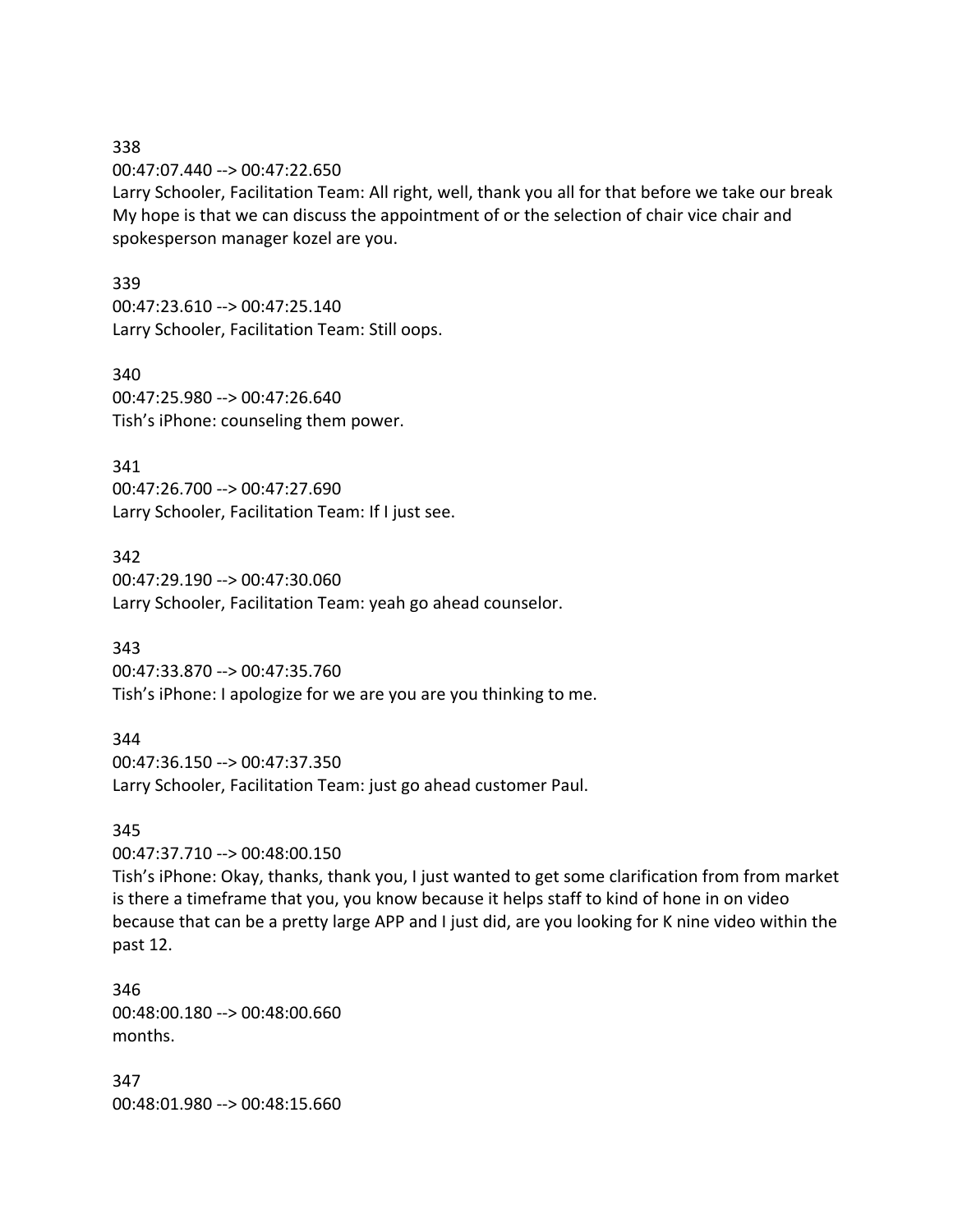Tish's iPhone: Is is would that be sufficient to kind of start with because I think I mean I understand what what you're asking and definitely why you're asking it became can we hone in on like a timeframe of would you like it for the past, you know 12 months.

#### 348

00:48:17.460 --> 00:48:26.730

Marcus"The People's Champ" Banner: yeah I would say, to start with the past 12 months and then also with some specific names which I won't put out publicly interactions with certain people.

349 00:48:27.990 --> 00:48:28.380 Marcus"The People's Champ" Banner: from that.

### 350

00:48:31.950 --> 00:48:42.870

Tish's iPhone: got it and and and if you have you know specific instances, that you would like that may or may not fall within that 12 month period.

351 00:48:44.130 --> 00:48:45.420 Tish's iPhone: Please share that with.

## 352

00:48:46.500 --> 00:48:54.060 Tish's iPhone: With the facilitation team, and we can and and staff and we can make sure that the video that is pulled.

353 00:48:55.440 --> 00:48:58.830 Tish's iPhone: For what looks like it's going to be a subcommittee that's going to look at this.

#### 354

00:49:00.030 --> 00:49:02.250 Tish's iPhone: includes exactly what you're looking for.

## 355

00:49:03.870 --> 00:49:05.070 Tish's iPhone: Thank you for the clarification.

356

00:49:05.610 --> 00:49:07.290 Larry Schooler, Facilitation Team: Alright, thanks counselor.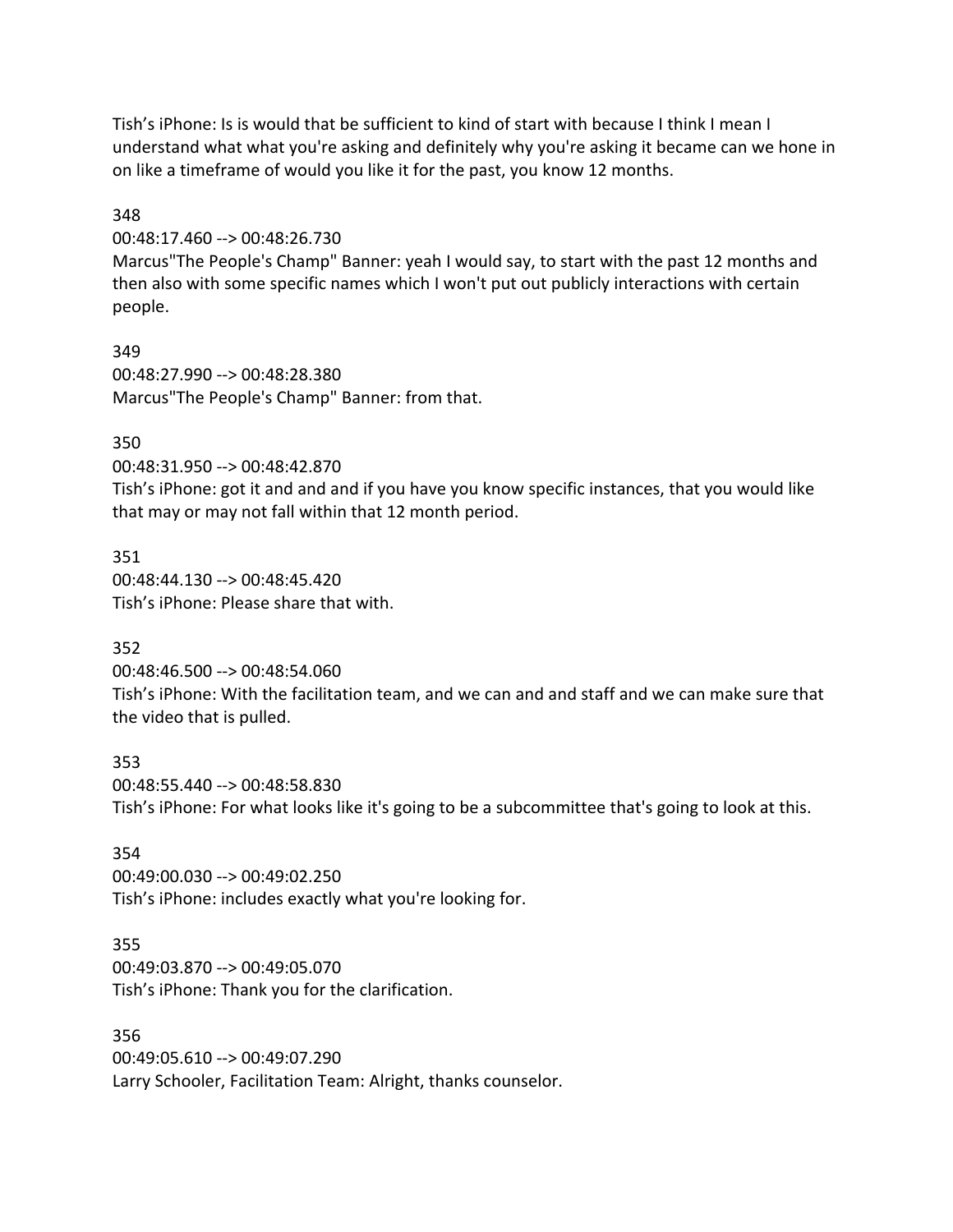00:49:08.580 --> 00:49:22.260

Larry Schooler, Facilitation Team: Okay, so I want to do a couple of things as we do this important work and and folks I do believe that this will get us beyond most of the admin type stuff and into the substance, right after the break so bear with us.

### 358

#### 00:49:23.310 --> 00:49:40.920

Larry Schooler, Facilitation Team: Well, first i'd like to recognize Ishmael cordova first of all to compliment him for getting us a structure that one, the group over that's not an easy thing so well done to you on that, and just wanted to ask before we get into these positions is there anything you'd like to say about.

#### 359

00:49:42.000 --> 00:49:45.090

Larry Schooler, Facilitation Team: How you envision the roles of chair vice chair and spokesperson.

### 360

00:49:48.690 --> 00:49:57.900

Ismael Cordovà: um I don't think I have anything specific to add, I really just encourage everybody to really take the opportunity, if they're nominated or if they want to nominate someone that they.

#### 361

#### 00:49:58.230 --> 00:50:07.440

Ismael Cordovà: believe could be a strong leader for a group to do so, I think that everyone has their strong value that they can bring to the leadership, so I really encourage everyone to take that into consideration.

#### 362

00:50:08.430 --> 00:50:16.680

Larry Schooler, Facilitation Team: Very good, and as manager kozel said and i'm certainly happy to hear from them again if you'd like to add anything, the Chair and vice chair, I think, would.

#### 363

00:50:17.880 --> 00:50:22.500

Larry Schooler, Facilitation Team: You know, make sure that the meeting is called to order that agenda items are taken in turn.

## 364

00:50:23.460 --> 00:50:36.540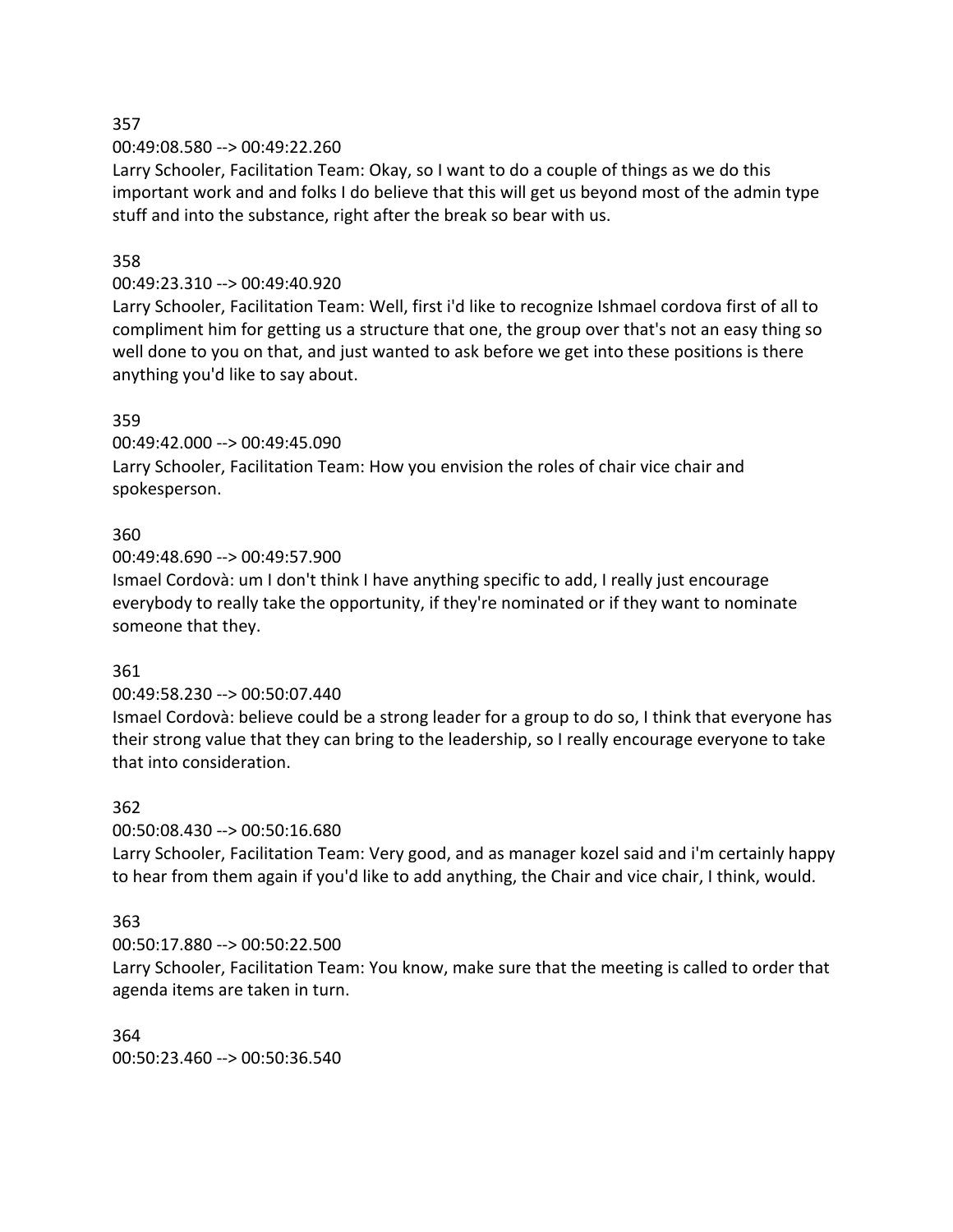Larry Schooler, Facilitation Team: They also would work with us on just kind of consolidating the various interests of the task force into the next agenda as we put future agendas, together, we would seek their input, as we go.

#### 365

00:50:37.080 --> 00:50:48.930

Larry Schooler, Facilitation Team: And then the spokesperson would obviously be offering comments to the extent that they were requested of the task force as a whole, but nothing that the spokesperson does is meant to preclude any.

366

00:50:48.930 --> 00:50:50.880

Larry Schooler, Facilitation Team: Individual Task Force Member from.

### 367

00:50:51.060 --> 00:50:54.390 Larry Schooler, Facilitation Team: Speaking it's just a way for the task force to be given a.

## 368

00:50:55.710 --> 00:51:06.210

Larry Schooler, Facilitation Team: An official voice, but it doesn't mean that any Task Force members prohibited from making comments on her or his own behalf, is male does that sound right in terms of your perception okay great.

## 369

00:51:06.720 --> 00:51:17.670

Larry Schooler, Facilitation Team: Alright, so as a process matter what i'm hoping we will do is take nominations either of oneself, or if someone else for each role will start with chair and and go through it.

## 370

00:51:18.000 --> 00:51:28.770

Larry Schooler, Facilitation Team: So we'll take nominations will let those who accept the nomination, give us some brief comments as to why they'd like to serve will then take a vote and the vote needs to be.

## 371

00:51:29.670 --> 00:51:43.410

Larry Schooler, Facilitation Team: It can't be anonymous, it has to be kind of a show of hands were I think okay to just do a plurality we don't need a full majority, you know with run offs or anything like that So whoever gets the most votes.

372 00:51:44.040 --> 00:51:51.450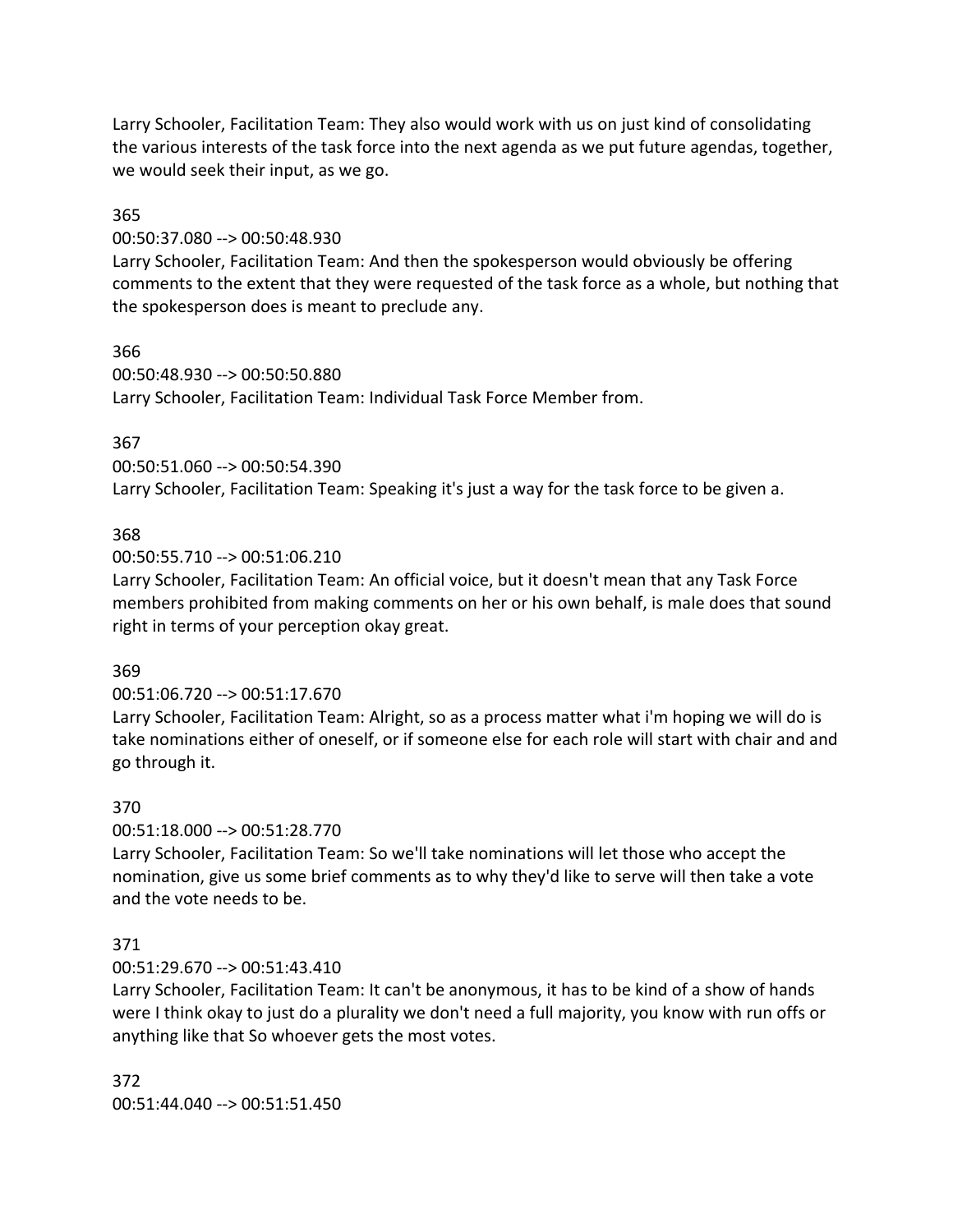Larry Schooler, Facilitation Team: would be selected for the role that they were nominated for and so we'll do that as the procedure for each of the three roles.

373

00:51:52.650 --> 00:51:57.450

Larry Schooler, Facilitation Team: So we will take nominations for the position of chair this point.

374

00:52:10.140 --> 00:52:12.630 Larry Schooler, Facilitation Team: Is that task force Member Rivera Cynthia go ahead.

375 00:52:13.980 --> 00:52:15.480 Cynthia M. Rivera: Like to nominate is no good.

376

00:52:16.920 --> 00:52:19.770 Larry Schooler, Facilitation Team: All right now, would you accept the nomination.

377 00:52:21.030 --> 00:52:22.410 Ismael Cordovà: I think it's again.

378 00:52:23.160 --> 00:52:25.470 Larry Schooler, Facilitation Team: Okay, so we've got.

379 00:52:28.620 --> 00:52:30.240 Larry Schooler, Facilitation Team: we've got one nominees.

## 380

00:52:31.980 --> 00:52:37.110 Larry Schooler, Facilitation Team: Ishmael I apologize I don't know right off top my head out to get the accent mark work on that and later.

## 381

00:52:38.190 --> 00:52:41.520 Larry Schooler, Facilitation Team: whoops let's see let's see Carol go ahead.

#### 382

00:52:42.930 --> 00:52:45.270 Carroll's iPhone: I i'd like to nominate and Denise heyman.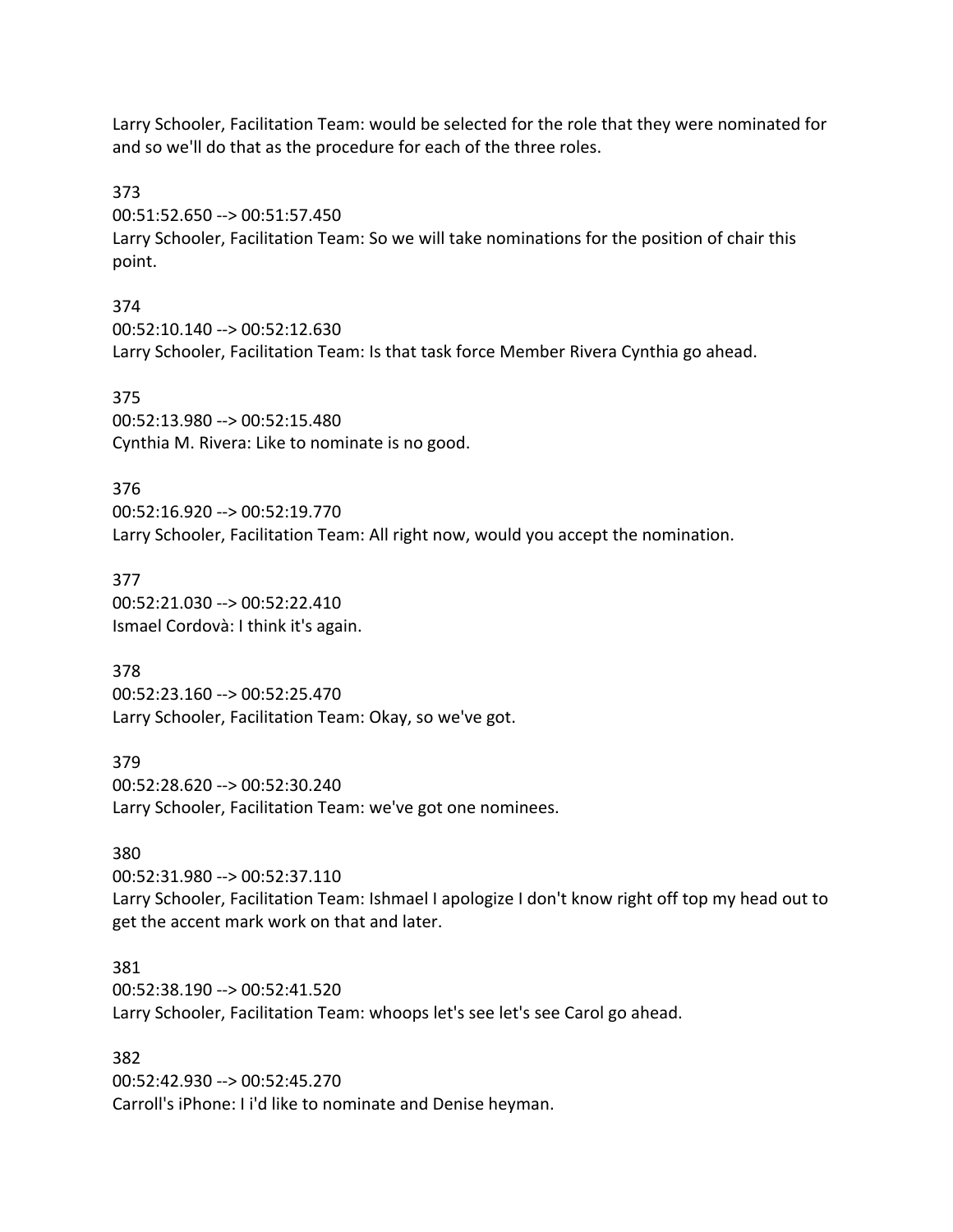383 00:52:46.800 --> 00:52:48.840 Larry Schooler, Facilitation Team: And Denise would you accept that nomination.

384 00:52:51.180 --> 00:52:53.250 Danise Habun: um I think so.

385 00:52:54.360 --> 00:52:54.900 Larry Schooler, Facilitation Team: alright.

386 00:52:57.090 --> 00:52:59.670 Larry Schooler, Facilitation Team: Thanks Carol Marcus and then Kevin.

387 00:53:00.810 --> 00:53:04.230 Marcus"The People's Champ" Banner: I would like to nominate Larry schooler.

388 00:53:06.540 --> 00:53:07.260 Larry Schooler, Facilitation Team: You.

389 00:53:07.980 --> 00:53:09.540 Marcus"The People's Champ" Banner: over it, and do the job already.

390 00:53:10.560 --> 00:53:16.080 Larry Schooler, Facilitation Team: Well i'm sorry to laugh so hard folks caught me off guard, there must be why he's the peoples champ.

391 00:53:16.650 --> 00:53:17.370 Larry Schooler, Facilitation Team: yeah we.

392

00:53:17.400 --> 00:53:26.820

Larry Schooler, Facilitation Team: We are we are ineligible players downfield, as they say it's very nice of you to say that, but we aren't able to service chair, but thank you Kevin.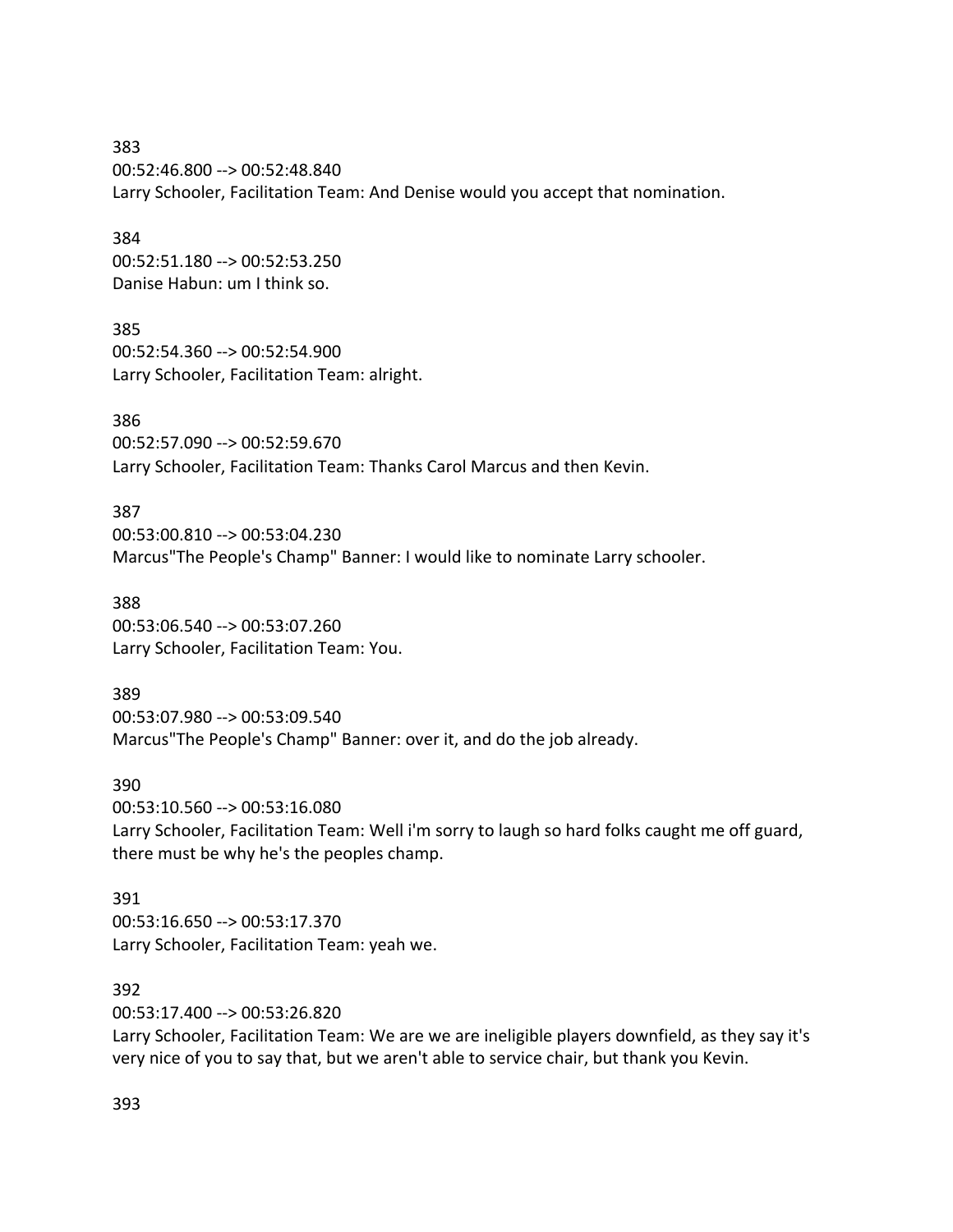#### 00:53:31.530 --> 00:53:43.320

Kevin Joshua: hi, I just wanted to ask for the opportunity to talk to everybody on sport, I would like to nominate myself and have the time to be able to like and talk to them.

#### 394

00:53:43.500 --> 00:53:49.020

Larry Schooler, Facilitation Team: Thank you certainly may, yes, Sir, all right, so we have three nominees so far, are there any others for chair.

395 00:53:50.280 --> 00:53:50.940 Larry Schooler, Facilitation Team: Yes, Marcus.

396

00:53:52.050 --> 00:53:53.880 Marcus"The People's Champ" Banner: I would like to nominate the jewel.

397 00:53:56.580 --> 00:53:58.560 Larry Schooler, Facilitation Team: jewel would you accept the nomination.

398 00:54:03.990 --> 00:54:04.710 LeJewel Crigler: sure.

399 00:54:05.550 --> 00:54:08.280 Larry Schooler, Facilitation Team: She she may or may not have been prepared for such a thing.

400 00:54:09.780 --> 00:54:10.170 Larry Schooler, Facilitation Team: All right.

401 00:54:11.280 --> 00:54:13.200 Larry Schooler, Facilitation Team: Very well, any other nominees.

402 00:54:14.280 --> 00:54:15.000 Larry Schooler, Facilitation Team: Nominations.

403 00:54:16.800 --> 00:54:20.670 LeJewel Crigler: I actually was thinking joshua.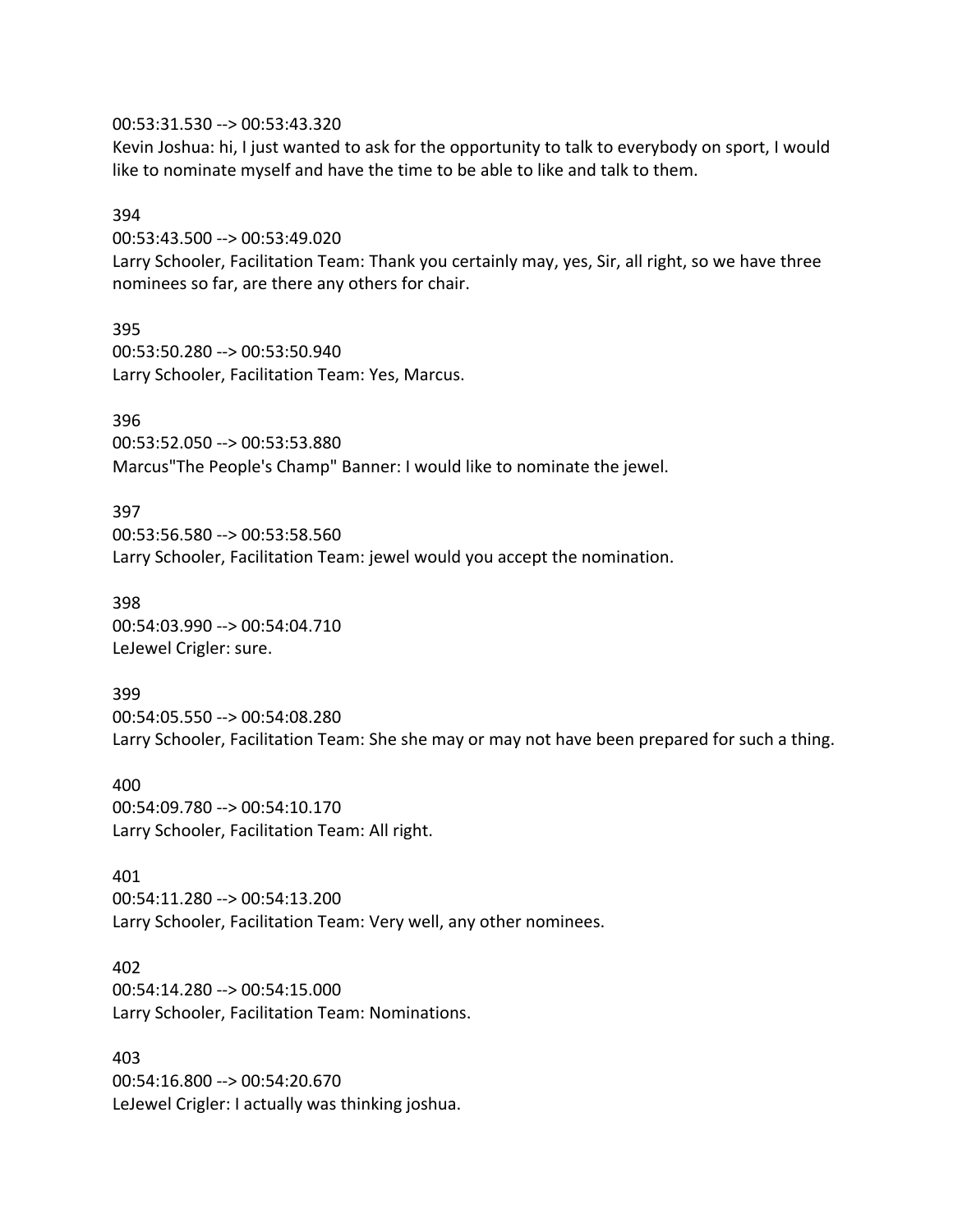404 00:54:22.470 --> 00:54:23.250 Larry Schooler, Facilitation Team: joshua brockway.

#### 405

00:54:23.790 --> 00:54:26.610 Larry Schooler, Facilitation Team: Yes, joshua, how do you feel about that do you accept.

### 406

00:54:32.490 --> 00:54:36.120 Joshua Brockway: i'll leave it up to the party except the nomination leave it up to the vote yeah.

407 00:54:36.510 --> 00:54:36.840 Okay.

### 408

00:54:38.310 --> 00:54:45.390

Larry Schooler, Facilitation Team: Good thanks little and joshua anybody else Marcus is that another nomination I wasn't sure if that was a new hand.

409 00:54:47.220 --> 00:54:48.030 Larry Schooler, Facilitation Team: Not okay.

410

00:54:50.640 --> 00:54:51.060 Larry Schooler, Facilitation Team: All right.

#### 411

00:54:52.170 --> 00:55:07.080

Larry Schooler, Facilitation Team: What i'll do is ask just in the order that I received the nominations for folks to give us some comments I don't want to be too much of a taskmaster but we just asked you to if you can keep it to about a minute in the interest of the rest of our agenda so Ishmael hear from you first.

## 412

00:55:09.870 --> 00:55:18.990

Ismael Cordovà: This is extremely nerve racking so good, like everybody else who hasn't come after me hi everyone well, thank you for Cynthia for the nomination for chair.

413 00:55:19.800 --> 00:55:25.680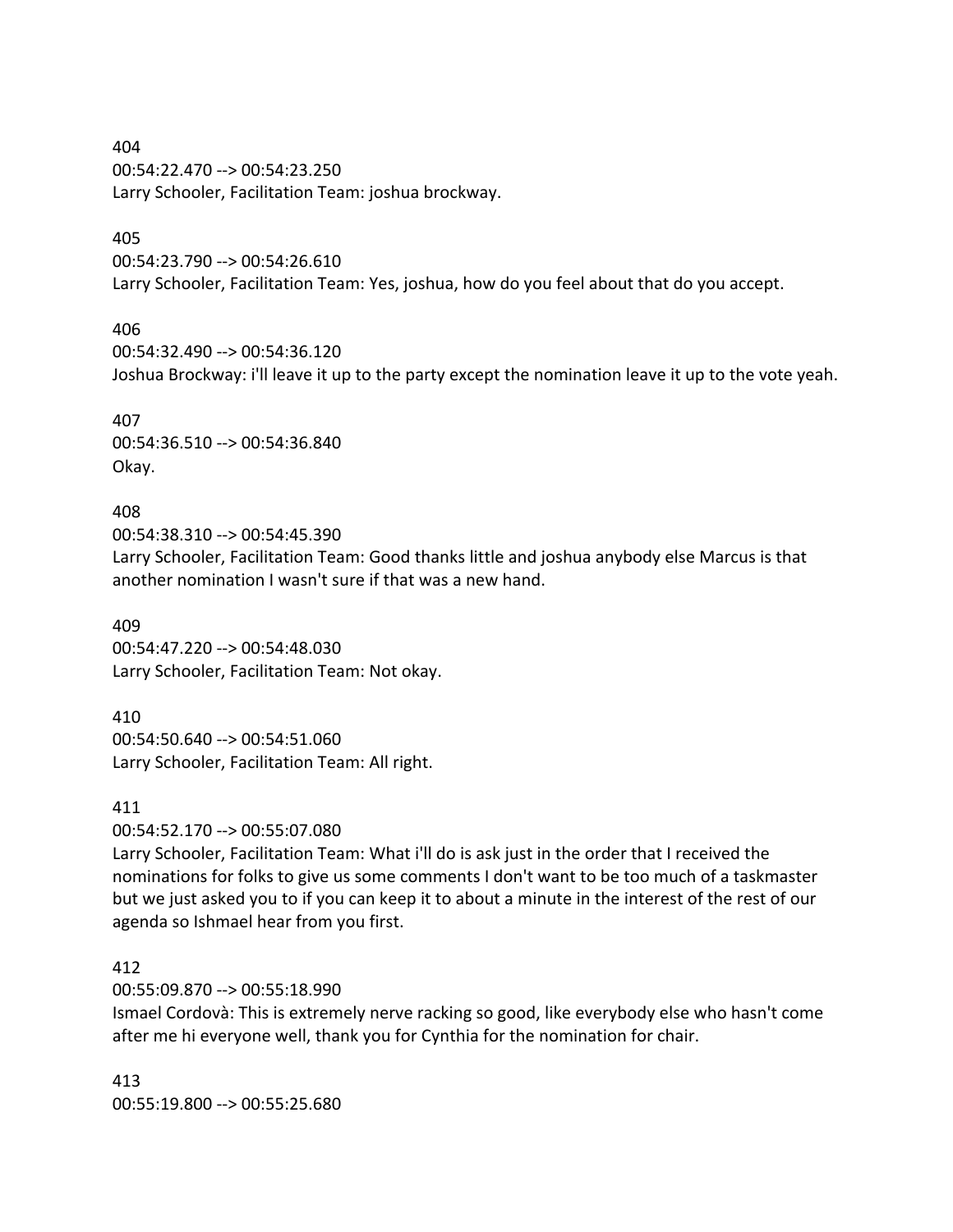Ismael Cordovà: I obviously you know we've been three minutes three meetings in, and so we all don't know each other that well.

### 414

### 00:55:26.070 --> 00:55:34.830

Ismael Cordovà: just yet, but I think that the role of the Chair and the by share, and this looks person has to be held by someone that is very strong and then it's going to be.

## 415

## 00:55:35.220 --> 00:55:49.980

Ismael Cordovà: holding the group objectively and positively, I think that, throughout the last two meetings i've been speaking an objective objective net nature and then i've been kind of promoting the rest of the cast members to step aside from the ego and the reputation, but also to.

## 416

00:55:51.420 --> 00:55:56.040

Ismael Cordovà: come to this task force objectively i'm stuttering, as you can tell them extremely nervous i'm sorry.

## 417

00:55:56.760 --> 00:56:03.390

Ismael Cordovà: But I think that if you pick me as your chair, I obviously will work tirelessly to feel like all of our voices are heard and that we all feel valued.

## 418

00:56:03.570 --> 00:56:09.750 Ismael Cordovà: And that'd be walk away from this task force feeling like we left our city in a better place than we found it obviously.

## 419

00:56:10.320 --> 00:56:13.920

Ismael Cordovà: So, ultimately, you know, I think that you should pick someone that you believe will to.

## 420

00:56:14.460 --> 00:56:21.480

Ismael Cordovà: The group best, and if you don't like me, you can you know we can get rid of me in four months, which was the reason we do it that recommendation in right.

#### 421 00:56:21.750 --> 00:56:31.590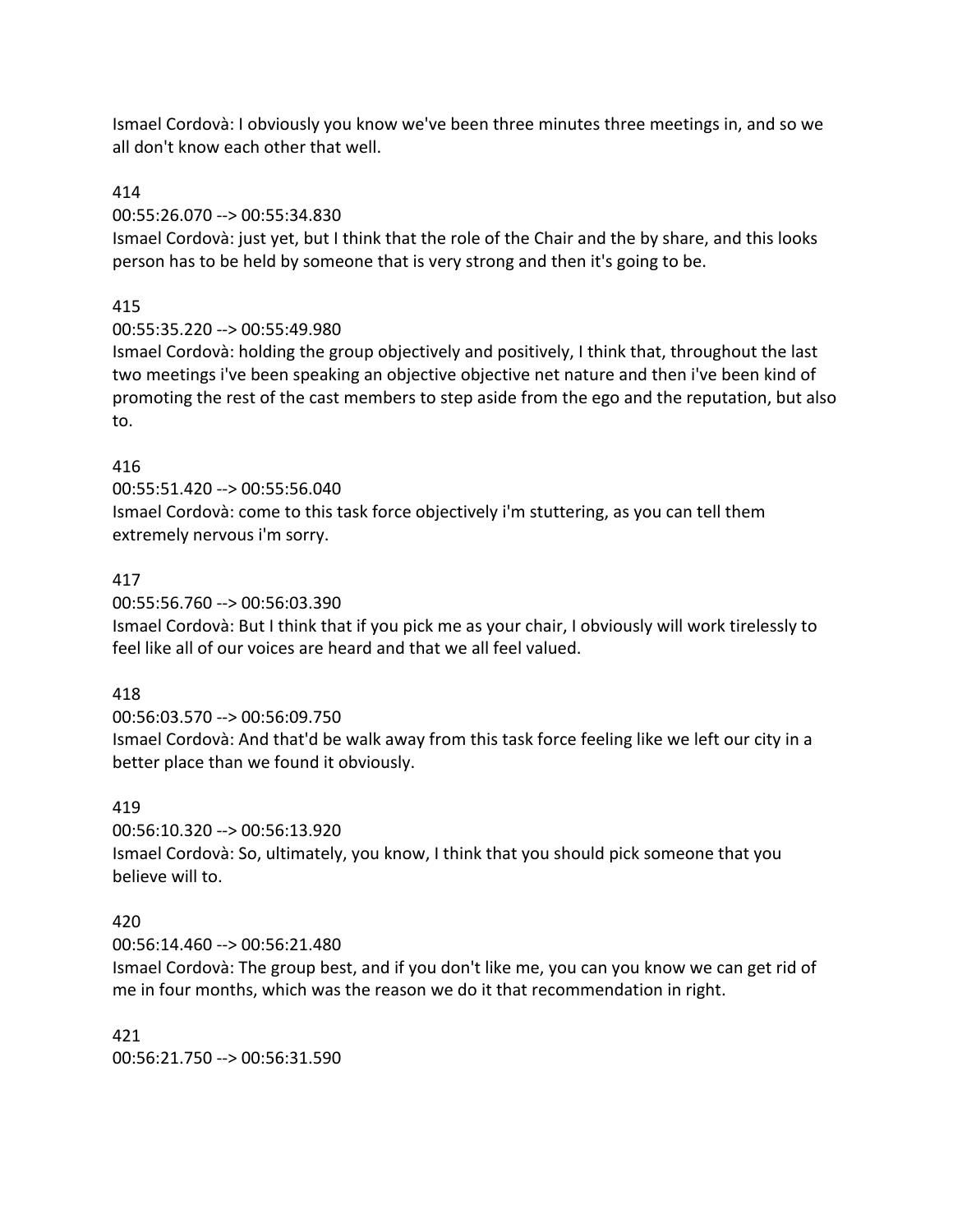Ismael Cordovà: I think that, ultimately, should be the group's decision on how we go about on this task force, and I really hope that US pick whoever you feel most comfortable with Thank you.

### 422

00:56:32.280 --> 00:56:34.770

Larry Schooler, Facilitation Team: For someone who was nervous that was very well done, so thank you.

## 423

00:56:36.720 --> 00:56:39.780 Larry Schooler, Facilitation Team: We will move next to Denise haven.

# 424

00:56:40.650 --> 00:56:44.760 Danise Habun: Okay, well, thank you Carol for nominating me, I think.

# 425

00:56:46.860 --> 00:56:48.480 Danise Habun: i'm interested in.

426 00:56:50.610 --> 00:56:56.160 Danise Habun: In in chairing this task force my experience has.

# 427

00:56:57.540 --> 00:57:04.920 Danise Habun: My experience in the Community and in different civic groups is extensive i've served as the Chair.

## 428

00:57:05.520 --> 00:57:14.400 Danise Habun: Of the Elgin human relations Commission i've served as as the Chair for the Dr King celebration, I have managed.

# 429

00:57:14.940 --> 00:57:37.380

Danise Habun: Multiple projects i've heard cats, which I think some of this is going to be like i'm i'm very much a process person I as Ishmael said this much more eloquently but i'm going to kind of parent him, I believe I can make space safe, so that everyone can get heard.

430 00:57:38.460 --> 00:58:01.050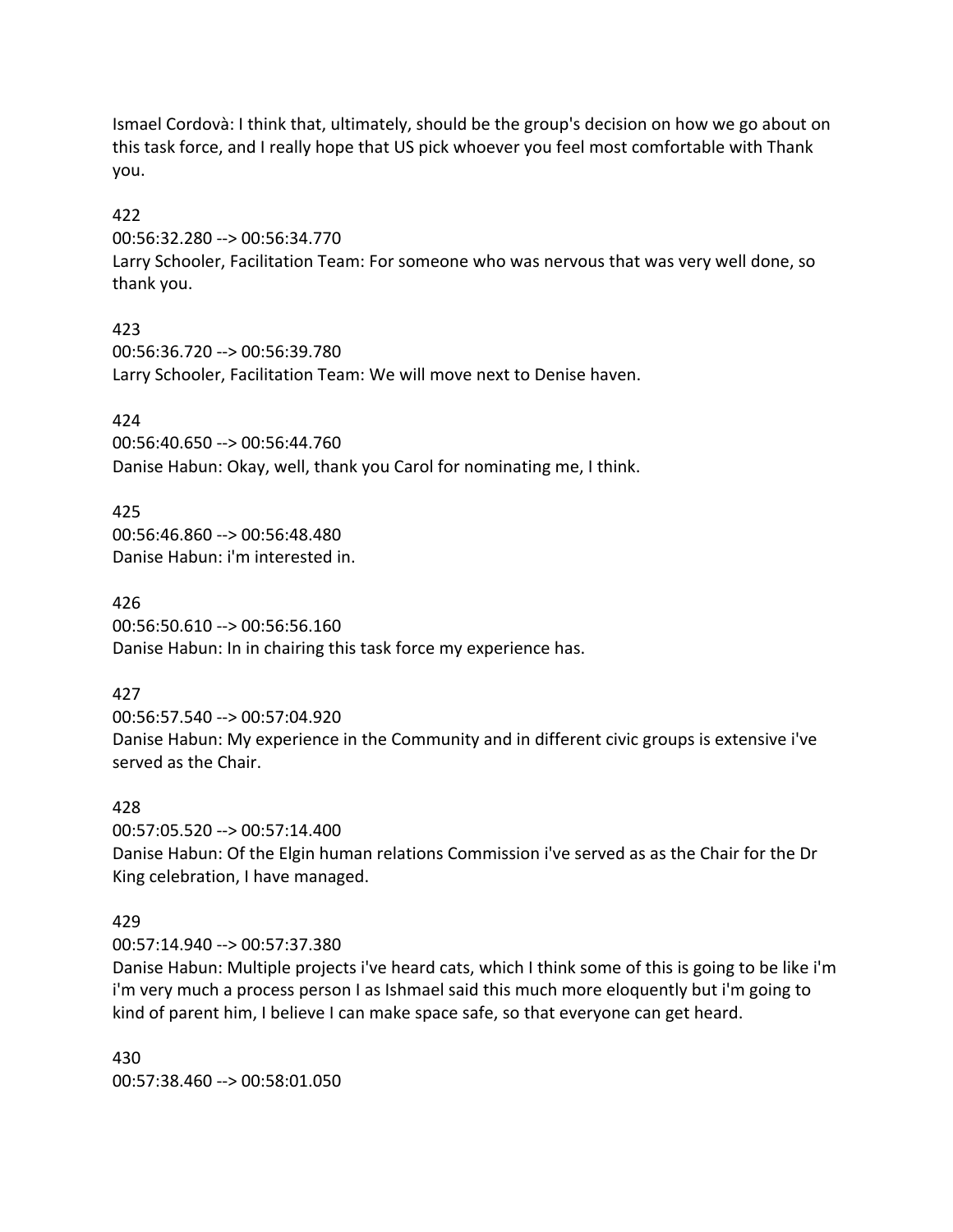Danise Habun: As well as moving the work forward, we have a lot of work to do, and I think it's very important that we get you know we get to step in to get the work done in addition i've been knowledgeable and I have worked in various capacities with Elgin police department.

431

00:58:02.400 --> 00:58:09.240

Danise Habun: And a number of different different groups and i'm a policy wonk and so.

# 432

00:58:10.530 --> 00:58:18.810

Danise Habun: I agree also with Ishmael that I hope everyone votes for whoever you are most comfortable with and i'd be happy to serve.

## 433

00:58:19.890 --> 00:58:22.230 Larry Schooler, Facilitation Team: Thank you very much today Kevin is next.

# 434

00:58:24.810 --> 00:58:32.190

Kevin Joshua: hi everyone, my name is Kevin, I just wanted to give out a little bit of background information of who I am and kind of the things that i've been doing lately.

## 435

00:58:32.940 --> 00:58:42.540

Kevin Joshua: So, formerly i'm educated in economics and marketing, so I have published paper under my name I understand what it looks like to look at data.

## 436

00:58:42.900 --> 00:58:47.370 Kevin Joshua: Look at it objectively kind of at a as neutral as we could and process that.

# 437

00:58:48.030 --> 00:58:56.790

Kevin Joshua: i've been doing a little bit of that work with the Elgin police department numbers already, and some of the budget stuff and analysis i've been looking at our city, so if.

## 438

00:58:57.210 --> 00:59:03.360

Kevin Joshua: i'm given the chance to serve as either a chair or co chair, I would really love to bring that experience into the table.

439 00:59:04.260 --> 00:59:12.300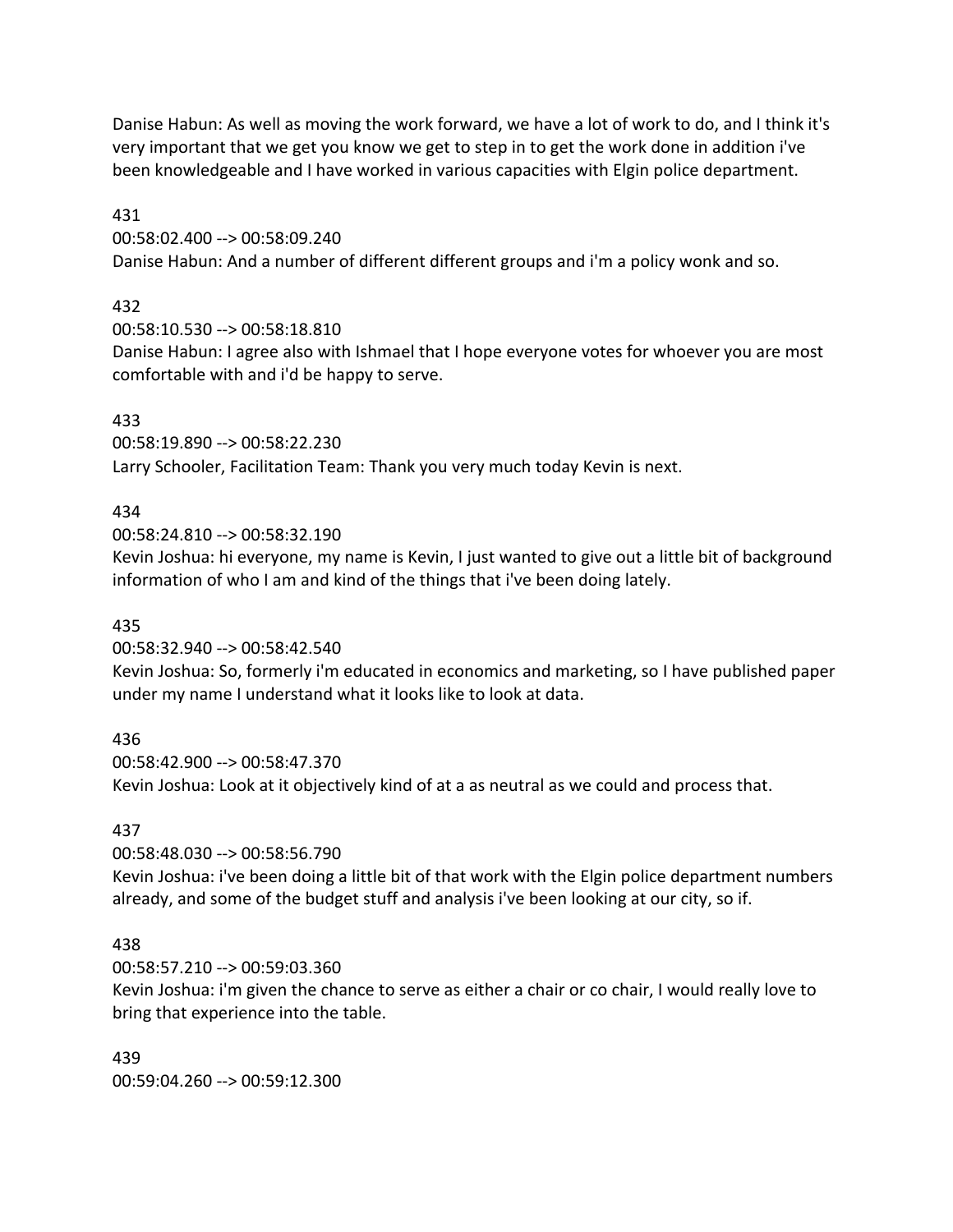Kevin Joshua: I believe what it takes to be a good leader is vision, responsibility and action, and I believe that.

#### 440

#### 00:59:12.810 --> 00:59:23.760

Kevin Joshua: You know, given with a bunch of the people that i've spoken to the summer and Elgin some of the movements and organizations that have worked together to kind of take us to the point of where we are now.

### 441

00:59:24.930 --> 00:59:38.010

Kevin Joshua: You know I believe I can serve the board in all three of those aspects, so I would appreciate the opportunity super nervous starting out to this is like hard making my heartbeat really fast, but uh Thank you for listening to me.

#### 442

00:59:39.660 --> 00:59:47.940

Larry Schooler, Facilitation Team: I tell you, if I could contain my nerves and talk, as well as Kevin and Ishmael i'd be good shape, but thanks Kevin very much and we'll move to a jewel.

443 00:59:51.480 --> 00:59:52.170 LeJewel Crigler: Okay.

444 00:59:53.670 --> 00:59:56.580 LeJewel Crigler: Thank you, Mr Marcus um.

445 00:59:57.720 --> 00:59:59.880 LeJewel Crigler: I come to the table as.

#### 446

01:00:01.380 --> 01:00:18.540 LeJewel Crigler: An educator and being an educator I believe in wanting to get the best and wanting to get as much information as we can to make the best decisions i'm.

#### 447

01:00:20.730 --> 01:00:25.470 LeJewel Crigler: I am not beholden to anyone, I have no connections to anyone.

#### 448

01:00:27.150 --> 01:00:30.330 LeJewel Crigler: As most of you know, my name is new to you all.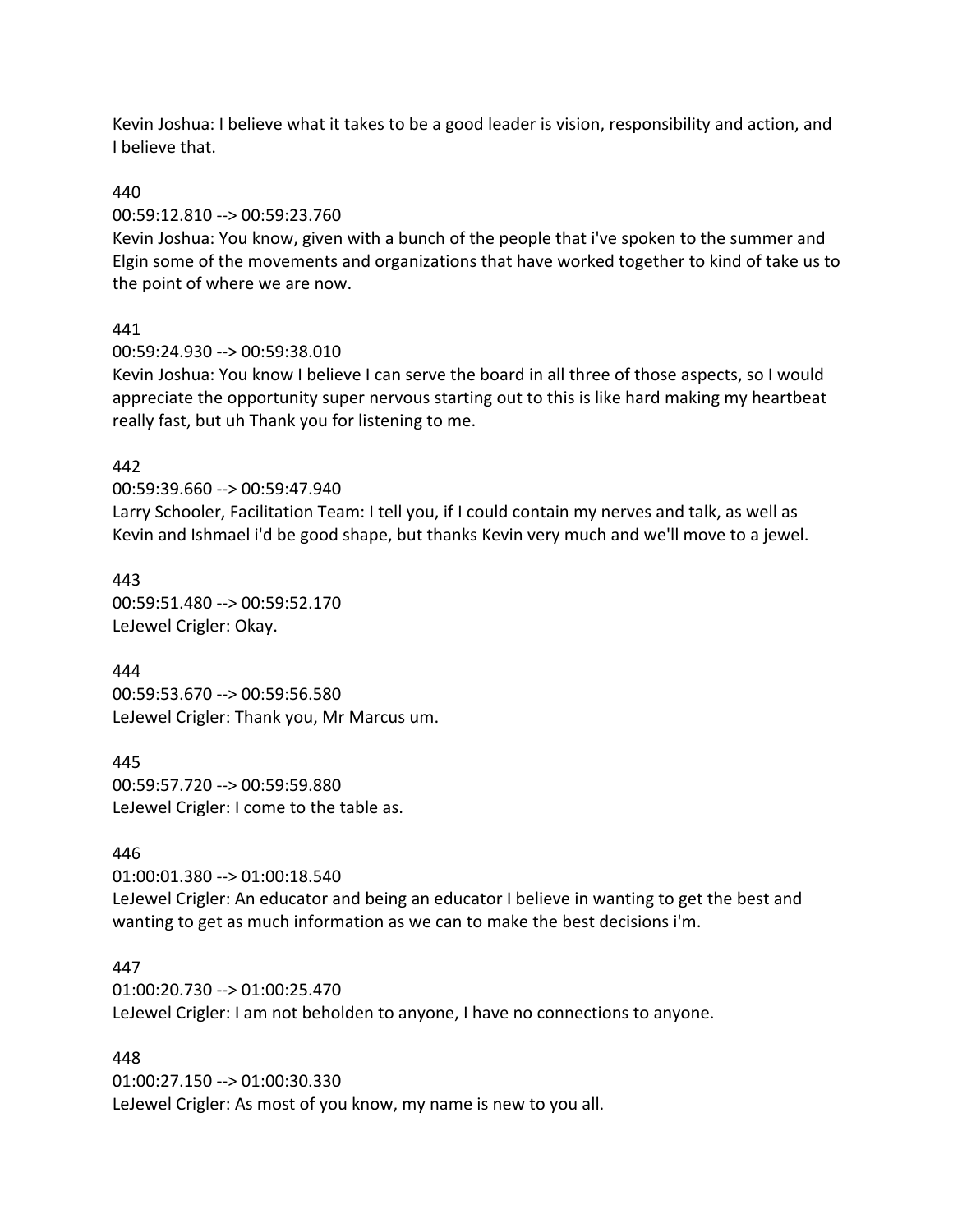01:00:31.410 --> 01:00:44.160

LeJewel Crigler: it's been a matter of I guess you kind of, say, the stars are myself rising lately because of the fact that i'm able to communicate with people i'm able to get in there and listen.

### 450

01:00:45.300 --> 01:00:57.630

LeJewel Crigler: find the answers participate to where i'm listening to all parties and ultimately coming to most definitely the best decision.

#### 451

01:00:58.110 --> 01:01:13.590

LeJewel Crigler: But i'm definitely looking to serve the people that's what i'm here for that's why I want it to be part of the task force was to actually come in here and serve the people I don't have all the political background and that type of thing.

## 452

01:01:14.790 --> 01:01:18.000 LeJewel Crigler: And being fair enough, I am one of the people.

### 453

01:01:19.080 --> 01:01:26.820

LeJewel Crigler: I have my experiences life experiences, so I think i'm pretty smart, to be able to put everything together.

## 454

01:01:27.960 --> 01:01:42.450 LeJewel Crigler: So I asked all of you most definitely to pick the one that you feel most comfortable with and again it was a surprise to be nominated, but I take that with honor.

## 455

01:01:43.740 --> 01:01:56.010

LeJewel Crigler: So with that please know that I would serve and serve all of us with my best being fair to everyone okay so that's.

#### 456

01:01:57.270 --> 01:01:58.260 Larry Schooler, Facilitation Team: Thank you so much.

457 01:01:59.940 --> 01:02:09.930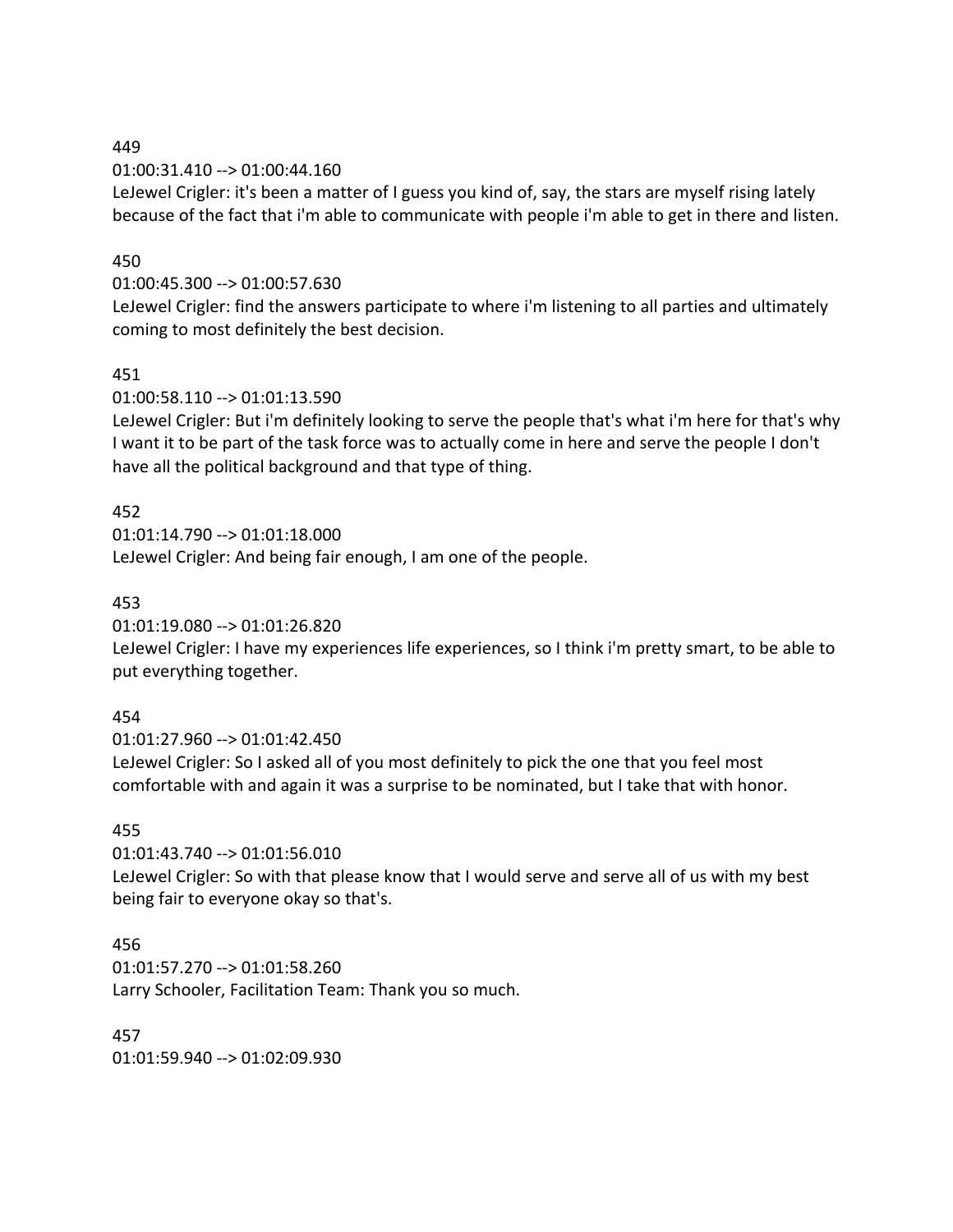Larry Schooler, Facilitation Team: We have more than one educator in this group on i'm an educator I think libraries at the university and so it's nice having multiple educators show normally or both of the university.

458

01:02:11.550 --> 01:02:13.470 Larry Schooler, Facilitation Team: joshua is our last nominate.

459

```
01:02:14.400 --> 01:02:18.750
```
Joshua Brockway: Or maybe I can give the The anti campaign or statement.

460

01:02:20.220 --> 01:02:22.620

Joshua Brockway: But I do appreciate the jewels naming me.

## 461

# 01:02:24.780 --> 01:02:35.160

Joshua Brockway: I mean i'm a let's just say it right as a white guy I I have 100% different experience with a policing Task Force and I think there's a there's a spot for me.

# 462

01:02:35.580 --> 01:02:44.940

Joshua Brockway: to sit and listen in this, and so maybe that's the humble background in this the humble brag maybe is to say, I don't need to be in leadership, I need to be listening and learning.

# 463

01:02:45.390 --> 01:02:52.770

Joshua Brockway: As much as anything else, my background is is education also and also church leadership so i'm used to the facilitating and.

# 464

01:02:53.280 --> 01:03:06.630

Joshua Brockway: Being on committees and following through that kind of stuff I mean those are things that I can do, but I also feel like there's a number of gifted talented thoughtful eloquent verses on the task force that it doesn't have to be me.

## 465

01:03:10.290 --> 01:03:17.040

Larry Schooler, Facilitation Team: Thank you, Sir, that that's all of our nominees, so I will put their names back up on the screen.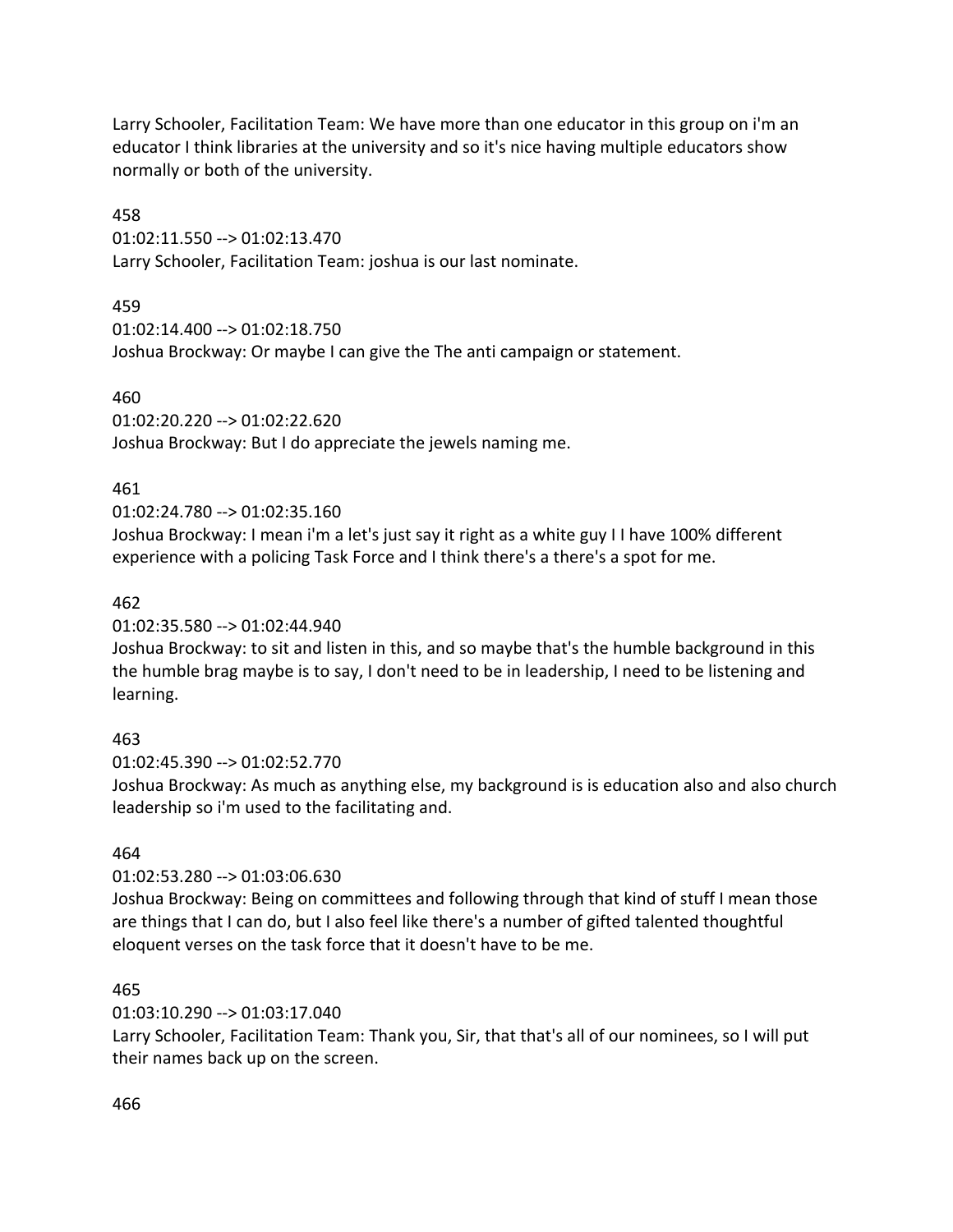01:03:18.300 --> 01:03:18.900 Larry Schooler, Facilitation Team: and

#### 467

01:03:20.760 --> 01:03:23.070 Larry Schooler, Facilitation Team: What I need to whoops sorry about that.

## 468

01:03:25.020 --> 01:03:30.450

Larry Schooler, Facilitation Team: We should also all the nominees respecting time limits, if only actual actual.

## 469

01:03:32.160 --> 01:03:36.450

Larry Schooler, Facilitation Team: Well, I won't say anything about time limits of the higher levels of government.

# 470

01:03:38.010 --> 01:03:50.100

Larry Schooler, Facilitation Team: So what i'll do is I will call each name and turn and would ask you to choose one of the five and indicate either by a show of your physical hand.

## 471

01:03:50.580 --> 01:04:02.400

Larry Schooler, Facilitation Team: or a zoom hand and i'd ask you to keep that up until we have counted the total number so again, please only choose one of the five and raise either your physical hand or zoom and.

472 01:04:04.320 --> 01:04:05.880 Larry Schooler, Facilitation Team: If you have any other difficulty.

# 473

01:04:08.190 --> 01:04:11.160 Larry Schooler, Facilitation Team: With making your vote known, you can do it really.

# 474

01:04:12.960 --> 01:04:18.420

Larry Schooler, Facilitation Team: I do want to say hello to Sherman Blair I know he said a little bit of a difficult time getting into our meetings i'm glad he's here.

475 01:04:18.930 --> 01:04:28.560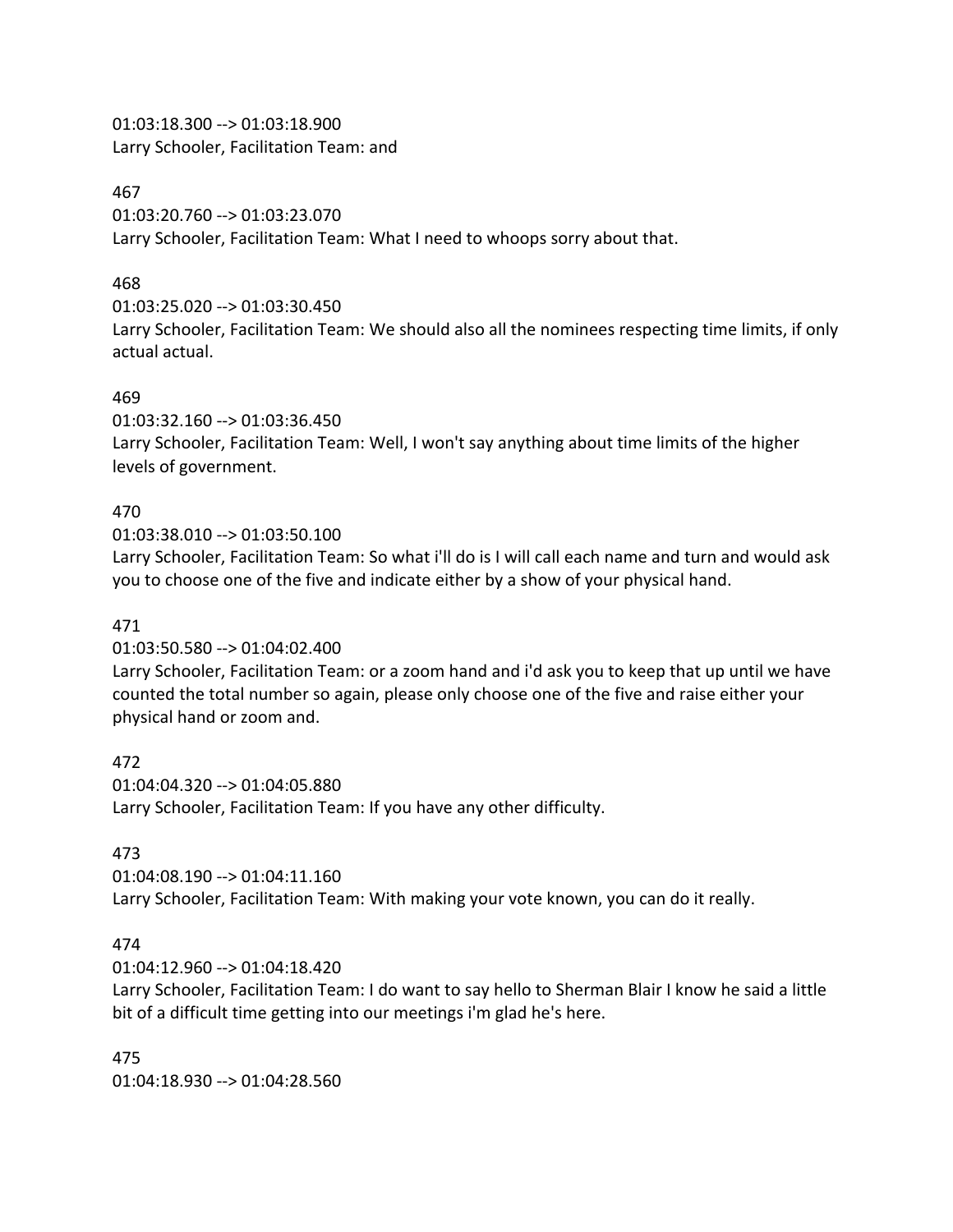Larry Schooler, Facilitation Team: So good to see test force Member Blair hope you can hear us all right, so we begin with Ishmael cordova please raise your hand if you'd like to vote for Mr cordova.

476

01:04:37.020 --> 01:04:40.050 Larry Schooler, Facilitation Team: Okay, I kind of two for the record.

477

01:04:41.190 --> 01:04:42.690 Larry Schooler, Facilitation Team: We go next to.

478 01:04:44.820 --> 01:04:48.390 Larry Schooler, Facilitation Team: Denise haven votes for Denise special fan.

479

01:04:49.980 --> 01:04:55.680 Larry Schooler, Facilitation Team: 123.

480

01:04:58.260 --> 01:05:06.210 Larry Schooler, Facilitation Team: go next to Kevin joshua by show of hands, if you don't mind if folks will lower their hand, so I don't double count.

481 01:05:07.740 --> 01:05:09.390 Larry Schooler, Facilitation Team: So Kevin joshua next.

482 01:05:13.800 --> 01:05:16.020 Larry Schooler, Facilitation Team: 123.

483 01:05:19.950 --> 01:05:20.820 Larry Schooler, Facilitation Team: Count three.

484 01:05:24.270 --> 01:05:26.790 Larry Schooler, Facilitation Team: All right, that takes us to.

485 01:05:29.370 --> 01:05:30.270 Larry Schooler, Facilitation Team: The jewel kriegler.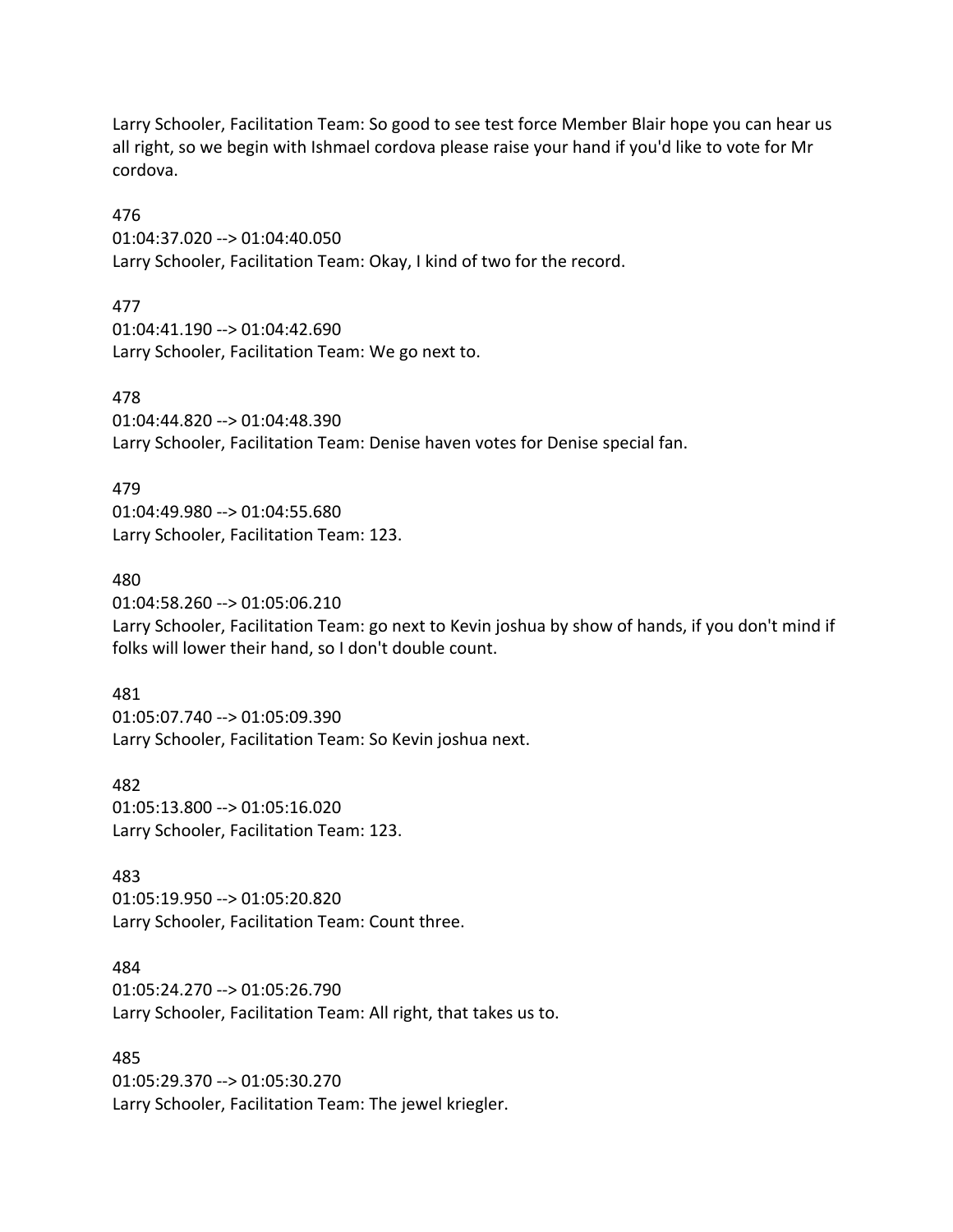01:05:37.200 --> 01:05:56.040 Larry Schooler, Facilitation Team: I think, Walter voted for Kevin so i'm not going to count walters hand there joshua one to Kevin you're voting for eligible okay so 12345664 le jewel.

#### 487

01:05:57.060 --> 01:05:58.620 Larry Schooler, Facilitation Team: And joshua brockway.

#### 488

01:06:05.070 --> 01:06:07.680 Larry Schooler, Facilitation Team: jewel I think is voting for josh was that right.

### 489

01:06:09.180 --> 01:06:11.970 Larry Schooler, Facilitation Team: No, maybe you were trying to vote for yourself.

#### 490

01:06:14.130 --> 01:06:14.520 Larry Schooler, Facilitation Team: Okay.

#### 491

01:06:17.580 --> 01:06:18.480 Larry Schooler, Facilitation Team: votes for joshua.

## 492

01:06:22.410 --> 01:06:28.380

Larry Schooler, Facilitation Team: Well, unless anyone objects, I think our Chair for the first few months of the task force will be eligible kriegler.

#### 493

01:06:35.070 --> 01:06:36.240 Larry Schooler, Facilitation Team: will move on to.

#### 494

01:06:37.290 --> 01:06:55.980

Larry Schooler, Facilitation Team: Vice chair and, let me start by just asking folks who were not oops keep doing that the folks who were nominated for Chair and not chosen Ishmael Denise Kevin and joshua can we would you be open to being added to the vice chair list.

#### 495

01:06:58.080 --> 01:07:01.620 Larry Schooler, Facilitation Team: Denise is saying yes Ishmael says yes.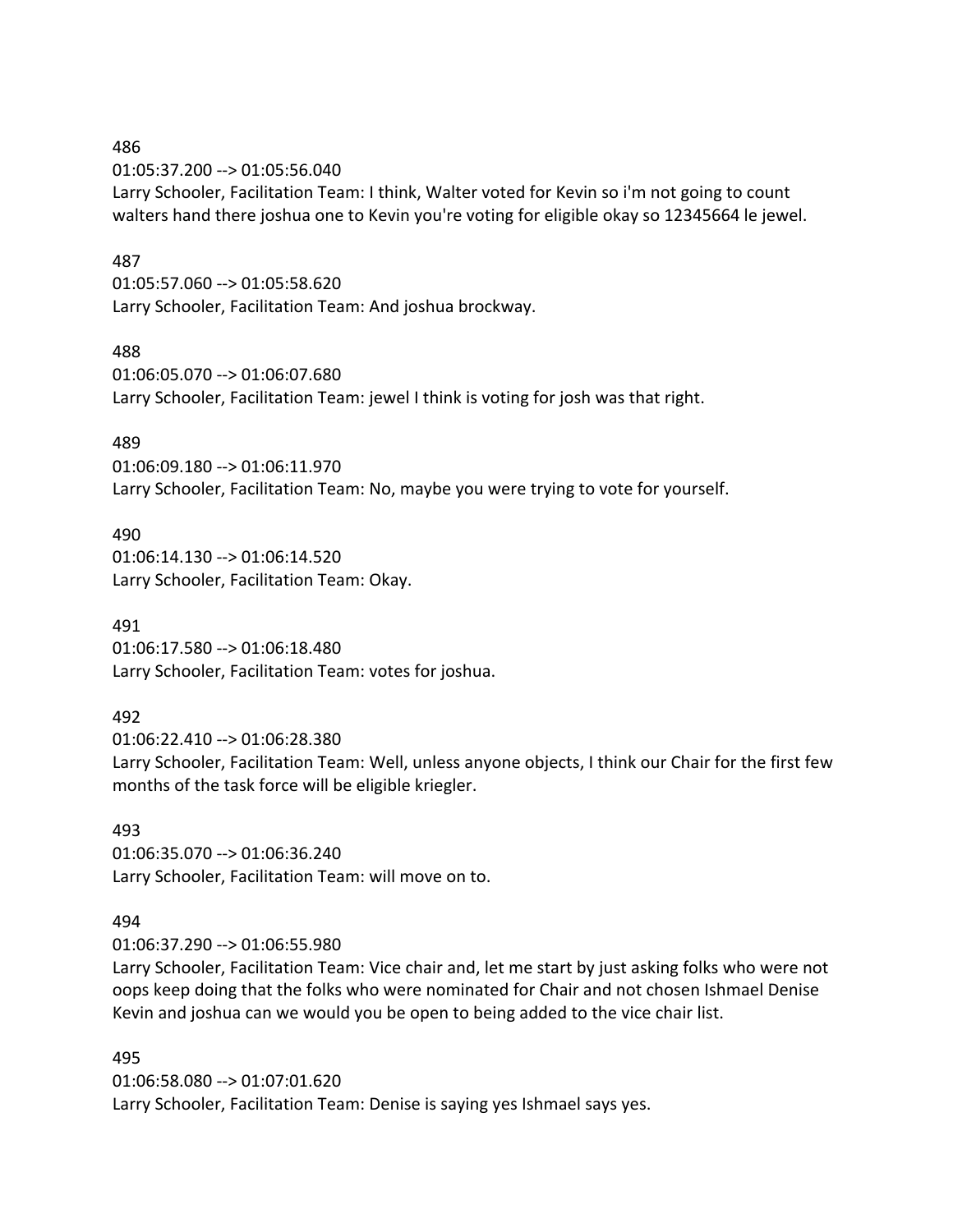496 01:07:03.210 --> 01:07:05.940 Larry Schooler, Facilitation Team: Sorry, let me get everybody's video Kevin yes.

#### 497

01:07:07.140 --> 01:07:07.800 Larry Schooler, Facilitation Team: joshua.

#### 498

01:07:08.820 --> 01:07:13.890 Larry Schooler, Facilitation Team: Okay anybody else for nominations for vice chair.

#### 499

01:07:15.510 --> 01:07:15.960 Larry Schooler, Facilitation Team: Marcus.

500 01:07:17.640 --> 01:07:18.540 Marcus"The People's Champ" Banner: Charles wharton.

501 01:07:20.250 --> 01:07:21.000 Larry Schooler, Facilitation Team: Charles.

502 01:07:23.580 --> 01:07:24.210 Larry Schooler, Facilitation Team: Charles.

503 01:07:24.480 --> 01:07:25.380 Larry Schooler, Facilitation Team: See Charles.

504 01:07:27.240 --> 01:07:27.840 Larry Schooler, Facilitation Team: See here.

### 505

01:07:34.200 --> 01:07:38.070 Larry Schooler, Facilitation Team: have to be present to win I think so we'll hold that thought.

506 01:07:39.780 --> 01:07:40.320 Right other.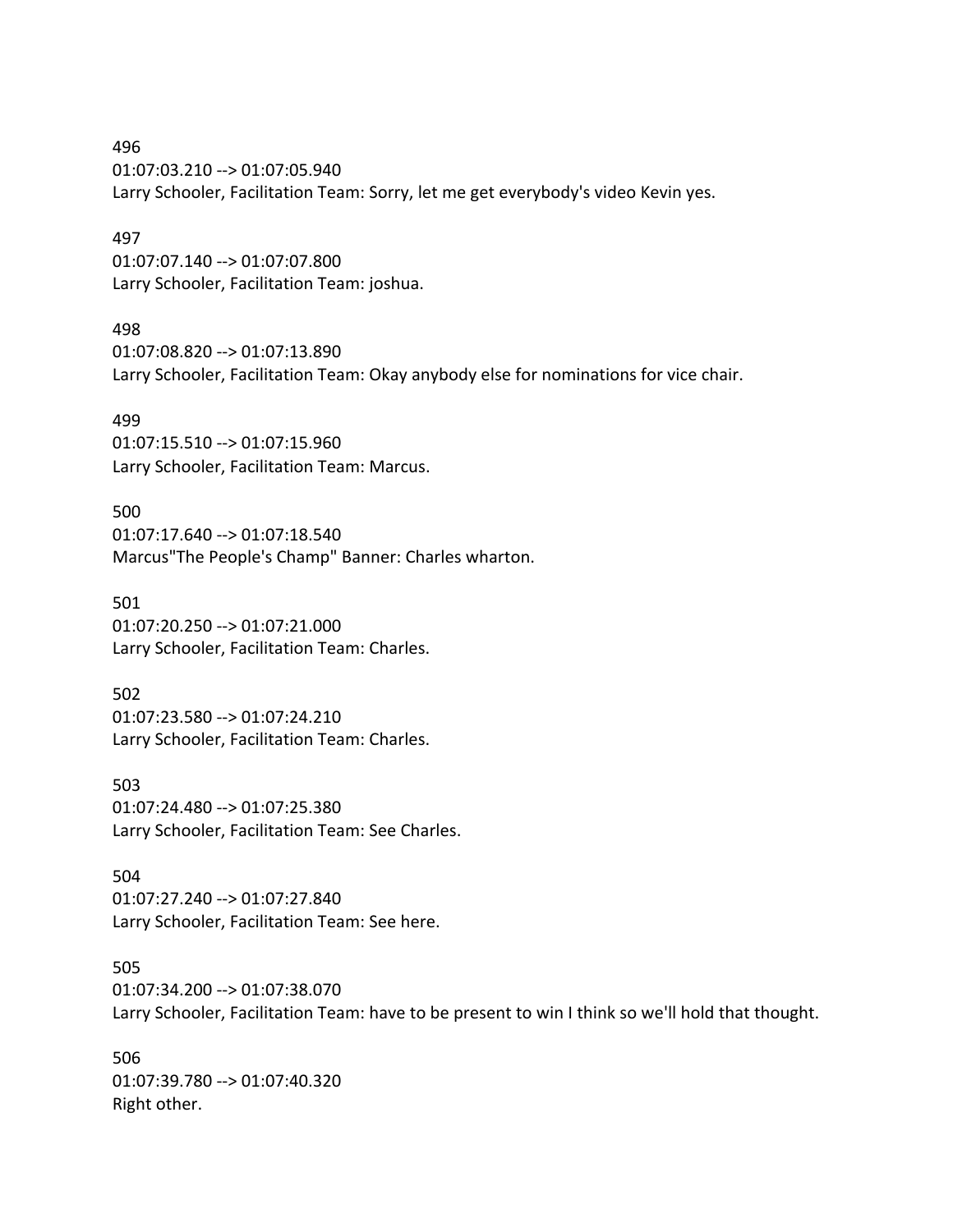507 01:07:42.000 --> 01:07:44.760 Larry Schooler, Facilitation Team: battles Cory battles Cory would you accept the nomination.

508

01:07:53.880 --> 01:07:54.960 Larry Schooler, Facilitation Team: Okay, thanks.

509 01:07:56.130 --> 01:07:56.790 Larry Schooler, Facilitation Team: thanks for that.

510 01:08:01.260 --> 01:08:01.860 Corey battles: background.

511 01:08:04.050 --> 01:08:05.970 Larry Schooler, Facilitation Team: All right, thanks for the nomination and.

512

01:08:06.000 --> 01:08:12.420

Larry Schooler, Facilitation Team: For the honesty anyone other any other nominations Walter did you have a nomination for vice chair I see your hand.

513 01:08:14.100 --> 01:08:15.390 Walter Blalark: So my hands Hello.

514 01:08:15.750 --> 01:08:16.440 Larry Schooler, Facilitation Team: Yes, Sir, it is.

515 01:08:16.800 --> 01:08:18.240 Walter Blalark: Oh no, no, no, no, I did not.

516 01:08:22.950 --> 01:08:24.150 Larry Schooler, Facilitation Team: Cynthia Rivera go ahead.

517 01:08:26.820 --> 01:08:29.310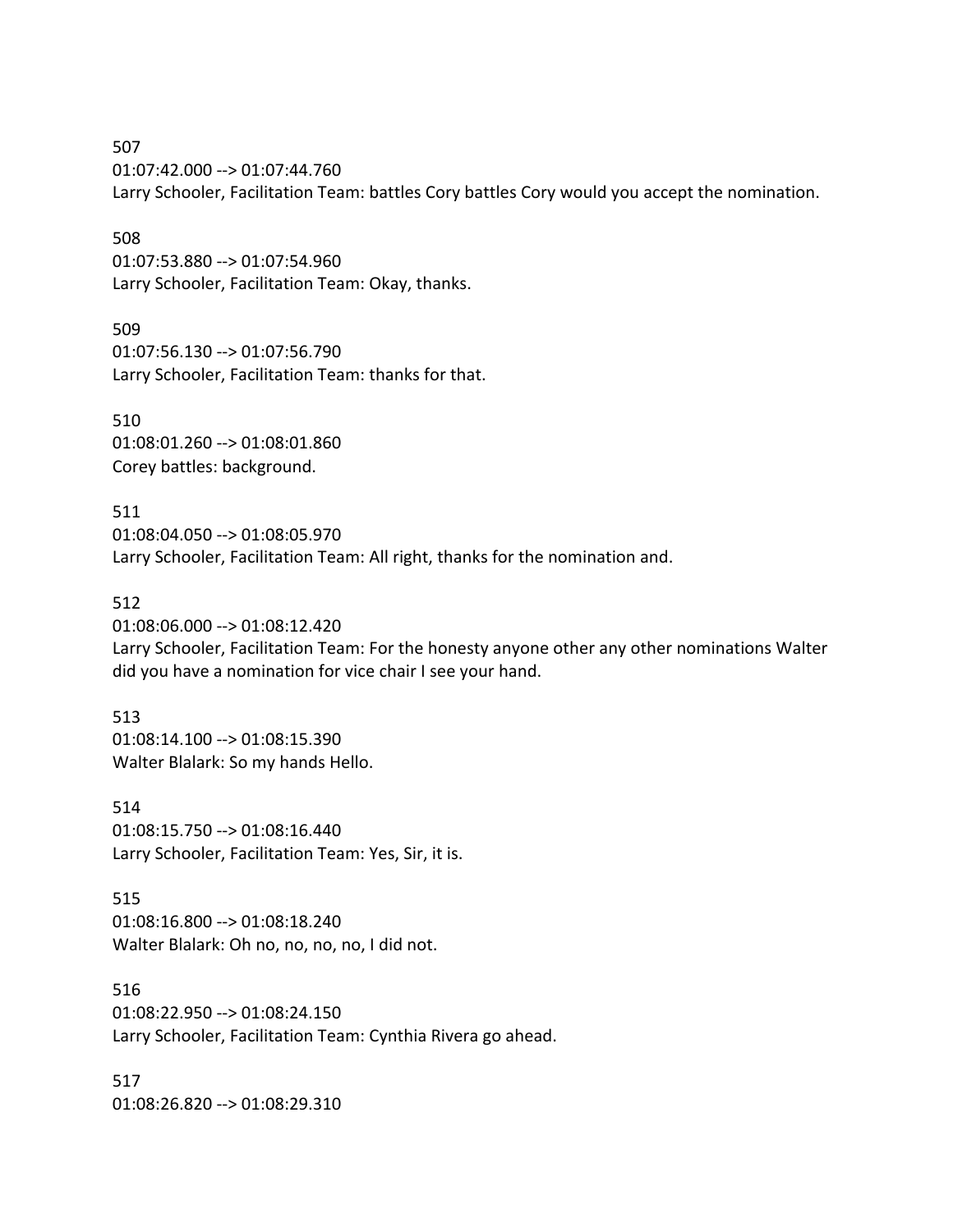Larry Schooler, Facilitation Team: tissue tissue to accept the nomination.

518 01:08:34.080 --> 01:08:35.250 Tish Calhamer: Yes, thank you Cynthia.

#### 519

01:08:36.210 --> 01:08:42.780 Larry Schooler, Facilitation Team: Alright, so I will add tissues name and then I saw penny Williams Penelope Williams, did you have a nomination.

520 01:08:44.910 --> 01:08:46.980 Penelope Williams: Oh no I was moving my.

521 01:08:47.790 --> 01:08:48.960 Penelope Williams: Hand yeah.

522 01:08:50.160 --> 01:08:50.880 Penelope Williams: he's already down.

523 01:08:51.720 --> 01:08:52.620 Larry Schooler, Facilitation Team: Walter did you have one.

524 01:08:53.220 --> 01:08:54.090 Walter Blalark: My hands still up.

525 01:08:54.510 --> 01:08:54.960 Larry Schooler, Facilitation Team: Yes, sir.

526 01:08:56.670 --> 01:08:57.420 Walter Blalark: Lord man.

527 01:08:57.510 --> 01:08:58.140 Walter Blalark: Woman we.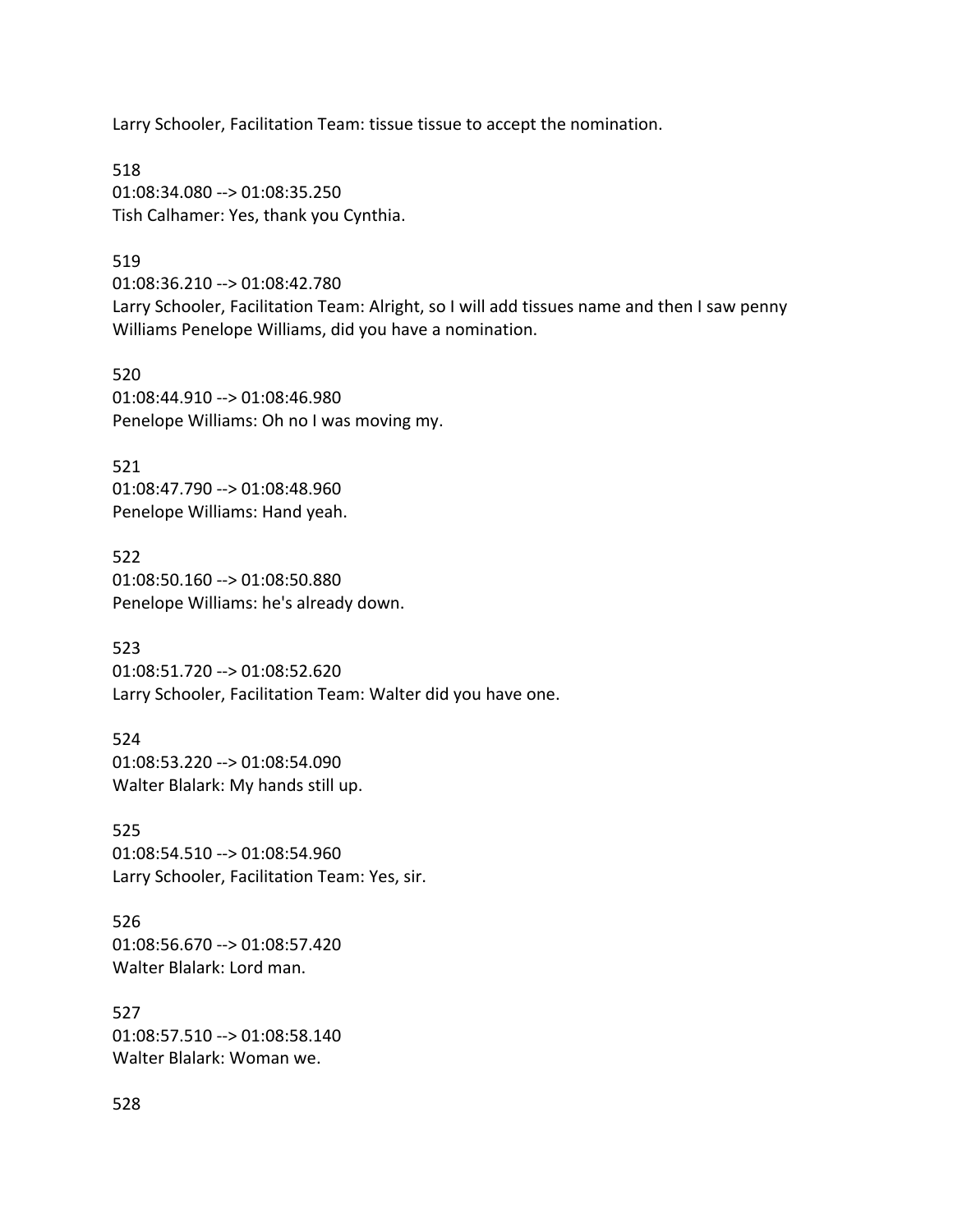01:08:58.200 --> 01:09:00.150 Larry Schooler, Facilitation Team: We will there you go very well.

529 01:09:01.410 --> 01:09:03.270 Larry Schooler, Facilitation Team: So we have five nominees anyone else.

### 530

01:09:06.660 --> 01:09:07.290 Larry Schooler, Facilitation Team: Denise.

#### 531

01:09:10.590 --> 01:09:15.780 Danise Habun: You know that is such a wonderful slate of candidates, I am with dying my name.

532

01:09:16.110 --> 01:09:16.410 Okay.

533 01:09:18.780 --> 01:09:19.740 Larry Schooler, Facilitation Team: For letting us know.

534

01:09:22.860 --> 01:09:24.150 Larry Schooler, Facilitation Team: Any other nominations.

535 01:09:28.140 --> 01:09:28.350 Larry Schooler, Facilitation Team: Okay.

#### 536

01:09:30.720 --> 01:09:42.330

Larry Schooler, Facilitation Team: candidates who were in the chair election, would it be okay if we forego an additional statement from you that all right so Kevin joshua and Ishmael so that would just leave tish calmer.

537 01:09:46.050 --> 01:09:47.040 Tish Calhamer: Thank you everyone.

538 01:09:48.240 --> 01:09:49.950 Tish Calhamer: I would just like to say that.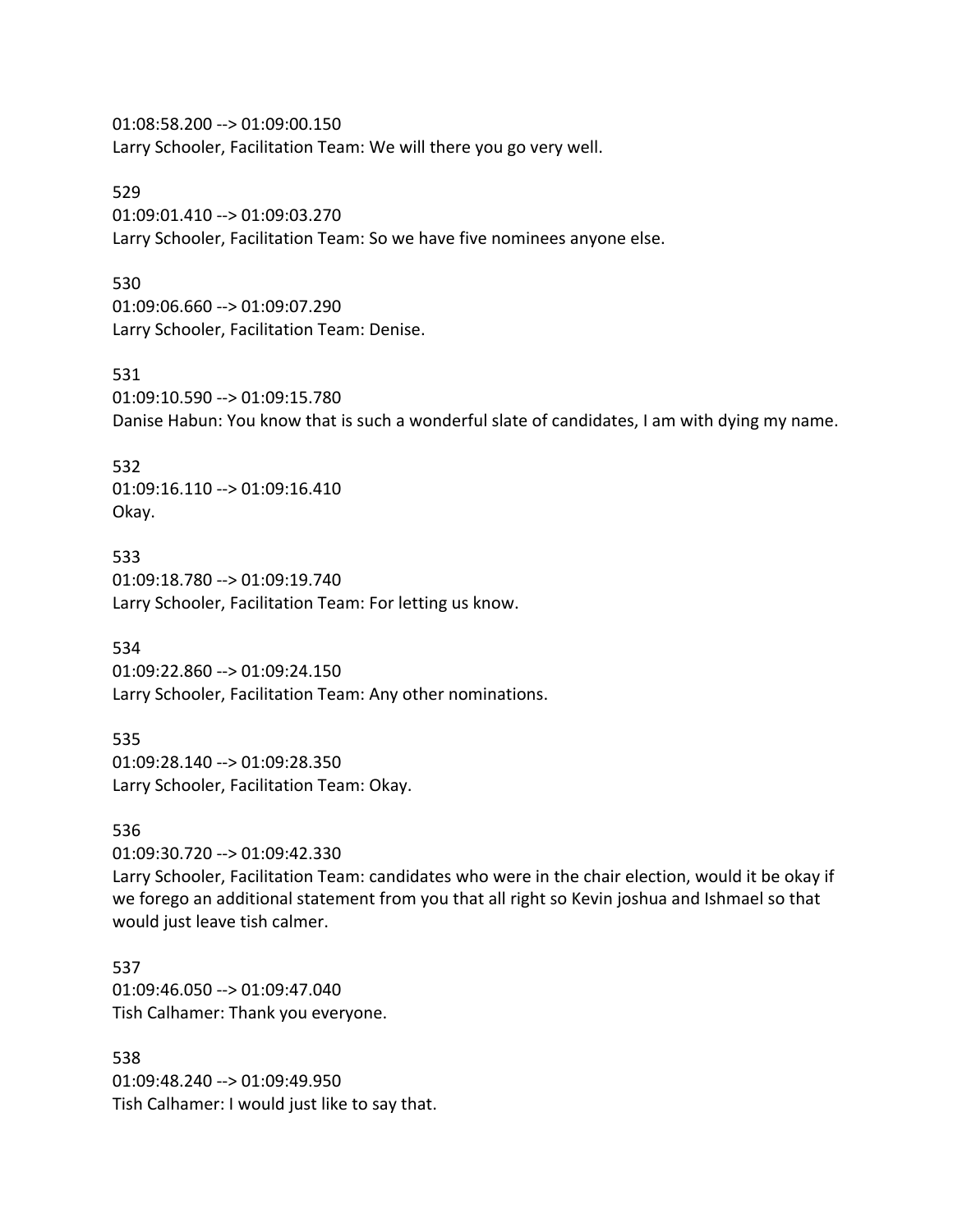539 01:09:51.180 --> 01:09:53.220 Tish Calhamer: If voted upon.

#### 540

01:09:54.600 --> 01:10:02.880

Tish Calhamer: My role is to support the chair and to support this body to make sure that everybody is heard respectfully kindly compassionately.

#### 541

01:10:04.050 --> 01:10:13.560

Tish Calhamer: With the allotted time that everybody has without compromising anybody and without shirking anybody's freedom of expression.

#### 542

01:10:14.250 --> 01:10:29.910

Tish Calhamer: and also to assist in making sure that the meetings run smoothly, I know this all sounds kind of run of the mill or or boring but it's it's necessary and it's an honor to serve on this task force and it'd be an honor to serve as vice chair.

#### 543

01:10:32.220 --> 01:10:41.940

Larry Schooler, Facilitation Team: Thank you tissue, so we will go back to the vote we have i'm not mistaken, we have four nominees for vice chair.

#### 544

01:10:42.510 --> 01:10:59.520

Larry Schooler, Facilitation Team: And i'll go on the sequence that they're displayed up on the screen same rules apply, please either use a zoom hand or physical hand to let us know for whom you vote and only choose one is get our will be chosen so first is Ishmael cordova.

#### 545

01:11:04.740 --> 01:11:08.610 Larry Schooler, Facilitation Team: 1234567.

#### 546

01:11:12.660 --> 01:11:13.170 Larry Schooler, Facilitation Team: Thank you.

#### 547

01:11:15.120 --> 01:11:19.950 Larry Schooler, Facilitation Team: We will turn next to sorry my screen here Kevin joshua.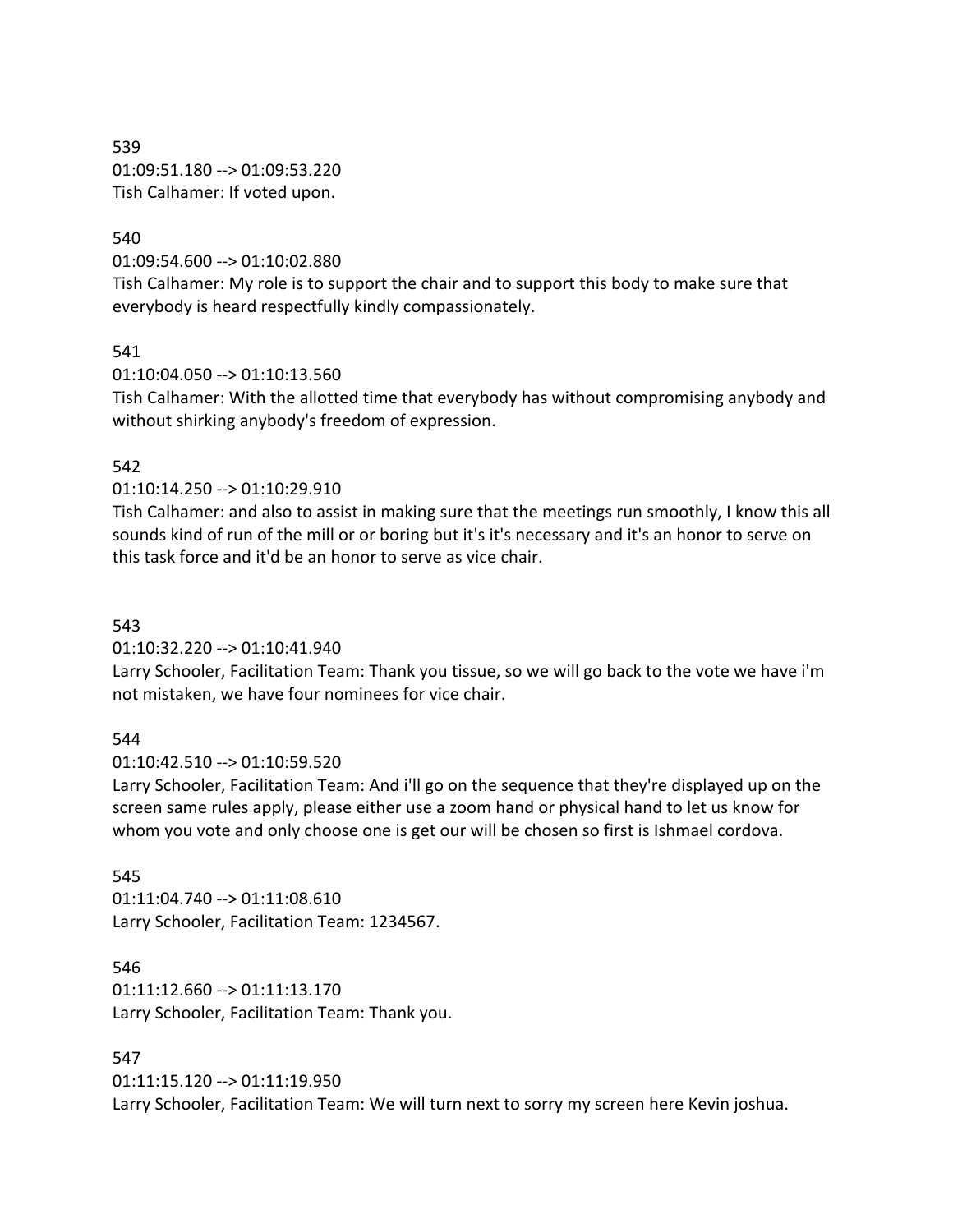548 01:11:25.980 --> 01:11:29.850 Larry Schooler, Facilitation Team: 1234.

#### 549

01:11:34.530 --> 01:11:36.510 Larry Schooler, Facilitation Team: Next, would be joshua brockway.

550 01:11:49.080 --> 01:11:51.450 Larry Schooler, Facilitation Team: And last but not least, tish caliber.

551 01:11:57.690 --> 01:12:01.980 123.

552 01:12:05.370 --> 01:12:08.790 Larry Schooler, Facilitation Team: here's our Vice chair anyone objects will be Ishmael cordova.

553 01:12:14.850 --> 01:12:16.260 Larry Schooler, Facilitation Team: Alright homestretch.

554

01:12:18.630 --> 01:12:22.800 Larry Schooler, Facilitation Team: For the nomination for spokes person kevin's got to stand up.

555 01:12:24.750 --> 01:12:25.650 Larry Schooler, Facilitation Team: might be an old hand.

556

01:12:28.080 --> 01:12:32.580 Larry Schooler, Facilitation Team: Alright nominees please for spokesperson Ishmael.

#### 557

01:12:34.080 --> 01:12:38.190 Ismael Cordovà: So I don't know if this is allowed, but i'd like to nominate three people if possible.

558 01:12:40.350 --> 01:12:42.900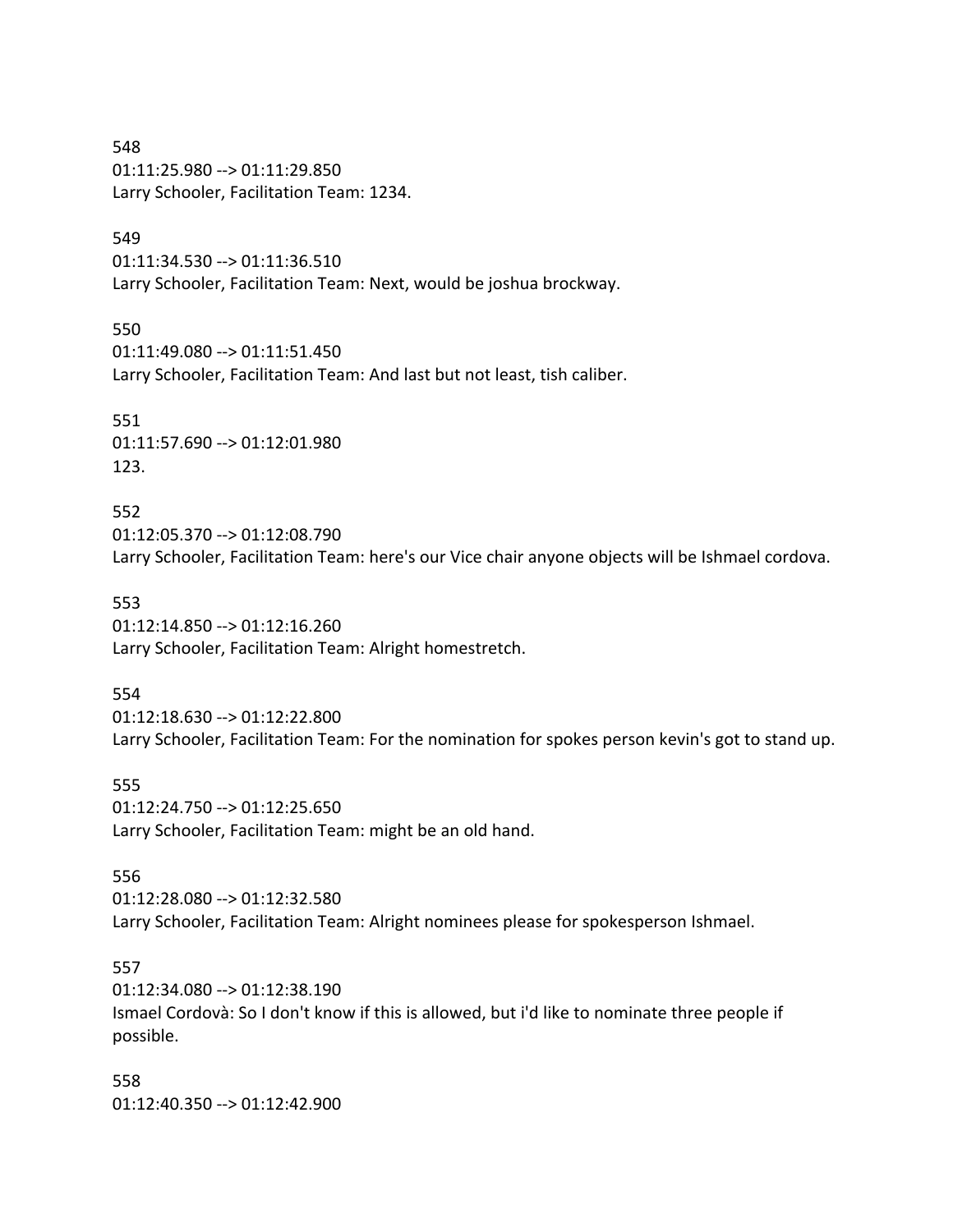Ismael Cordovà: That would be Cynthia aubrey and tish.

559

01:12:43.680 --> 01:12:50.220 Larry Schooler, Facilitation Team: Okay, so let's ask them each if they would like to accept Cynthia would you like to accept the nomination.

#### 560

01:12:50.640 --> 01:12:51.210 Cynthia M. Rivera: Yes, thank.

561 01:12:53.100 --> 01:12:54.120 Larry Schooler, Facilitation Team: You know Rivera.

#### 562

01:12:55.980 --> 01:12:59.280 Larry Schooler, Facilitation Team: Our brief look at my would you like to accept it, yes.

#### 563

01:12:59.310 --> 01:13:00.630 Aubree Flickema she/her: i'll accept Thank you Ishmael.

564 01:13:01.320 --> 01:13:01.680 Okay.

565 01:13:04.200 --> 01:13:05.460 Larry Schooler, Facilitation Team: And as a teacher elmer.

566 01:13:08.970 --> 01:13:09.750 Tish Calhamer: Thank you Ishmael.

#### 567

01:13:10.200 --> 01:13:10.950 Larry Schooler, Facilitation Team: very tough.

568 01:13:12.960 --> 01:13:15.090 Larry Schooler, Facilitation Team: Election here okay Marcus his hand is up.

569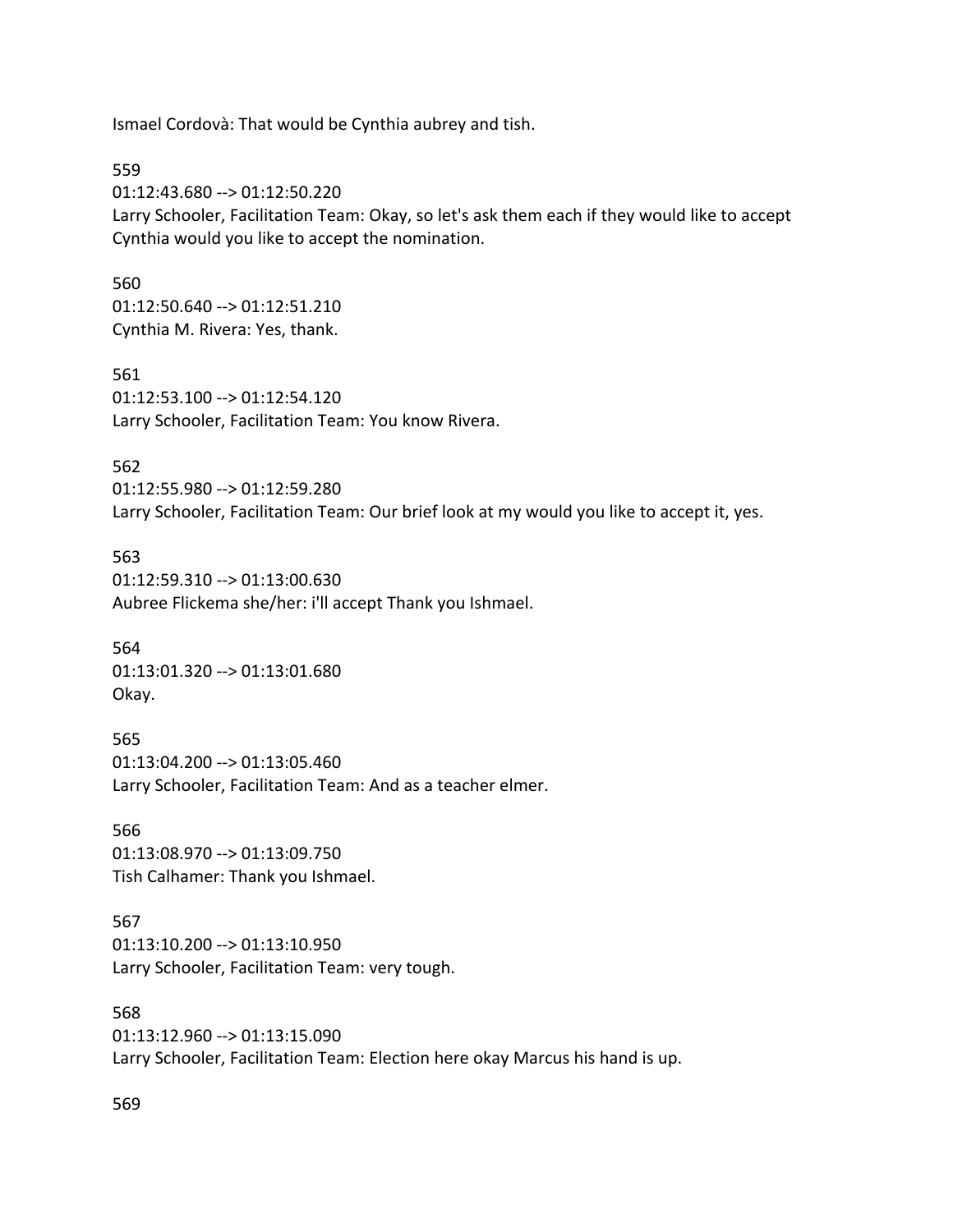01:13:15.960 --> 01:13:18.690 Marcus"The People's Champ" Banner: I like to nominate pastor Walter boiler.

570 01:13:21.300 --> 01:13:23.430

Larry Schooler, Facilitation Team: astro boy Clark, do you accept the nomination.

### 571

01:13:26.040 --> 01:13:27.510 Larry Schooler, Facilitation Team: Oh, I can't hear you, sir.

572 01:13:31.650 --> 01:13:32.610 Walter Blalark: Yes, I will.

573 01:13:32.970 --> 01:13:33.330 Larry Schooler, Facilitation Team: All right.

574 01:13:33.930 --> 01:13:37.290 Walter Blalark: I would say nothing but the truth so help me God.

575 01:13:38.310 --> 01:13:39.960 Larry Schooler, Facilitation Team: Normally I don't use titles, but.

576 01:13:41.700 --> 01:13:42.690 Larry Schooler, Facilitation Team: pastor that's.

577 01:13:45.000 --> 01:13:45.960 Larry Schooler, Facilitation Team: Denise and then.

578 01:13:48.030 --> 01:13:50.400 Danise Habun: I like to nominate Cory battles.

579 01:13:51.510 --> 01:13:52.920 Larry Schooler, Facilitation Team: corey do you accept the nomination.

580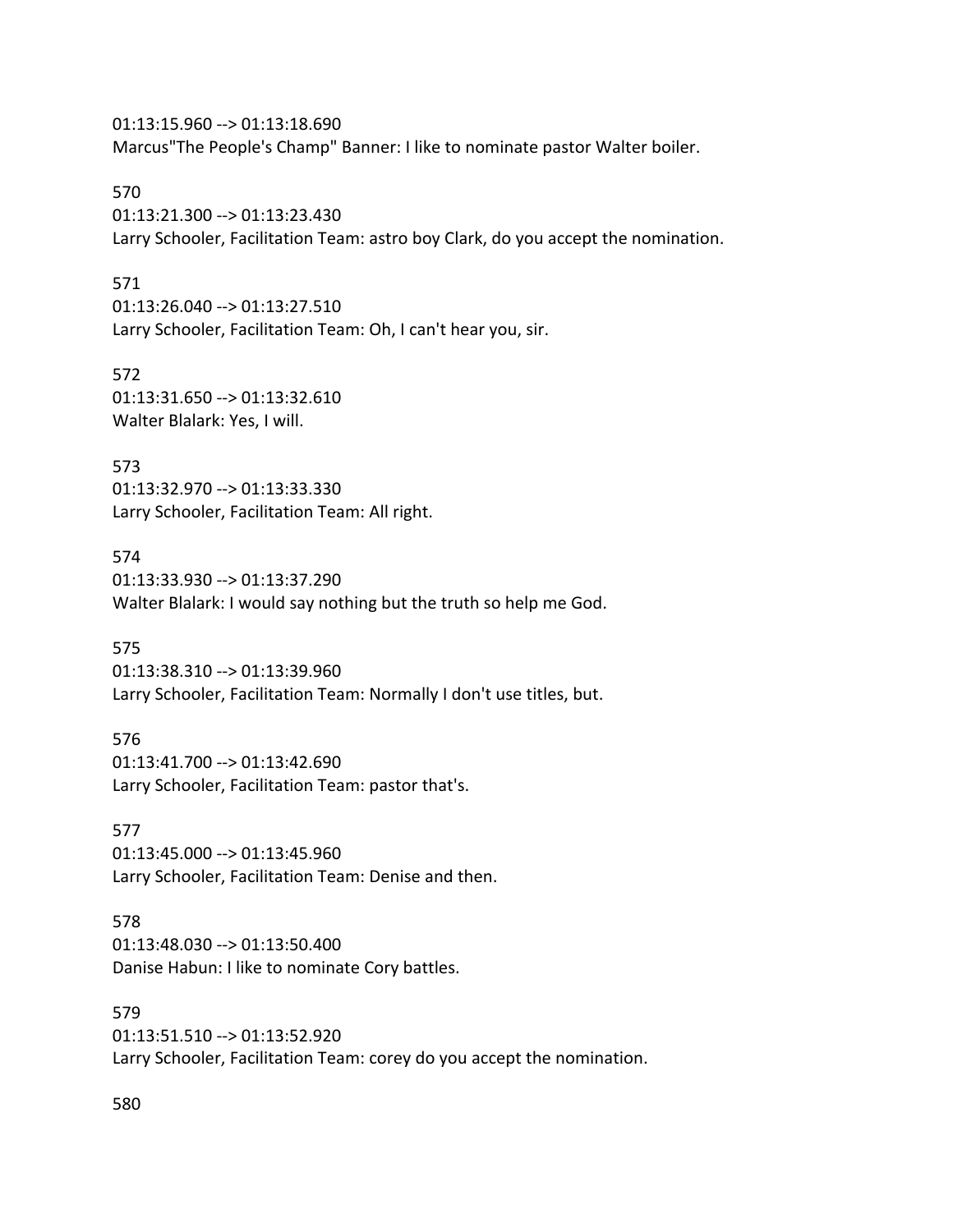01:13:54.210 --> 01:13:55.110 Danise Habun: Come on Cory.

581

01:13:59.880 --> 01:14:03.840 Danise Habun: You have a lot to say and you say things with wisdom.

#### 582

01:14:07.200 --> 01:14:07.530 Larry Schooler, Facilitation Team: alright.

583

01:14:07.590 --> 01:14:07.860 well.

#### 584

01:14:09.540 --> 01:14:14.280 Larry Schooler, Facilitation Team: very kind on both sides, very good to be transparent and kind of nominate little.

585 01:14:18.780 --> 01:14:22.710 LeJewel Crigler: um I actually put up Jackson again.

586 01:14:23.040 --> 01:14:24.570 LeJewel Crigler: Okay yeah.

587 01:14:24.990 --> 01:14:26.910 Larry Schooler, Facilitation Team: joshua do you accept the nomination.

#### 588

01:14:28.920 --> 01:14:31.230 Joshua Brockway: Sure, I appreciate that okay.

#### 589

01:14:35.100 --> 01:14:40.890

Larry Schooler, Facilitation Team: And just what I heard you refer to a clergy position if you are referring brockway i'm happy to note that.

590 01:14:44.130 --> 01:14:47.760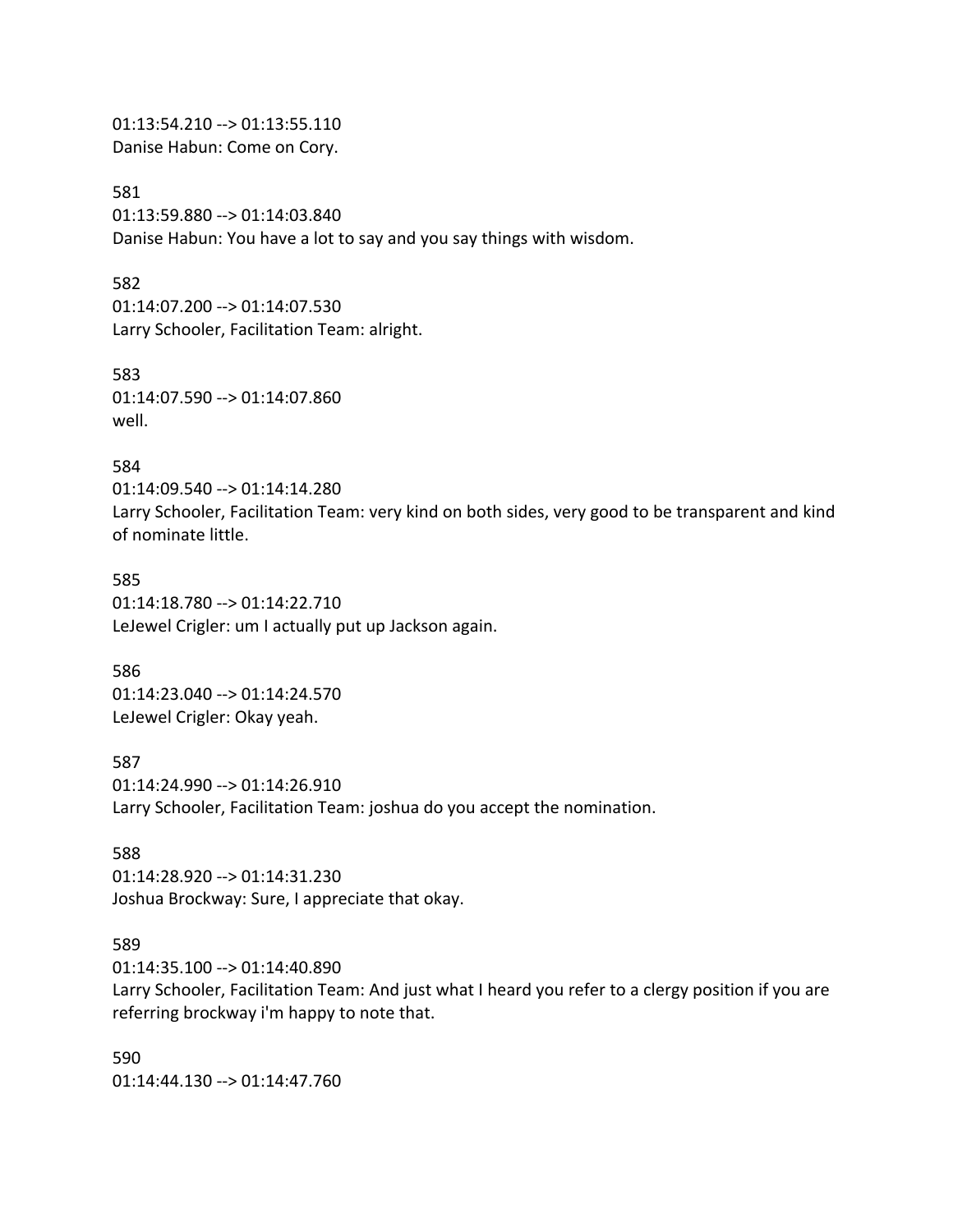Larry Schooler, Facilitation Team: Alright Marcus was there, another nomination you wanted to make or as an old hand.

591 01:14:50.730 --> 01:14:51.930 Larry Schooler, Facilitation Team: So that's an old hand.

592

01:14:53.640 --> 01:14:54.120 Larry Schooler, Facilitation Team: All right.

593

01:14:56.220 --> 01:15:05.100 Larry Schooler, Facilitation Team: joshua and tish would it be okay if we forego any further statement from you, so why don't we turn them to.

594

01:15:06.510 --> 01:15:09.540 Larry Schooler, Facilitation Team: Cynthia aubrey and then Walter Cynthia.

595

01:15:12.060 --> 01:15:13.290 Cynthia M. Rivera: Thank you for the nomination.

596

01:15:14.850 --> 01:15:22.170

Cynthia M. Rivera: In preparing you to this task force, and many of the names here, I do enjoy getting to know all of you, I believe it is important to have a.

597

01:15:22.890 --> 01:15:30.450

Cynthia M. Rivera: your hand on the pulse in the heartbeat of the Community it's important to hear it, like everyone else said everyone's opinion and make sure people feel heard.

598

01:15:31.260 --> 01:15:39.810

Cynthia M. Rivera: And that we can do it objectively, I have an education background, but I also have a legal background i'm actually a legal assistant and paralegals and I use.

## 599

01:15:40.380 --> 01:15:55.230

Cynthia M. Rivera: That lens to kind of look at both sides of situations, the galley but also the heart of the situation, so I will be honored to be your spokesperson, and I, I have so much confidence in the others as well, so I know that you all, make the right choice, thank you.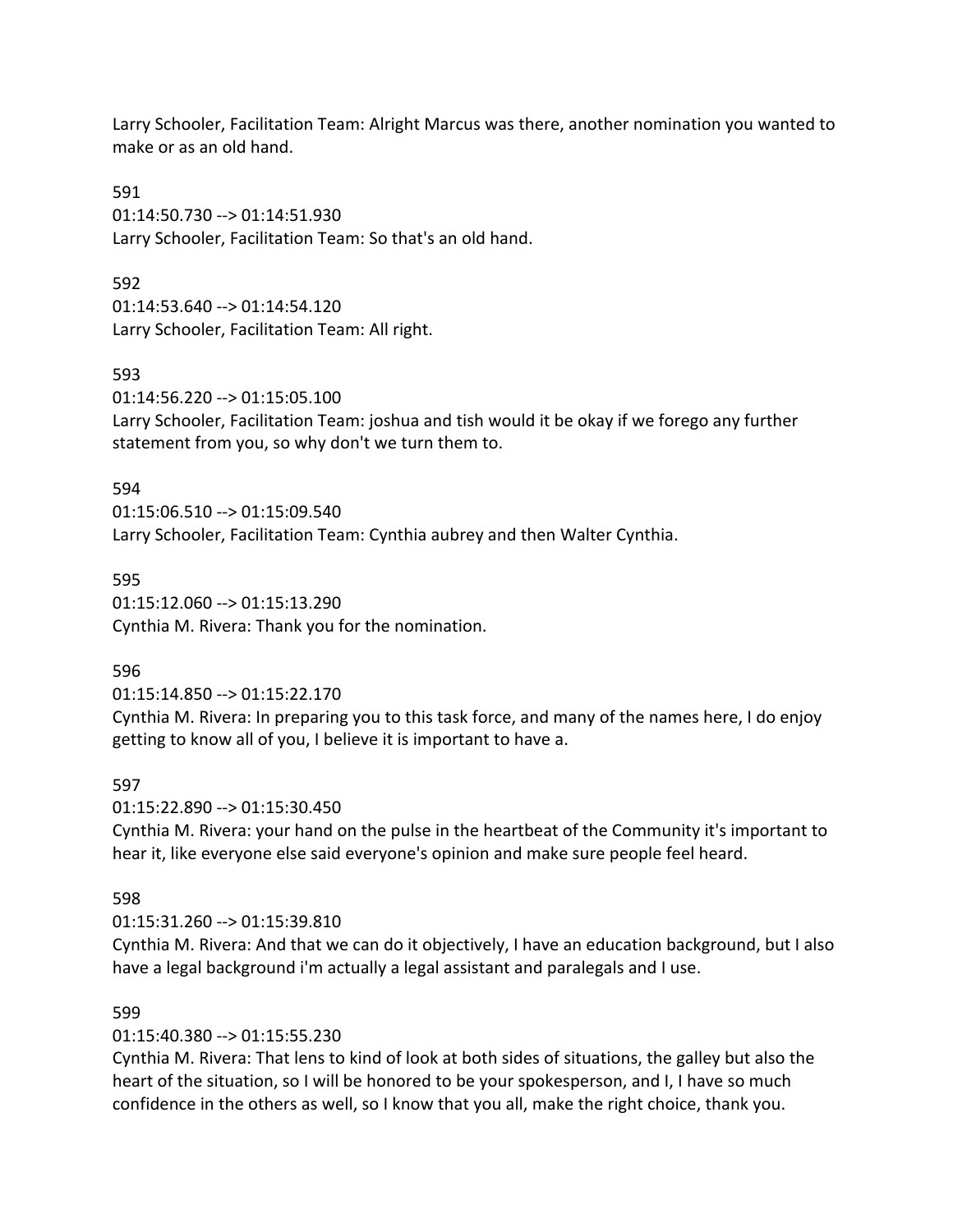01:15:57.840 --> 01:16:00.450

Larry Schooler, Facilitation Team: Thank you so much, I think I said operate next.

### 601

### 01:16:01.950 --> 01:16:12.930

Aubree Flickema she/her: yeah Thank you um I am also a new name to this task force for many, I also have a background education, a lot of educators here so that's pretty cool.

### 602

### 01:16:13.770 --> 01:16:28.770

Aubree Flickema she/her: And I in the role that I serve at the university I work at I frequently speak on behalf of others as a spokesperson, so I have experience in it and i'm speaking to why this would.

### 603

### 01:16:29.370 --> 01:16:47.430

Aubree Flickema she/her: be something that I would like to do I just like to speak to why it's an honor to be on this task force in general, which is, I care a lot about our Community I care about Elgin I care about my neighbors and I believe that.

#### 604

## 01:16:49.290 --> 01:17:16.800

Aubree Flickema she/her: My charge is to love my neighbor as well, and I believe that i'm doing that I believe that this task force is a great way to do that in ensuring that all members of our Community feel safe and heard, and I hope that I would be able to represent all Members of this task force well and.

605 01:17:18.120 --> 01:17:19.800 Aubree Flickema she/her: It would be an honor to serve.

#### 606

01:17:21.120 --> 01:17:22.290 Aubree Flickema she/her: These great people.

#### 607

01:17:24.300 --> 01:17:29.160 Aubree Flickema she/her: Just serving on this task force and to be able to.

#### 608

01:17:30.300 --> 01:17:32.310 Aubree Flickema she/her: yeah just serve in that way, so i'm really honored.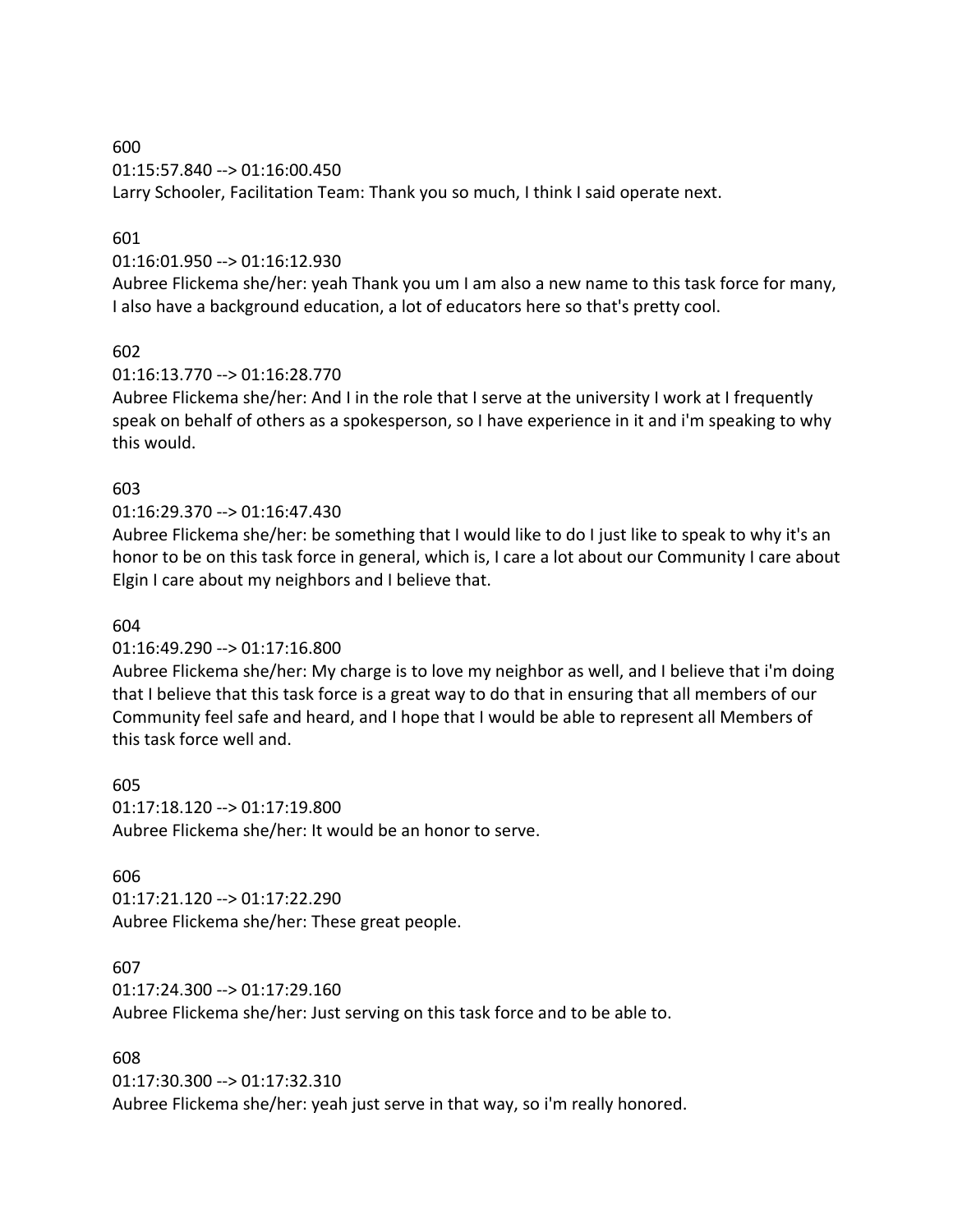01:17:34.500 --> 01:17:36.840

Larry Schooler, Facilitation Team: Thank you so much operation that leaves Walter.

### 610

01:17:38.850 --> 01:17:43.770

Walter Blalark: Thank you Marcus for nominating nominating me, I appreciate it.

## 611

01:17:44.790 --> 01:17:52.320

Walter Blalark: Some of y'all may not know, but have extensive background I used to be the director of the human relations Commission.

## 612

01:17:53.010 --> 01:18:08.910

Walter Blalark: And one of my tasks for the human relations Commission was to be the spokesperson for the Commission and also for the city of Elgin dealing with anything dealing with saw fostering better human relations.

## 613

01:18:10.470 --> 01:18:13.770 Walter Blalark: And also have to have to be able to deal with.

## 614

01:18:15.270 --> 01:18:33.510

Walter Blalark: At that time, level members of of the Commission and bringing our consensus together and speaking to and on that particular behalf alone with juggling some of the things that the city manager wanted me to do art into say.

## 615

01:18:34.620 --> 01:18:54.480

Walter Blalark: So I had to kind of play, both in the middle and make sure that are representing both part has been a city employee and also be in person that indicate that was a part of Community dashboards or human relations at that particular time so i'm kind of.

## 616

01:18:55.590 --> 01:18:57.930 Walter Blalark: know what exactly what's going on in that particular.

## 617

01:18:59.430 --> 01:19:09.630

Walter Blalark: position that's being a spokesperson also some of the people who may not know why i'm also the administrative assistant of 180 churches.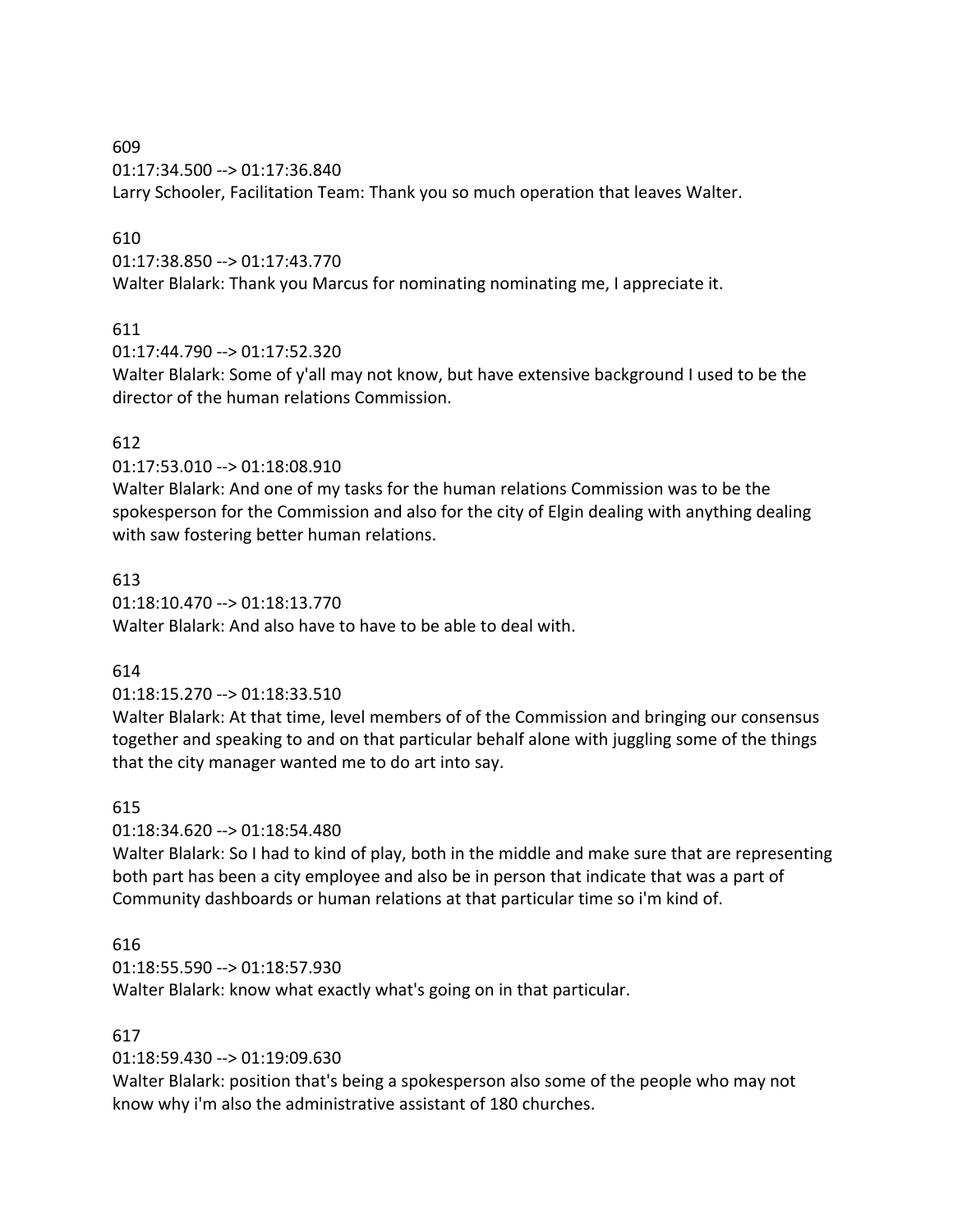01:19:10.110 --> 01:19:25.290

Walter Blalark: Throughout Chicago land area and when they become a crisis i'm the crisis in a minute mentioned person who have to go and deal with many of the crisis of those particular churches and the non Illinois for the Church of God in Christ.

### 619

### 01:19:26.580 --> 01:19:32.340

Walter Blalark: have an extensive background, and so I could go on and off, but I won't because it will be too much time.

#### 620

01:19:33.840 --> 01:19:38.400 Walter Blalark: In also in the city, we have dealt with a lot of issues of.

### 621

01:19:39.960 --> 01:19:40.620 Walter Blalark: Racial.

## 622

01:19:42.270 --> 01:19:53.640

Walter Blalark: conflict and solving those particular issue I first started off as a as in Elgin high some of you all may be eliminated long enough.

#### 623

01:19:54.360 --> 01:20:09.060

Walter Blalark: In 1972 was the first racial disturbance in the Elgin high I was the chairperson of the student human relations body so i'm well for me with the spokesperson, thank you.

#### 624

01:20:09.870 --> 01:20:20.430

Larry Schooler, Facilitation Team: Thank you very much, Walter what a great slate there has we've had for all the positions, so we will do is we've done will cast out one vote amongst the five.

# 625

01:20:22.590 --> 01:20:28.650

Larry Schooler, Facilitation Team: And there are five nominees total, so we will begin with votes for Cynthia Rivera.

# 626

01:20:35.850 --> 01:20:39.420 Larry Schooler, Facilitation Team: 1234.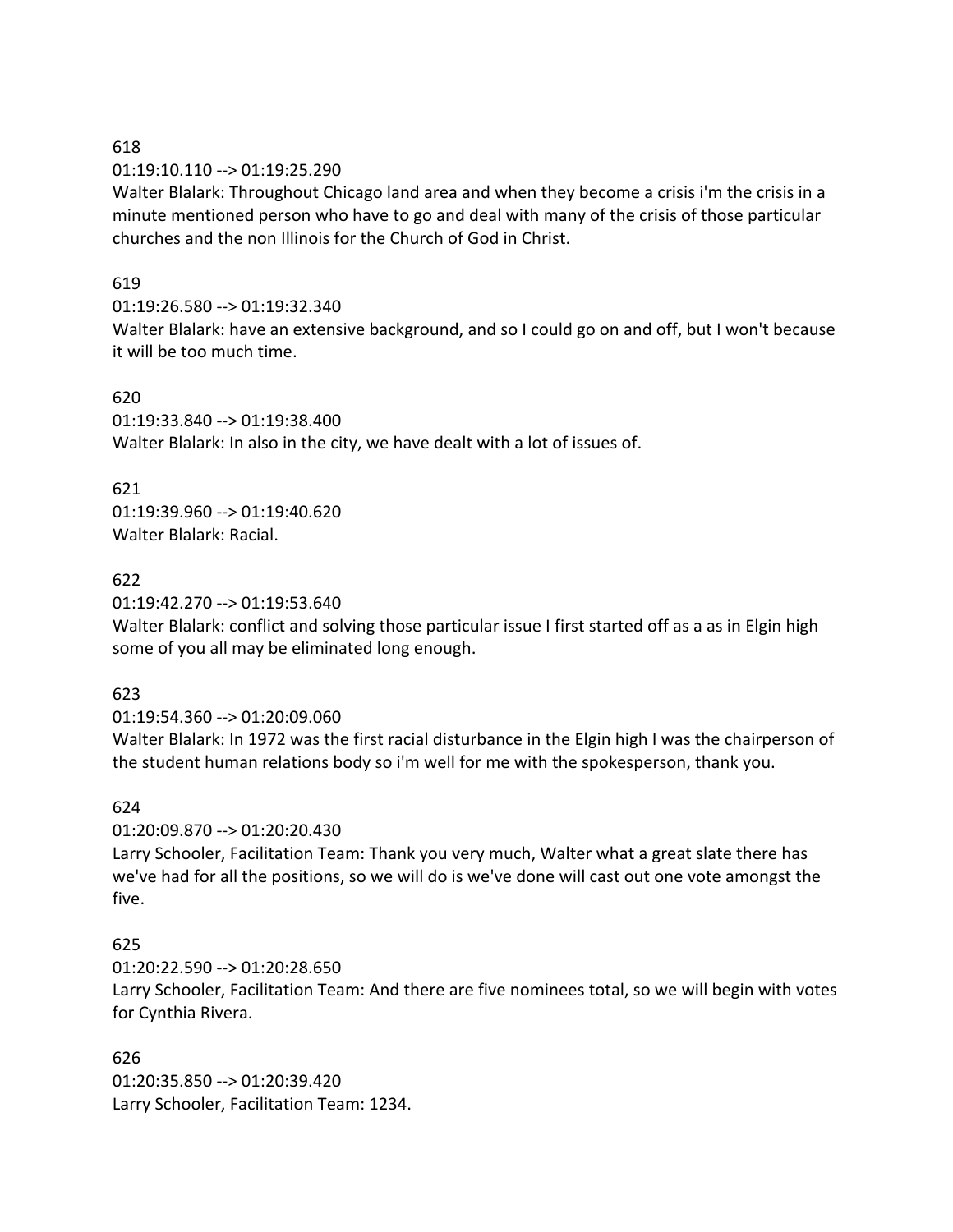627 01:20:40.470 --> 01:20:41.190 Larry Schooler, Facilitation Team: I counted.

#### 628

01:20:42.750 --> 01:20:43.890 Larry Schooler, Facilitation Team: For for Cynthia.

#### 629

01:20:45.510 --> 01:20:53.550 Larry Schooler, Facilitation Team: We go next but i'm sorry tissues that I saw your hand there oh okay got it for total for our brief look them up.

#### 630

01:21:00.960 --> 01:21:16.260 Larry Schooler, Facilitation Team: 1244 Walter blaylock.

#### 631

01:21:19.980 --> 01:21:25.620 Larry Schooler, Facilitation Team: 1234567.

#### 632

01:21:27.930 --> 01:21:30.180 Larry Schooler, Facilitation Team: Okay, and for joshua brockway.

#### 633

01:21:38.820 --> 01:21:44.400 Larry Schooler, Facilitation Team: i'm not sure if we'll turn Penelope we're voting for Walter or four.

# 634

01:21:46.410 --> 01:21:47.340 Larry Schooler, Facilitation Team: Okay i've got.

# 635

01:21:48.930 --> 01:21:50.700 Larry Schooler, Facilitation Team: Two hands, I believe, for joshua.

## 636

01:21:51.750 --> 01:21:54.720 Larry Schooler, Facilitation Team: pastor blaylock Walter is our spokesperson.

# 637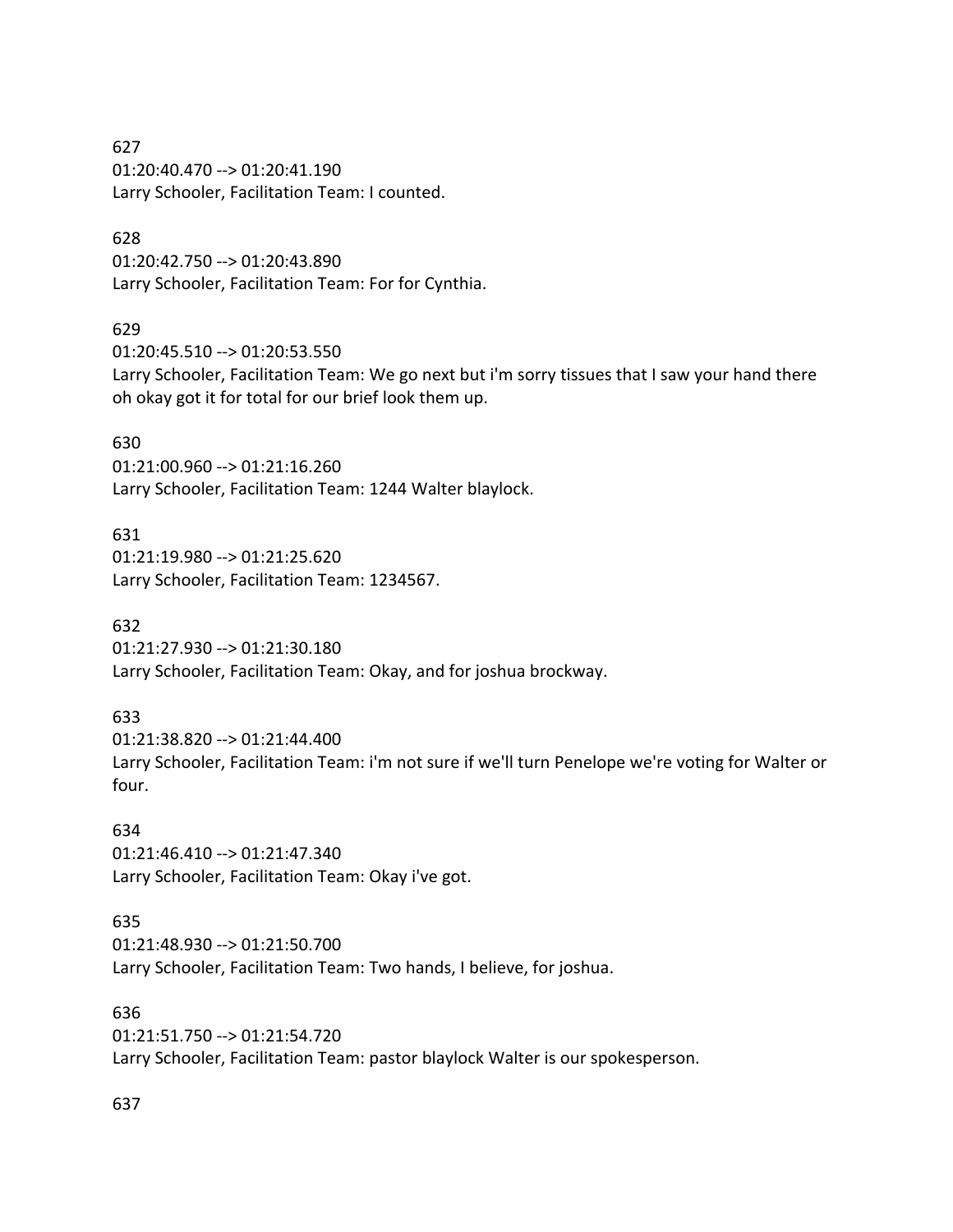### 01:21:57.330 --> 01:23:07.980

Larry Schooler, Facilitation Team: Alright folks if it's okay i'm going to suggest a short break before we get into our matter of substance, so if it's okay we'll break until 725.

### 638

01:26:01.530 --> 01:26:05.010

Larry Schooler, Facilitation Team: resume in about one minute folks if you can make your way back.

## 639

### 01:26:54.600 --> 01:26:57.750

Larry Schooler, Facilitation Team: be handing things to my colleague, Joe Horace here in just a moment.

## 640

### 01:26:59.490 --> 01:27:09.840

Larry Schooler, Facilitation Team: just want to kind of touch upon one process matter which is last week, excuse me, two weeks ago we ended up a journey and around quarter, after eight.

### 641

### 01:27:12.120 --> 01:27:23.520

Larry Schooler, Facilitation Team: Two hours is a long time to meet on such an important topic at the same time, I think that we may need a little bit more than the 30 or 35 minutes left in this hour to.

## 642

## 01:27:24.270 --> 01:27:33.180

Larry Schooler, Facilitation Team: get through our conversation about accountability, especially if we try to give everyone a chance to at least share something so just want to see if folks can.

## 643

## 01:27:33.900 --> 01:27:49.650

Larry Schooler, Facilitation Team: indicate whether they can stay a little bit past eight o'clock tonight, or whether eight o'clock is a hard stop so that we can plan accordingly, so it's eight o'clock a hard stop going to do what he told me Cynthia is raising her hand anybody else.

## 644

01:27:53.100 --> 01:27:54.510 Larry Schooler, Facilitation Team: Shimon also hard stop.

## 645

01:27:57.420 --> 01:27:57.630 Larry Schooler, Facilitation Team: Okay.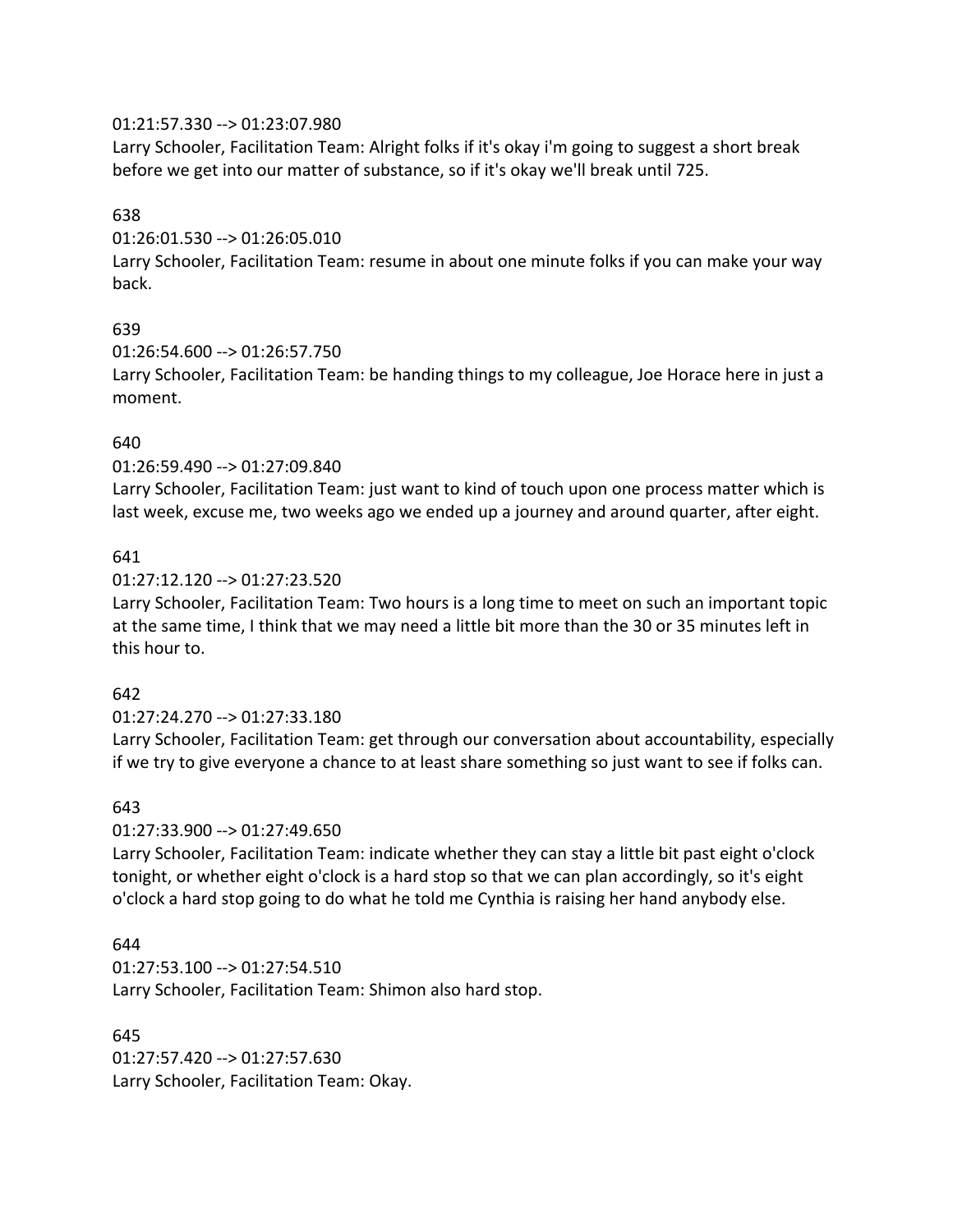01:27:59.400 --> 01:28:03.900

Larry Schooler, Facilitation Team: We will certainly do all we can finish by eight o'clock just wanted to check in on that.

#### 647

01:28:05.100 --> 01:28:07.770

Larry Schooler, Facilitation Team: All right, for the section of the meeting i'm going to hand things to Joe worth.

### 648

01:28:09.270 --> 01:28:12.960 Joe Hoereth: Thanks Larry and we'll definitely try to respect people's.

### 649

01:28:14.730 --> 01:28:17.490 Joe Hoereth: people's heart stops their needs, their time concerns.

### 650

01:28:18.960 --> 01:28:34.470

Joe Hoereth: i'm just really excited that we're at this point in the process, we can really start to jump into an issue now and and have the substantive kind of conversations that I think we're part of what motivated everyone.

#### 651

01:28:35.760 --> 01:28:39.510 Joe Hoereth: To be a part of this task force, so the last meeting.

#### 652

01:28:40.830 --> 01:28:52.440

Joe Hoereth: We had we move towards accountability, being the first topic we were going to take on and we wanted to use this time to have a discussion that started to frame.

## 653

01:28:54.120 --> 01:29:01.260 Joe Hoereth: The various perspectives that are on the task force related to this issue, as well as from our perspective.

654 01:29:02.340 --> 01:29:03.750 Joe Hoereth: As the facilitators here.

655 01:29:05.040 --> 01:29:06.600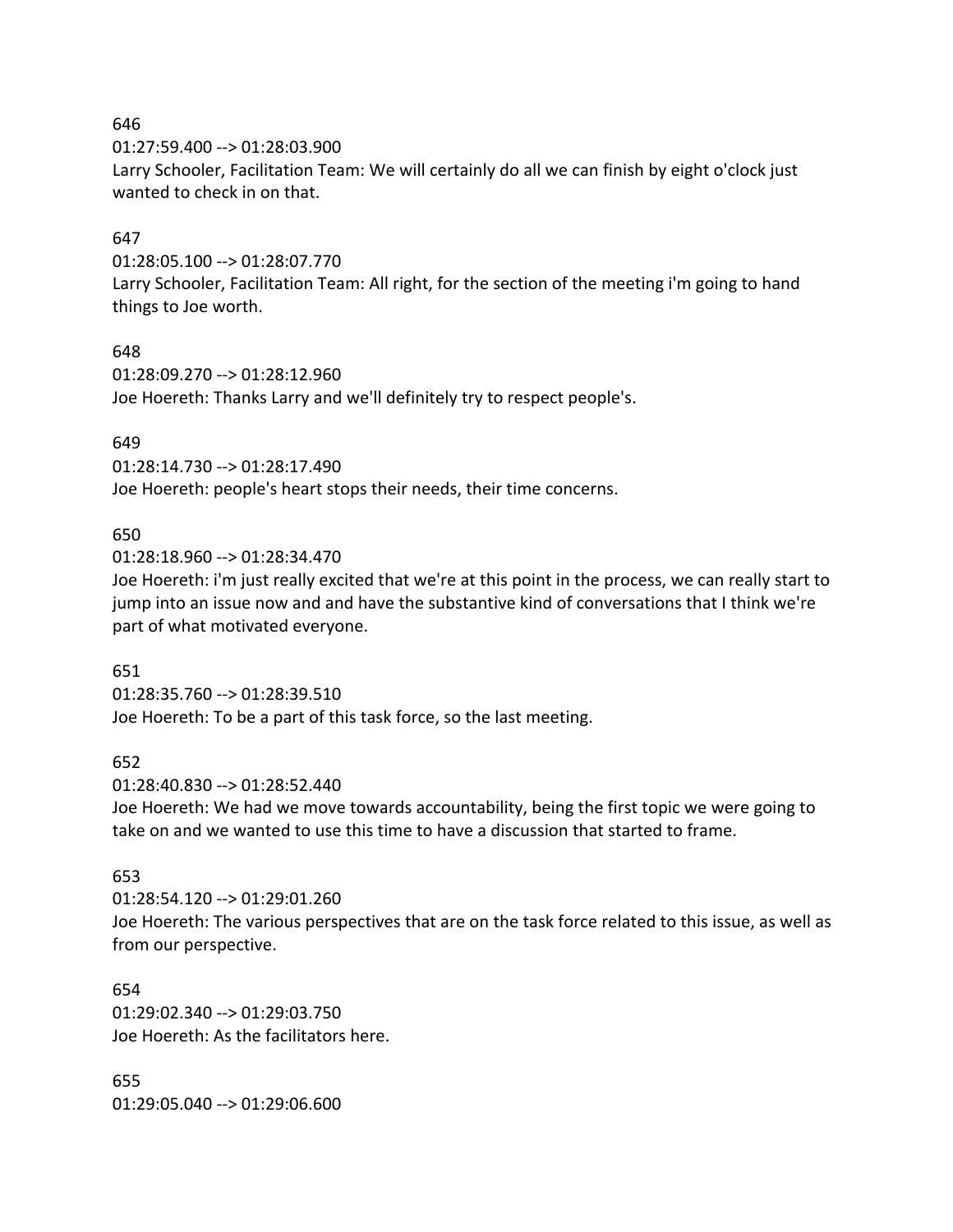Joe Hoereth: What information.

656

01:29:07.680 --> 01:29:20.550

Joe Hoereth: You all are interested in gathering or learning or hearing from here hearing about related to this issue, that would support undergird.

## 657

## 01:29:21.300 --> 01:29:35.340

Joe Hoereth: And allow you to have an informed dialogue on this topic so first question I wanted to throw out there for the discussion is what does what does accountability mean to this task force, we already heard earlier, in the discussion.

## 658

01:29:37.830 --> 01:29:43.890 Joe Hoereth: A nudge a shift direction, a little bit of direction of perspective on.

## 659

01:29:45.240 --> 01:29:51.780 Joe Hoereth: An existing conversation that's been ongoing in the Community related to this issue around.

## 660

01:29:53.160 --> 01:29:58.950 Joe Hoereth: Citizens review board and so wanted to pick up that thread Larry.

## 661

01:30:00.240 --> 01:30:01.290 Joe Hoereth: Think Larry you were.

#### 662

01:30:02.550 --> 01:30:10.200

Joe Hoereth: parking lot parking lot in it, or or or kicked it along to this point in the process, so I wanted to open up with that.

## 663

01:30:11.430 --> 01:30:15.000 Joe Hoereth: What does accountability mean to focus on this task force.

# 664

01:30:31.410 --> 01:30:32.820 Walter Blalark: Joe are us not to speak.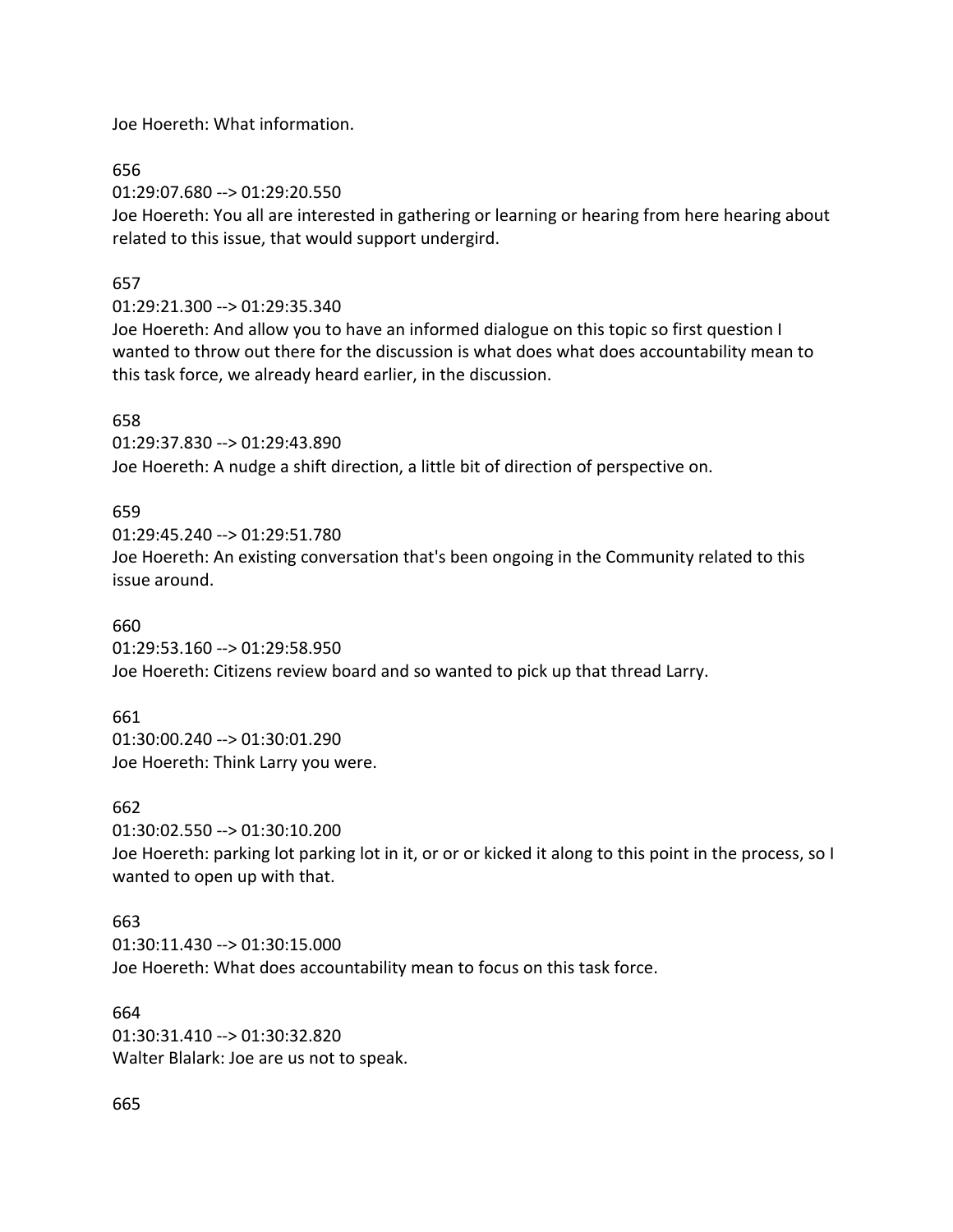#### 01:30:33.210 --> 01:30:49.860

Joe Hoereth: Yes, i'm throwing that out as a topic of discussion, I think this is a point in in our meeting, where we would like to hear from you all on your perspectives on what this topic means to you.

#### 666

01:30:51.120 --> 01:30:59.190

Joe Hoereth: As we can so that we can do our work to help shape your conversations in your review of policies.

#### 667

01:31:01.290 --> 01:31:11.460

Walter Blalark: You know what when I think about accountability as being a person of color, I would like to see police at professionally.

#### 668

01:31:13.140 --> 01:31:23.820

Walter Blalark: with everyone in the sense of this when they when they're being rested stop traffic stop anything that professional and that, if in fact that.

#### 669

01:31:25.050 --> 01:31:27.930 Walter Blalark: If someone asked a police officer.

#### 670

01:31:29.640 --> 01:31:39.300

Walter Blalark: You know what why i'm being stopped that me, Sir, Sir, why i'm being stopped if they're acting Nice, and you know that the police have to keep exposure.

#### 671

01:31:39.690 --> 01:31:46.050

Walter Blalark: And don't think that someone should should not ask him or her that question, so I think accountability is.

#### 672

#### 01:31:46.710 --> 01:32:02.670

Walter Blalark: You know, beginning of you know, to see a police officer yes act professionally to everyone across the board and not saying that they don't do that i've read i've seen some in the instance that that doesn't happen, and I would like to see that.

673 01:32:04.140 --> 01:32:19.170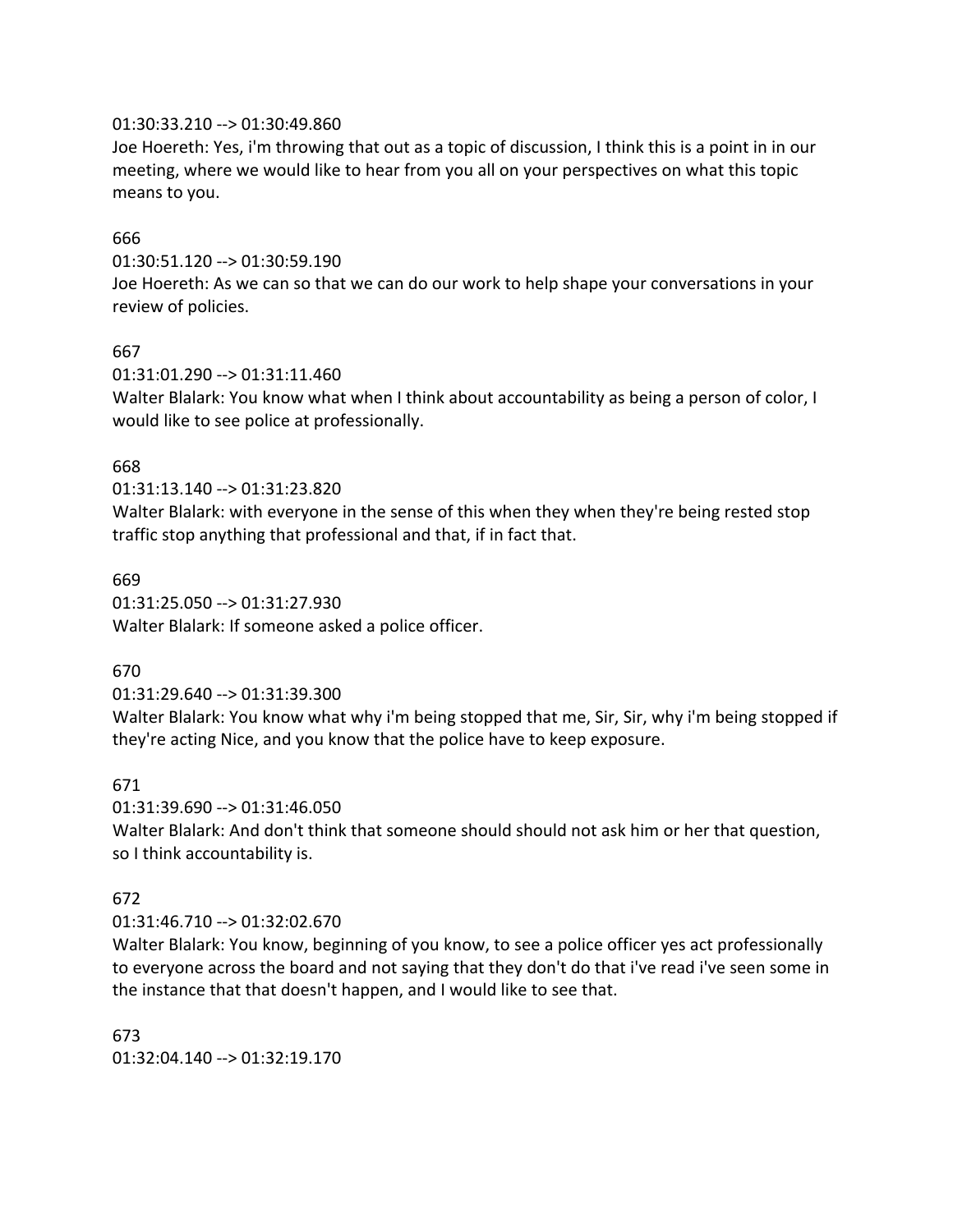Walter Blalark: Things that if in fact in so I guess you have a good training to I think we need to see exactly how a police officer is trained on a stock or given stop, and I think somebody said, I think it was just said that you know go both ways.

674

01:32:20.340 --> 01:32:32.040

Walter Blalark: I know that there's been an African American that you know my mother, have given me to talk i've given my children the top and then talk is that you know you act.

675 01:32:33.270 --> 01:32:37.290 Walter Blalark: You make sure that when a police stopped you.

676 01:32:38.370 --> 01:32:39.390 Walter Blalark: Make sure that you.

677 01:32:40.410 --> 01:32:40.920 Walter Blalark: Act.

678

01:32:42.150 --> 01:32:57.570

Walter Blalark: in a proper manner you're not as hot style keep your hands on the wheel if you're driving if you're wealthy so Those are the kinds of things that you know what kind of talk is police happy about some of the fears of people color.

679

01:33:00.900 --> 01:33:06.330 Joe Hoereth: Thank you, Walter for that perspective anyone else, want to jump in as well and add to that.

## 680

01:33:08.940 --> 01:33:11.850 Larry Schooler, Facilitation Team: too, I think you have a couple hands carolyn Marcus.

## 681

01:33:12.960 --> 01:33:18.540 Joe Hoereth: Oh, I see yeah Carol or i'm not sure, whose hand was first thank you Larry but go ahead Carol.

682 01:33:19.830 --> 01:33:20.130 Carroll's iPhone: hi.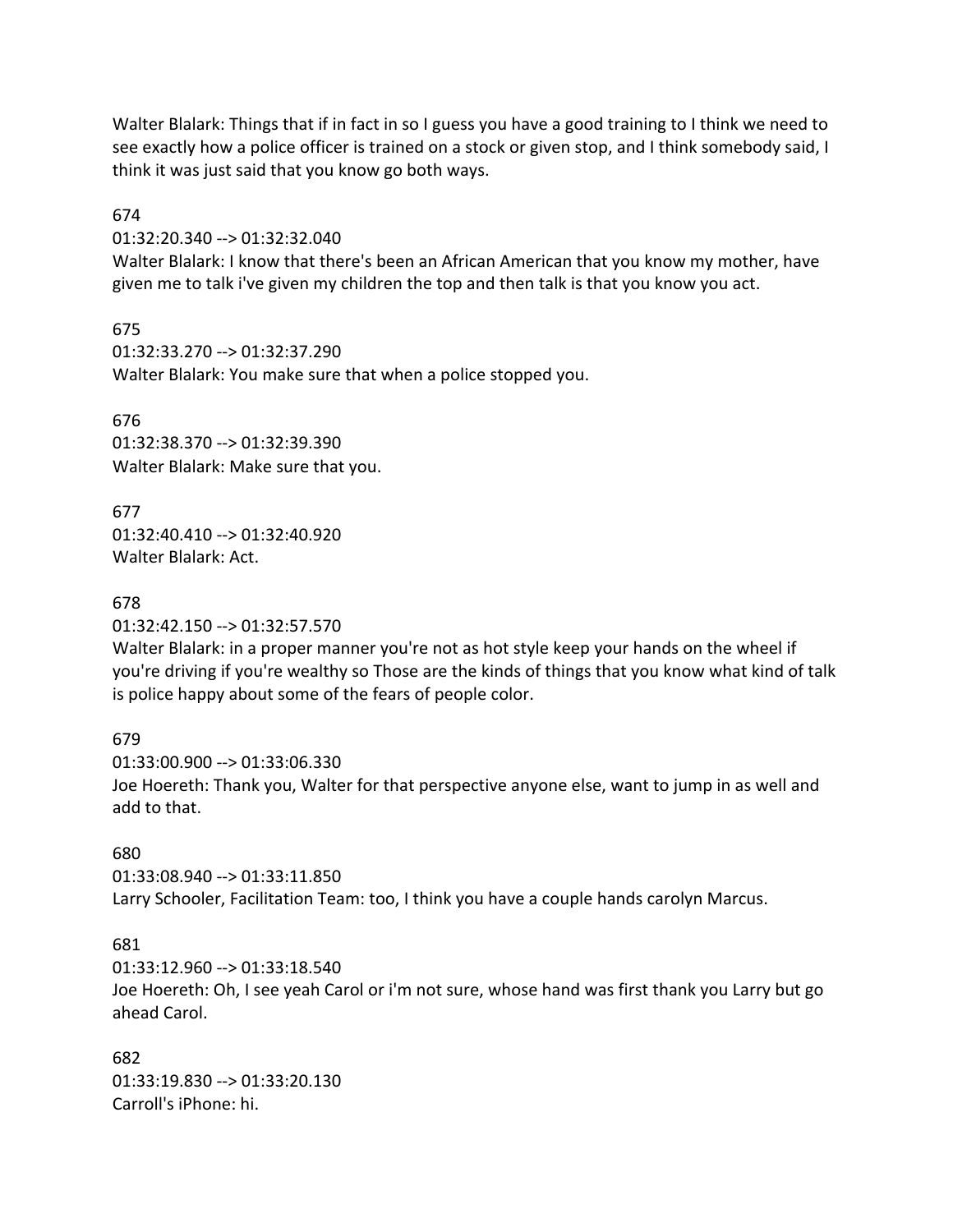#### 683

01:33:22.110 --> 01:33:32.160

Carroll's iPhone: whenever I hear a term of the specific term police power, for example, such and such happened and the police power was taken away.

#### 684

#### 01:33:32.580 --> 01:33:49.110

Carroll's iPhone: We give them that power, who is accountable, who are they accountable to them, they are accountable to me it unnerved me when I hear the term police power so for me, I need to understand the process of how the police are trained and.

#### 685

01:33:50.220 --> 01:34:00.210

Carroll's iPhone: The again the process that they go through on all the things we have in our list if we if I don't know how they're doing it now, how can I suggest an improvement.

#### 686

01:34:02.490 --> 01:34:04.170 Carroll's iPhone: So there's my take on it right now.

#### 687

01:34:06.510 --> 01:34:07.560 Joe Hoereth: Thank you Carol Marcus.

#### 688

01:34:09.900 --> 01:34:13.980

Marcus"The People's Champ" Banner: Like Carol said that a fully supported be accountable to us the people.

#### 689

01:34:15.720 --> 01:34:24.810

Marcus"The People's Champ" Banner: I society is getting everything upside down where law enforcement holds the citizens accountable yet there's no power to the people who hold law enforcement accountable.

#### 690

01:34:25.170 --> 01:34:29.040

Marcus"The People's Champ" Banner: All the logs that are put into place or to protect them from accountability.

691 01:34:29.640 --> 01:34:40.710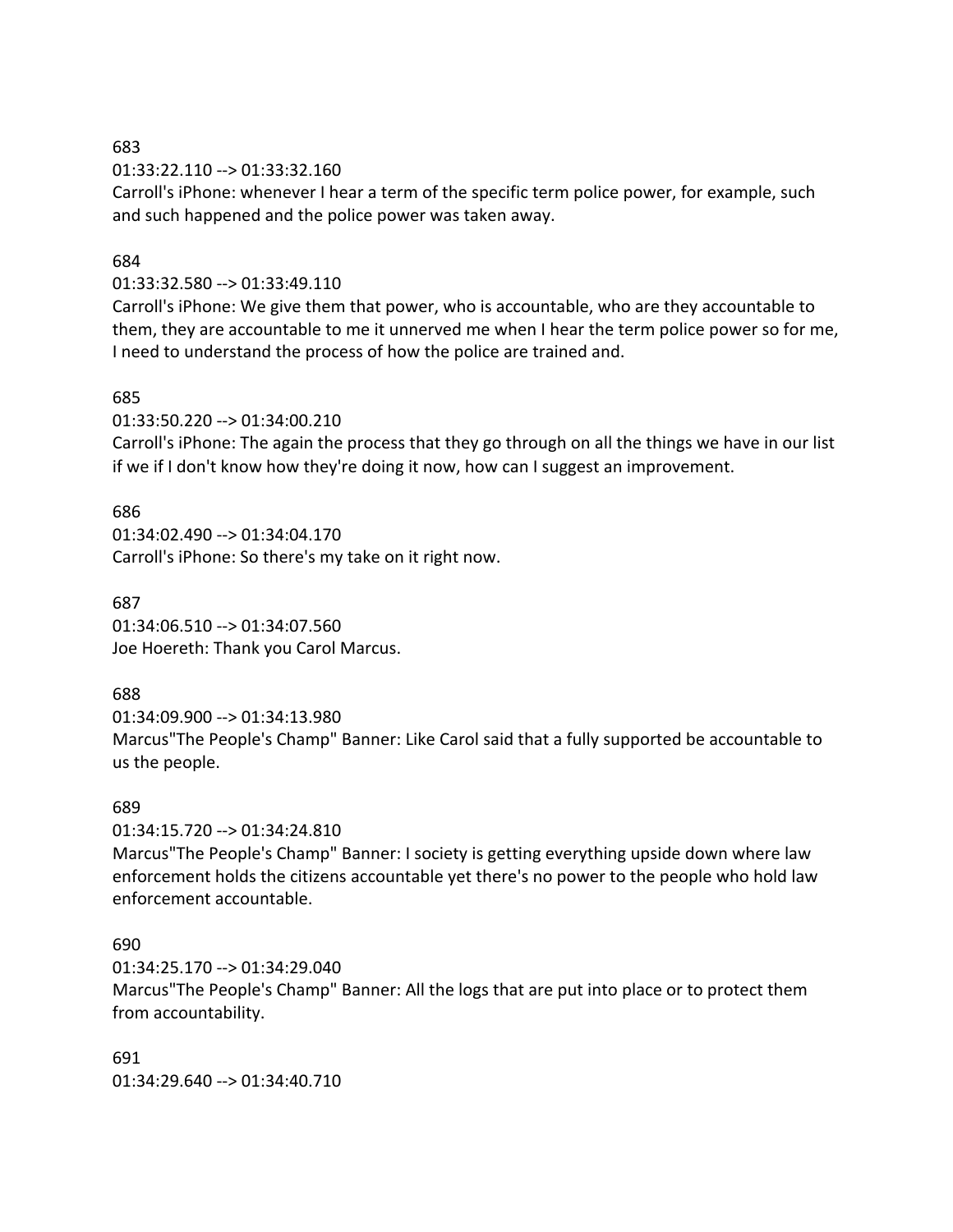Marcus"The People's Champ" Banner: So then there's this culture of we do and move out, we want, we don't have to answer to you, we don't have to respect you you don't have to do anything i'm gonna share a story which you have to understand the culture.

### 692

### 01:34:42.240 --> 01:34:52.260

Marcus"The People's Champ" Banner: becca this was under chief wall neck and i'm sure some of the Council members were on the Council i'm not sure if calls or not think Sean was the city manager at the time.

### 693

### 01:34:54.930 --> 01:35:10.260

Marcus"The People's Champ" Banner: We presented to them, the police scanners, just to be public, so they used to be recorded by some people here in the city and we brought to their attention, where officers are openly.

### 694

01:35:11.370 --> 01:35:12.090 Marcus"The People's Champ" Banner: Targeting.

## 695

### 01:35:13.260 --> 01:35:23.130

Marcus"The People's Champ" Banner: profiling of black and Latino walking down the street, you can hear them on a radio saying check these guys out look at these guys let's let's watch them.

## 696

01:35:24.360 --> 01:35:33.270

Marcus"The People's Champ" Banner: Then it says okay okay i'll think just jaywalk let's get them so, then they go in like there's these guys just committed a murder right shake them up.

## 697

## 01:35:33.720 --> 01:35:44.490

Marcus"The People's Champ" Banner: go through their pockets thing they find a joint in their pocket, so they arrest them for that and then after they arrest them for that you can hear the officer, at the end tell them hey.

#### 698

## 01:35:45.150 --> 01:35:52.200

Marcus"The People's Champ" Banner: Make sure you put on there that the initial stop was for jaywalking right to validate that they found the week.

#### 699

01:35:52.830 --> 01:35:58.650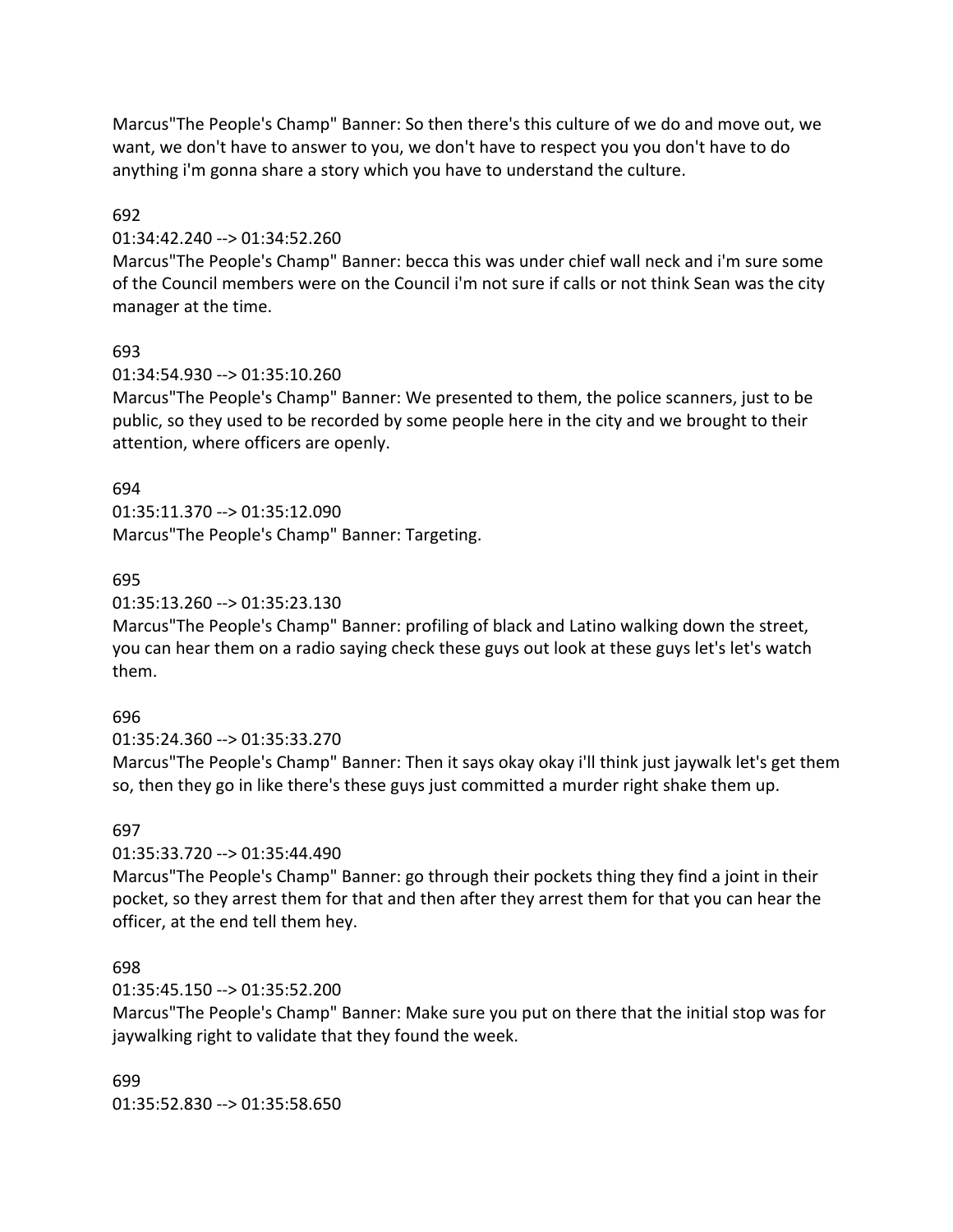Marcus"The People's Champ" Banner: And this was openly done so they openly profile them they openly waited for him to do something.

## 700

## 01:35:59.100 --> 01:36:06.630

Marcus"The People's Champ" Banner: Like jaywalk right, which shows the culture of law enforcement went out on a proud, especially within black and brown neighborhoods.

# 701

## 01:36:06.870 --> 01:36:12.960

Marcus"The People's Champ" Banner: To see if you're going to jaywalk so you can spit on the ground, or something of that nature, so that it gives them an excuse.

# 702

## 01:36:13.320 --> 01:36:27.750

Marcus"The People's Champ" Banner: to force an engagement with you to see if they can get some other greater rest right so with the culture of law enforcement, instead of addressing and say hey you guys can't profile them and hold them accountable for their profile and what did our city to.

# 703

## 01:36:29.190 --> 01:36:33.840

Marcus"The People's Champ" Banner: Our city encrypted the police scanner so we can't hear anything and.

# 704

# 01:36:35.310 --> 01:36:42.180

Marcus"The People's Champ" Banner: So that's the nature and that's the culture, law enforcement, when it comes to kind of hold everybody else accountable, except us.

# 705

# 01:36:42.720 --> 01:36:52.590

Marcus"The People's Champ" Banner: And that's what needs to be addressed and that's why i've always personally pushed for citizens review it for me that actually has power and oversight to investigate.

# 706

# 01:36:52.980 --> 01:37:06.720

Marcus"The People's Champ" Banner: Enough and ultimately be defining arbitrators see, we should have the last say police is our neighborhood not somebody who has no skin in the game and no investment in our city.

# 707 01:37:11.670 --> 01:37:12.630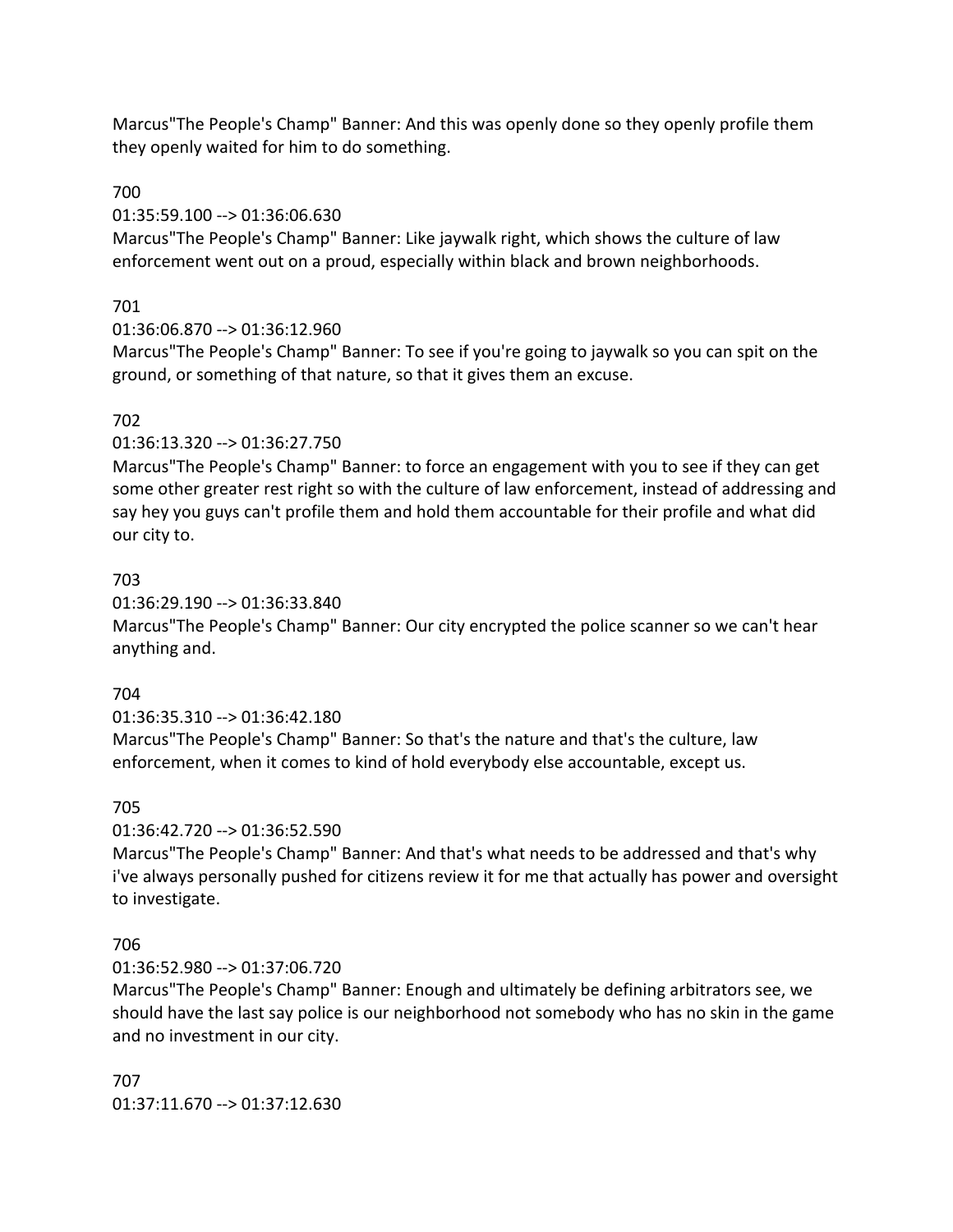Joe Hoereth: Thank you Marcus.

708 01:37:15.960 --> 01:37:18.570 Joe Hoereth: Ishmael Ishmael this your henry's.

## 709

01:37:20.010 --> 01:37:31.620

Ismael Cordovà: I think, when we talk about accountability, the concept of accountability is really correlating to the concept of an entity and a person cannot is always open to not doing good.

### 710

01:37:32.340 --> 01:37:43.080

Ismael Cordovà: Or to doing something and disregard to the people around them, I think that is individuals, we have our own personal responsibility that is applicable, as we see our police officers as well.

## 711

01:37:43.740 --> 01:37:53.520

Ismael Cordovà: When we think about policing our buddy it's not necessarily just procedural accountability, I think that there's also a moral accountability and results social accountability.

## 712

#### 01:37:53.790 --> 01:38:06.930

Ismael Cordovà: To our police officers procedural can be easy like do they turn on their body camera on time when they got straight onto an incident, they were called into do they call translation services and an appropriate amount of time when they couldn't translate themselves.

#### 713

01:38:07.830 --> 01:38:16.050

Ismael Cordovà: You know, things like that did they shoot the gun too early, those are all procedural accountability that we can look into their social accountability.

## 714

01:38:16.410 --> 01:38:22.110

Ismael Cordovà: How are they behaving outside of their role as a police officer, how is that projecting back onto police department.

715 01:38:23.010 --> 01:38:31.410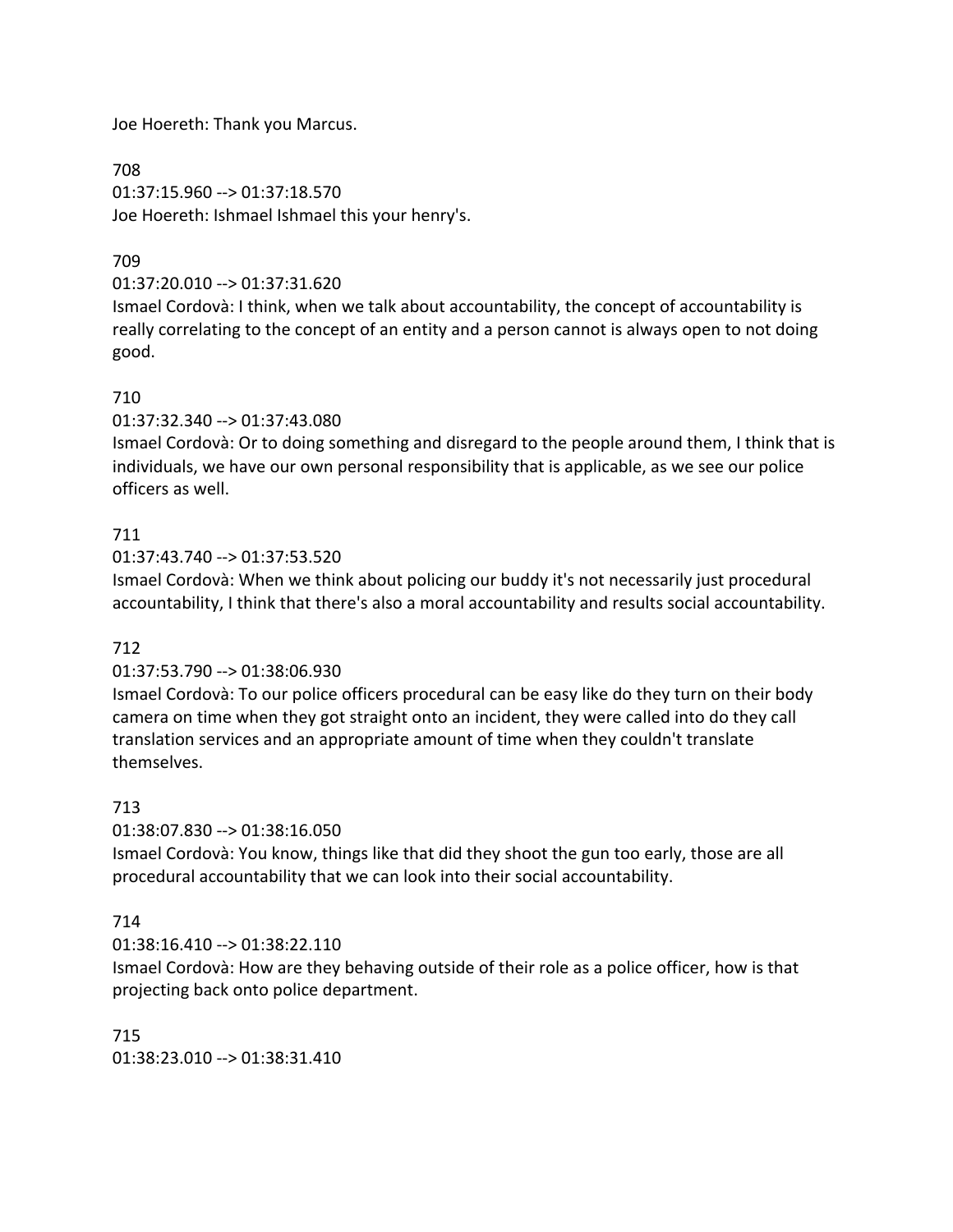Ismael Cordovà: And that's something that we can always look at you know, for example, social accountability, you know that there was a large portion of police officers throughout the nation that were tied on to.

### 716

01:38:33.150 --> 01:38:39.390

Ismael Cordovà: White supremacy groups through social media all of that doesn't necessarily violate any any procedural.

## 717

01:38:39.720 --> 01:38:45.180

Ismael Cordovà: regulations for a lot of police departments that's a social norm, that we probably wouldn't want to break right we wouldn't want to.

## 718

01:38:45.690 --> 01:38:53.310

Ismael Cordovà: enhance the white supremacy in our in our communities that are predominantly people of color and there's also a moral code and more accountability that we hold.

## 719

01:38:53.580 --> 01:39:04.590

Ismael Cordovà: We can also take consideration, how do, how does the police department handle whistleblowers and police officer sees another police officer, she is a member of the leadership committee and something that breaks that social or.

## 720

01:39:04.950 --> 01:39:12.480

Ismael Cordovà: Procedural accountability, and how are they treated, how are they protected, one thing that I would really like to see is the last.

## 721

01:39:12.960 --> 01:39:23.220

Ismael Cordovà: If anything, the last 12 months of police officers that were left over in the police department, you can reject the names, what we want to see why were they like go well what what Rule what social.

## 722

## 01:39:23.820 --> 01:39:37.380

Ismael Cordovà: Procedural or moral accountability do they violate for them to be removed and how was that how did that come to the police department, learn and adapt the procedures and their accountability measures to forgo that incident happening again.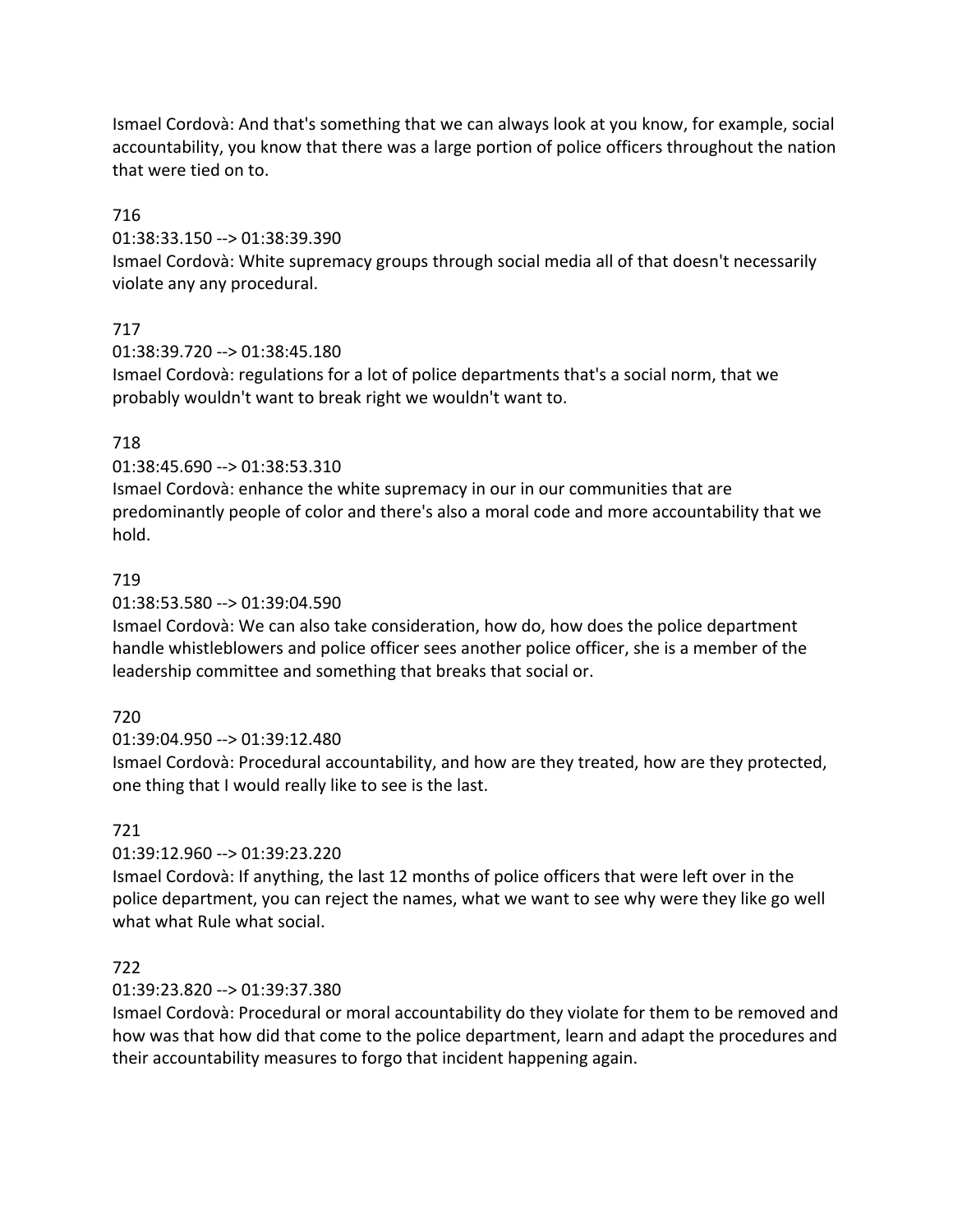#### 723

01:39:40.110 --> 01:39:45.630

Joe Hoereth: Thank you Ishmael so appreciate those specific piece of information that helps add.

### 724

01:39:47.820 --> 01:39:52.470 Joe Hoereth: Understanding to your perspective as well, so notice we're noting that.

### 725

01:39:59.820 --> 01:40:01.050 Joe Hoereth: You know, we also have.

### 726

01:40:03.600 --> 01:40:05.640 Norma Ramos - Facilitator (she, her, ella): Denise has her hand up to so.

### 727

01:40:06.270 --> 01:40:08.670 Joe Hoereth: i'm sorry Denise you're I see your hand now.

#### 728

01:40:10.320 --> 01:40:13.620 Danise Habun: Okay, thank you, I want to go back.

#### 729

01:40:14.760 --> 01:40:40.020

Danise Habun: To the citizens review board, as I stated like earlier in this meeting, I know that some of the folks on this task force have been working on that I would love to see and have a presentation on where that is to date for the whole group.

#### 730

01:40:44.430 --> 01:40:50.700 Danise Habun: And, and you know and what went behind the work and all of that times you know all those kinds of things.

## 731

01:40:51.120 --> 01:41:00.480

Joe Hoereth: Was that was that to me more about that process and in kind of how it was coming together and.

### 732

01:41:01.080 --> 01:41:05.820 Danise Habun: So, if I may i'm going to call on my friend Cory battles.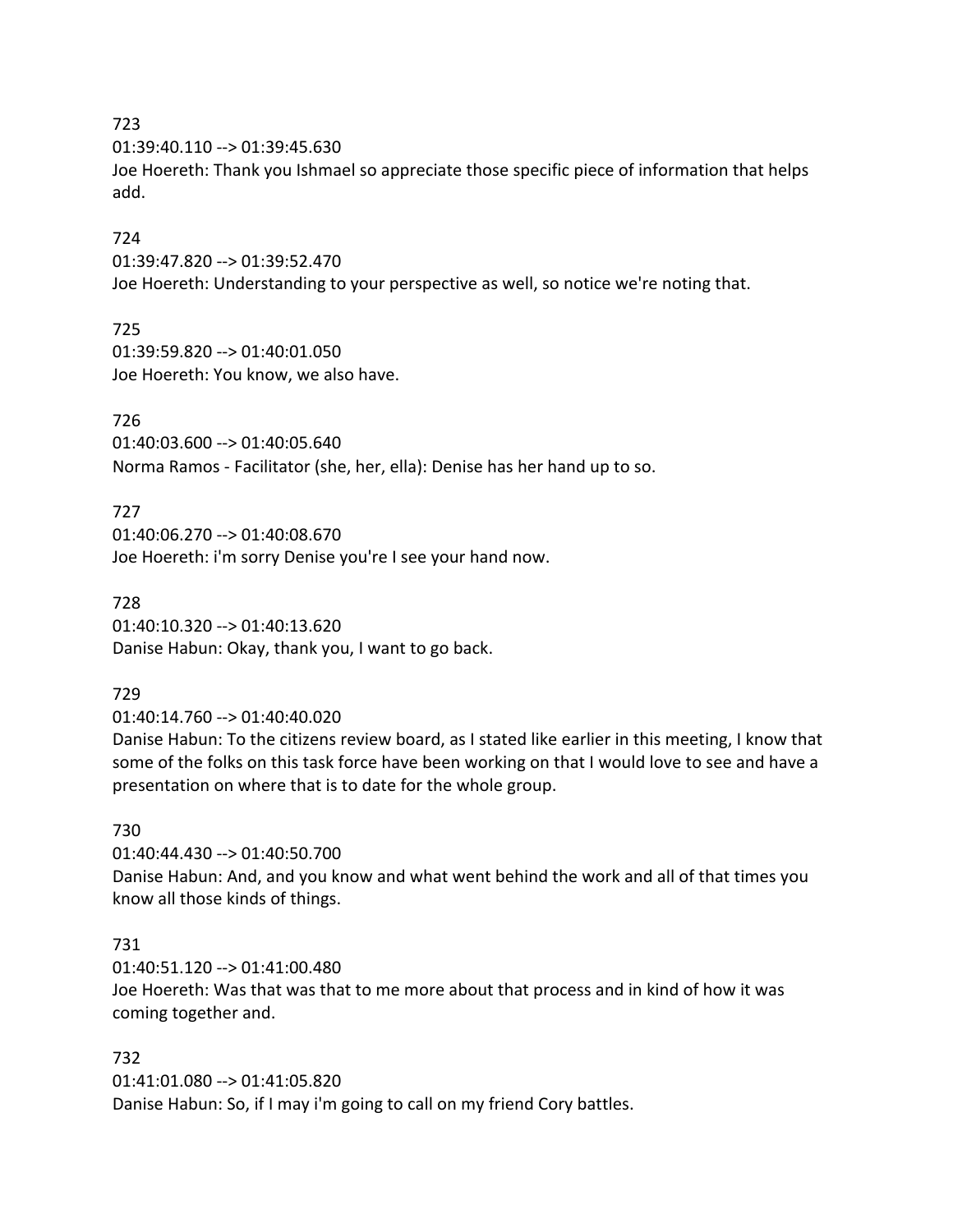733 01:41:06.750 --> 01:41:16.620 Danise Habun: Because I know that he has been instrumental and working in that area and he can speak to it much better than I can.

734 01:41:18.120 --> 01:41:18.900 Corey battles: So.

#### 735

01:41:20.250 --> 01:41:35.310

Corey battles: As far as the board i've been working with the board for a little over two years and i'm yes, it has came together, you know we have know we dealt with the policies that the issues at hand but it's a lot of work still you know that's going on, so, to be honest with you.

#### 736

01:41:36.630 --> 01:41:43.020 Corey battles: I can speak to it, but I know personally I think a chief loudly can speak a lot more to the issue at hand.

737 01:41:45.480 --> 01:41:47.250 Corey battles: So i'm passing it on to YouTube.

738 01:41:51.450 --> 01:41:52.320 Corey battles: If she's still here.

739 01:41:54.150 --> 01:41:54.540 Joe Hoereth: Hello.

740 01:41:55.290 --> 01:41:55.920 Joe Hoereth: Oh there, she is.

741 01:41:56.310 --> 01:41:57.450 Joe Hoereth: yep go ahead.

742 01:41:58.740 --> 01:42:02.430 Ana Lalley: Yes, thank you corey um, so I think what.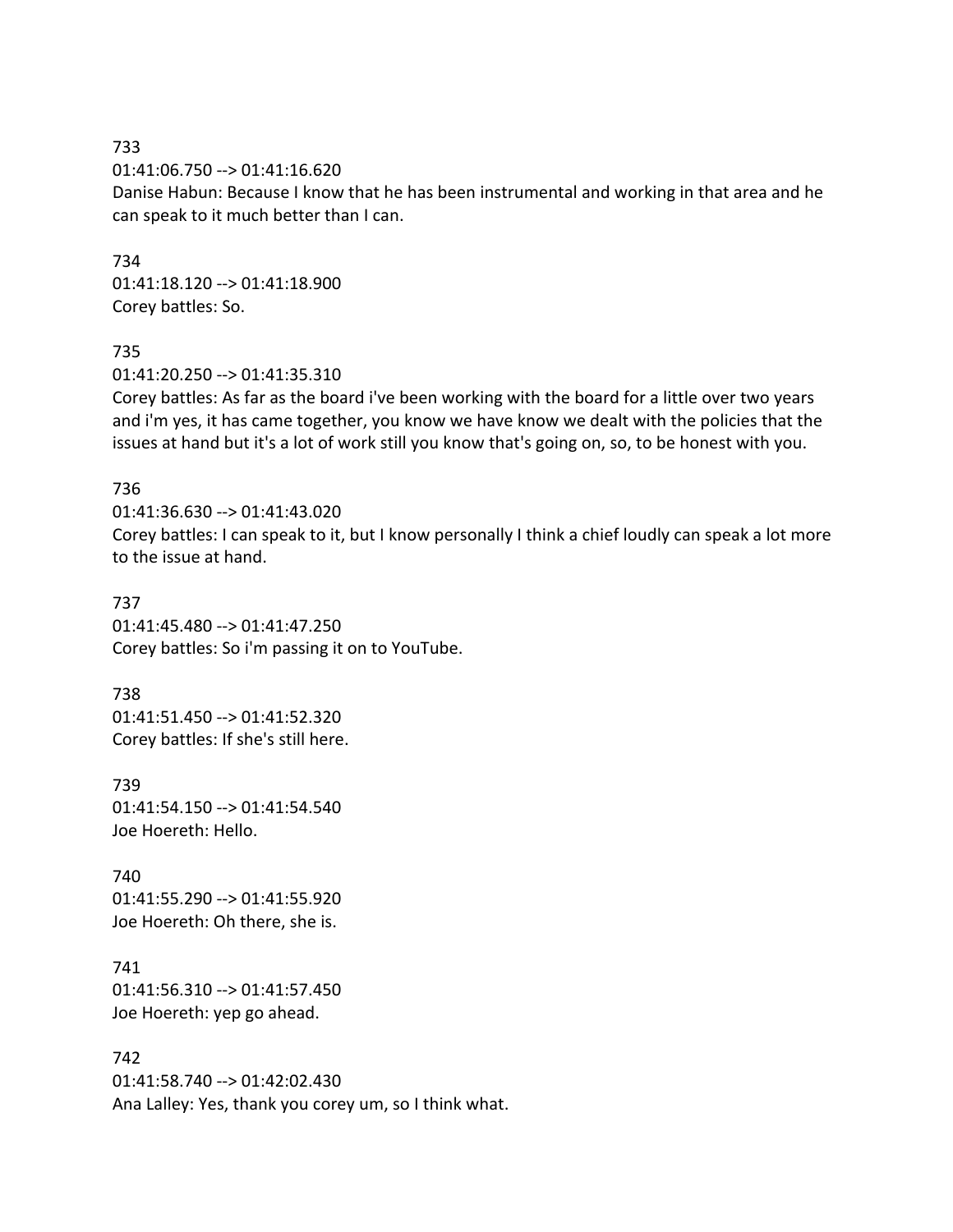## 743

# 01:42:03.000 --> 01:42:13.710

Ana Lalley: corey is mentioning is that he's been part of a group that the police department has put together we call it our next steps group and it's been in place for about two two and a half years and.

# 744

# 01:42:14.730 --> 01:42:31.470

Ana Lalley: That group brought Community members faith based organizations in the room, with police officers having some really difficult conversations, but to gain perspective on on you know things that had occurred and things that we you know watch change and do together and.

## 745

## 01:42:32.700 --> 01:42:44.760

Ana Lalley: That work and that group I meet with faith based that group, along with corey we meet you know every couple of months and during that time we really work through a lot of the policies procedures.

## 746

## 01:42:45.780 --> 01:42:56.400

Ana Lalley: You know, going through some of the training and things that we do second to that as far as a citizen review board so councilwoman Paul.

## 747

# 01:42:56.880 --> 01:43:11.370

Ana Lalley: And councilman Dixon and this again has been in the works for probably about two two and a half years, but that conversation actually started, I would say, maybe four or five years ago, but really and that was through.

## 748

## 01:43:12.600 --> 01:43:23.700

Ana Lalley: You know, we used to have a group of Community members which Denise was actually part of, and that conversation always came up, but in the past, probably two two and a half years.

## 749

# 01:43:25.080 --> 01:43:36.780

Ana Lalley: With councilman Dixon councilman Pal working with our legal department, working with the city manager and really kind of trying to put something together based on conversations that had occurred, for many, many years.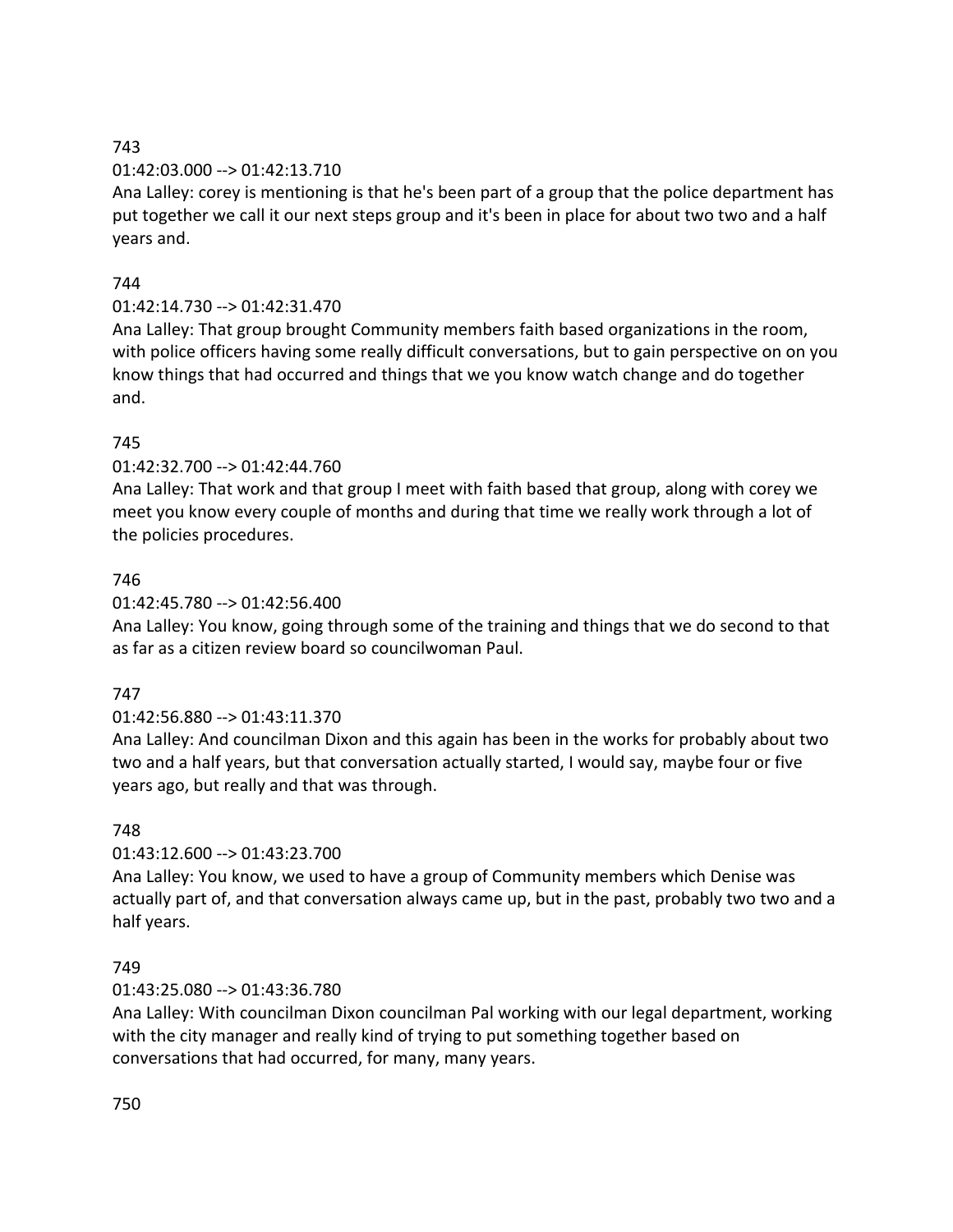## 01:43:37.230 --> 01:43:42.630

Ana Lalley: And so councilman politics and came forward they wanted to kind of start that conversation again.

## 751

## 01:43:44.400 --> 01:44:02.190

Ana Lalley: working through the type of review boards working through some you know policies procedures, the legal aspect, so we met several times with corporation counsel bill cogley with rick kozel the city manager with our Community engagement specialist Bob wit.

## 752

## 01:44:03.330 --> 01:44:10.920

Ana Lalley: And so we have some framework that we discussed, but then this task force.

# 753

## 01:44:11.610 --> 01:44:25.350

Ana Lalley: And the creation of it came in place at the City Council meeting so it's obviously a nexus to that would be a cop topic of conversation for this group, so there is some preliminary work that's been done in conversations and console and it would probably be.

## 754

## 01:44:26.430 --> 01:44:44.370

Ana Lalley: Best to provide that you know i'm from her perspective or councilman Dixon if he wants to you know, maybe, be a guest, one day, but that's kind of the core of it that there's there were there have been conversations it's been going for five six years we really started to have more.

## 755

## 01:44:45.420 --> 01:44:59.310

Ana Lalley: conversations with substance, about two two and a half years ago we paused because this group formed, and so we wanted to respect the process that that would obviously be a topic of conversation, so I think corey does that cover what you want, that does that.

## 756

01:44:59.760 --> 01:45:01.860 Corey battles: Yes, yes, and a quick question.

# 757

# 01:45:02.070 --> 01:45:12.360

Corey battles: How can we get some of the information that we've been working on such as the policies, how can we get that to this group, because I think the more you know, for them to see it, I think it'd be beneficial.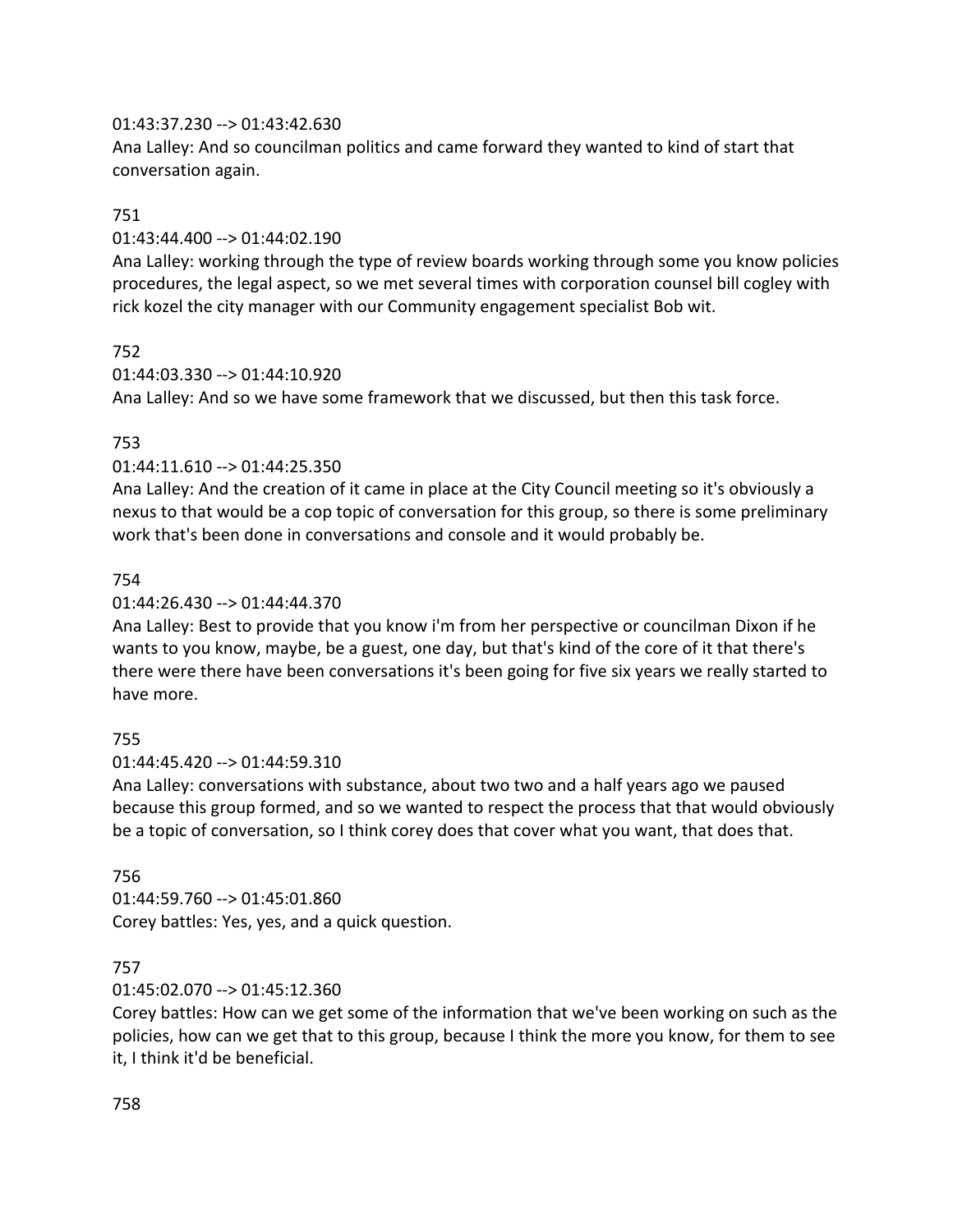### 01:45:12.960 --> 01:45:24.540

Ana Lalley: yeah I can, on what I can do is all our policies, and I think this is something that, however, we need to do this, the Elgin police department has a transparency site and there's a lot of information on there.

### 759

### 01:45:25.650 --> 01:45:35.340

Ana Lalley: I just did a presentation at city council, I want to say two weeks ago and I gave a really high level review of what's on there are use of force that's around there are internal information is on there.

### 760

### 01:45:35.700 --> 01:45:51.300

Ana Lalley: Are policies are on there and they're published for the public, so that would be the you know I think i'll can send the link to the group and then from there, people can kind of explore themselves and and see you know how much you want us to go further.

## 761

01:45:52.350 --> 01:45:58.830

Ana Lalley: But as corey mentioned there's a lot of work that's been done on policies and the group that.

### 762

#### 01:45:59.520 --> 01:46:11.340

Ana Lalley: You know that we met with several years ago we really did a lot of conversations and hearing their input and hearing you know what the Community was saying and hearing some of the concerns and.

#### 763

01:46:12.690 --> 01:46:17.070 Ana Lalley: You know some of those things are in our policies and some of them, I think, is a.

#### 764

01:46:17.550 --> 01:46:24.570

Ana Lalley: reflection of those conversations that that I had with many Community Members over the past two and a half, three years, so I can send a link.

#### 765

#### 01:46:25.110 --> 01:46:31.950

Ana Lalley: i'll direct you guys to where the policies are you know, take a look, and then, I guess, we can take it from there, depending on what the task force wants to see.

766 01:46:33.630 --> 01:46:40.920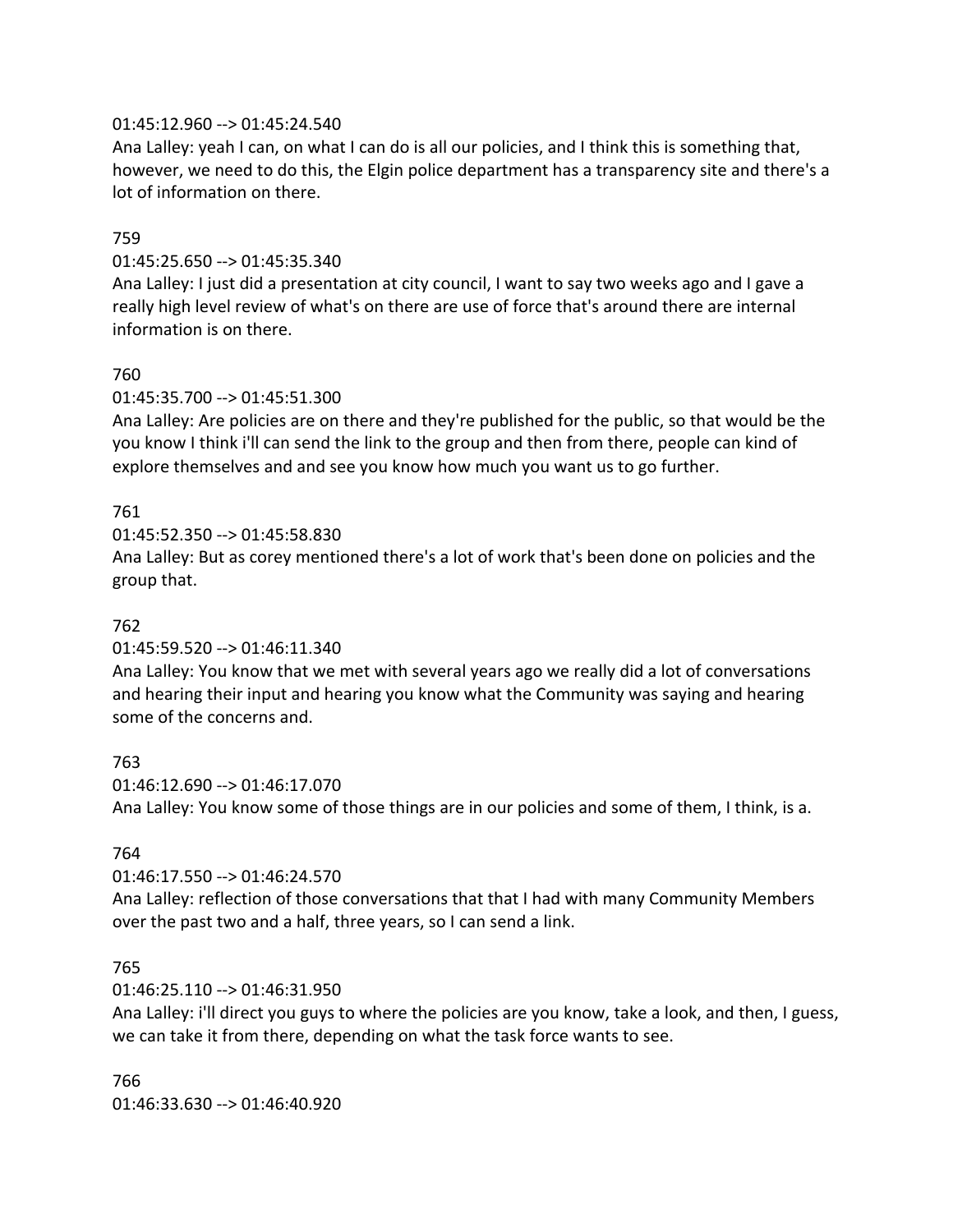Joe Hoereth: So chief, I would just to be clear and corey whoever else may have been involved, it sounds like that group.

767

01:46:41.970 --> 01:46:47.100

Joe Hoereth: explicitly paused to see if this task force would take up this issue.

768

01:46:47.880 --> 01:46:54.780

Ana Lalley: Correct yes and but there's been a lot of work done and councilman Paul is probably the best to speak on it, maybe at the next meeting.

## 769

01:46:55.290 --> 01:47:04.680

Ana Lalley: But we were very mindful, to know that and, again, like, I said that conversation has been going on for five six years, but really the substance in you know, in the past couple of years.

770 01:47:06.360 --> 01:47:08.940 Joe Hoereth: Well then, I wonder, it definitely sounds.

771 01:47:10.140 --> 01:47:12.240 Joe Hoereth: worthwhile to learn for.

# 772

01:47:13.380 --> 01:47:27.120

Joe Hoereth: To help provide enough information on what's been done before and sort of where that group has gotten to to everyone on the task force and they all can have that same starting point.

# 773

01:47:28.500 --> 01:47:33.420 Joe Hoereth: And just wanted to, I think the link is a good is a good starting point.

# 774

01:47:34.500 --> 01:47:41.070

Joe Hoereth: just wanted to throw out there, if anyone had any other ideas on how we can bring everybody up to the same level of understanding.

775 01:47:42.090 --> 01:47:54.660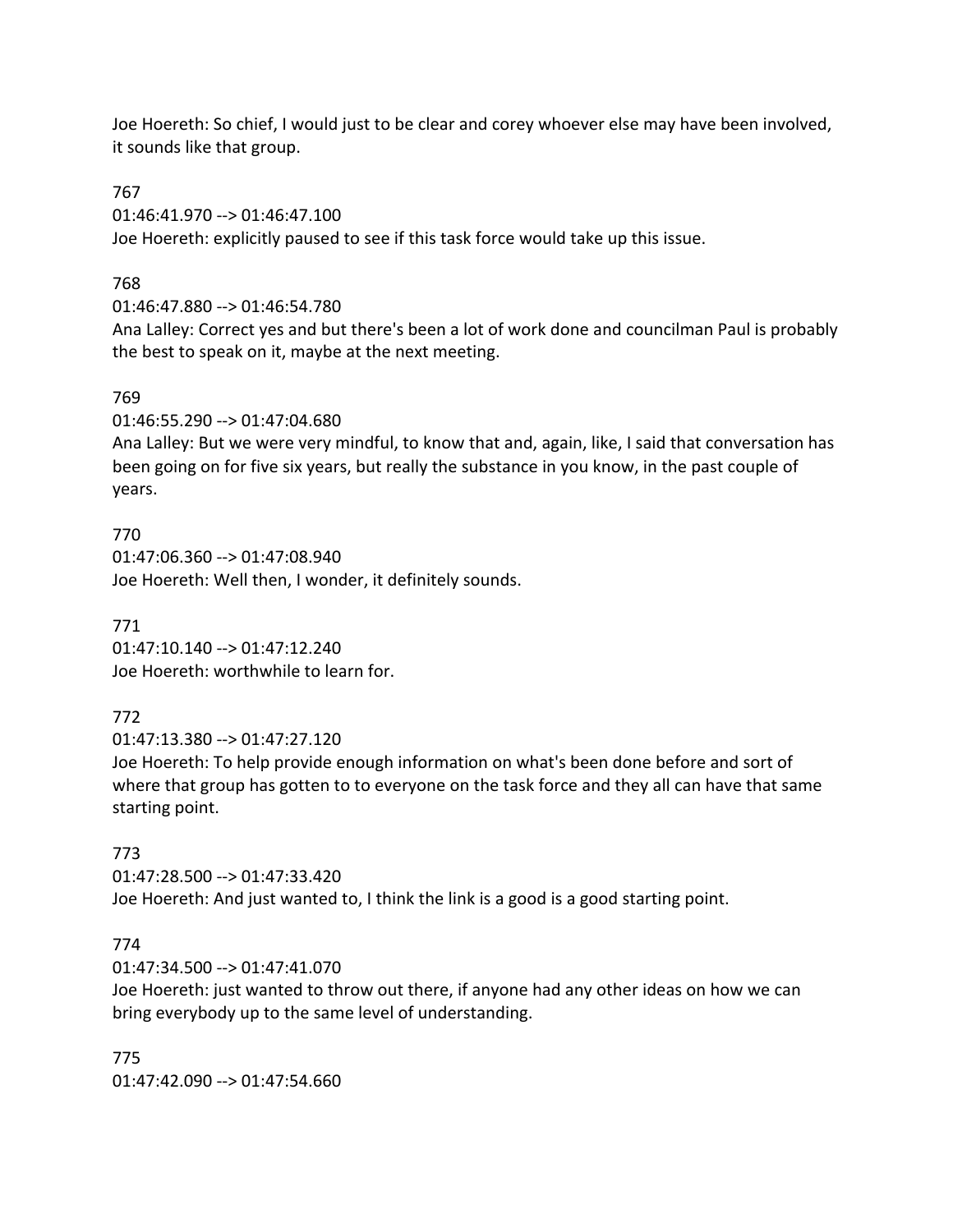Joe Hoereth: Of where that group has gotten and then pick up the baton from there, if anyone has any suggestions on that and I noticed that two hands were already up Marcus and then Walter.

## 776

01:47:55.590 --> 01:48:02.460

Marcus"The People's Champ" Banner: I believe also that the City Council already has some framework that they haven't shared with the public.

# 777

01:48:03.360 --> 01:48:13.740

Marcus"The People's Champ" Banner: We can get a hold of the framework that they have what they started on what they've been meeting one in discussing that would also help us see what direction that the Council has been going on.

## 778

01:48:16.530 --> 01:48:19.230 Larry Schooler, Facilitation Team: So just flagging Cynthia rivers handle so.

## 779

01:48:21.780 --> 01:48:23.130 Joe Hoereth: Sorry Cynthia go ahead.

## 780

01:48:24.960 --> 01:48:35.040

Cynthia M. Rivera: I just want to say, I really appreciate different perspectives that are offered, even if things that happened under past leadership it's important for us to know and things that we were not aware of, I also like that.

## 781

01:48:35.730 --> 01:48:42.030

Cynthia M. Rivera: about the moral accountability, I just want to take a more objective view of the whole process of accountability, so we can see both sides.

## 782

## 01:48:42.630 --> 01:48:49.950

Cynthia M. Rivera: I mentioned in our last meeting i'm interested in what's happening on the front end before someone might have contact with the police or.

## 783

01:48:50.370 --> 01:49:00.870

Cynthia M. Rivera: I noticed some of the things that took place over the summer, like the to build the family structure there's some things that i've seen where they've got police have gone above and beyond, with someplace it's kids.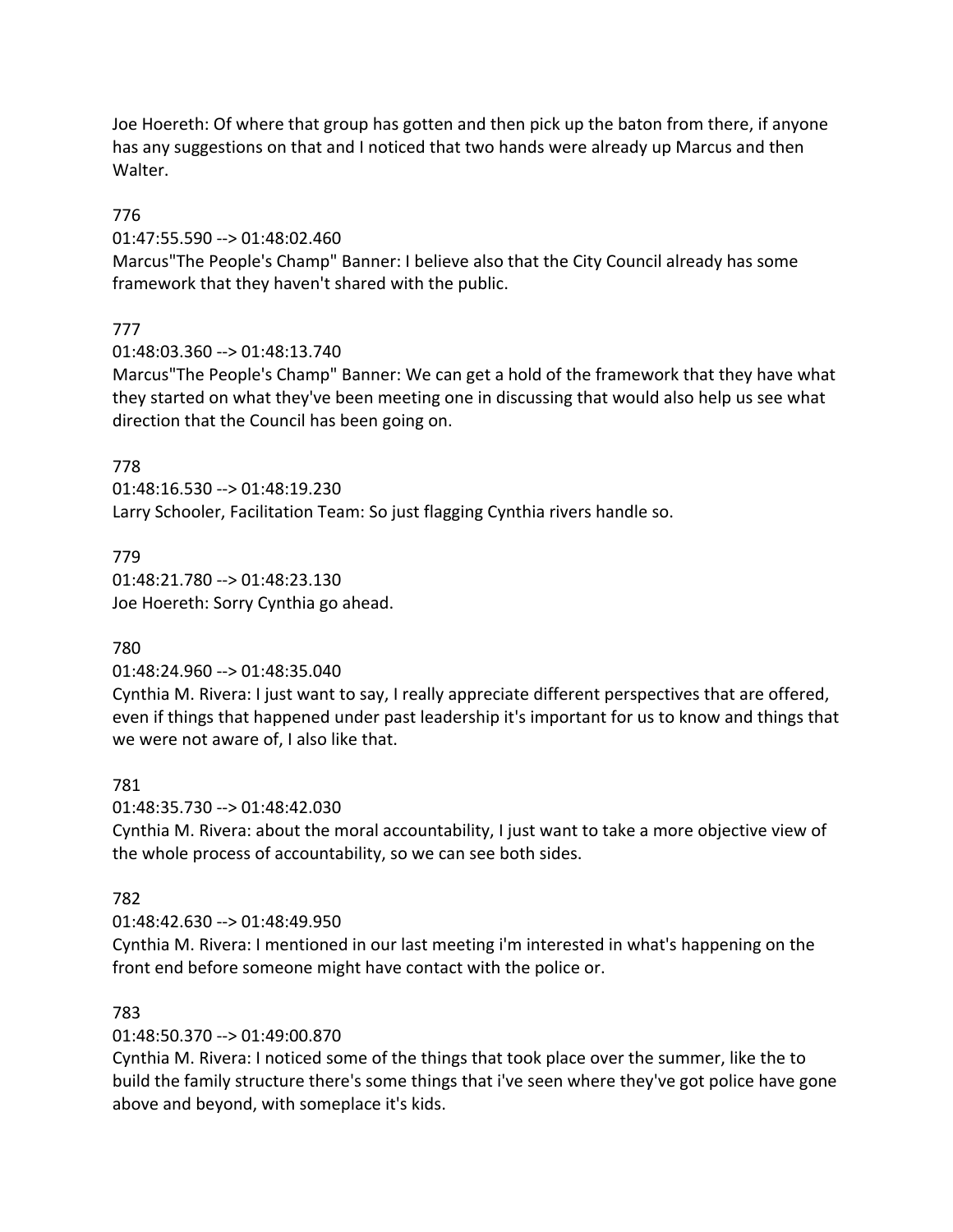## 784 01:49:03.390 --> 01:49:05.880 Joe Hoereth: chanting we lost your sound you went on mute.

# 785

# 01:49:06.570 --> 01:49:16.290

Cynthia M. Rivera: sorry about that, like programs that took place over the summer for kids to go and at the different middle schools these during the pandemic everyone was home, so it gave them a nice outlet.

## 786

01:49:16.770 --> 01:49:24.360

Cynthia M. Rivera: I also mentioned last time about the elder abuse and spam prevention programs at the police offered, there was a recent video that came out, it was the.

## 787

## 01:49:24.870 --> 01:49:31.740

Cynthia M. Rivera: Collaborative crisis service unit things like that I like to see what's already in place, like we mentioned the different structures and that's already.

## 788

01:49:32.100 --> 01:49:38.430

Cynthia M. Rivera: Out there, that means a lot to me as a Community Member to see what's happening on the front end kind of like the offense before someone has.

## 789

01:49:38.790 --> 01:49:45.060

Cynthia M. Rivera: You know contact with the police or someone who may never have contact with the police to me it builds a stronger Community engagement.

## 790

01:49:46.050 --> 01:49:49.290

Cynthia M. Rivera: and helps with that family structure, because sometimes mom and dad are not at home.

## 791

01:49:49.620 --> 01:49:59.820

Cynthia M. Rivera: Or the kids are left alone and they're of age, legally, they could be left alone, but it gives them something else to do different programs social services, the library has one coming up soon.

792 01:50:00.420 --> 01:50:07.680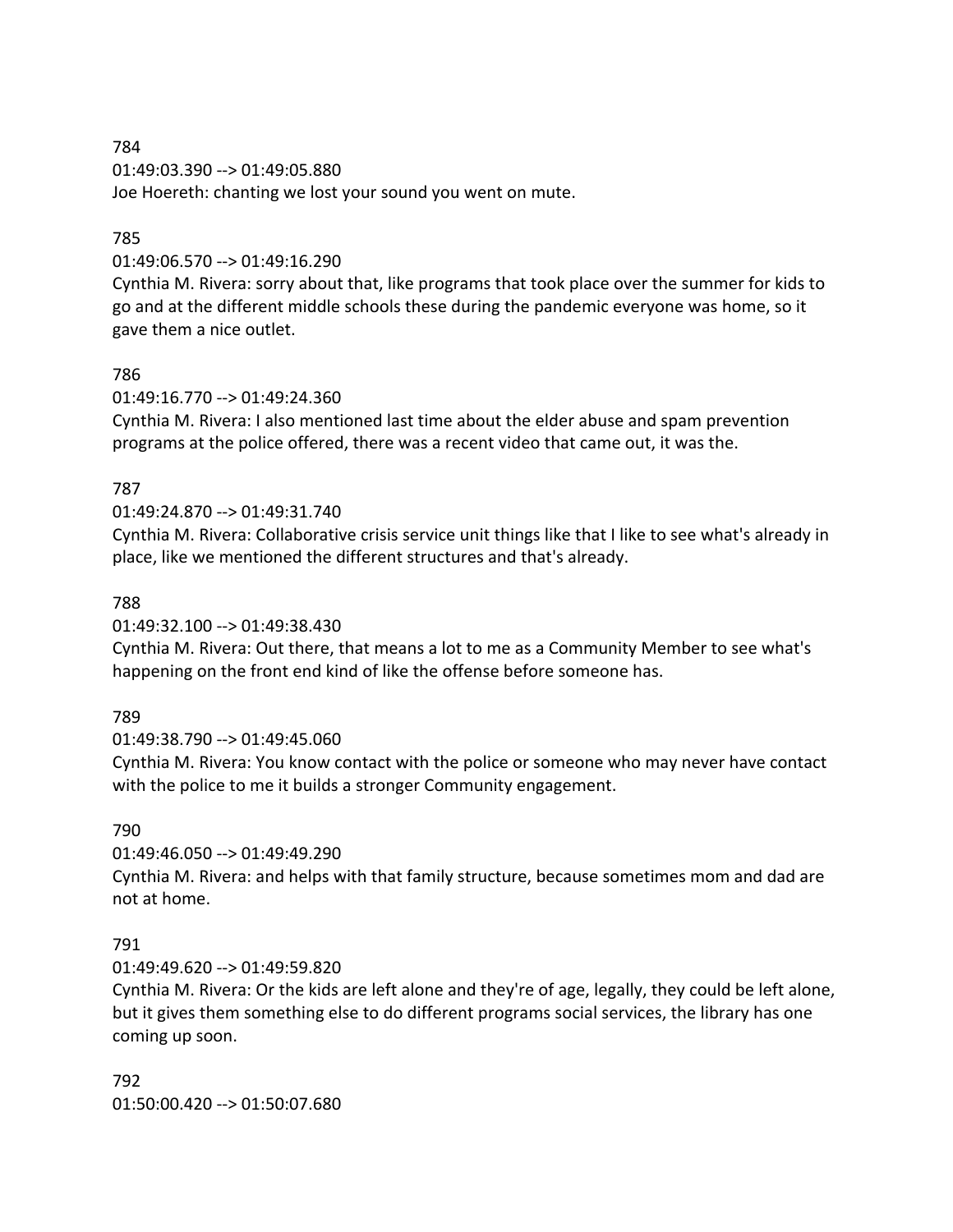Cynthia M. Rivera: And Friday, with the phones I like listening to that sometimes I pop in to hear what's going on, so and I love the guest speakers that they have on their it gets a.

### 793

#### 01:50:08.070 --> 01:50:23.040

Cynthia M. Rivera: Different Community members of voice, and you can see the them, working together with the police and but to me that helps me understand how things function more and, but it is also important for us to see like the body cams or videos or.

## 794

01:50:24.150 --> 01:50:29.730

Cynthia M. Rivera: Like I said under different leadership things may have happened that were terrible and that's important for us to know also.

### 795

01:50:31.020 --> 01:50:40.440

Cynthia M. Rivera: I like the transparency site I would definitely love more information about that and, yes, I just want to just keep an objective view of the whole thing and see both sides to have a valuable input.

#### 796

01:50:42.660 --> 01:50:45.450 Joe Hoereth: Yes, that's Thank you Cynthia that's important as well.

## 797

01:50:47.280 --> 01:50:50.160 Joe Hoereth: Marcus had his hand up from a previous.

798 01:50:51.180 --> 01:50:53.910 Joe Hoereth: Time up, but also, I noticed that.

## 799

01:50:56.520 --> 01:51:03.990

Joe Hoereth: councilmember Shaw it looked like you were about to speak at some point, so I know people have gone into the practice of raising their hands they're.

#### 800

01:51:04.530 --> 01:51:19.530

Joe Hoereth: not going to step out of this, the the flow that we have, but I wanted to acknowledge that i'm not sure when you were trying to speak and when Walter had his hand up but Walter was next so councilmember Shaw go with you after Walter just want to acknowledge that.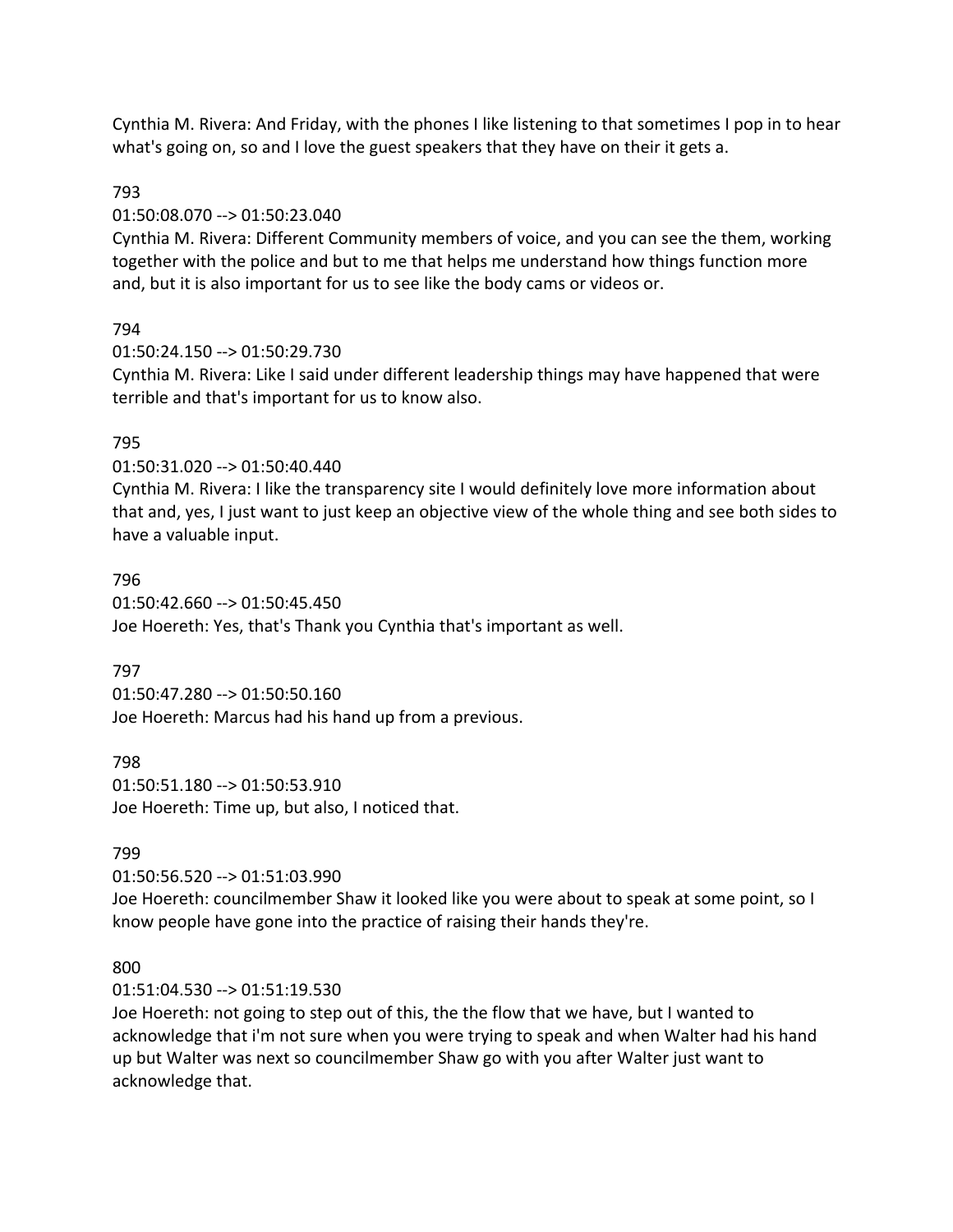#### 801

01:51:21.210 --> 01:51:30.990

Walter Blalark: Joe man can be very short really want to appreciate corey and and chief with that absolutely right, we need that information.

### 802

01:51:31.380 --> 01:51:40.740

Walter Blalark: They can give us that information and then link, though, that would be great and then I wanted to piggyback on what Marcus said, and if the Council have things that they was looking at.

### 803

01:51:41.130 --> 01:51:49.050

Walter Blalark: On that particular issue of citizen review, please let us please let that I hope that they were shared it with us thank you okay.

### 804

01:51:49.380 --> 01:51:52.740

Joe Hoereth: Thank you councilmember shot and then joshua.

### 805

01:51:53.370 --> 01:51:58.800

Toby Shaw: yeah just or disrespect to the requests are the kind of how the Council members work and things like that.

#### 806

01:51:59.370 --> 01:52:07.980

Toby Shaw: In this situation, it was really councilman Powell and councilman Dixon who were working on this with staff and with a number of other Community Members on this.

#### 807

01:52:08.550 --> 01:52:14.130

Toby Shaw: It never got to the point where it was flushed out enough to release to the full Council.

## 808

01:52:14.760 --> 01:52:26.490

Toby Shaw: So I have not seen the work that they've done i've done just some brief updates kind of sporadically for my one on ones with the city manager, but I think if we can wait till the next meeting, I think, Council and Paul can definitely provide us.

809 01:52:26.820 --> 01:52:27.720 Toby Shaw: An update.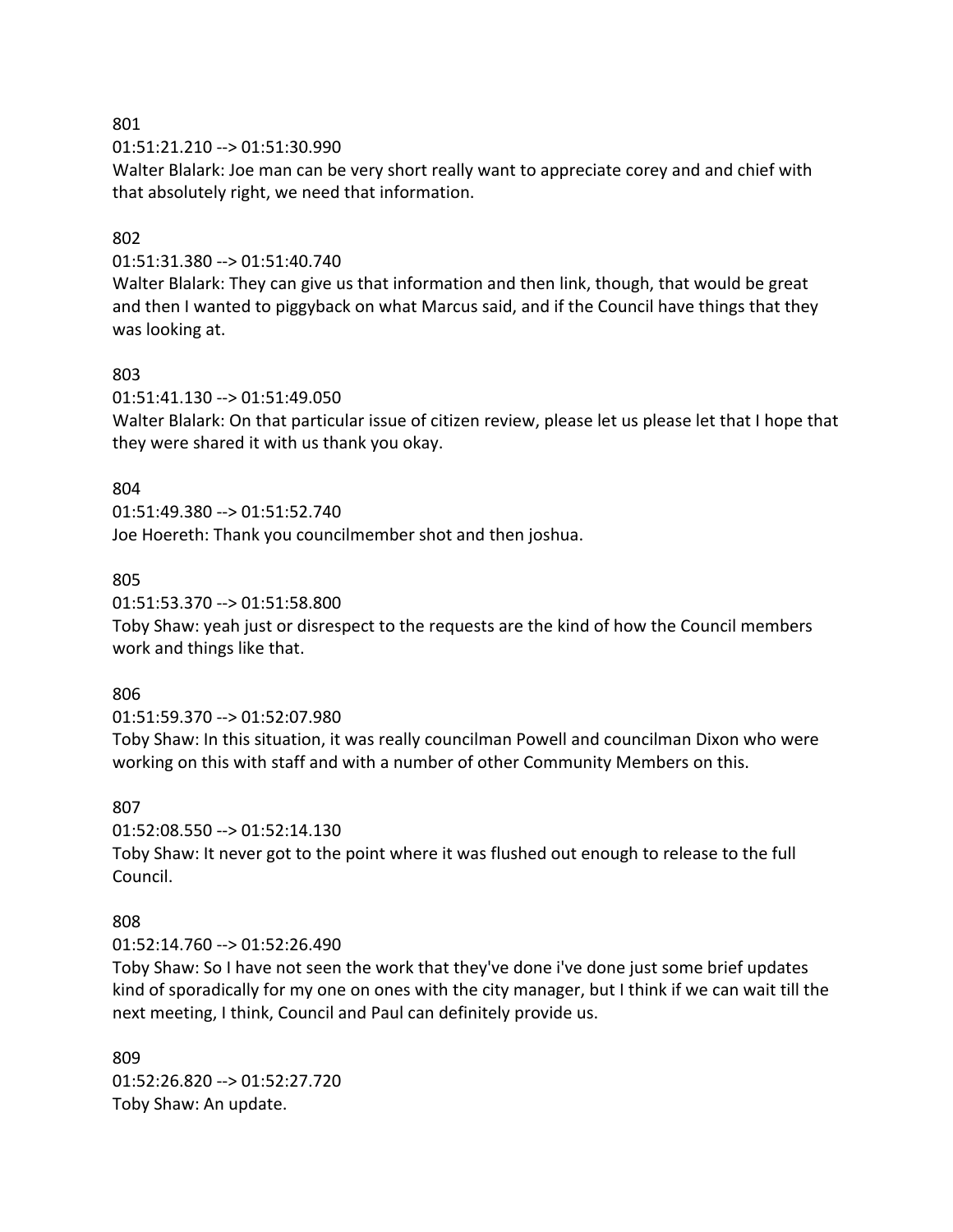### 810

#### 01:52:27.750 --> 01:52:39.480

Toby Shaw: And I think if we probably reach out offline we can kind of prep her for kind of being able to kind of maybe give us an overview of where that was that the maven we want to be a subcommittee in and of itself i'm not sure how we want to handle that.

### 811

01:52:40.200 --> 01:52:40.590 Larry Schooler, Facilitation Team: And just.

## 812

01:52:40.650 --> 01:52:47.460

Larry Schooler, Facilitation Team: wanted to let the test for snow that customer bowel apologize she had a meeting that started at 730 and had to leave early tonight.

## 813

01:52:48.750 --> 01:52:59.820 Joe Hoereth: I think councilmember Shaw that's one of the goals of this this discussion is to hear from you all, what we can compile or prepare.

### 814

01:53:01.230 --> 01:53:05.970

Joe Hoereth: For the next meeting, to help sort of springboard.

## 815

01:53:06.990 --> 01:53:13.170 Joe Hoereth: The the review that you all will be doing on this issue, go ahead.

#### 816

01:53:14.550 --> 01:53:17.100 Joe Hoereth: test scores number brockway joshua.

# 817 01:53:17.460 --> 01:53:18.480

Joshua Brockway: yeah I.

## 818

01:53:19.500 --> 01:53:26.370

Joshua Brockway: just want to echo one thing and there's to say that I don't want to lose the momentum of that working group or that group that's done that I don't want to see that.

# 819 01:53:27.060 --> 01:53:34.950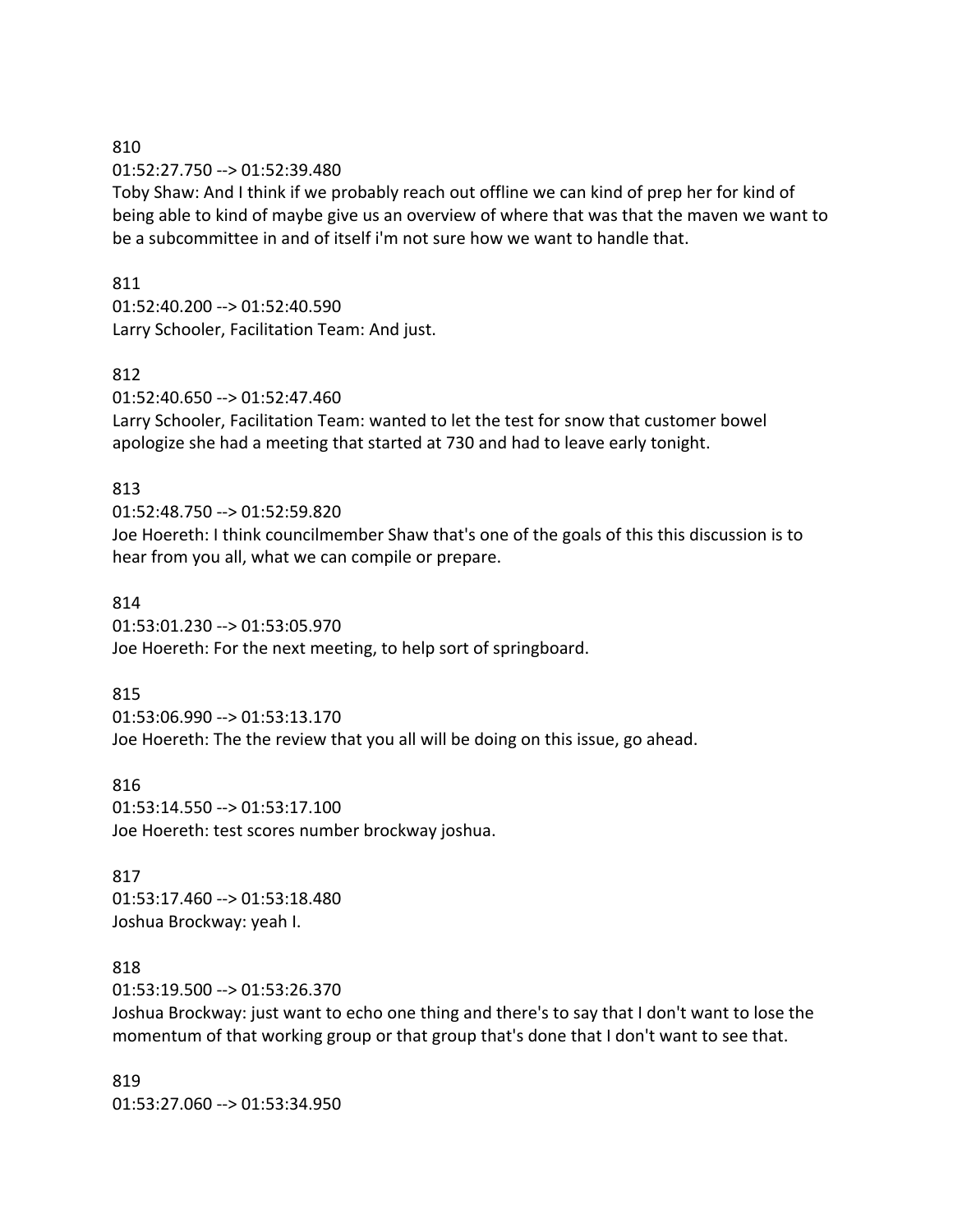Joshua Brockway: go into pause while we try to do something else, and not work in harmony with what was already in process, I think, getting that information, even if it's not.

## 820

## 01:53:36.390 --> 01:53:44.730

Joshua Brockway: A documented policy and procedures, yet, but to see the framework is important, the one piece that's hard and accountability is this is my second point.

# 821

# 01:53:45.870 --> 01:53:56.850

Joshua Brockway: We can talk about policy and procedures as as kind of one document right that that we're accountable to those things, and those are the transparent accountabilities there's a third kind of a morphosis.

# 822

## 01:53:58.410 --> 01:54:03.870

Joshua Brockway: category of things that goes on, when we talk about policing and other things and that's the best practices.

# 823

### 01:54:04.290 --> 01:54:09.780

Joshua Brockway: Language right and and all of us have that best practice language in our fields in some shape or form and.

# 824

# 01:54:10.350 --> 01:54:17.070

Joshua Brockway: depending on who you talk to, or which organization, you talk to, they have a different set of best practices so i'd like to hear.

# 825

# 01:54:17.610 --> 01:54:26.910

Joshua Brockway: Particularly or see information about how the department, the city manager understand and determine what those best practices are i'd like to that's a kind of.

# 826

# 01:54:28.110 --> 01:54:40.650

Joshua Brockway: piece that well, it can fit this category, but it's not necessarily published it's can be argumentative have different opinions in a variety of sectors, and so I think understanding how our.

# 827

# 01:54:42.090 --> 01:54:48.240

Joshua Brockway: How our police force and city manage those questions of best practices is another key piece of information we need.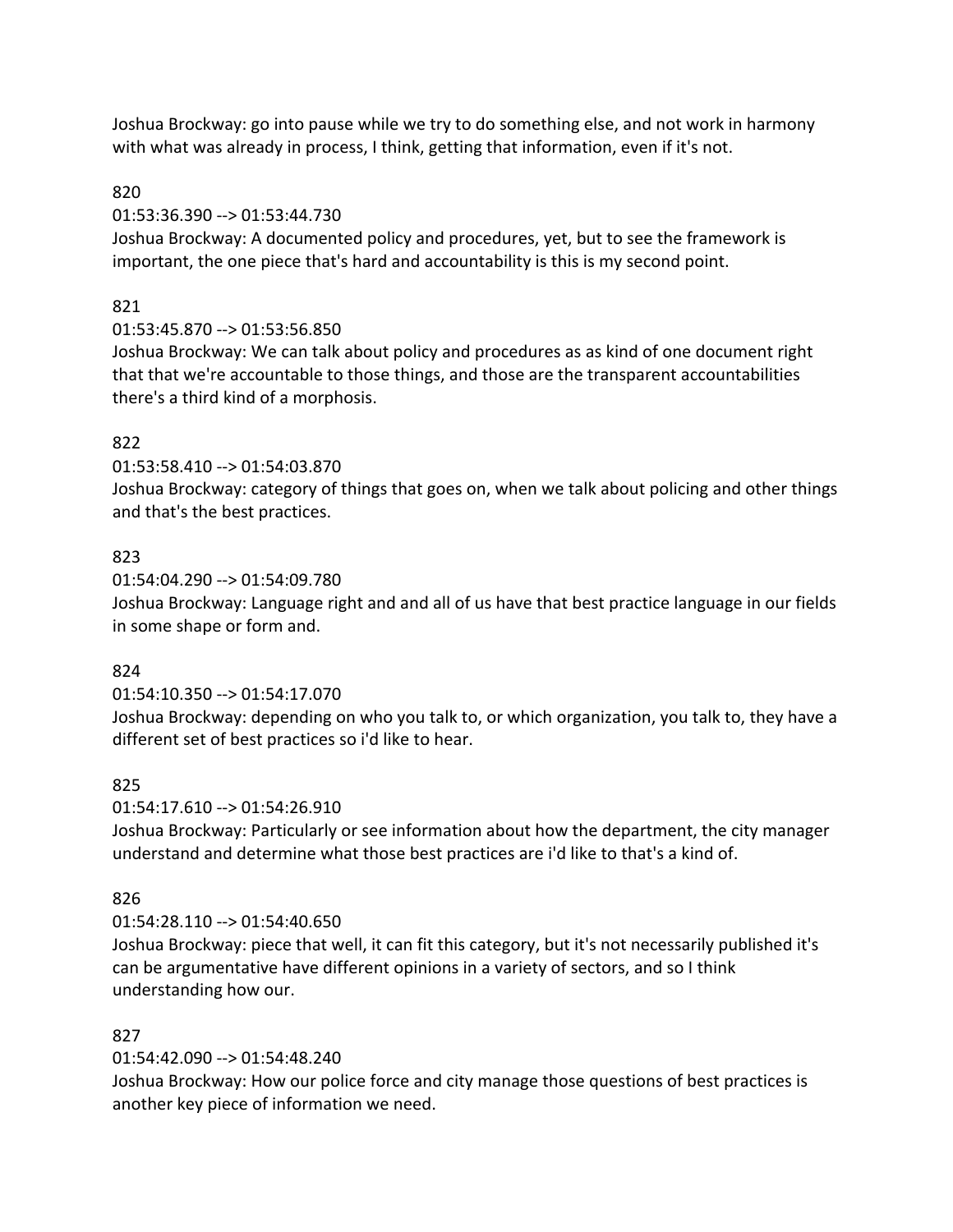828 01:54:50.190 --> 01:54:56.160 Joe Hoereth: Thank you joshua i'm noting that at 754 and there's some folks who.

#### 829

01:54:57.660 --> 01:55:04.980

Joe Hoereth: haven't spoken yet, and so I want to just invite them to you know share an opinion raise a question.

#### 830

01:55:07.200 --> 01:55:11.790 Joe Hoereth: share their thoughts, even if you're digesting think aloud with us.

#### 831

01:55:12.990 --> 01:55:16.380 Joe Hoereth: Just invite folks in to participate, anyone who hasn't spoken yet.

#### 832

01:55:26.760 --> 01:55:28.740 Joe Hoereth: Joe I see your hand raised.

833 01:55:30.660 --> 01:55:32.880 Joe Hoereth: Oh i'm sorry Shimon.

834 01:55:33.930 --> 01:55:34.740 Joe Hoereth: Like he was first.

835 01:55:36.030 --> 01:55:36.570 Joe Hoereth: going to i'm.

#### 836

01:55:37.200 --> 01:55:53.790

Shimon Blanchard: Sorry, no, I was gonna speak to the accountability piece, for me, accountability, to ensure that the proper procedures and things are in place or follow, and then there should be consequences of their not neither the consequences should match the violations that committed.

837 01:55:56.580 --> 01:55:59.940 Joe Hoereth: So you're saying it would be important to understand what the.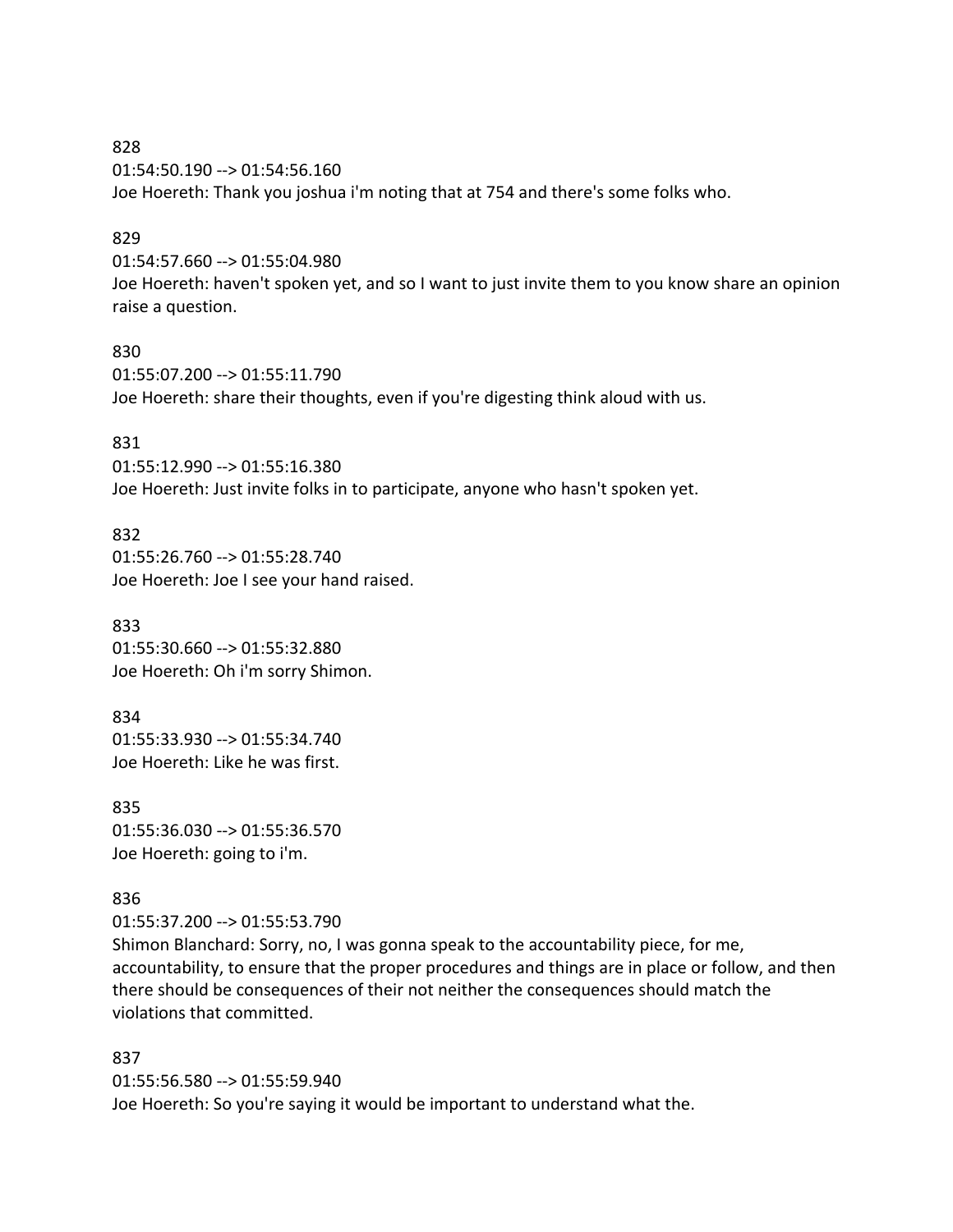838 01:56:01.110 --> 01:56:05.610 Joe Hoereth: what the consequences are of a particular disciplinary action like.

839 01:56:05.640 --> 01:56:06.270 Shimon Blanchard: What worked.

840 01:56:06.420 --> 01:56:07.950 Joe Hoereth: What the punishment will be basically.

841 01:56:08.640 --> 01:56:09.000 Okay.

842 01:56:10.290 --> 01:56:10.680 Joe Hoereth: gotcha.

843 01:56:12.360 --> 01:56:12.900 The jewel.

844 01:56:15.120 --> 01:56:17.820 LeJewel Crigler: Actually, Shimon pretty much took what I wanted to.

845 01:56:17.820 --> 01:56:18.510 say.

846 01:56:20.940 --> 01:56:26.970 LeJewel Crigler: That i'm totally in agreement with what he is saying, basically, what everybody has said.

847 01:56:28.110 --> 01:56:38.370 LeJewel Crigler: I think we need to see those things to get a better picture of what we're actually looking at, and you know exactly you know, of course.

848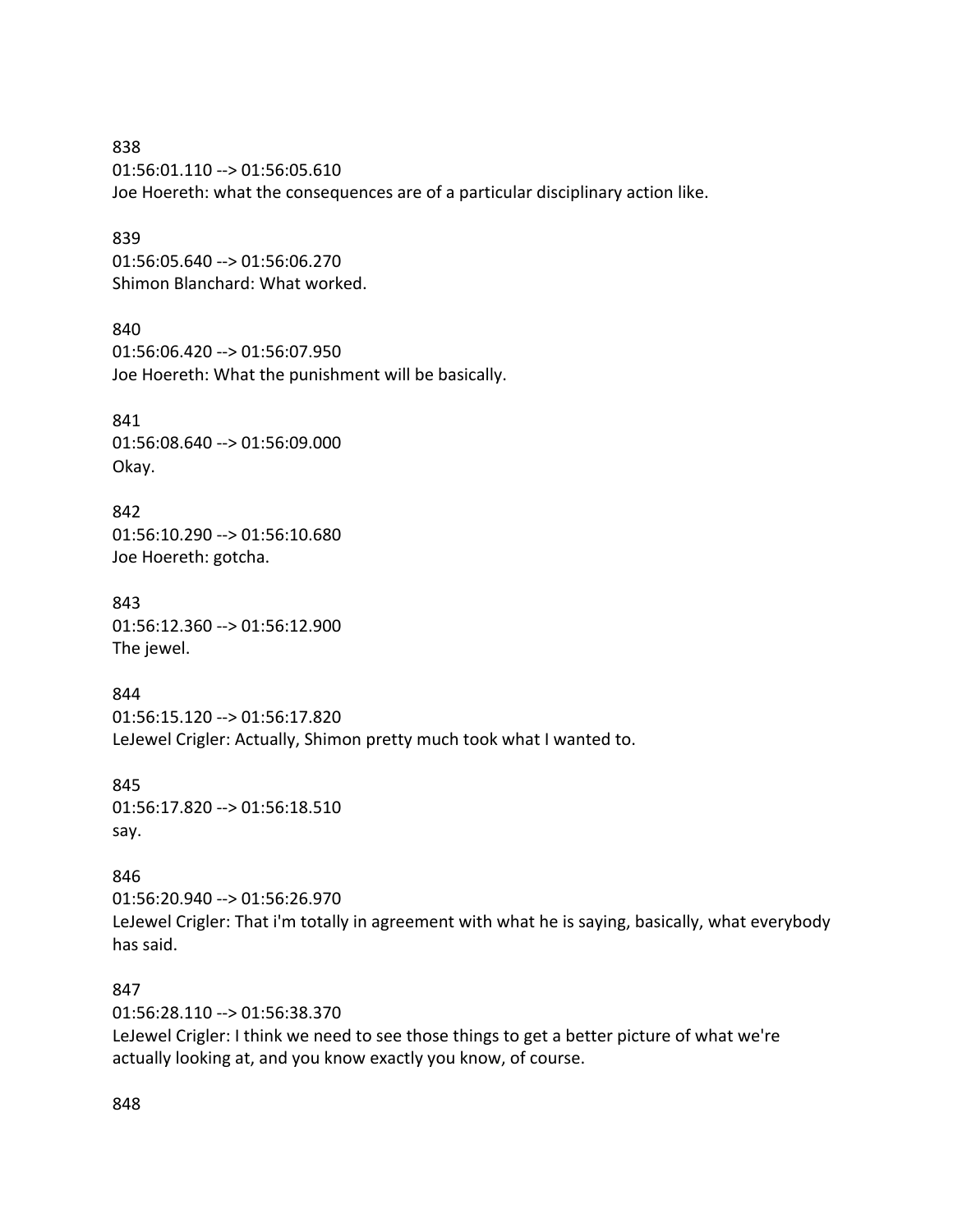01:56:39.030 --> 01:56:56.940

LeJewel Crigler: We know or we'll see what the policy is, but how they're actually operating you know, we need to see that information, and I think that's where you know we're able to really take and do the true work and make that judgment, if you want to say judgment.

#### 849

01:56:58.260 --> 01:57:04.080

LeJewel Crigler: or give that assessment of what we think where there needs to be changed or correction.

850 01:57:05.280 --> 01:57:05.700 LeJewel Crigler: So.

851 01:57:06.750 --> 01:57:07.350 LeJewel Crigler: that's just my.

852 01:57:07.980 --> 01:57:10.260 Joe Hoereth: Thanks to Karen.

853 01:57:11.790 --> 01:57:12.870 Karen Arreola (she/her/hers): hey Oh, thank you.

# 854

01:57:13.200 --> 01:57:28.410

Karen Arreola (she/her/hers): um so in terms i'm going to step back into accountability um to me it's it's acknowledgement in the first place so society in itself is moving forward in terms of like an eight bias, we all have an eight bias implicit bias.

## 855

01:57:29.490 --> 01:57:33.330 Karen Arreola (she/her/hers): or just confirmation bias, all of these societal.

## 856

01:57:34.530 --> 01:57:46.020

Karen Arreola (she/her/hers): Structures happenings that the police, maybe not is on the same page at the time, right now, so to me that that's step one is acknowledgement.

857 01:57:47.040 --> 01:57:54.000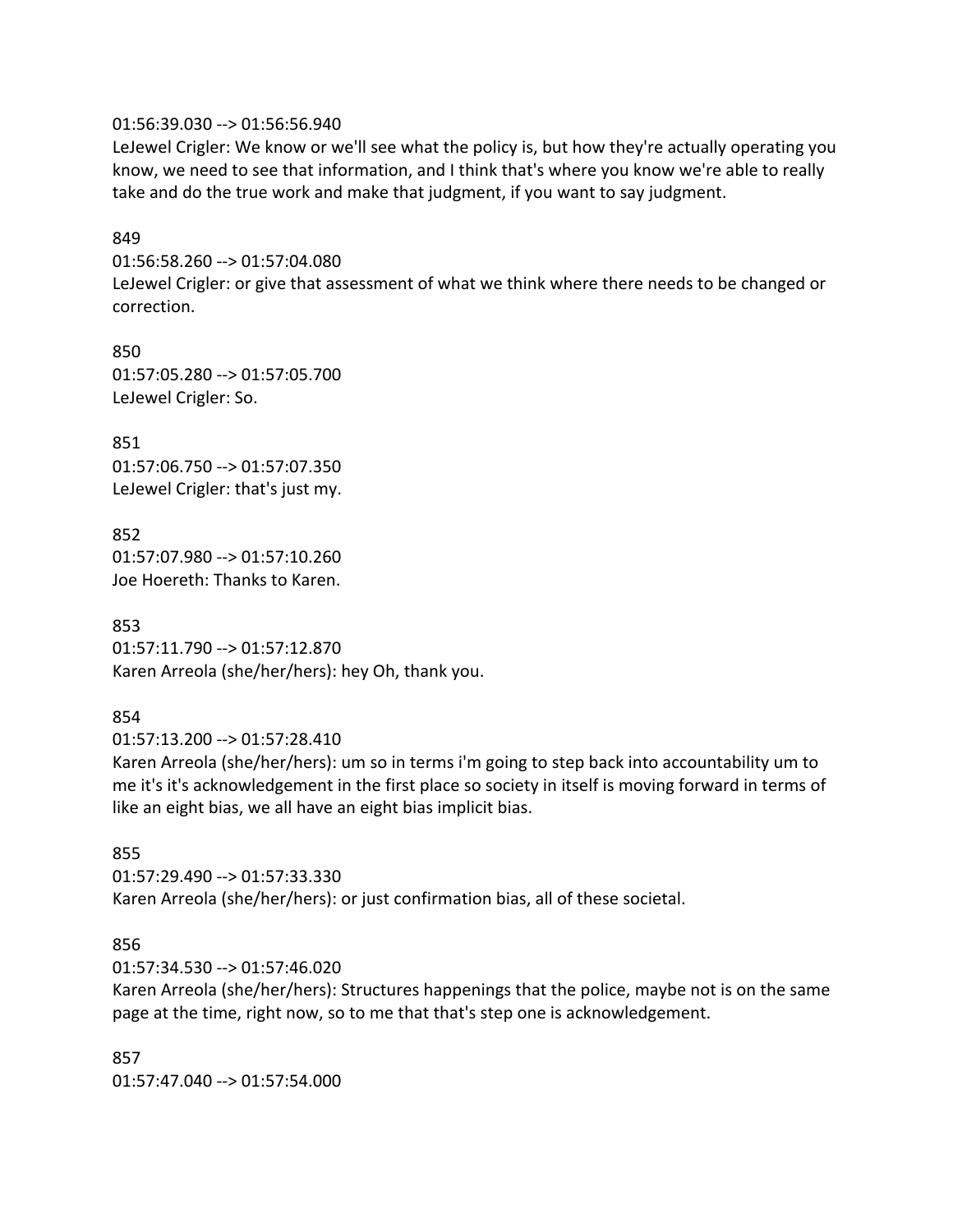Karen Arreola (she/her/hers): Of of the history of policing and where we are, as a society where the rest of society is moving forward.

# 858

01:57:54.960 --> 01:58:06.690

Karen Arreola (she/her/hers): And, seeing that as a parallel on the police firemen would me obviously great that taking place and training and policy and moving forward, we also fantastic so.

# 859

01:58:07.170 --> 01:58:16.350

Karen Arreola (she/her/hers): i'm just want to touch base on on acknowledgement, as the first step for for accountability and then you know policy or that today.

## 860

01:58:19.680 --> 01:58:22.440 Joe Hoereth: Thank you, thank you can i'm Marcus.

## 861

01:58:23.670 --> 01:58:24.660 Joe Hoereth: And then aubrey.

## 862

01:58:26.100 --> 01:58:32.160

Marcus"The People's Champ" Banner: Let me say over the past couple years our department has made great strides moving in the right direction.

## 863

01:58:33.270 --> 01:58:42.450

Marcus"The People's Champ" Banner: I find myself in a position where I get tagged this this anti police guide, but those who know me know the problem is, I have to say what's not.

## 864

01:58:43.740 --> 01:58:53.520

Marcus"The People's Champ" Banner: Right our police department, yes they're doing a lot of great things right there's a lot of unseen things that aren't being addressed, and those are where the problems are.

## 865

01:58:54.030 --> 01:58:59.340

Marcus"The People's Champ" Banner: i'll give you another prime example about our own city, right here, you can Google it and do some research.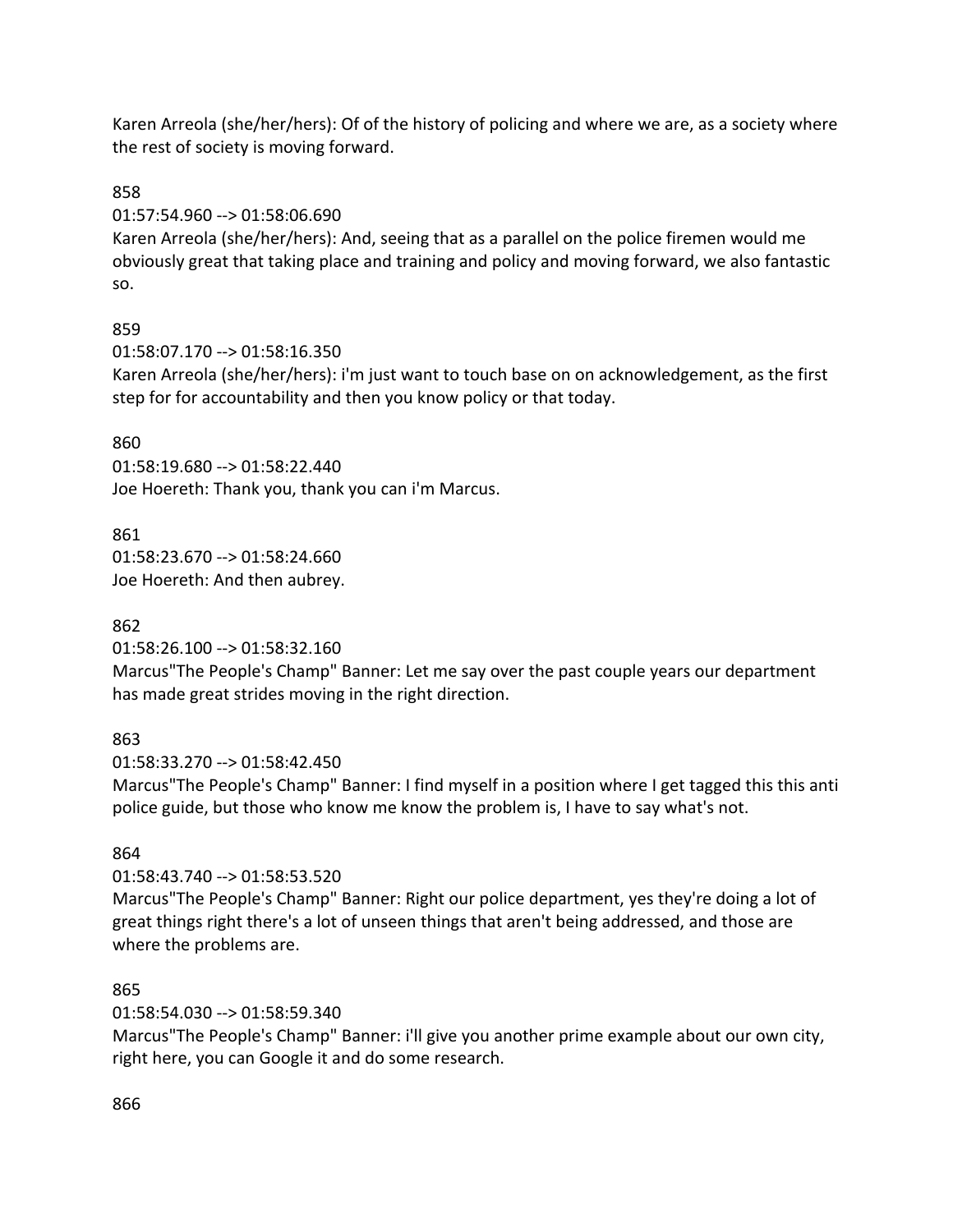### 01:59:00.090 --> 01:59:11.850

Marcus"The People's Champ" Banner: We had an officer named Dr Christopher Dar, this is a some years ago, anyway, his father used to be a police officer retired and work security at a hotel in Elgin.

### 867

01:59:12.600 --> 01:59:22.740

Marcus"The People's Champ" Banner: Fight broke out his father they're getting beat up somehow somebody called officer Dar who was off duty came to the same.

#### 868

01:59:23.250 --> 01:59:33.600

Marcus"The People's Champ" Banner: And started beating people in the back of the police cars, now the only person, where he was held accountable later on down the road.

#### 869

01:59:34.050 --> 01:59:40.440

Marcus"The People's Champ" Banner: But it does one of the people that he beat up with a white guy whose family had some money to hire an attorney to prosecute.

### 870

#### 01:59:41.010 --> 01:59:48.600

Marcus"The People's Champ" Banner: Now there's a handful of black guy who got beat up that night to which nobody ever heard of right so also Dora eventually.

#### 871

## 01:59:49.380 --> 02:00:01.980

Marcus"The People's Champ" Banner: allowed him to resign right so here's the accountability factor, they allow them to resign instead of firing him for what he did so I won't go on his his record right as far as being fired from a department.

#### 872

## 02:00:04.770 --> 02:00:17.700

Marcus"The People's Champ" Banner: And he was charged now, the problem is he was held semi accountable, but what about the other officers who are on the same who allow them to go into the back of their vehicles and beat people.

#### 873

## 02:00:18.150 --> 02:00:26.670

Marcus"The People's Champ" Banner: Right once you place handcuffs on somebody you're not accountable for those individuals and there will be our city did not hold any of those officers.

874 02:00:27.720 --> 02:00:40.890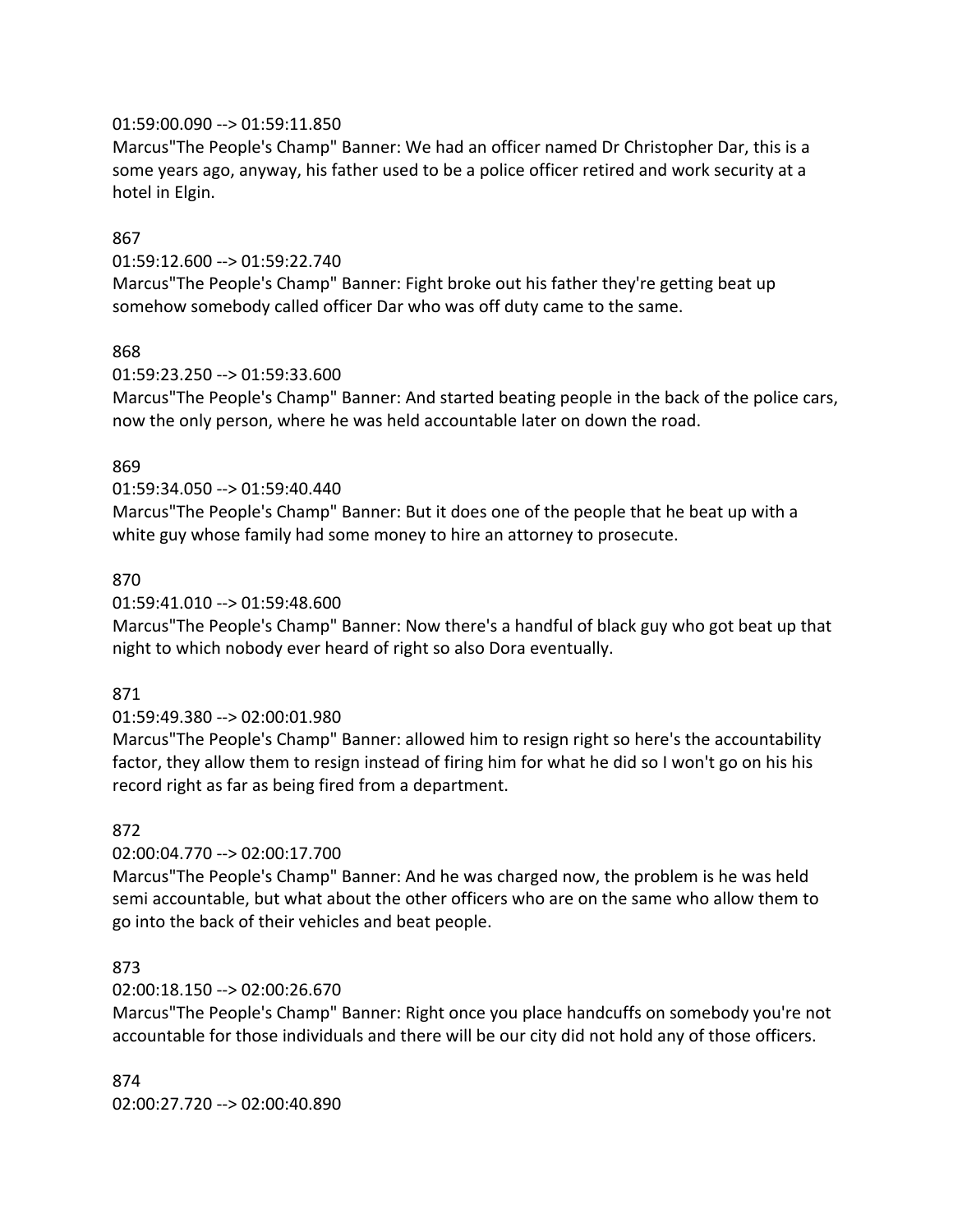Marcus"The People's Champ" Banner: So we can't get distracted by what is shown what we follow these policies we follow these procedures we held this person accountable it's the things that aren't being done the things on the people aren't being held accountable.

## 875

## 02:00:46.560 --> 02:00:53.700

Joe Hoereth: Thanks Marcus will have aubrey be our our last comment on this thread and then Larry will wrap this up.

# 876

## 02:00:55.710 --> 02:01:14.940

Aubree Flickema she/her: yeah I think i'm just echoing some of what's been said um I think that when it comes to accountability, the foundation of accountability is good policy it's good procedures it's good Community practices it's everything that we've talked about here, but.

### 877 02:01:16.020 --> 02:01:16.710 Aubree Flickema she/her: I.

## 878

## 02:01:17.850 --> 02:01:30.930

Aubree Flickema she/her: And some of this has been stated right it's you know there's best practices, I think i'm interested in hearing what happens when someone steps outside of those best practices and steps outside of those procedures outside of those policies and.

## 879

# 02:01:31.980 --> 02:01:44.250

Aubree Flickema she/her: You know what happens there, how are those people held accountable and how is that stated to the Community that's being served by those people in a way that is appropriate and obviously we want to be respectful of.

# 880

# 02:01:45.120 --> 02:01:53.100

Aubree Flickema she/her: everybody's you know personal privacy there, but how, how is the Community hearing that that is that that's happening and I I.

## 881

# 02:01:54.180 --> 02:02:04.920

Aubree Flickema she/her: opened the transparency website, just now, I did a quick Google search and was able to review that I think it's great, but I as i've lived in Elgin, for I mean.

882 02:02:06.360 --> 02:02:27.210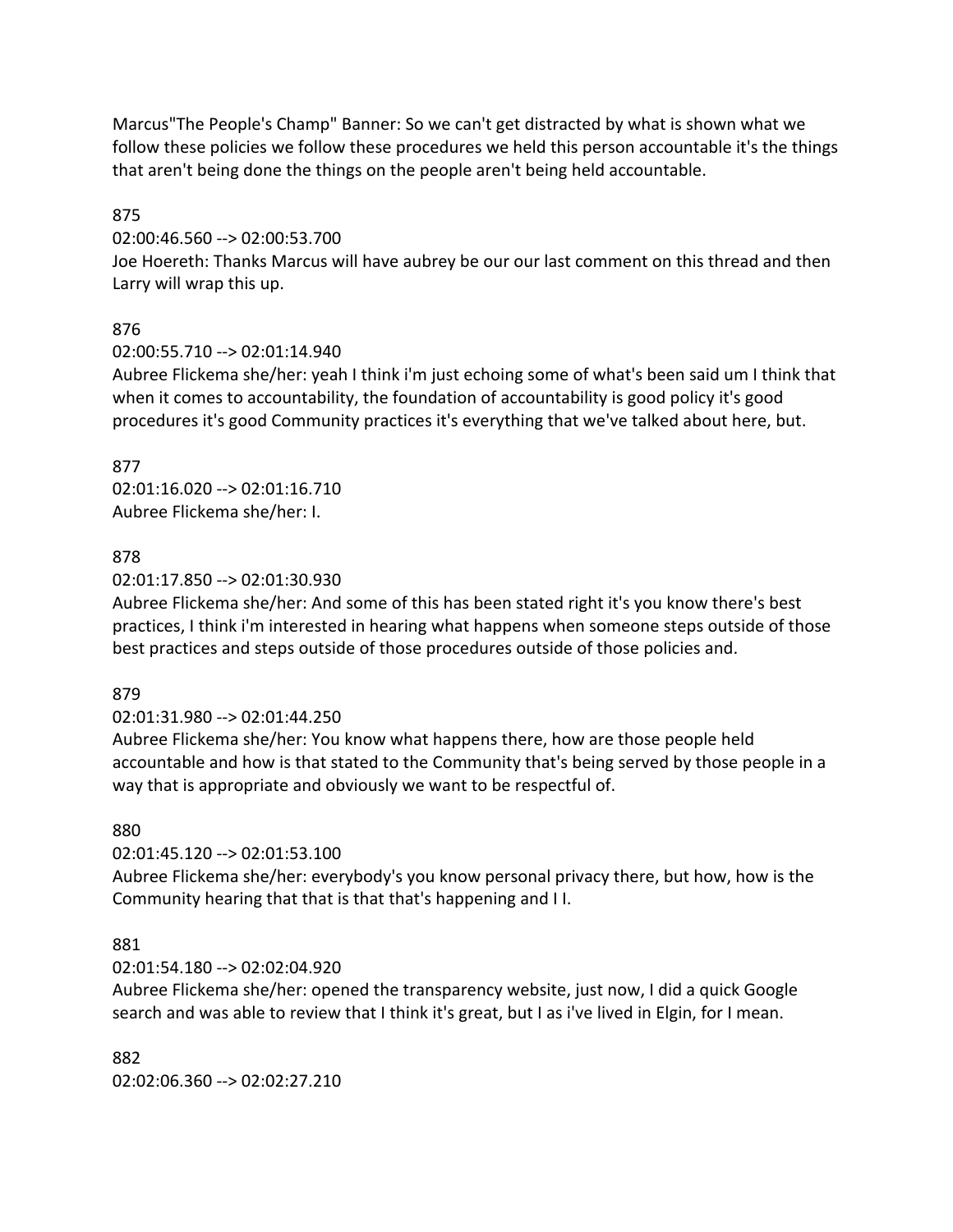Aubree Flickema she/her: Better part of a decade now, and I, this is the first time i've heard about that, so I think good transparency, good policy, how is that clearly stated, and how are we stating what happens in the in betweens how are we letting our Community Members know when those best practices are not.

### 883

02:02:28.320 --> 02:02:33.030

Aubree Flickema she/her: being followed and so that's data that I would be interested in getting is.

### 884

### 02:02:34.110 --> 02:02:43.170

Aubree Flickema she/her: You know what are some of those accountability measures How does that process get initiated and then even how that's reported out on would be something that would be important for me to hear.

### 885

02:02:46.380 --> 02:02:48.030 Joe Hoereth: So Kevin I see you have your hand up.

### 886

02:02:49.050 --> 02:02:54.600

Joe Hoereth: And we're just about to wrap up so i'll call on you, but maybe you could make it brief if possible.

## 887

02:02:56.850 --> 02:03:01.740 Kevin Joshua: yeah it'll be brief, I think, just to get my perspective of accountability and real quickly.

#### 888

02:03:02.940 --> 02:03:08.490

Kevin Joshua: I think accountability also is about the structure and the purpose of police in our society so.

## 889

02:03:09.360 --> 02:03:16.140

Kevin Joshua: A lot of the things that i'm doing is looking at like the results of what it looks like to increase the budget of the police department.

890 02:03:16.980 --> 02:03:32.070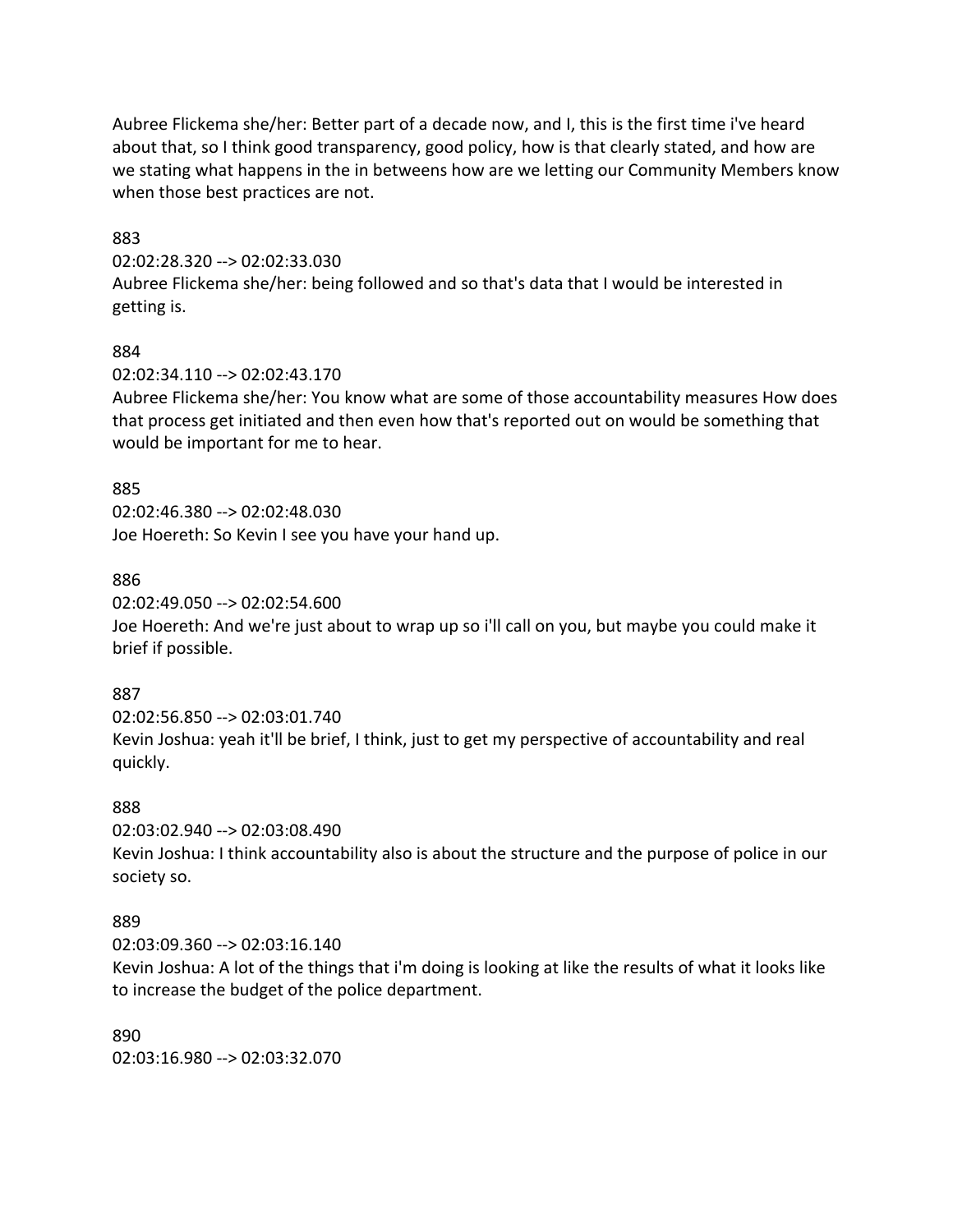Kevin Joshua: I sincerely believe that if if we are giving money to the police department and and it's increasing every year and the results of a society are still the same if not worse, such as some of the crime has evolved into.

891

02:03:32.880 --> 02:03:43.950

Kevin Joshua: domestic abuse cases it's transformed, you know I think accountability also means defending what we see is necessary and so it's just how.

### 892

02:03:44.580 --> 02:03:52.740

Kevin Joshua: Holding accountable how the police use the resources in our society and seeing if the results that we are investing in are the results that we are expecting.

#### 893

02:03:55.980 --> 02:04:05.970

Joe Hoereth: Thank you Kevin for that and Larry i'm going to turn it over to you to talk about how we can what might happen the next meeting based off of everything we've heard today.

#### 894

02:04:07.530 --> 02:04:13.590

Larry Schooler, Facilitation Team: i'm pausing first of all to thank Joe for great facilitation there and norma earlier in the night.

#### 895

02:04:14.130 --> 02:04:21.570

Larry Schooler, Facilitation Team: And there's an unsung hero in all of this, that you all may not know very much about you might have heard from her once but the person.

#### 896

02:04:22.050 --> 02:04:33.600

Larry Schooler, Facilitation Team: Who has been capturing all this information is named sheila Brown and she probably has the most important job of all of us, because she has taken this robust discussion.

## 897

#### 02:04:34.140 --> 02:04:49.770

Larry Schooler, Facilitation Team: and put it to paper and that way we will be able to track all of the things that came up during this important conversation so acknowledging sheila for the great work, which I can see i'm not just saying that I can actually see the notes, so thank you for that.

### 898 02:04:51.210 --> 02:04:52.560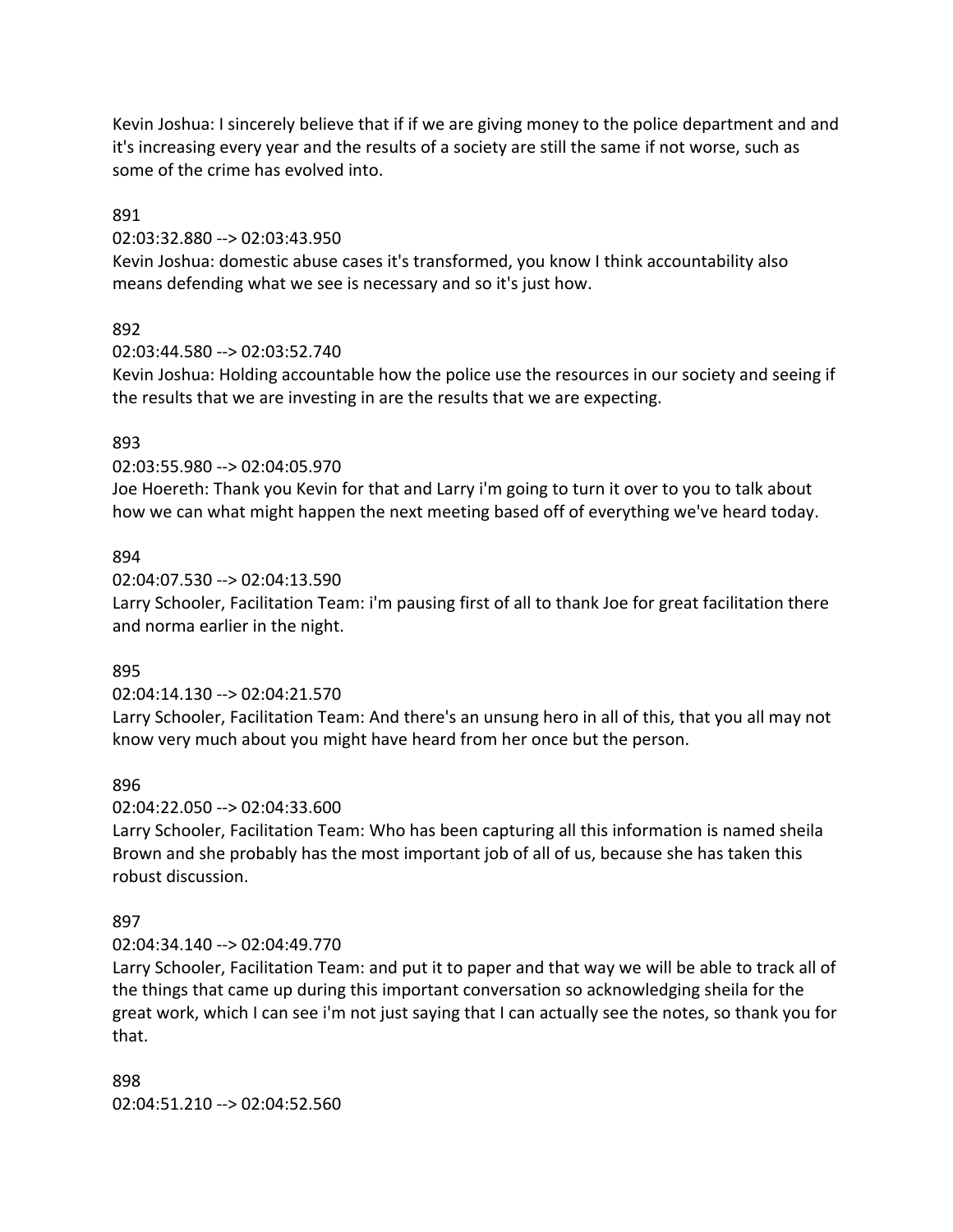Larry Schooler, Facilitation Team: One thing that I think will be.

899

02:04:54.180 --> 02:05:01.740

Larry Schooler, Facilitation Team: very useful in our next meeting, based on what i've heard tonight is for councilman Pal in conjunction with chief lally.

## 900

## 02:05:02.280 --> 02:05:11.820

Larry Schooler, Facilitation Team: Maybe Cory battles and anyone else who's been involved in that citizens review conversation to provide us kind of a little bit of an overview as to.

## 901

02:05:12.450 --> 02:05:19.350

Larry Schooler, Facilitation Team: Where that conversation started and where it landed and then perhaps where the task force could pick it up from there.

## 902

02:05:20.130 --> 02:05:31.770

Larry Schooler, Facilitation Team: I also think we had a number of requests for information that I heard individual Task Force Members make, and so I think it's incumbent upon the facilitation team to take a full inventory.

## 903

02:05:32.190 --> 02:05:39.510

Larry Schooler, Facilitation Team: And then work with both the chief the city manager and others to determine the best way to bring that information to you.

## 904

02:05:39.960 --> 02:05:50.340

Larry Schooler, Facilitation Team: Given that we have you all, for you know four hours a month this point two hours every couple of weeks I think we'll try to do our best use our best judgment to decide.

## 905

## 02:05:51.360 --> 02:06:05.220

Larry Schooler, Facilitation Team: When it's best for something to be discussed in the meeting as compared to when it can be shared with you in writing, I think a lot of what we heard you all asked for tonight needs to be discussed in the meeting, and this is certainly not an attempt to.

906 02:06:06.990 --> 02:06:16.380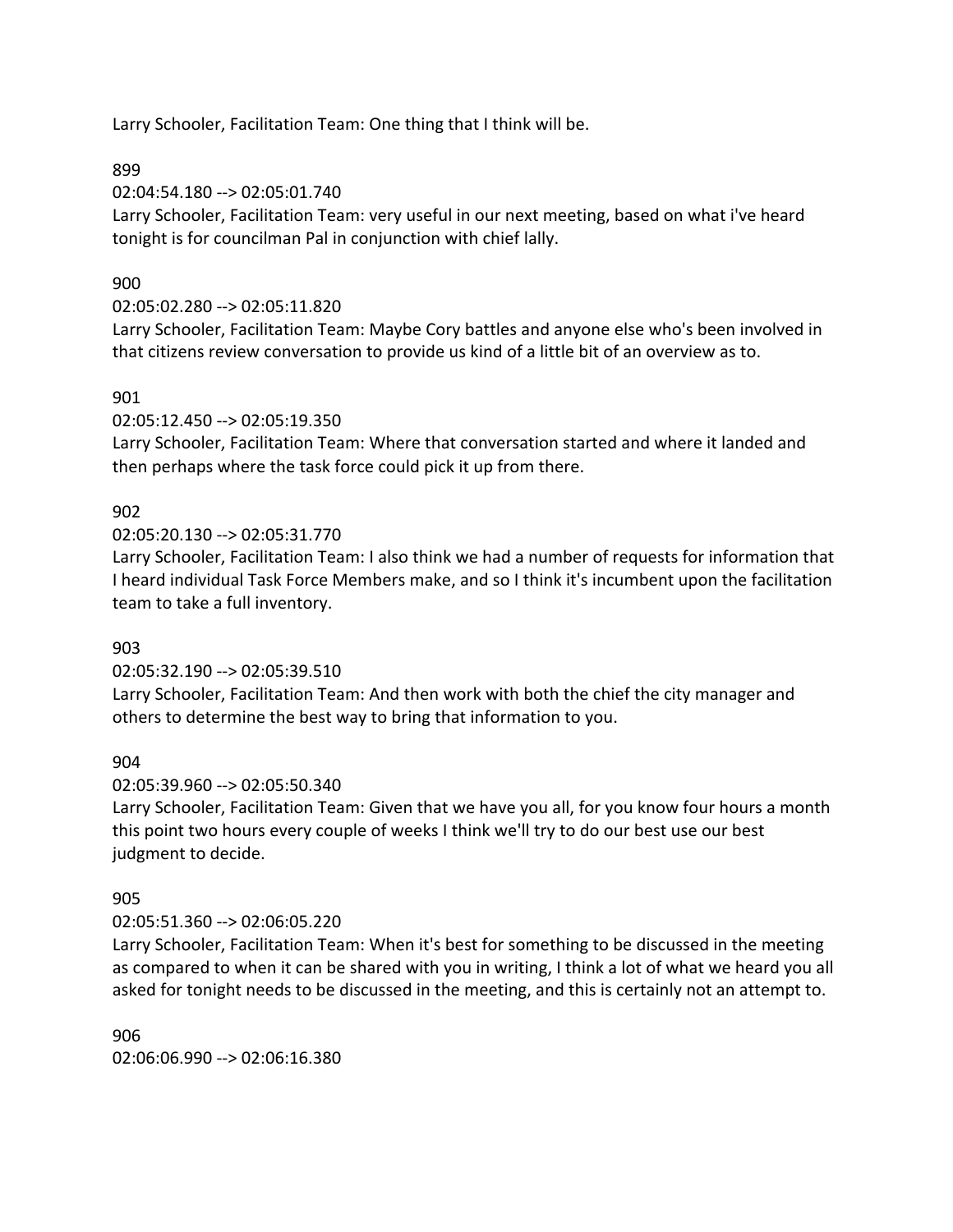Larry Schooler, Facilitation Team: shield any information from anyone, but we do want to make sure that we make highest and best use of our time together for discussion and deliberation and the like so.

### 907

### 02:06:17.070 --> 02:06:25.680

Larry Schooler, Facilitation Team: that's what the facilitation team will tackle in the next few days it's just the best way to use the time to get at the questions that you all have.

## 908

## 02:06:26.280 --> 02:06:39.030

Larry Schooler, Facilitation Team: And in full transparency, it may take at least two more meetings to get to a place where we feel like we've dealt with all of the things that this group wants to do with on this topic.

## 909

### 02:06:40.410 --> 02:06:50.760

Larry Schooler, Facilitation Team: Just in reference to process our goal is to send you all summaries of your meetings as quickly as possible after they end so it won't be the official minutes.

### 910

02:06:51.120 --> 02:06:58.590

Larry Schooler, Facilitation Team: But we're hoping that we can turn around a summary to you relatively quickly, and then we hope to have agendas to you for your meetings.

## 911

02:06:58.890 --> 02:07:05.820

Larry Schooler, Facilitation Team: About a week in advance, so that you can give us any feedback on them and then we can revise them accordingly will also try to meet with.

## 912

#### 02:07:06.570 --> 02:07:19.470

Larry Schooler, Facilitation Team: chair kriegler vice chair cordova and spokesperson lark in the next few days, to determine best steps for us to take with them, and I see denise's hand real quickly Denise a few good.

## 913

## 02:07:20.430 --> 02:07:30.930

Danise Habun: I had two things I wanted to propose to the group one is is would it be possible to meet more frequently than any other than every other week.

#### 914

02:07:31.830 --> 02:07:48.840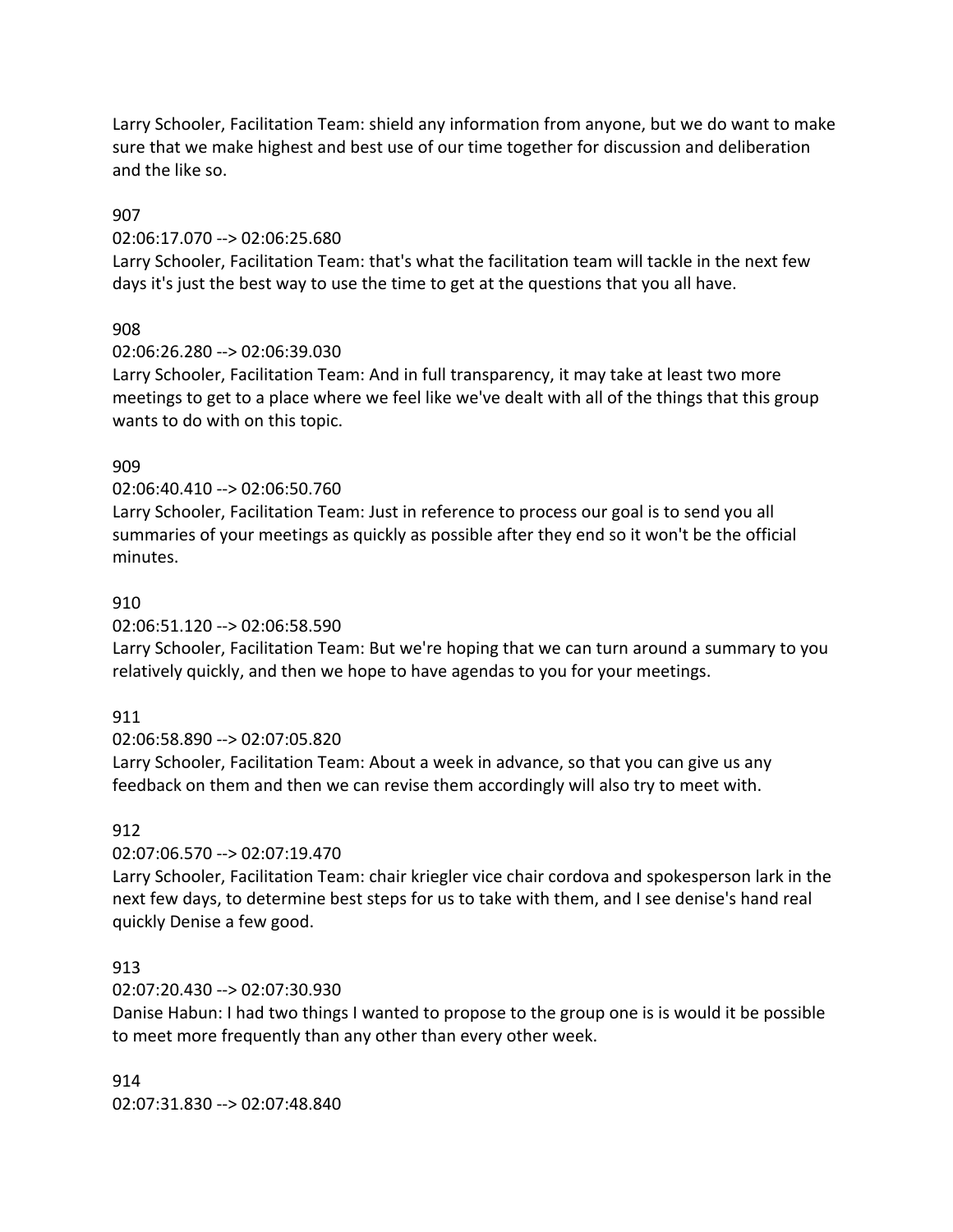Danise Habun: This is something to ponder because we do have a lot of work we are a talkative group very passionate and and there are so many things to do so, I want to throw it out to the group to think on, you know that we can meet every week.

915

02:07:50.700 --> 02:07:58.800

Danise Habun: Or, more frequently than what we have set up that's one, the second is, I want to put a call out there, can we meet in person.

916 02:08:00.000 --> 02:08:02.520 Danise Habun: Soon, maybe our next meeting.

917

02:08:04.530 --> 02:08:08.130 Larry Schooler, Facilitation Team: Well, both suggestions are appreciated, I think that.

# 918

02:08:09.540 --> 02:08:10.800 Larry Schooler, Facilitation Team: Part of the.

## 919

02:08:12.300 --> 02:08:22.440

Larry Schooler, Facilitation Team: equation, as it relates to in person, obviously relates to the pandemic and we certainly are cognizant of both the benefits of meeting in person and.

## 920

02:08:23.130 --> 02:08:35.070

Larry Schooler, Facilitation Team: The need to attend to public health and safety there's also just the logistics of our team getting to Elgin so all of that is to say that we will certainly.

# 921

02:08:36.120 --> 02:08:54.660

Larry Schooler, Facilitation Team: be open to the task force desires there, I think it would be very difficult for us to be in person, a week from today, if not impossible, so I apologize if that's a disappointment, but that's just you know the reality of the way that the facilitation team is set up.

922 02:08:56.340 --> 02:08:56.910 Larry Schooler, Facilitation Team: A bigger pardon.

923 02:08:58.710 --> 02:09:00.060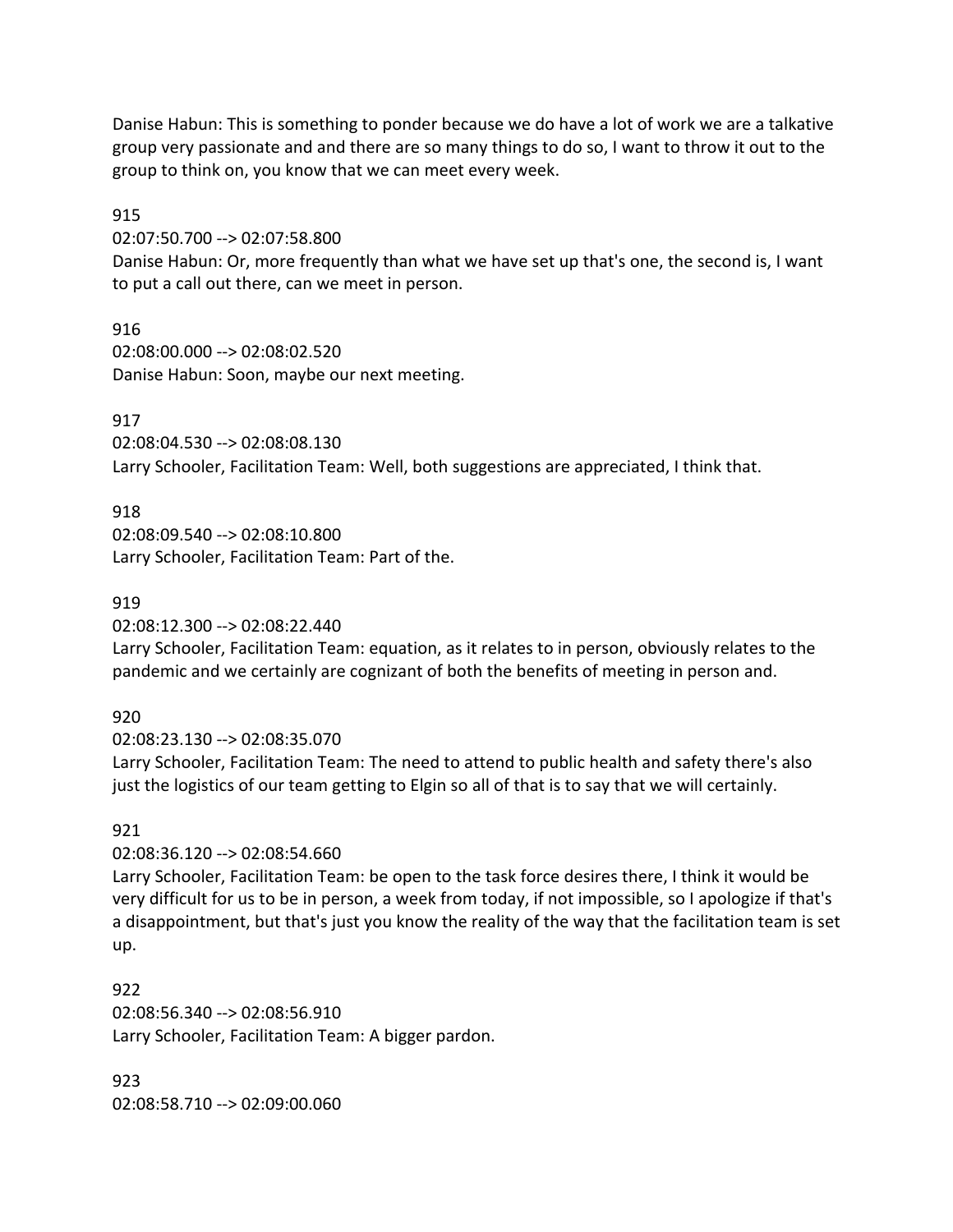Marcus"The People's Champ" Banner: me table for whoa.

924

02:09:01.110 --> 02:09:06.090

Larry Schooler, Facilitation Team: Yes, did you mean table it to vote now or did you mean to take a vote at a subsequent meeting.

### 925

02:09:06.630 --> 02:09:10.860 Marcus"The People's Champ" Banner: yeah take a vote today about meeting in person, so that we can get into it.

926 02:09:11.880 --> 02:09:12.360 Larry Schooler, Facilitation Team: Okay.

927 02:09:14.310 --> 02:09:14.610 Danise Habun: yeah.

928 02:09:15.060 --> 02:09:23.190 Larry Schooler, Facilitation Team: You may that's that's certainly possible I see kevin's hand I didn't know if he wanted to speak to this or not.

929 02:09:24.150 --> 02:09:25.380 Larry Schooler, Facilitation Team: I just had a question.

930

02:09:25.500 --> 02:09:37.830

Kevin Joshua: I just had a question regarding I know that we can't have discussions like that around you know via email, but is it okay to send information to each other, like studies statistic backs.

931 02:09:38.070 --> 02:09:38.970 Kevin Joshua: stuff like yeah but.

### 932

02:09:39.480 --> 02:09:45.840

Larry Schooler, Facilitation Team: The the way to do it in compliance with open meetings will be either to send it to myself norma or Joe.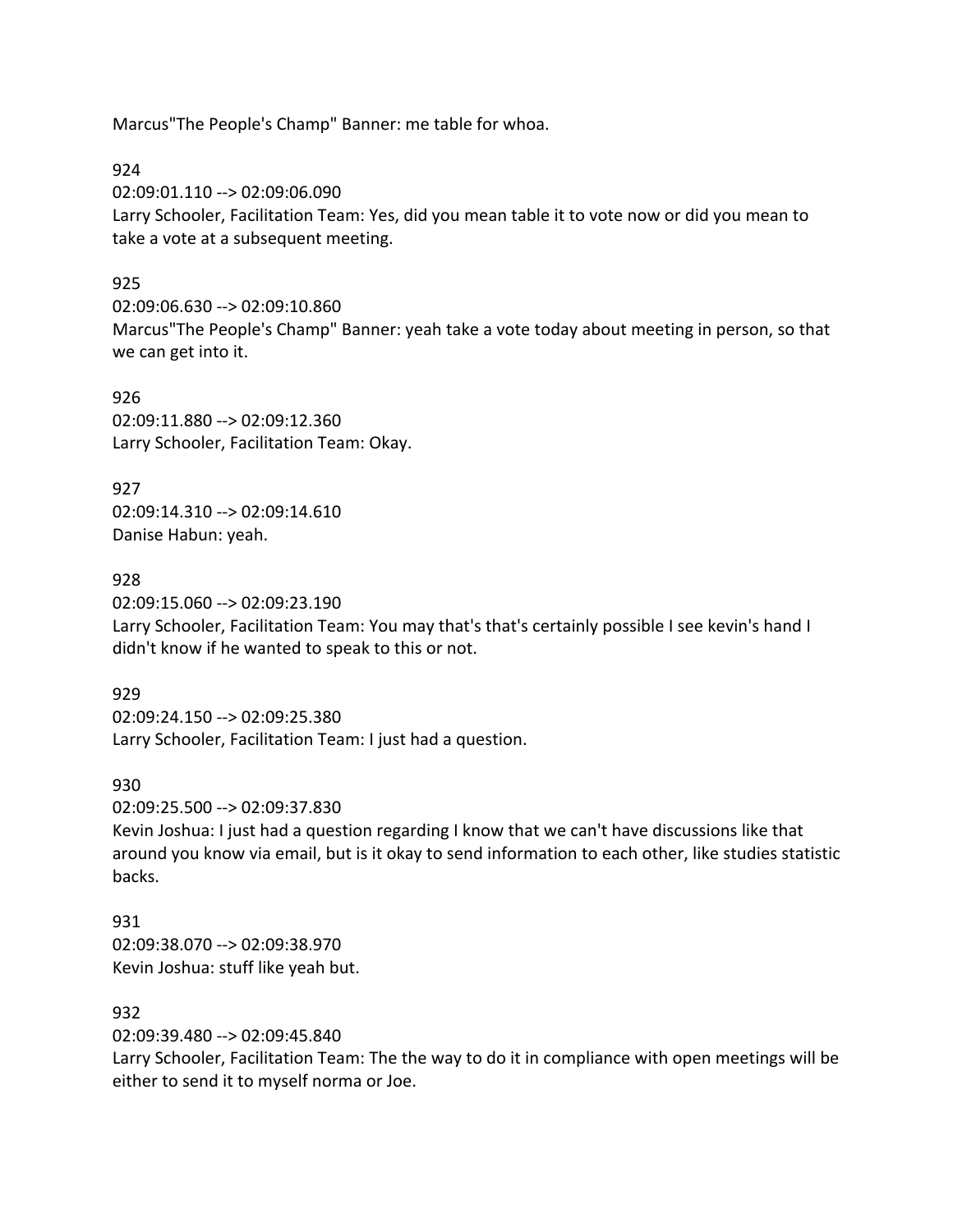#### 933

02:09:46.200 --> 02:09:57.840

Larry Schooler, Facilitation Team: or once the box link is available to you, you can just simply upload it directly and then, once we see it upload we can notify the group so there's no issue with our sending something to the entire group.

### 934

#### 02:09:58.530 --> 02:10:05.130

Larry Schooler, Facilitation Team: And so you can send it to us and we'll and there's no filter there, I mean, as long as it's related to your your scope will will distribute it.

#### 935

02:10:06.810 --> 02:10:17.490

Larry Schooler, Facilitation Team: I see three hands so i'm very cognizant that we're already past eight o'clock and i've already been asked to have a vote on something so Carol briefly and then Ishmael.

#### 936

02:10:20.640 --> 02:10:24.450 Carroll's iPhone: If we meet in person, it has an elevator i'm not doing any more stairs.

#### 937

02:10:26.100 --> 02:10:26.520 Carroll's iPhone: that's it.

#### 938

02:10:28.020 --> 02:10:28.260 Larry Schooler, Facilitation Team: Thanks.

#### 939

02:10:28.410 --> 02:10:29.850 Larry Schooler, Facilitation Team: For letting us know.

## 940

02:10:30.570 --> 02:10:31.800 Larry Schooler, Facilitation Team: or Ishmael.

#### 941

02:10:33.660 --> 02:10:42.990

Ismael Cordovà: I wouldn't recommend that we table that conversation for our next meeting only just so we can all kind of come into the next meeting, knowing like kind of where we fall in our own respective calendars.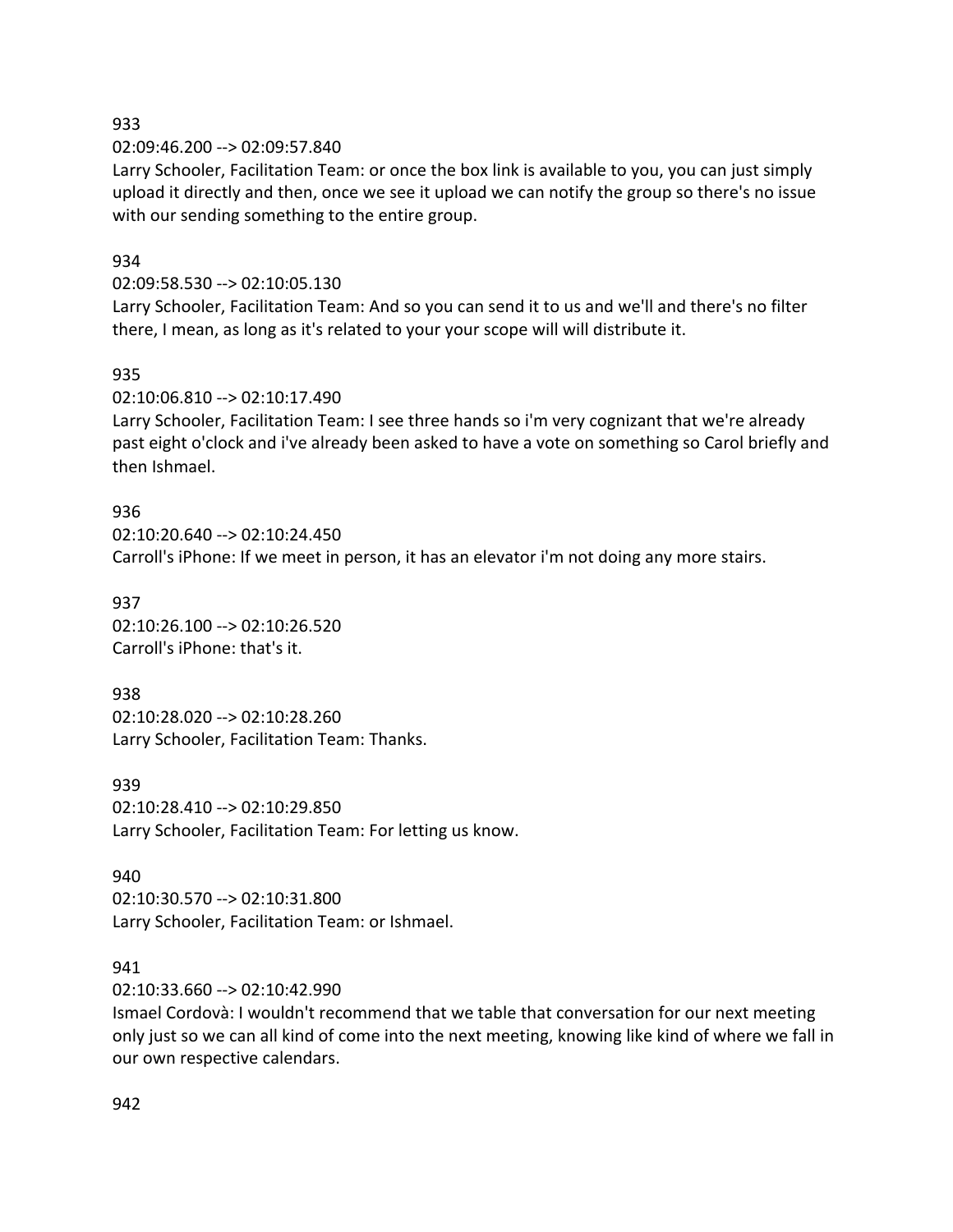02:10:43.230 --> 02:10:44.430 Ismael Cordovà: And I know that we lost.

#### 943

02:10:44.460 --> 02:10:51.330

Ismael Cordovà: Two people because of the time limit, so we want to let everybody, have the opportunity to kind of look at the calendars kind of look at.

#### 944

02:10:51.780 --> 02:10:58.770

Ismael Cordovà: How if that's even available, because I know, sometimes if we do go to in person, some people might need childcare, so we take that, in consideration as well.

#### 945

02:10:59.340 --> 02:11:00.420 Ismael Cordovà: So I would recommend just.

#### 946

02:11:00.540 --> 02:11:02.610 Ismael Cordovà: waiting for the next meeting.

#### 947

02:11:02.850 --> 02:11:05.970 Ismael Cordovà: But having it on the agenda for a point of discussion.

#### 948

02:11:07.980 --> 02:11:08.130 Ismael Cordovà: and

#### 949

02:11:08.970 --> 02:11:12.870 Larry Schooler, Facilitation Team: We have a couple of different points of view here so Marcus and want to turn back to you.

#### 950

02:11:14.070 --> 02:11:19.410 Larry Schooler, Facilitation Team: Would it be okay with you, if we waited to make a decision on this matter until we have.

### 951

02:11:20.580 --> 02:11:26.130

Larry Schooler, Facilitation Team: The entire Task Force present and there are opportunities to review calendars with that satisfied satisfy you.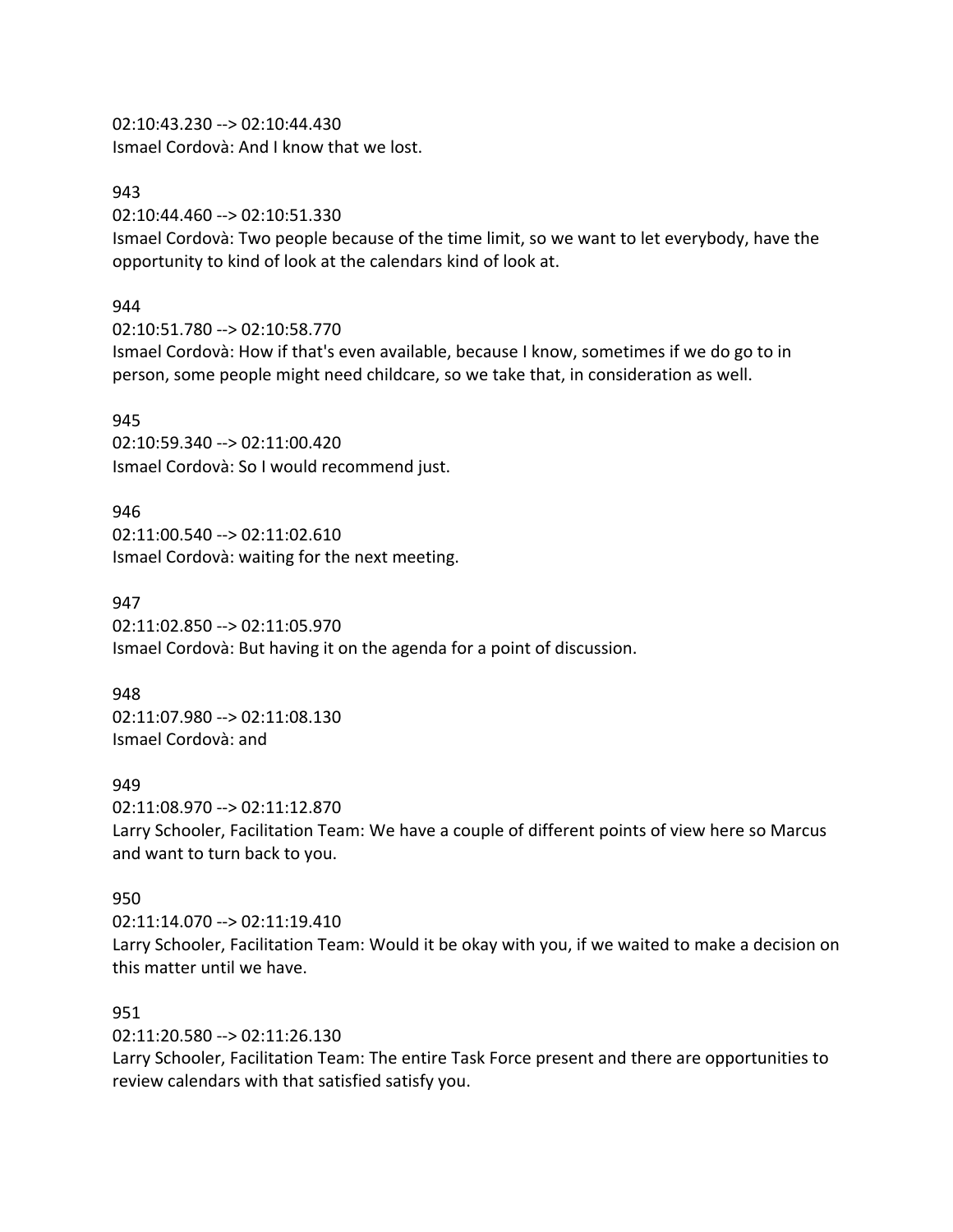#### 952

02:11:27.570 --> 02:11:39.870

Marcus"The People's Champ" Banner: Well, I think, with the in person there's still the availability for the zoom as well, so I don't see why we have to put something off and make a decision, want to come come those who want to stay stay on zoom.

#### 953

02:11:42.030 --> 02:11:42.600 Carroll's iPhone: As he.

#### 954

02:11:43.080 --> 02:11:48.750 Larry Schooler, Facilitation Team: Well, I appreciate that and and it's it's important that I say to you that we can accommodate.

#### 955

02:11:49.230 --> 02:11:56.250

Larry Schooler, Facilitation Team: and facilitate hybrid meetings, but that there is a good bit of logistics involved there and and it's important that we.

#### 956

02:11:56.700 --> 02:12:11.460

Larry Schooler, Facilitation Team: have enough time as your facilitation team to coordinate all of those logistics, so I would say to you, without trying to pour cold water on anyone's idea that I don't see us being able to meet to facilitate a meeting in person next Thursday.

#### 957

02:12:12.420 --> 02:12:13.050 Larry Schooler, Facilitation Team: If we weren't.

#### 958

02:12:13.410 --> 02:12:18.300

Marcus"The People's Champ" Banner: I wasn't sad for next Thursday, as far as making the folks that we want to do that so.

959 02:12:18.330 --> 02:12:18.900 Larry Schooler, Facilitation Team: I see.

960 02:12:19.380 --> 02:12:19.680 Okay.

961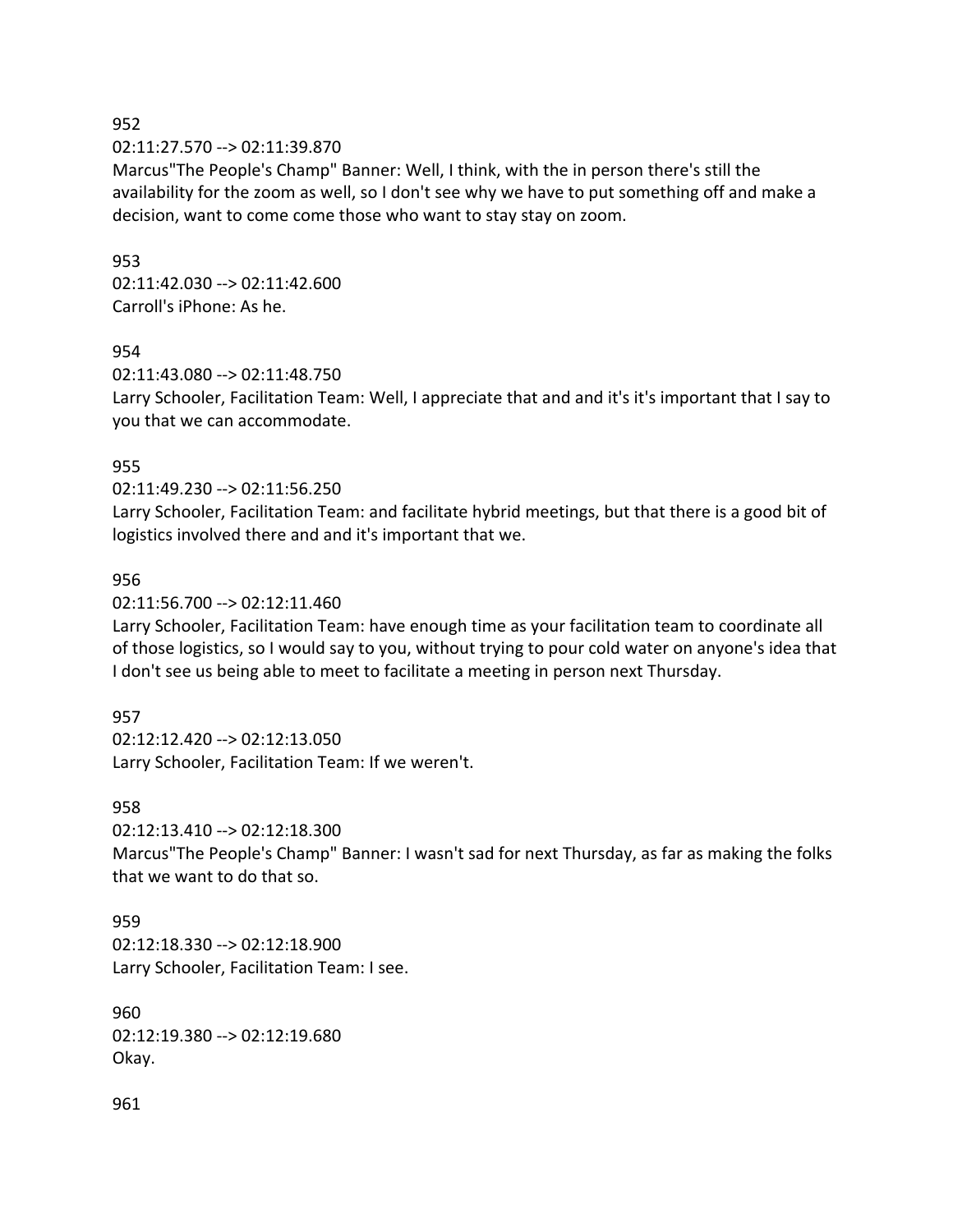#### 02:12:21.270 --> 02:12:43.350

Larry Schooler, Facilitation Team: Okay well as it relates to the body here I mean there are 357- 910-1112 1314 of you still excuse me, still in the meeting, so I mean that's certainly the you know vast majority of the task force is still here.

#### 962

02:12:44.610 --> 02:12:46.560 Larry Schooler, Facilitation Team: Let me ask this way.

#### 963

02:12:47.670 --> 02:12:49.350 Larry Schooler, Facilitation Team: Are does anyone feel.

#### 964

02:12:51.000 --> 02:12:55.440

Larry Schooler, Facilitation Team: strongly opposed or have significant concerns about having a.

#### 965

02:12:55.650 --> 02:12:59.490

Larry Schooler, Facilitation Team: Meeting take place in person, or at least to have the option for people.

#### 966

02:13:00.030 --> 02:13:03.660

Larry Schooler, Facilitation Team: To meet in person Is there anyone with any strong objection or concerned about that.

#### 967

02:13:10.650 --> 02:13:17.820 Larry Schooler, Facilitation Team: Okay, so what i'm gleaning from that and Marcus I don't mean to undermine the desire for a vote, but I I.

#### 968

02:13:18.330 --> 02:13:27.090

Larry Schooler, Facilitation Team: sense that folks are comfortable with the idea of working towards in person, meetings and what I would ask is that the facilitation team.

#### 969

02:13:27.900 --> 02:13:35.730

Larry Schooler, Facilitation Team: be given the time to work with the Chair vice chair and spokesperson, and the city staff to determine a potential timeline for that to take place.

970 02:13:36.690 --> 02:13:45.870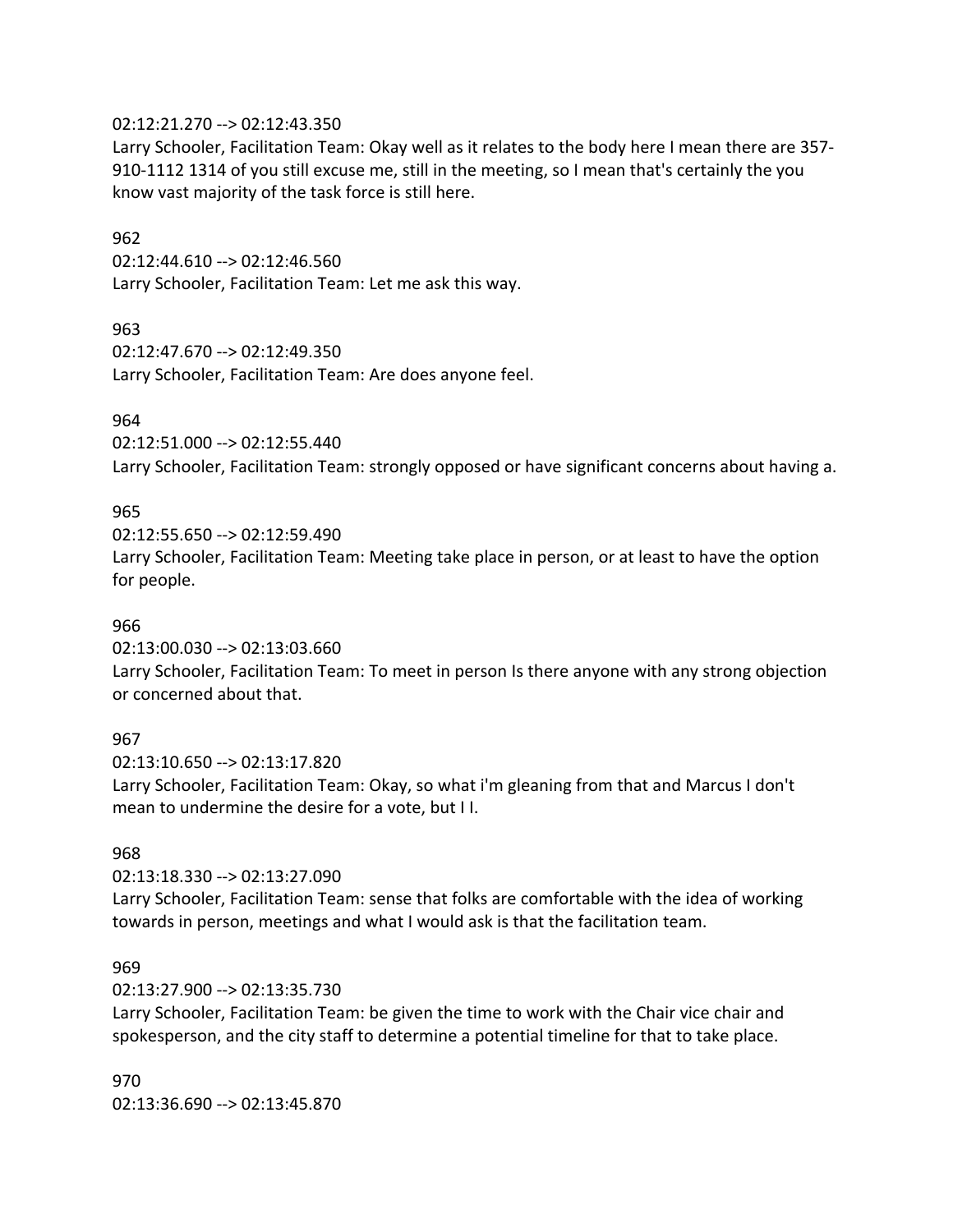Larry Schooler, Facilitation Team: I got a thumbs up from Marcus does that sound okay to everybody else Okay, I apologize, that this is more complex, the four of us unfortunately don't.

## 971

02:13:47.190 --> 02:13:53.850

Larry Schooler, Facilitation Team: Live locally so there's still a lot that needs to be coordinated there, and obviously we want to do it in the safest possible fashion.

## 972

02:13:56.790 --> 02:13:58.020 Larry Schooler, Facilitation Team: I don't think that was directed to me.

973 02:13:59.820 --> 02:14:00.330 Larry Schooler, Facilitation Team: So.

# 974

02:14:01.650 --> 02:14:04.770

Larry Schooler, Facilitation Team: I want to give everybody the rest of their evening and so.

# 975

02:14:06.180 --> 02:14:11.250 Larry Schooler, Facilitation Team: While I think our team, I also want to thank you all this was a fantastic meeting.

## 976

02:14:12.390 --> 02:14:23.370

Larry Schooler, Facilitation Team: it's okay if i'm not biased when I say that I think I want to congratulate eligible Ishmael and Walter on being selected by their peers his chair vice chair and spokesperson.

## 977

02:14:23.910 --> 02:14:31.440

Larry Schooler, Facilitation Team: And just for transparency, our team will reach out to the three of them to coordinate a time for us to talk and get coordinated.

## 978

02:14:32.670 --> 02:14:41.820

Larry Schooler, Facilitation Team: as of right now I would encourage everyone to plan for our next meeting to be two weeks from tonight so again November, the fourth at six o'clock.

979 02:14:42.690 --> 02:14:54.990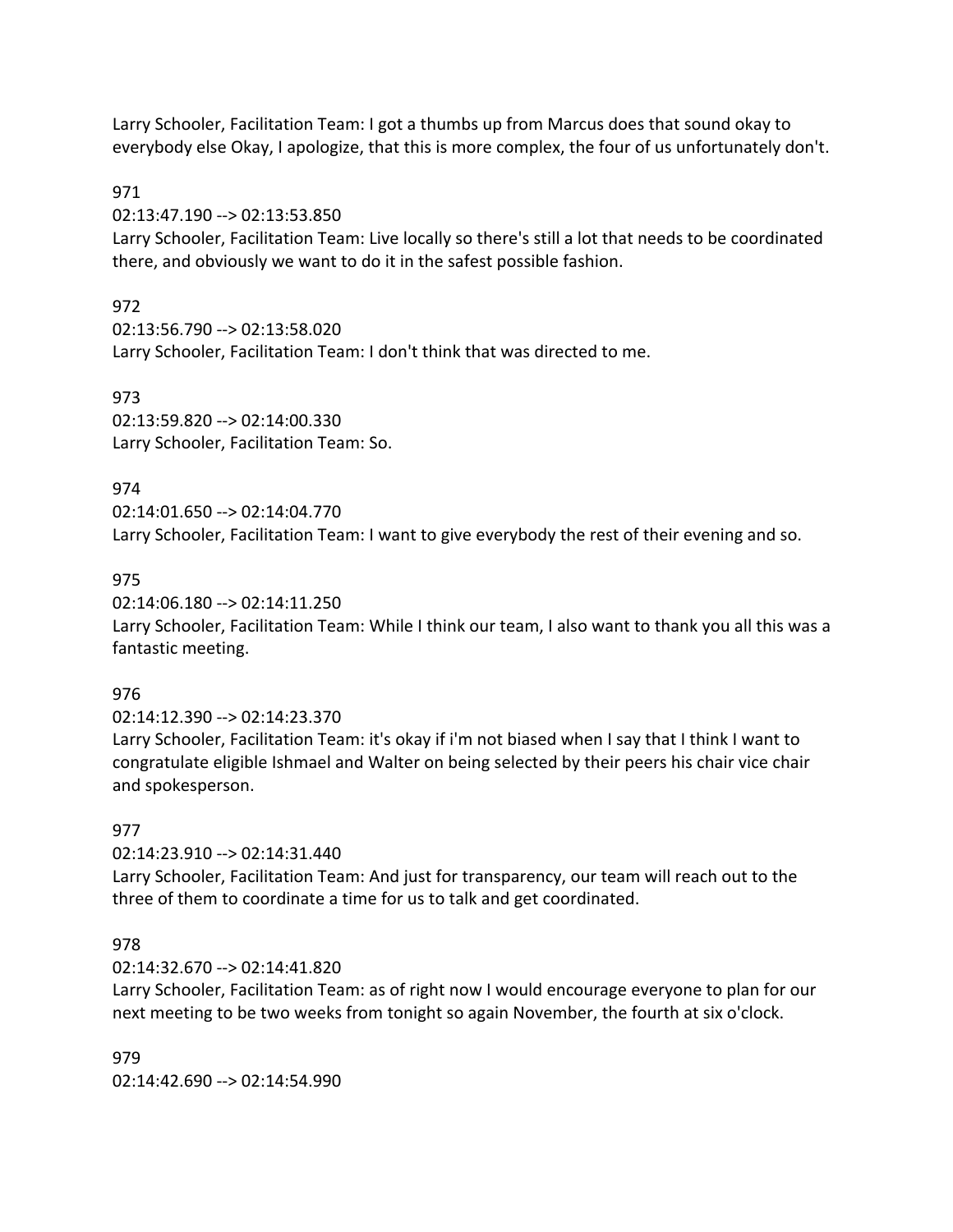Larry Schooler, Facilitation Team: Again November, the fourth at six o'clock sticking to that first and third Thursday and, as I say, the team will work as hard as we can figure out the best way to facilitate in person.

### 980

02:14:56.160 --> 02:15:10.680

Larry Schooler, Facilitation Team: Engagement as best we can, we will continue the accountability conversation with information in response to your inquiries, as well as information about the civilian review board process that's been initiated by others, including councilmember Pal.

#### 981

02:15:11.910 --> 02:15:14.490 Larry Schooler, Facilitation Team: team, am I missing anything before we drop for the evening.

## 982

02:15:15.630 --> 02:15:16.950 Norma Ramos - Facilitator (she, her, ella): we've actually Thursday November.

### 983

02:15:16.950 --> 02:15:19.200 Larry Schooler, Facilitation Team: Fourth, oh, what did I say eighth.

#### 984

02:15:19.920 --> 02:15:20.250 Larry Schooler, Facilitation Team: I think.

### 985

02:15:20.700 --> 02:15:23.280 Norma Ramos - Facilitator (she, her, ella): That I missed it no I don't I thought it was third.

## 986

02:15:25.020 --> 02:15:29.040 Larry Schooler, Facilitation Team: Thursday November 4 is the correct date at six o'clock.

#### 987

02:15:30.990 --> 02:15:34.350 Larry Schooler, Facilitation Team: Alright, with deepest thanks to you all have a good evening, thank you very much.

### 988

02:15:35.250 --> 02:15:35.910 Joe Hoereth: Thank you all.